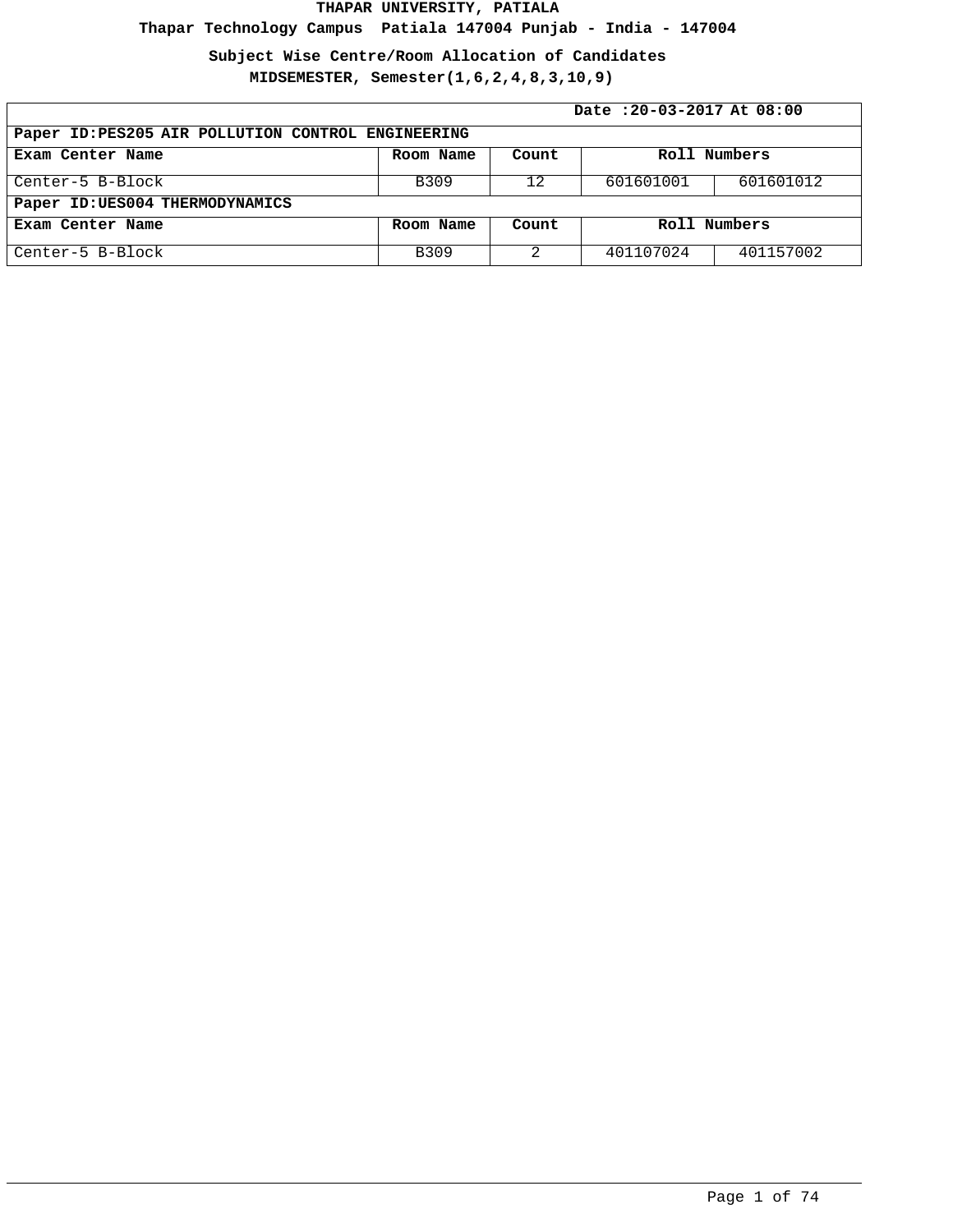**Thapar Technology Campus Patiala 147004 Punjab - India - 147004**

**Subject Wise Centre/Room Allocation of Candidates**

| Date: 20-03-2017 At 08:00                    |             |                 |              |           |
|----------------------------------------------|-------------|-----------------|--------------|-----------|
| Paper ID: UES011 THERMO-FLUIDS               |             |                 |              |           |
| Exam Center Name                             | Room Name   | Count           | Roll Numbers |           |
| Center-1 F-Block(Ground Floor)               | F101        | 15              | 101503001    | 101503016 |
| Center-1 F-Block(Ground Floor)               | F102        | $\overline{30}$ | 101503017    | 101503046 |
| Center-1 F-Block(Ground Floor)               | F103        | 21              | 101503047    | 101503069 |
| Center-1 F-Block(Ground Floor)               | F104        | $\overline{21}$ | 101503070    | 101503096 |
| Center-1 F-Block(Ground Floor)               | F105        | 21              | 101503097    | 101503118 |
| Center-1 F-Block(Ground Floor)               | F106        | 21              | 101503119    | 101503141 |
| Center-1 F-Block(Ground Floor)               | F107        | 20              | 101503142    | 101503161 |
| Center-1 F-Block(Ground Floor)               | F108        | $\overline{30}$ | 101503162    | 101503195 |
| Center-2 F-Block(First Floor)                | F201        | $\overline{24}$ | 101503196    | 101503220 |
| Center-2 F-Block(First Floor)                | F202        | 24              | 101503221    | 101503248 |
| Center-2 F-Block(First Floor)                | F203        | 24              | 101503249    | 101506016 |
| Center-2 F-Block(First Floor)                | F204        | 24              | 101506017    | 101506043 |
| Center-2 F-Block(First Floor)                | F205        | 24              | 101506044    | 101506068 |
| Center-2 F-Block(First Floor)                | F206        | 18              | 101506069    | 101506088 |
| Center-2 F-Block(First Floor)                | F207        | 18              | 101506089    | 101506107 |
| Center-2 F-Block(First Floor)                | F208        | 18              | 101506108    | 101506127 |
| Center-3 E-Block(Ground Floor) & C-<br>Block | E101        | 21              | 101506128    | 101506150 |
| Center-3 E-Block(Ground Floor) & C-<br>Block | E102        | 21              | 101506151    | 101506175 |
| Center-3 E-Block(Ground Floor) & C-<br>Block | E103        | 21              | 101506176    | 101510006 |
| Center-3 E-Block(Ground Floor) & C-<br>Block | E104        | 21              | 101510007    | 101510028 |
| Center-3 E-Block(Ground Floor) & C-<br>Block | E105        | 21              | 101510030    | 101510050 |
| Center-3 E-Block(Ground Floor) & C-<br>Block | E106        | 21              | 101510051    | 101510072 |
| Center-3 E-Block(Ground Floor) & C-<br>Block | E107        | 21              | 101510073    | 101511002 |
| Center-4 E-Block(First Floor)                | E201        | 14              | 101511003    | 101511018 |
| Center-4 E-Block(First Floor)                | E202        | $\overline{14}$ | 101511019    | 101511032 |
| Center-4 E-Block(First Floor)                | E203        | 14              | 101511033    | 101511046 |
| Center-4 E-Block(First Floor)                | E204        | 14              | 101511047    | 101511062 |
| Center-4 E-Block(First Floor)                | E205        | 14              | 101511063    | 101512008 |
| Center-4 E-Block(First Floor)                | E206        | 14              | 101512009    | 101512027 |
| Center-4 E-Block(First Floor)                | E207        | 14              | 101512028    | 101512044 |
| Center-4 E-Block(First Floor)                | E209        | 14              | 101512045    | 101512059 |
| Center-4 E-Block(First Floor)                | E210        | 14              | 101512060    | 101515010 |
| Center-4 E-Block(First Floor)                | E211        | 14              | 101515011    | 101515026 |
| Center-4 E-Block(First Floor)                | E212        | 14              | 101515027    | 101515040 |
| Center-5 B-Block                             | <b>B301</b> | 30              | 101515041    | 101553006 |
| Center-5 B-Block                             | B302        | 33              | 101553007    | 101642001 |
| Center-5 B-Block                             | B303        | 30              | 101683001    | 101683031 |
| Center-5 B-Block                             | B304        | 30              | 101683032    | 101686016 |
| Center-5 B-Block                             | B307        | 24              | 101690012    | 401503007 |
| Center-5 B-Block                             | <b>B308</b> | 32              | 401503008    | 401556002 |
| Center-5 B-Block                             | <b>B305</b> | 21              | 101686017    | 101690011 |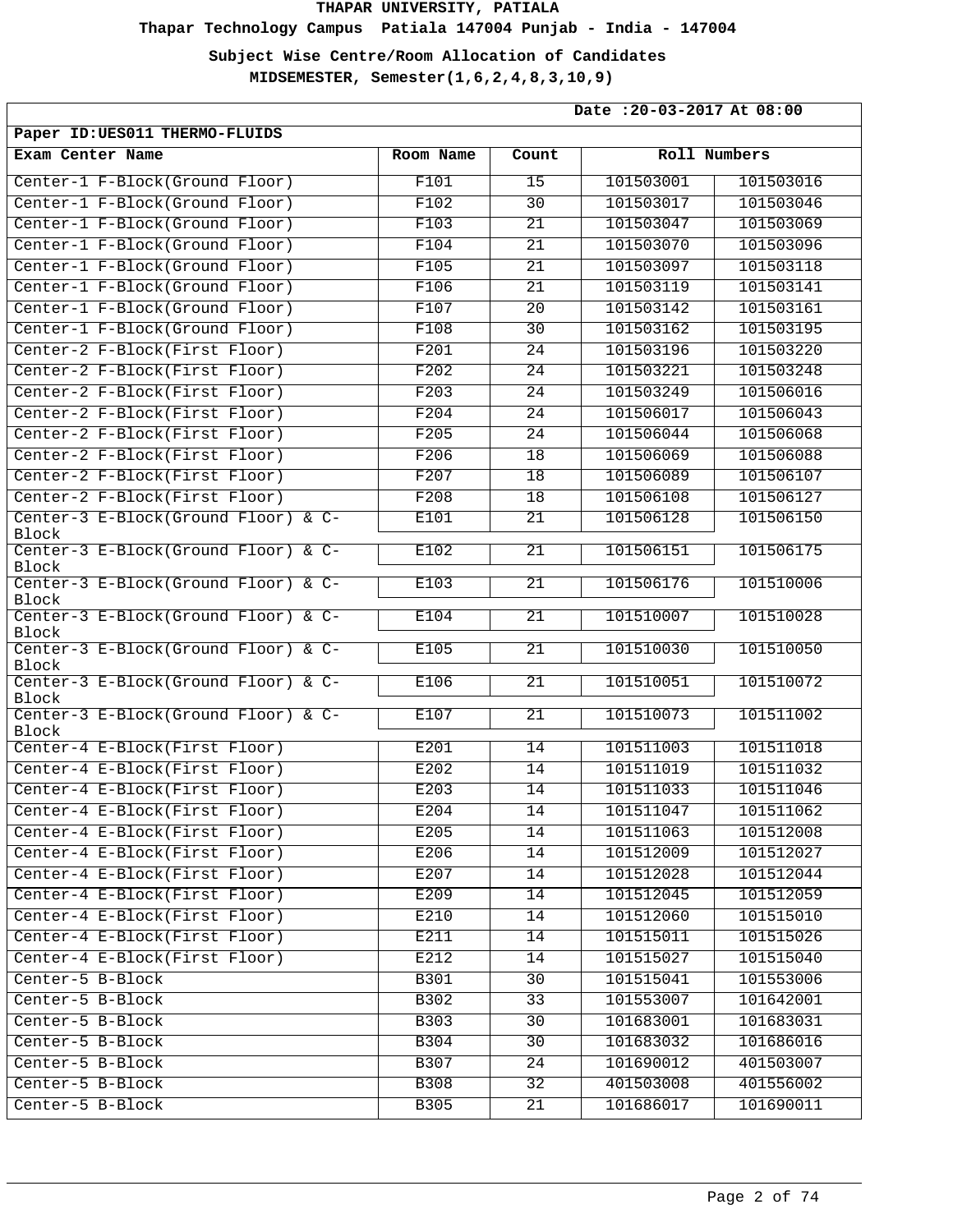**Thapar Technology Campus Patiala 147004 Punjab - India - 147004**

**Subject Wise Centre/Room Allocation of Candidates**

| Date: 20-03-2017 At 08:00         |           |       |              |           |  |
|-----------------------------------|-----------|-------|--------------|-----------|--|
| Paper ID: UMA002 MATHEMATICS - II |           |       |              |           |  |
| Exam Center Name                  | Room Name | Count | Roll Numbers |           |  |
| Center-5 B-Block                  | B308      |       | 101202058    | 101202058 |  |
| Center-5 B-Block                  | B309      |       | 101301057    | 101458002 |  |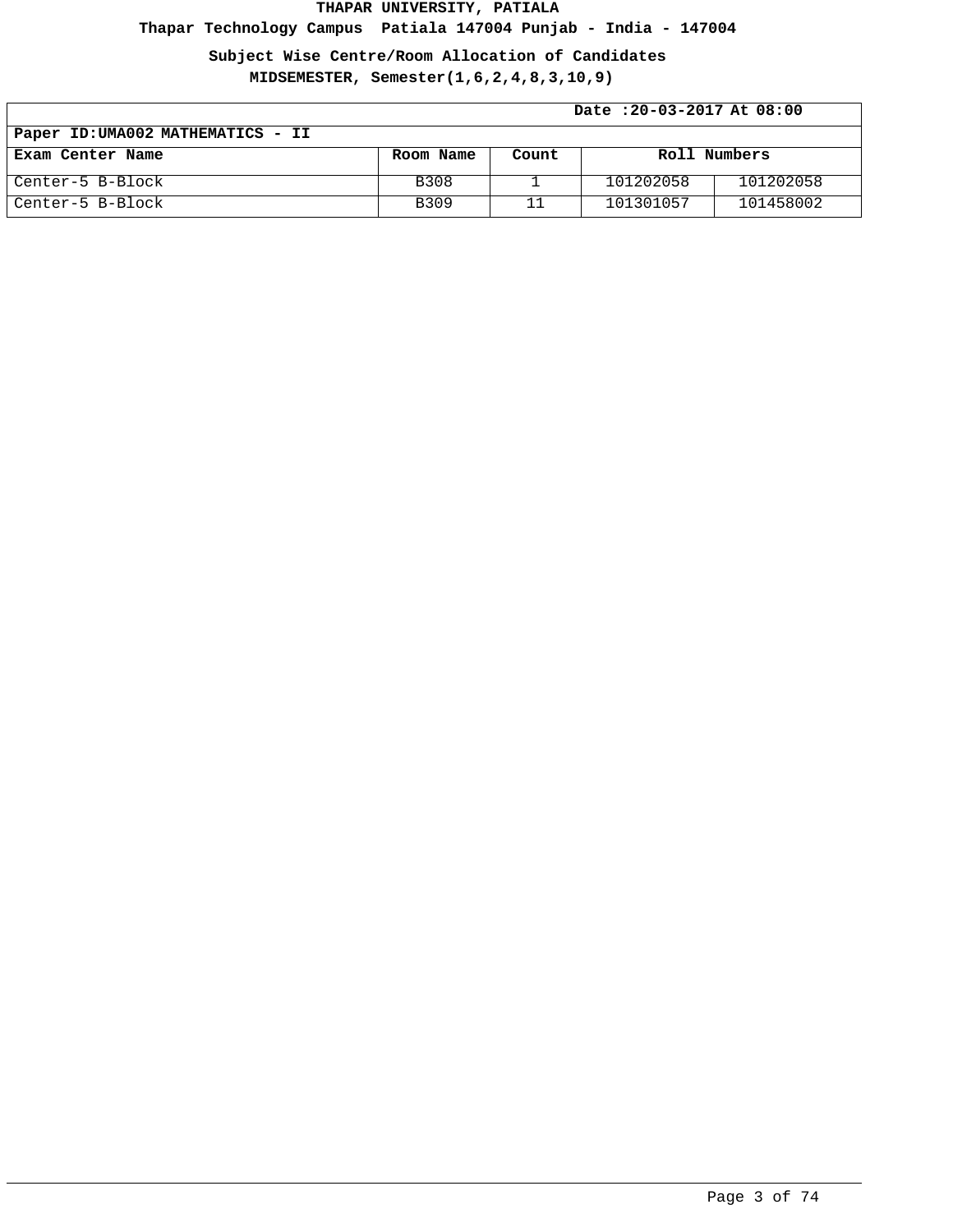**Thapar Technology Campus Patiala 147004 Punjab - India - 147004**

**Subject Wise Centre/Room Allocation of Candidates**

| Date: 20-03-2017 At 08:00                             |             |                 |              |           |
|-------------------------------------------------------|-------------|-----------------|--------------|-----------|
| Paper ID: UMA004 MATHEMATICS - II                     |             |                 |              |           |
| Exam Center Name                                      | Room Name   | Count           | Roll Numbers |           |
| Center-1 F-Block(Ground Floor)                        | F101        | 15              | 101506146    | 101601015 |
| Center-1 F-Block(Ground Floor)                        | F102        | 30              | 101601016    | 101602006 |
| Center-1 F-Block(Ground Floor)                        | F103        | 21              | 101602007    | 101602029 |
| Center-1 F-Block(Ground Floor)                        | F104        | $\overline{21}$ | 101602031    | 101602053 |
| Center-1 F-Block(Ground Floor)                        | F105        | $\overline{21}$ | 101602054    | 101602076 |
| Center-1 F-Block(Ground Floor)                        | F106        | 21              | 101602077    | 101602097 |
| Center-1 F-Block(Ground Floor)                        | F107        | 20              | 101602098    | 101602117 |
| Center-1 F-Block(Ground Floor)                        | F108        | 30              | 101602118    | 101603005 |
| Center-2 F-Block(First Floor)                         | F201        | $\overline{24}$ | 101603006    | 101603030 |
| Center-2 F-Block(First Floor)                         | F202        | 24              | 101603031    | 101603055 |
| Center-2 F-Block(First Floor)                         | F203        | 24              | 101603056    | 101603079 |
| Center-2 F-Block(First Floor)                         | F204        | $\overline{24}$ | 101603080    | 101603104 |
| Center-2 F-Block(First Floor)                         | F205        | 24              | 101603105    | 101603129 |
| Center-2 F-Block(First Floor)                         | F206        | 18              | 101603130    | 101603148 |
| Center-2 F-Block(First Floor)                         | F207        | 18              | 101603149    | 101603166 |
| Center-2 F-Block(First Floor)                         | F208        | 18              | 101603167    | 101603184 |
| Center-3 E-Block(Ground Floor) & C-                   | E101        | $\overline{21}$ | 101603185    | 101603205 |
| Block<br>Center-3 E-Block(Ground Floor) & C-<br>Block | E102        | 21              | 101603206    | 101603226 |
| Center-3 E-Block(Ground Floor) & C-<br>Block          | E103        | $\overline{21}$ | 101603227    | 101603247 |
| Center-3 E-Block(Ground Floor) & C-<br>Block          | E104        | 21              | 101603248    | 101603268 |
| Center-3 E-Block(Ground Floor) & C-<br>Block          | E105        | 21              | 101603269    | 101603289 |
| Center-3 E-Block(Ground Floor) & C-<br>Block          | E106        | 21              | 101603290    | 101603311 |
| Center-3 E-Block(Ground Floor) & C-<br>Block          | E107        | 21              | 101603312    | 101603332 |
| Center-4 E-Block(First Floor)                         | E201        | 14              | 101603333    | 101603346 |
| Center-4 E-Block(First Floor)                         | E202        | 14              | 101603347    | 101603360 |
| Center-4 E-Block(First Floor)                         | E203        | 14              | 101603361    | 101603375 |
| Center-4 E-Block(First Floor)                         | E204        | 14              | 101603376    | 101604003 |
| Center-4 E-Block(First Floor)                         | E205        | 14              | 101604004    | 101604019 |
| Center-4 E-Block(First Floor)                         | E206        | 14              | 101604020    | 101604034 |
| Center-4 E-Block(First Floor)                         | E207        | 14              | 101604035    | 101604050 |
| Center-4 E-Block(First Floor)                         | E209        | 14              | 101604051    | 101604066 |
| Center-4 E-Block(First Floor)                         | E210        | 14              | 101604067    | 101604080 |
| Center-4 E-Block(First Floor)                         | E211        | 14              | 101604081    | 101604094 |
| Center-4 E-Block(First Floor)                         | E212        | 14              | 101604095    | 101604108 |
| Center-5 B-Block                                      | <b>B105</b> | 21              | 101606113    | 101606134 |
| Center-5 B-Block                                      | <b>B107</b> | 21              | 101606156    | 101606176 |
| Center-5 B-Block                                      | <b>B109</b> | 8               | 101606177    | 101606185 |
| Center-5 B-Block                                      | <b>B208</b> | 30              | 101608026    | 101608055 |
| Center-5 B-Block                                      | B209        | 21              | 101608056    | 101608076 |
| Center-5 B-Block                                      | <b>B301</b> | 30              | 101604109    | 101604139 |
| Center-5 B-Block                                      | B302        | 33              | 101604140    | 101605002 |
| Center-5 B-Block                                      | B303        | 30              | 101605003    | 101605032 |
| Center-5 B-Block                                      | B304        | 30              | 101605033    | 101605064 |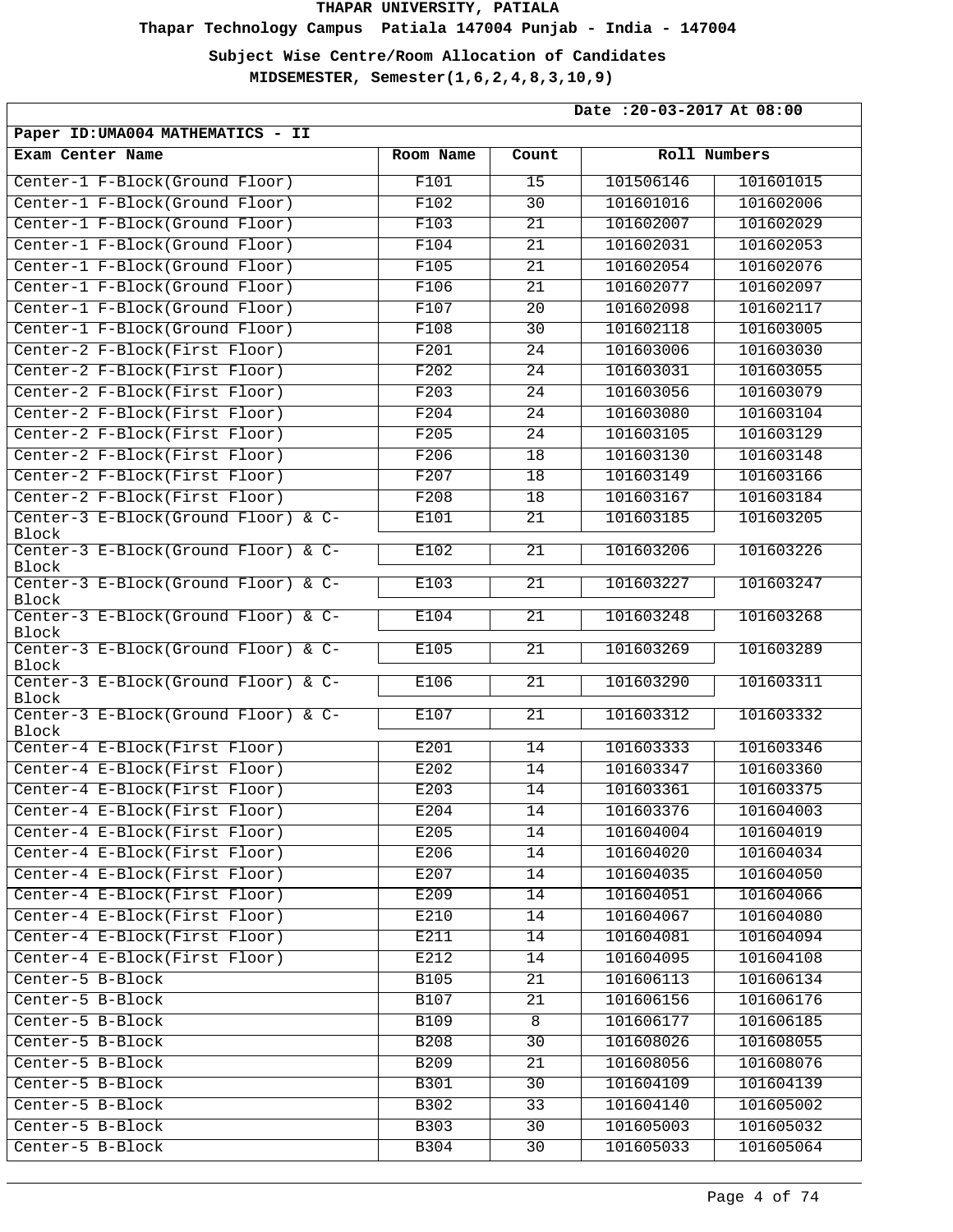**Thapar Technology Campus Patiala 147004 Punjab - India - 147004**

**Subject Wise Centre/Room Allocation of Candidates**

| Date: 20-03-2017 At 08:00           |                  |                 |           |              |  |
|-------------------------------------|------------------|-----------------|-----------|--------------|--|
| Paper ID: UMA004 MATHEMATICS - II   |                  |                 |           |              |  |
| Exam Center Name                    | Room Name        | Count           |           | Roll Numbers |  |
| Center-5 B-Block                    | <b>B307</b>      | $\overline{24}$ | 101606009 | 101606032    |  |
| Center-5 B-Block                    | <b>B308</b>      | $\overline{33}$ | 101606033 | 101606066    |  |
| Center-5 B-Block                    | B309             | 30              | 101606067 | 101606097    |  |
| Center-5 B-Block                    | <b>B311</b>      | 14              | 101606098 | 101606112    |  |
| Center-5 B-Block                    | <b>B305</b>      | 21              | 101605066 | 101606007    |  |
| Center-5 B-Block                    | <b>B112</b>      | 27              | 101606186 | 101608025    |  |
| Center-5 B-Block                    | <b>B106</b>      | 21              | 101606135 | 101606155    |  |
| Cen-8 D BLOCK GROUND & FIRST FLOOR  | D115             | 48              | 101610030 | 101610079    |  |
| Cen-8 D BLOCK GROUND & FIRST FLOOR  | D116             | $\overline{48}$ | 101610080 | 101611031    |  |
| Cen-8 D BLOCK GROUND & FIRST FLOOR  | D201             | $\overline{27}$ | 101608138 | 101608165    |  |
| Cen-8 D BLOCK GROUND & FIRST FLOOR  | D202             | 30              | 101608166 | 101609023    |  |
| Cen-8 D BLOCK GROUND & FIRST FLOOR  | D203             | 18              | 101609024 | 101610011    |  |
| Cen-8 D BLOCK GROUND & FIRST FLOOR  | D204             | 18              | 101610012 | 101610029    |  |
| Cen-8 D BLOCK GROUND & FIRST FLOOR  | D <sub>205</sub> | 12              | 101608126 | 101608137    |  |
| Cen-8 D BLOCK GROUND & FIRST FLOOR  | D206             | 27              | 101608077 | 101608103    |  |
| Cen-8 D BLOCK GROUND & FIRST FLOOR  | D207             | 21              | 101608104 | 101608125    |  |
| TAN BUILDING GROUND FLOOR           | <b>T101</b>      | 21              | 101611032 | 101611053    |  |
| TAN BUILDING GROUND FLOOR           | T102             | 21              | 101611054 | 101614012    |  |
| TAN BUILDING GROUND FLOOR           | T103             | 18              | 101614013 | 101615003    |  |
| TAN BUILDING GROUND FLOOR           | T104             | 18              | 101615004 | 101615021    |  |
| TAN BUILDING GROUND FLOOR           | T105             | 30              | 101615022 | 101615051    |  |
| TAN BUILDING GROUND FLOOR           | T106             | 30              | 101615052 | 101615081    |  |
| TAN BUILDING FIRST AND 2ND FLOOR    | T201             | 21              | 101615099 | 101615119    |  |
| TAN BUILDING FIRST AND<br>2ND FLOOR | T202             | 21              | 101615120 | 101652016    |  |
| 2ND FLOOR<br>TAN BUILDING FIRST AND | T203             | 18              | 101652017 | 101654021    |  |
| TAN BUILDING FIRST AND<br>2ND FLOOR | T204             | 16              | 101615082 | 101615098    |  |
| 2ND FLOOR<br>TAN BUILDING FIRST AND | T301             | $\overline{21}$ | 101654022 | 101664004    |  |
| TAN BUILDING FIRST AND<br>2ND FLOOR | T302             | 21              | 101664005 | 401603016    |  |
| TAN BUILDING FIRST AND<br>2ND FLOOR | T303             | 14              | 401603017 | 401606001    |  |
| TAN BUILDING FIRST AND<br>2ND FLOOR | G315             | 13              | 401606002 | 401608010    |  |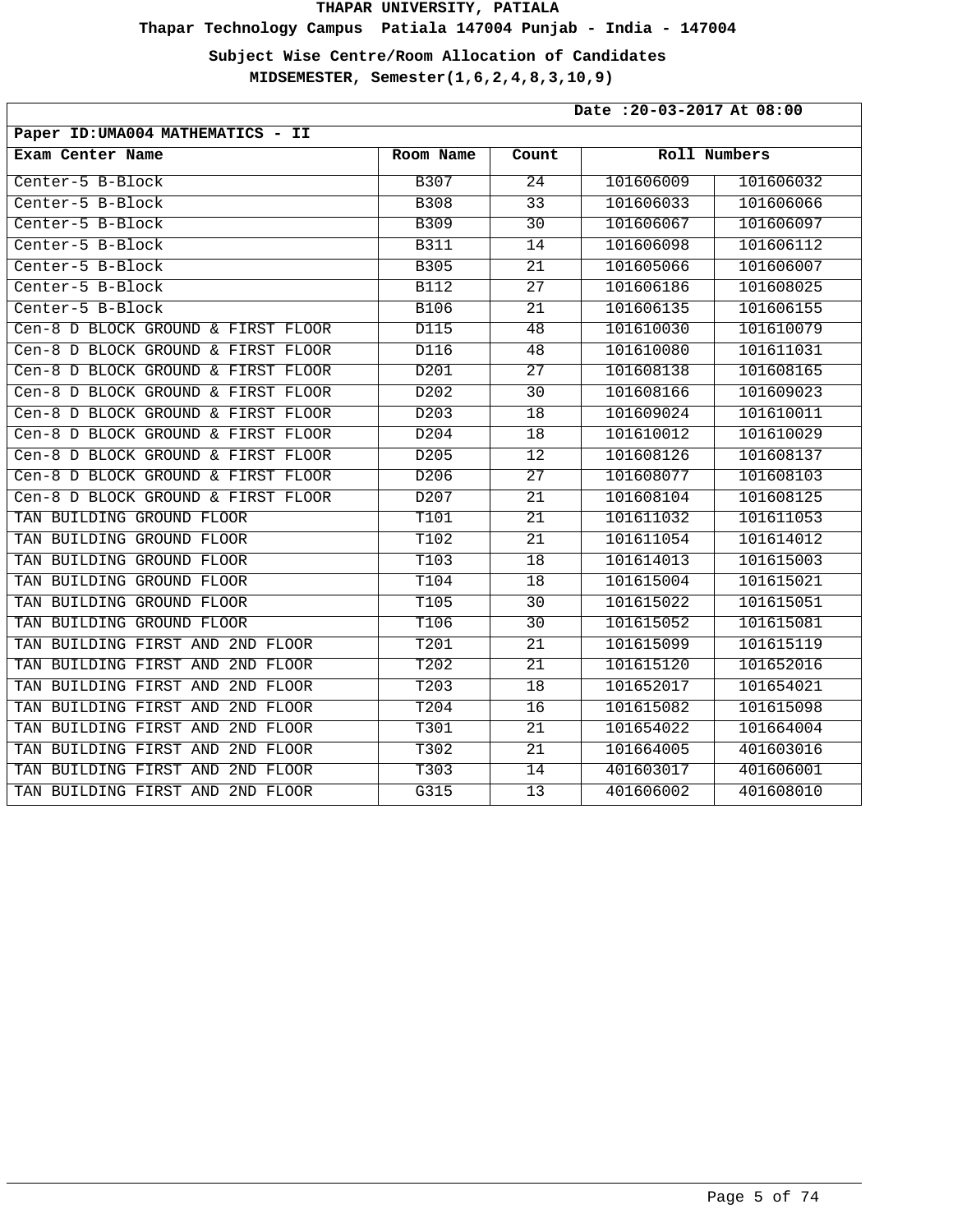**Thapar Technology Campus Patiala 147004 Punjab - India - 147004**

**Subject Wise Centre/Room Allocation of Candidates**

| Date: 20-03-2017 At 10:30                                |           |                 |              |              |  |
|----------------------------------------------------------|-----------|-----------------|--------------|--------------|--|
| Paper ID: PCA410 ARTIFICIAL INTELLIGENCE                 |           |                 |              |              |  |
| Exam Center Name                                         | Room Name | Count           |              | Roll Numbers |  |
| Center-1 F-Block(Ground Floor)                           | F101      | $\overline{15}$ | 201500002    | 201500016    |  |
| Center-1 F-Block(Ground Floor)                           | F102      | $\overline{30}$ | 201500017    | 201680019    |  |
| Center-1 F-Block(Ground Floor)                           | F103      | 21              | 201680020    | 201680041    |  |
| Paper ID: PCY205 COMPUTER PROGRAMMING AND APPLICATIONS   |           |                 |              |              |  |
| Exam Center Name                                         | Room Name | Count           |              | Roll Numbers |  |
| Center-1 F-Block(Ground Floor)                           | F108      | $\mathbf{1}$    | 301507009    | 301507009    |  |
| Paper ID: PIE102 FACILITY DESIGN                         |           |                 |              |              |  |
| Exam Center Name                                         | Room Name | Count           |              | Roll Numbers |  |
| Center-1 F-Block(Ground Floor)                           | F107      | $\overline{2}$  | 401307001    | 401307002    |  |
| Center-1 F-Block(Ground Floor)                           | F108      | 10              | 401307003    | 401487002    |  |
| Paper ID: PMC306 PROBABILITY AND STATISTICS              |           |                 |              |              |  |
| Exam Center Name                                         | Room Name | Count           |              | Roll Numbers |  |
| Center-1 F-Block(Ground Floor)                           | F108      | $\mathbf{1}$    | 301503007    | 301503007    |  |
| Paper ID: PME404 ENERGY AND ENVIRONMENTAL ECONOMICS      |           |                 |              |              |  |
| Exam Center Name                                         | Room Name | Count           |              | Roll Numbers |  |
| Center-1 F-Block(Ground Floor)                           | F108      | 3               | 861501002    | 861501006    |  |
| Paper ID: PMP402 COGNITIVE BEHAVIORAL THERAPY            |           |                 |              |              |  |
| Exam Center Name                                         | Room Name | Count           | Roll Numbers |              |  |
| Center-1 F-Block(Ground Floor)                           | F107      | 6               | 861502001    | 861502006    |  |
| Center-1 F-Block(Ground Floor)                           | F108      | 9               | 861502007    | 861502017    |  |
| Paper ID: PPH436 ADVANCED NUCLEAR PHYSICS                |           |                 |              |              |  |
| Exam Center Name                                         | Room Name | Count           |              | Roll Numbers |  |
| Center-1 F-Block(Ground Floor)                           | F108      | 8               | 301504008    | 301504040    |  |
| Paper ID: PPH439 ELECTRONIC AND OPTOELECTRONIC MATERIALS |           |                 |              |              |  |
| Exam Center Name                                         | Room Name | Count           |              | Roll Numbers |  |
| Center-1 F-Block(Ground Floor)                           | F105      | 7               | 301504001    | 301504007    |  |
| Center-1 F-Block(Ground Floor)                           | F106      | 21              | 301504010    | 301504041    |  |
| Center-1 F-Block(Ground Floor)                           | F107      | $\overline{1}$  | 301504042    | 301504042    |  |
| Paper ID: UBT822 ENVIRONMENTAL BIOTECHNOLOGY             |           |                 |              |              |  |
| Exam Center Name                                         | Room Name | Count           |              | Roll Numbers |  |
| Center-1 F-Block(Ground Floor)                           | F108      | $\overline{4}$  | 701300001    | 701300004    |  |
| Paper ID: UCE801 STEEL STRUCTURE DESIGN - II             |           |                 |              |              |  |
| Exam Center Name                                         | Room Name | Count           |              | Roll Numbers |  |
| Center-1 F-Block(Ground Floor)                           | F101      | 15              | 101202030    | 101302017    |  |
| Center-1 F-Block(Ground Floor)                           | F102      | 30              | 101302020    | 101302052    |  |
| Center-1 F-Block(Ground Floor)                           | F103      | 21              | 101302053    | 101302073    |  |
| Center-1 F-Block(Ground Floor)                           | F104      | 21              | 101302074    | 101482002    |  |
| Center-1 F-Block(Ground Floor)                           | F105      | 14              | 101482003    | 101482016    |  |
| Paper ID: UCH407 UNIT OPERATIONS                         |           |                 |              |              |  |
| Exam Center Name                                         | Room Name | Count           |              | Roll Numbers |  |
| Center-1 F-Block(Ground Floor)                           | F107      | 17              | 701500002    | 701500022    |  |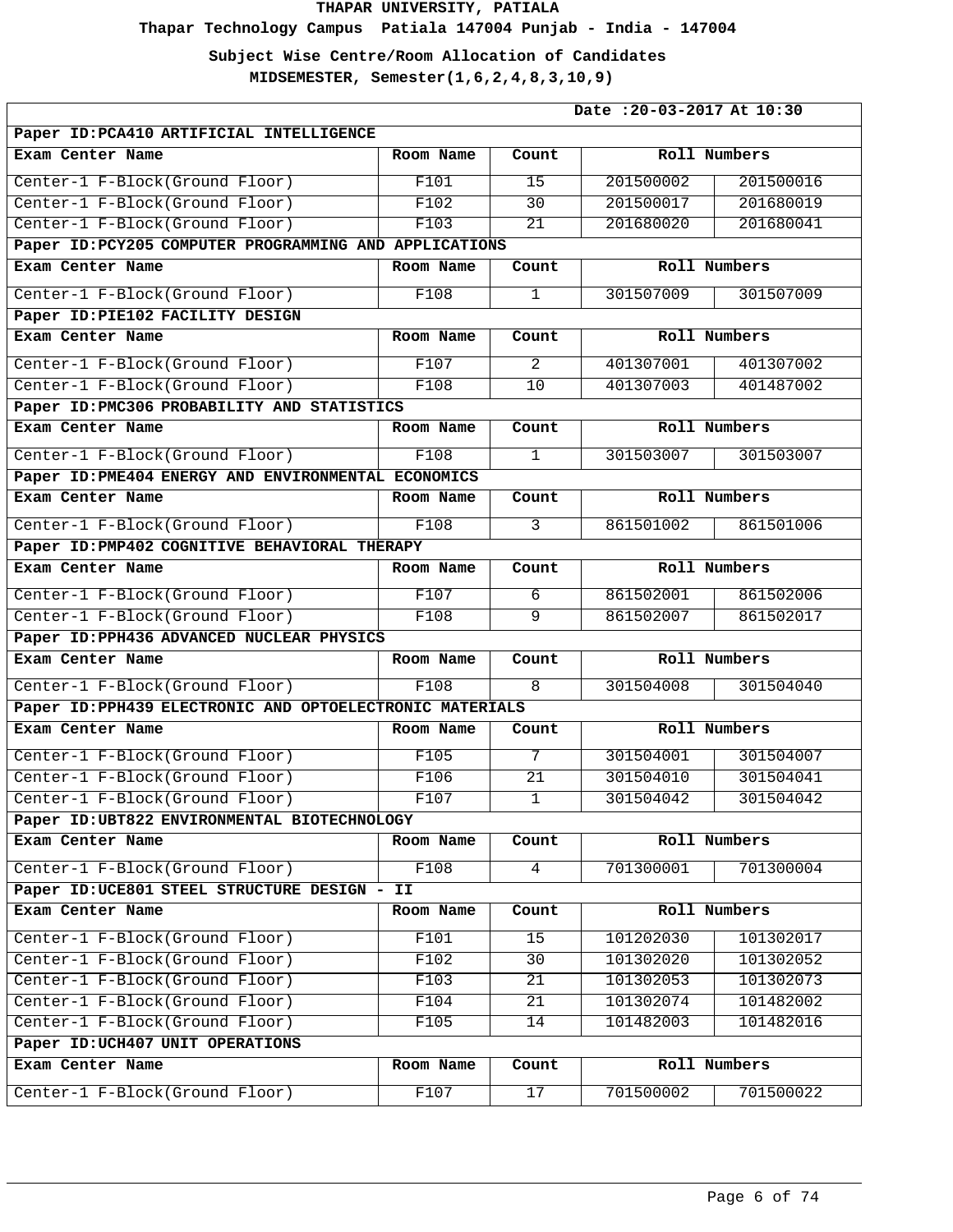**Thapar Technology Campus Patiala 147004 Punjab - India - 147004**

**Subject Wise Centre/Room Allocation of Candidates**

|                                                          | Date: 20-03-2017 At 10:30 |       |              |           |  |
|----------------------------------------------------------|---------------------------|-------|--------------|-----------|--|
| Paper ID: UCH836 ENERGY MANAGEMENT IN PROCESS INDUSTRIES |                           |       |              |           |  |
| Exam Center Name                                         | Room Name                 | Count | Roll Numbers |           |  |
| Center-1 F-Block(Ground Floor)                           | F104                      | 21    | 101301001    | 101301023 |  |
| Center-1 F-Block(Ground Floor)                           | F105                      | 21    | 101301024    | 101301047 |  |
| Center-1 F-Block(Ground Floor)                           | F106                      | 13    | 101301048    | 101481003 |  |
| Paper ID: UCS806 ETHICAL HACKING                         |                           |       |              |           |  |
| Exam Center Name                                         | Room Name                 | Count | Roll Numbers |           |  |
| Center-1 F-Block(Ground Floor)                           | F106                      | 8     | 101303009    | 101303044 |  |
| Center-1 F-Block(Ground Floor)                           | F107                      | 14    | 101303053    | 101483007 |  |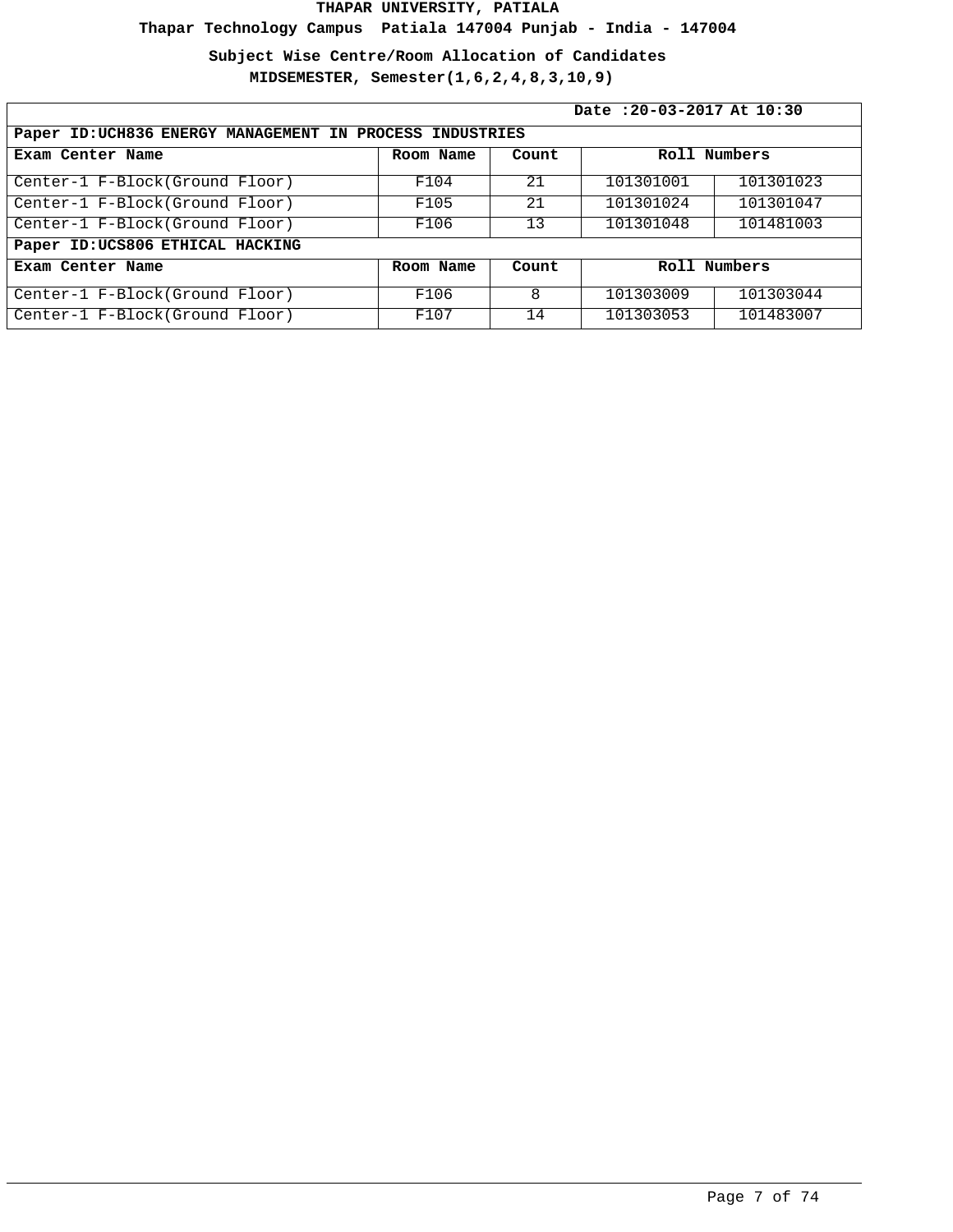**Thapar Technology Campus Patiala 147004 Punjab - India - 147004**

**Subject Wise Centre/Room Allocation of Candidates**

|                                                             |                   |                 | Date: 20-03-2017 At 13:00 |              |  |
|-------------------------------------------------------------|-------------------|-----------------|---------------------------|--------------|--|
| Paper ID: DCE009 DURABILITY OF CONCRETE PARAMETERS, METHODS |                   |                 |                           |              |  |
| Exam Center NameAND MEASUREMENTS                            |                   |                 | Roll Numbers              |              |  |
| Center-4 E-Block(First Floor)                               | Room Name         | Count           |                           | 901602012    |  |
|                                                             | E203              | 3.              | 901602010                 |              |  |
| Center-4 E-Block(First Floor)                               | E204              | 3               | 901602013                 | 951602005    |  |
| Paper ID: DMC001 ADVANCED NUMBER THEORY                     |                   |                 |                           |              |  |
| Exam Center Name                                            | Room Name         | Count           | Roll Numbers              |              |  |
| Center-4 E-Block(First Floor)                               | E204              | $\mathbf{1}$    | 951611004                 | 951611004    |  |
| Paper ID: DMC003 ADVANCED FUZZY OPTIMIZATION                |                   |                 |                           |              |  |
| Exam Center Name                                            | Room Name         | Count           | Roll Numbers              |              |  |
| Center-4 E-Block(First Floor)                               | E203              | 6               | 901511012                 | 901611017    |  |
| Paper ID: DMC008 METRIC FIXED POINT THEORY                  |                   |                 |                           |              |  |
| Exam Center Name                                            | Room Name         | Count           |                           | Roll Numbers |  |
| Center-4 E-Block(First Floor)                               | E204              | $\mathbf{1}$    | 951611005                 | 951611005    |  |
| Paper ID: DPM001 MATERIALS CHARACTERIZATION AND MEASUREMENT |                   |                 |                           |              |  |
| Exam Center NameTECHNIQUES                                  |                   |                 |                           | Roll Numbers |  |
| Center-4 E-Block(First Floor)                               | Room Name<br>E202 | Count<br>10     | 901408003                 | 951601002    |  |
| Center-4 E-Block(First Floor)                               | E203              | $\mathbf 1$     | 951608001                 | 951608001    |  |
| Paper ID: DPM003 THEORETICAL PHYSICS                        |                   |                 |                           |              |  |
| Exam Center Name                                            | Room Name         | Count           |                           | Roll Numbers |  |
|                                                             |                   |                 |                           |              |  |
| Center-4 E-Block(First Floor)                               | E204              | 3               | 901612014                 | 901612024    |  |
| Paper ID:DSS005 RESEARCH METHODOLOGY                        |                   |                 |                           |              |  |
| Exam Center Name                                            | Room Name         | Count           | Roll Numbers              |              |  |
| Center-4 E-Block(First Floor)                               | E204              | 4               | 901610006                 | 951610003    |  |
| Paper ID: PBT302 BIOINFORMATICS                             |                   |                 |                           |              |  |
| Exam Center Name                                            | Room Name         | Count           |                           | Roll Numbers |  |
| Center-3 E-Block(Ground Floor) & C-                         | E104              | 17              | 301601001                 | 301601017    |  |
| Block                                                       |                   |                 |                           |              |  |
| Center-3 E-Block(Ground Floor) & C-<br>Block                | E105              | 10              | 301601019                 | 301601028    |  |
| Paper ID: PBY209 ANIMAL CELL CULTURE AND TRANSGENIC         |                   |                 |                           |              |  |
| Exam Center NameTECHNOLOGY                                  |                   |                 |                           | Roll Numbers |  |
|                                                             | Room Name         | Count           |                           |              |  |
| Center-4 E-Block(First Floor)                               | E203              | $10^{-}$        | 601604002                 | 901600018    |  |
| Paper ID: PCD212 RAPID PROTOTYPING                          |                   |                 |                           |              |  |
| Exam Center Name                                            | Room Name         | Count           |                           | Roll Numbers |  |
| Center-3 E-Block(Ground Floor) & C-                         | E102              | 10              | 801684001                 | 801684010    |  |
| Block<br>Center-3 E-Block(Ground Floor) & C-                | E103              | 21              | 801684011                 | 801685017    |  |
| Block                                                       |                   |                 |                           |              |  |
| Center-3 E-Block(Ground Floor) & C-<br>Block                | E104              | 4               | 801685018                 | 801685021    |  |
| Paper ID: PCE204 STRUCTURAL DYNAMICS                        |                   |                 |                           |              |  |
| Exam Center Name                                            | Room Name         | Count           |                           | Roll Numbers |  |
| Center-3 E-Block(Ground Floor) & C-                         | E104              | 20              | 801624001                 | 801624022    |  |
| Block                                                       |                   |                 |                           |              |  |
| Center-3 E-Block(Ground Floor) & C-                         | E105              | $7\overline{ }$ | 801624023                 | 801624029    |  |
| Block<br>Center-4 E-Block(First Floor)                      | E205              | $\overline{2}$  |                           | 901602014    |  |
|                                                             |                   |                 | 801524009                 |              |  |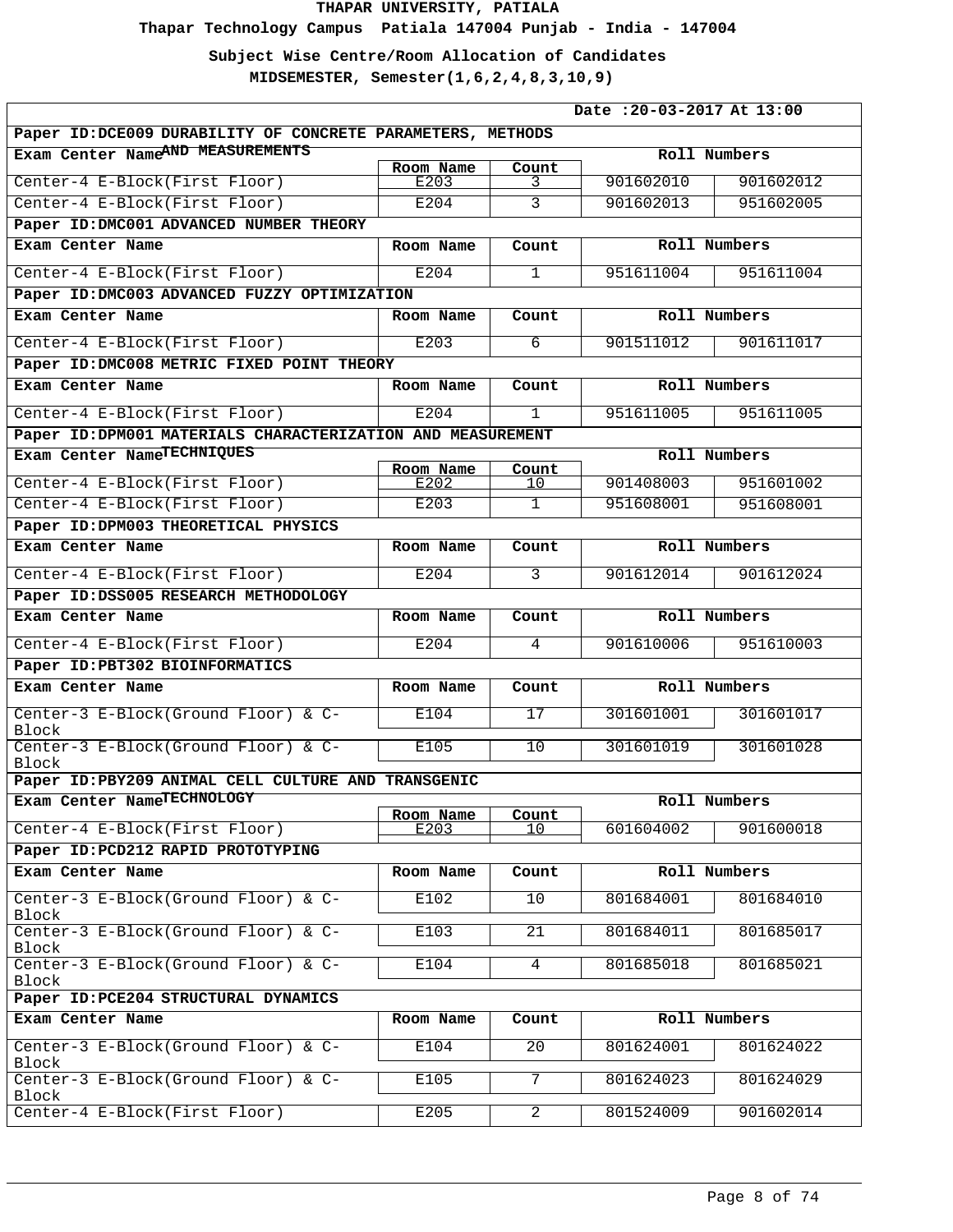**Thapar Technology Campus Patiala 147004 Punjab - India - 147004**

**Subject Wise Centre/Room Allocation of Candidates**

| Date: 20-03-2017 At 13:00                              |                   |                   |           |              |  |
|--------------------------------------------------------|-------------------|-------------------|-----------|--------------|--|
| Paper ID: PCH224 PROCESS DYNAMICS & CONTROL            |                   |                   |           |              |  |
| Exam Center Name                                       | Room Name         | Count             |           | Roll Numbers |  |
| Center-4 E-Block(First Floor)                          | E204              | 5                 | 601611001 | 601611005    |  |
| Paper ID: PCS207 SOFTWARE ENGINEERING AND PROJECT      |                   |                   |           |              |  |
| Exam Center Name <sup>MANAGEMENT</sup>                 |                   |                   |           | Roll Numbers |  |
| Center-4 E-Block(First Floor)                          | Room Name<br>E201 | Count<br>10       | 601634001 | 601634011    |  |
| Center-4 E-Block(First Floor)                          | E202              | 5                 | 601634012 | 601634017    |  |
| Paper ID: PCS233 DATA MINING AND KNOWLEDGE MANAGEMENT  |                   |                   |           |              |  |
| Exam Center Name                                       | Room Name         | Count             |           | Roll Numbers |  |
| Center-2 F-Block(First Floor)                          | F205              | 16                | 801632001 | 801632017    |  |
| Center-2 F-Block(First Floor)                          | F206              | 18                | 801632018 | 801632037    |  |
| Center-2 F-Block(First Floor)                          | F207              | 18                | 801632038 | 801632055    |  |
| Center-2 F-Block(First Floor)                          | F208              | 4                 | 801632056 | 901603030    |  |
| Paper ID: PCY216 PROGRAMMING FOR BIOINFORMATICS        |                   |                   |           |              |  |
| Exam Center Name                                       | Room Name         | Count             |           | Roll Numbers |  |
| Center-2 F-Block(First Floor)                          | F206              | $\overline{18}$   | 301602001 | 301602019    |  |
| Center-2 F-Block(First Floor)                          | F207              | 18                | 301602020 | 301602039    |  |
| Center-2 F-Block(First Floor)                          | F208              | 11                | 301602040 | 301607010    |  |
| Paper ID: PCY401 CHEMISTRY OF HETEROCYCLES AND NATURAL |                   |                   |           |              |  |
| Exam Center NamePRODUCTS                               | Room Name         |                   |           | Roll Numbers |  |
| Center-2 F-Block(First Floor)                          | F208              | Count<br>14       | 301502001 | 301502014    |  |
| Center-3 E-Block(Ground Floor) & C-                    | E101              | 21                | 301502015 | 301502035    |  |
| Block<br>Center-3 E-Block(Ground Floor) & C-           | E102              | 5                 | 301502036 | 901609012    |  |
| Block                                                  |                   |                   |           |              |  |
| Paper ID: PEE212 FACTS CONTROLLERS AND MODELLING       |                   |                   |           |              |  |
| Exam Center Name                                       | Room Name         | Count             |           | Roll Numbers |  |
| Center-3 E-Block(Ground Floor) & C-<br>Block           | E107              | $12 \overline{ }$ | 801642001 | 801642012    |  |
| Center-4 E-Block(First Floor)                          | E201              | 4                 | 801642013 | 801642016    |  |
| Paper ID: PEI206 COGNITIVE ENGINEERING                 |                   |                   |           |              |  |
| Exam Center Name                                       | Room Name         | Count             |           | Roll Numbers |  |
| Center-4 E-Block(First Floor)                          | E204              | $\overline{5}$    | 801651001 | 951604005    |  |
| Paper ID: PES107 ENVIRONMENTAL SCIENCES                |                   |                   |           |              |  |
| Exam Center Name                                       | Room Name         | Count             |           | Roll Numbers |  |
| Center-4 E-Block(First Floor)                          | E205              | $\mathbf{1}$      | 901614002 | 901614002    |  |
| Paper ID: PES108 SOLID WASTE MANAGEMENT                |                   |                   |           |              |  |
| Exam Center Name                                       | Room Name         | Count             |           | Roll Numbers |  |
| Center-4 E-Block(First Floor)                          | E205              | $\mathbf 1$       | 901608004 | 901608004    |  |
| Paper ID: PET101 CONVENTIONAL ENERGY TECHNOLOGIES      |                   |                   |           |              |  |
| Exam Center Name                                       | Room Name         | Count             |           | Roll Numbers |  |
| Center-4 E-Block(First Floor)                          | E205              | $\mathbf{1}$      | 901608003 | 901608003    |  |
| Paper ID: PIN202 TRANSPORTATION PLANNING AND ECONOMICS |                   |                   |           |              |  |
| Exam Center Name                                       | Room Name         | Count             |           | Roll Numbers |  |
| Center-3 E-Block(Ground Floor) & C-<br>Block           | E107              | 13                | 801623002 | 801623014    |  |
| Center-4 E-Block(First Floor)                          | E201              | 5                 | 801623015 | 801623019    |  |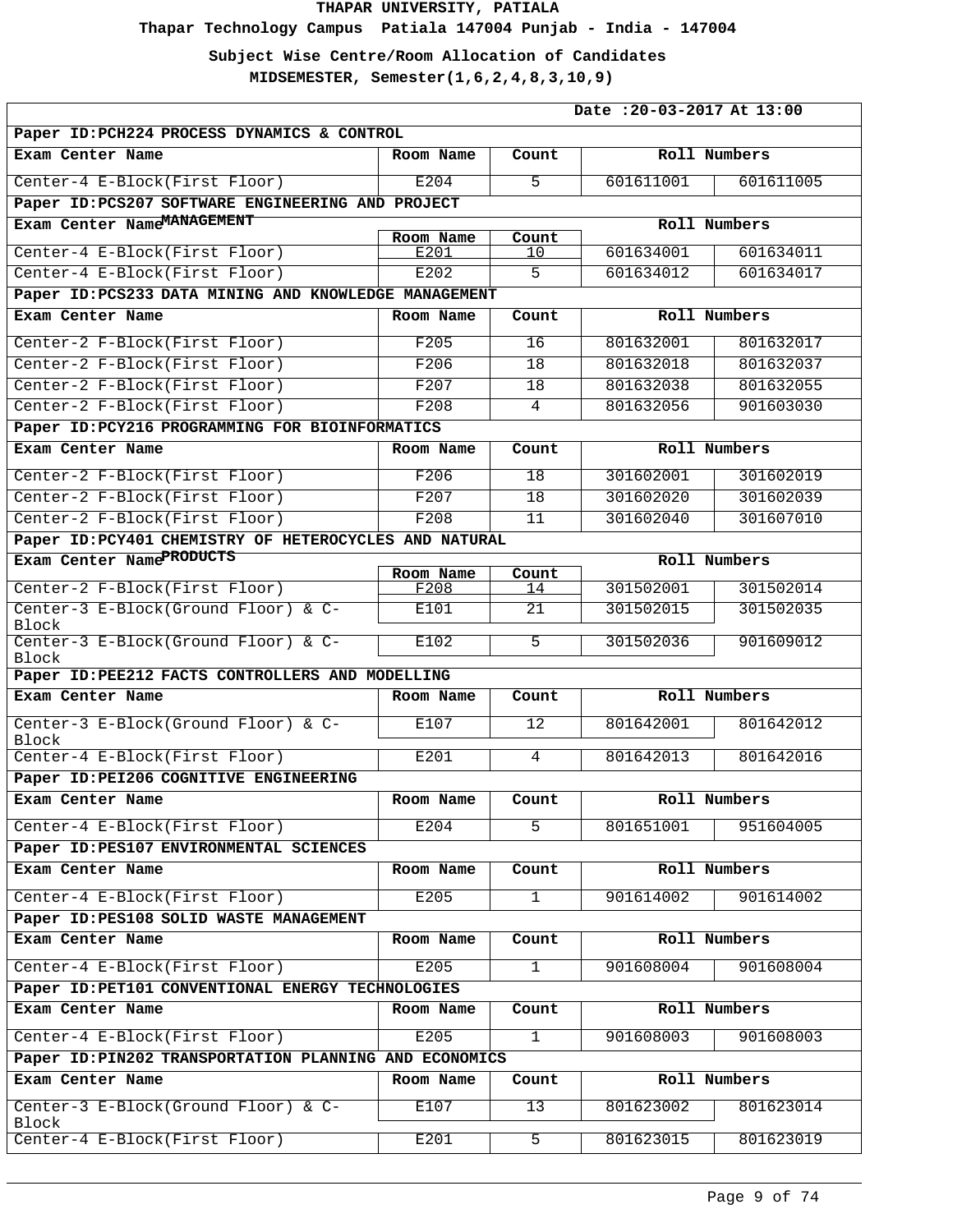**Thapar Technology Campus Patiala 147004 Punjab - India - 147004**

**Subject Wise Centre/Room Allocation of Candidates**

| Date: 20-03-2017 At 13:00                               |                    |                |              |              |
|---------------------------------------------------------|--------------------|----------------|--------------|--------------|
| Paper ID: PIS332 REVERSE ENGINEERING MALWARE            |                    |                |              |              |
| Exam Center Name                                        | Room Name          | Count          |              | Roll Numbers |
| Center-4 E-Block(First Floor)                           | E202               | 9              | 201400013    | 801633005    |
| Center-4 E-Block(First Floor)                           | E203               | $\overline{2}$ | 801633007    | 801633009    |
| Paper ID: PMC211 COMPUTER ORGANISATION AND OPERATING    |                    |                |              |              |
| Exam Center NameSYSTEMS                                 |                    |                |              | Roll Numbers |
| Center-3 E-Block(Ground Floor) & C-                     | Room Name<br>F.105 | Count<br>11    | 301603001    | 301603012    |
| Block                                                   |                    |                |              |              |
| Center-3 E-Block(Ground Floor) & C-<br>Block            | E106               | 10             | 301603013    | 301603025    |
| Paper ID: PMC427 FUZZY SETS AND APPLICATIONS            |                    |                |              |              |
| Exam Center Name                                        | Room Name          | Count          |              | Roll Numbers |
| Center-4 E-Block(First Floor)                           | E204               | $\overline{2}$ | 901611015    | 901611016    |
| Paper ID: PMC433 THEORY OF ELASTICITY                   |                    |                |              |              |
| Exam Center Name                                        | Room Name          | Count          |              | Roll Numbers |
| Center-4 E-Block(First Floor)                           | E205               | 1              | 901611013    | 901611013    |
| Paper ID: PME206 ECONOMETRICS                           |                    |                |              |              |
| Exam Center Name                                        | Room Name          | Count          | Roll Numbers |              |
| Center-4 E-Block(First Floor)                           | E204               | 4              | 861601001    | 861601004    |
| Paper ID: PMP205 PSYCHOMETRICS                          |                    |                |              |              |
| Exam Center Name                                        | Room Name          | Count          | Roll Numbers |              |
| Center-4 E-Block(First Floor)                           | E201               | 9              | 861602001    | 861602013    |
| Center-4 E-Block(First Floor)                           | E202               | 4              | 861602014    | 861602017    |
| Paper ID: PPH302 NUCLEAR PHYSICS                        |                    |                |              |              |
| Exam Center Name                                        | Room Name          | Count          |              | Roll Numbers |
| Center-2 F-Block(First Floor)                           | F208               | $\overline{7}$ | 301604001    | 301604007    |
| Center-3 E-Block(Ground Floor) & C-<br>Block            | E101               | 21             | 301604008    | 301604030    |
| Center-3 E-Block(Ground Floor) & C-<br>Block            | E102               | 11             | 301604031    | 301604043    |
| Paper ID:PSE206 SOFTWARE METRICS AND QUALITY MANAGEMENT |                    |                |              |              |
| Exam Center Name                                        | Room Name          | Count          |              | Roll Numbers |
| Center-3 E-Block(Ground Floor) & C-<br>Block            | E106               | 12             | 801631001    | 801631013    |
| Center-3 E-Block(Ground Floor) & C-<br>Block            | E107               | $\overline{9}$ | 801631014    | 801631023    |
| Paper ID: PTH104 ADVANCED FLUID MECHANICS               |                    |                |              |              |
| Exam Center Name                                        | Room Name          | Count          |              | Roll Numbers |
| Center-4 E-Block(First Floor)                           | E205               | $\overline{1}$ | 901608001    | 901608001    |
| Paper ID: PTH212 FUELS AND COMBUSTION                   |                    |                |              |              |
| Exam Center Name                                        | Room Name          | Count          |              | Roll Numbers |
| Center-3 E-Block(Ground Floor) & C-<br>Block            | E105               | 14             | 801683001    | 801683018    |
| Center-3 E-Block(Ground Floor) & C-<br>Block            | E106               | 9              | 801683020    | 801683029    |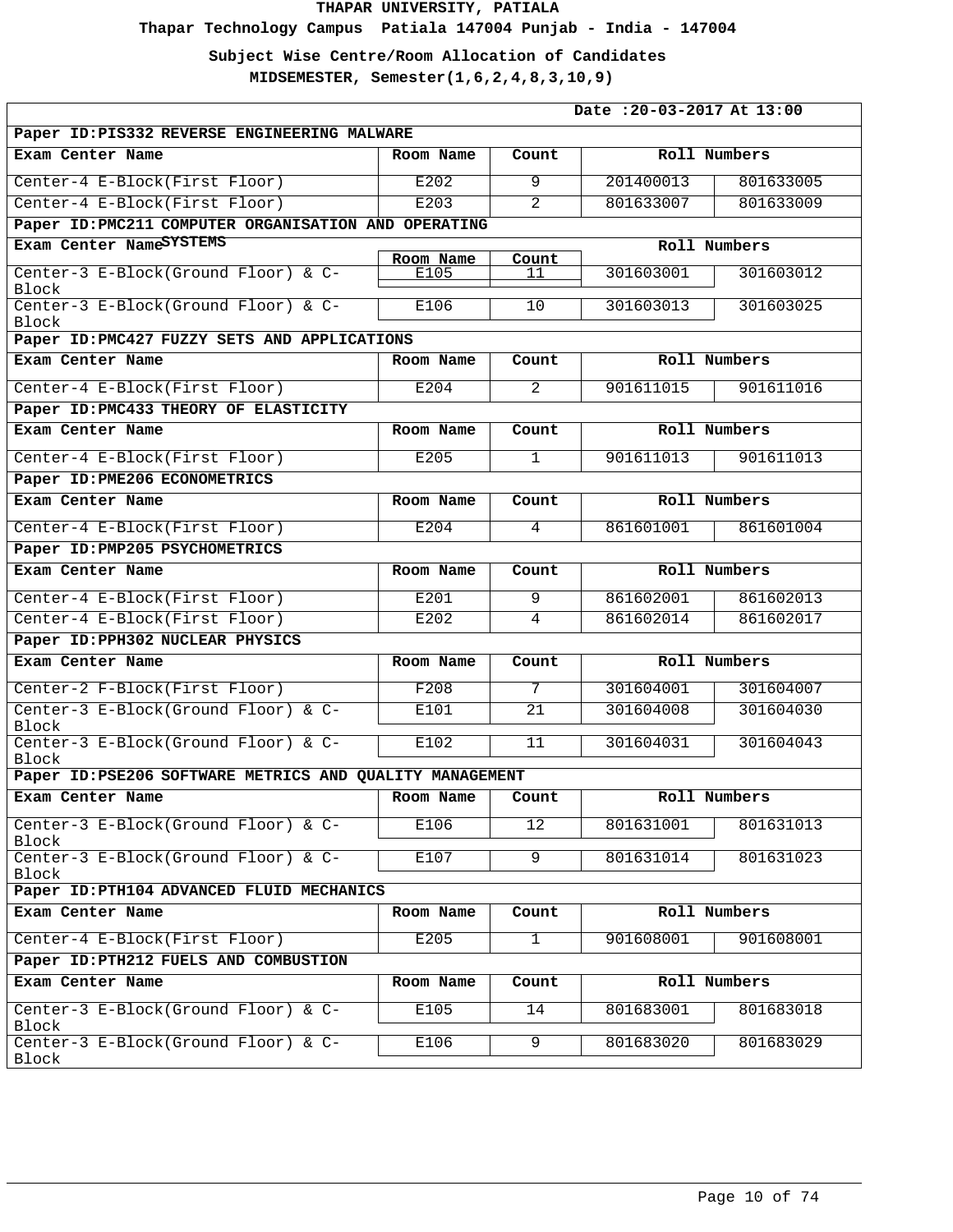**Thapar Technology Campus Patiala 147004 Punjab - India - 147004**

**Subject Wise Centre/Room Allocation of Candidates**

|                                                          |                      |                 | Date: 20-03-2017 At 13:00 |           |
|----------------------------------------------------------|----------------------|-----------------|---------------------------|-----------|
| Paper ID: PVL208 VLSI TESTING AND VERIFICATION           |                      |                 |                           |           |
| Exam Center Name                                         | Room Name            | Count           | Roll Numbers              |           |
| Center-3 E-Block(Ground Floor) & C-<br>Block             | E106                 | 11              | 601662001                 | 601662012 |
| Center-3 E-Block(Ground Floor) & C-<br>Block             | E107                 | 8               | 601662013                 | 601662020 |
| Paper ID: PWC203 ADVANCED WIRELESS COMMUNICATION SYSTEMS |                      |                 |                           |           |
| Exam Center Name                                         | Room Name            | Count           | Roll Numbers              |           |
| Center-3 E-Block(Ground Floor) & C-<br>Block             | E102                 | 16              | 801661001                 | 801661016 |
| Center-3 E-Block(Ground Floor) & C-<br>Block             | E103                 | 21              | 801661017                 | 801663008 |
| Center-3 E-Block(Ground Floor) & C-<br>Block             | E104                 | $\mathbf{1}$    | 901606027                 | 901606027 |
| Paper ID: UCE605 TRANSPORTATION ENGINEERING - II         |                      |                 |                           |           |
| Exam Center Name                                         | Room Name            | Count           | Roll Numbers              |           |
| Center-1 F-Block(Ground Floor)                           | F101                 | 15              | 101402001                 | 101402019 |
| Center-1 F-Block(Ground Floor)                           | F102                 | $\overline{30}$ | 101402020                 | 101402051 |
| Center-1 F-Block(Ground Floor)                           | F103                 | $\overline{21}$ | 101402052                 | 101402073 |
| Center-1 F-Block(Ground Floor)                           | F104                 | $\overline{21}$ | 101402074                 | 101402096 |
| Center-1 F-Block(Ground Floor)                           | F105                 | $\overline{21}$ | 101402098                 | 101452002 |
| Center-1 F-Block(Ground Floor)                           | F106                 | 17              | 101452003                 | 101582013 |
| Paper ID: UCH603 TRANSPORT PHENOMENA                     |                      |                 |                           |           |
| Exam Center Name                                         | Room Name            | Count           | Roll Numbers              |           |
| Center-2 F-Block(First Floor)                            | F202                 | 16              | 101301034                 | 101401023 |
| Center-2 F-Block(First Floor)                            | F203                 | 24              | 101401024                 | 101401060 |
| Center-2 F-Block(First Floor)                            | F204                 | $\overline{24}$ | 101401061                 | 101451001 |
| Center-2 F-Block(First Floor)                            | F205                 | $\overline{8}$  | 101451002                 | 101581001 |
| Paper ID: UEC613 LINEAR INTEGRATED CIRCUIT ANALYSIS      |                      |                 |                           |           |
| Exam Center Name                                         | Room Name            | Count           | Roll Numbers              |           |
| Center-1 F-Block(Ground Floor)                           | F101                 | $\overline{15}$ | 101256001                 | 101406015 |
| Center-1 F-Block(Ground Floor)                           | F102                 | $\overline{30}$ | 101406016                 | 101406052 |
| Center-1 F-Block(Ground Floor)                           | F103                 | $\overline{21}$ | 101406053                 | 101406075 |
| Center-1 F-Block(Ground Floor)                           | F104                 | 21              | 101406076                 | 101406099 |
| Center-1 F-Block(Ground Floor)                           | F105                 | 21              | 101406100                 | 101406122 |
| Center-1 F-Block(Ground Floor)                           | F106                 | 21              | 101406123                 | 101406145 |
| Center-1 F-Block(Ground Floor)                           | F107                 | $\overline{20}$ | 101406146                 | 101406167 |
| Center-1 F-Block(Ground Floor)                           | F108                 | $\overline{30}$ | 101406168                 | 101406202 |
| Center-2 F-Block(First Floor)                            | F201                 | 24              | 101406204                 | 101586006 |
| Center-2 F-Block(First Floor)                            | F202                 | 8               | 101586007                 | 101586016 |
| Paper ID: UEE303 POWER GENERATION AND                    | ASSOCIATED ECONOMICS |                 |                           |           |
| Exam Center Name                                         | Room Name            | Count           | Roll Numbers              |           |
| Center-4 E-Block(First Floor)                            | E203                 | $\overline{6}$  | 101304096                 | 101404132 |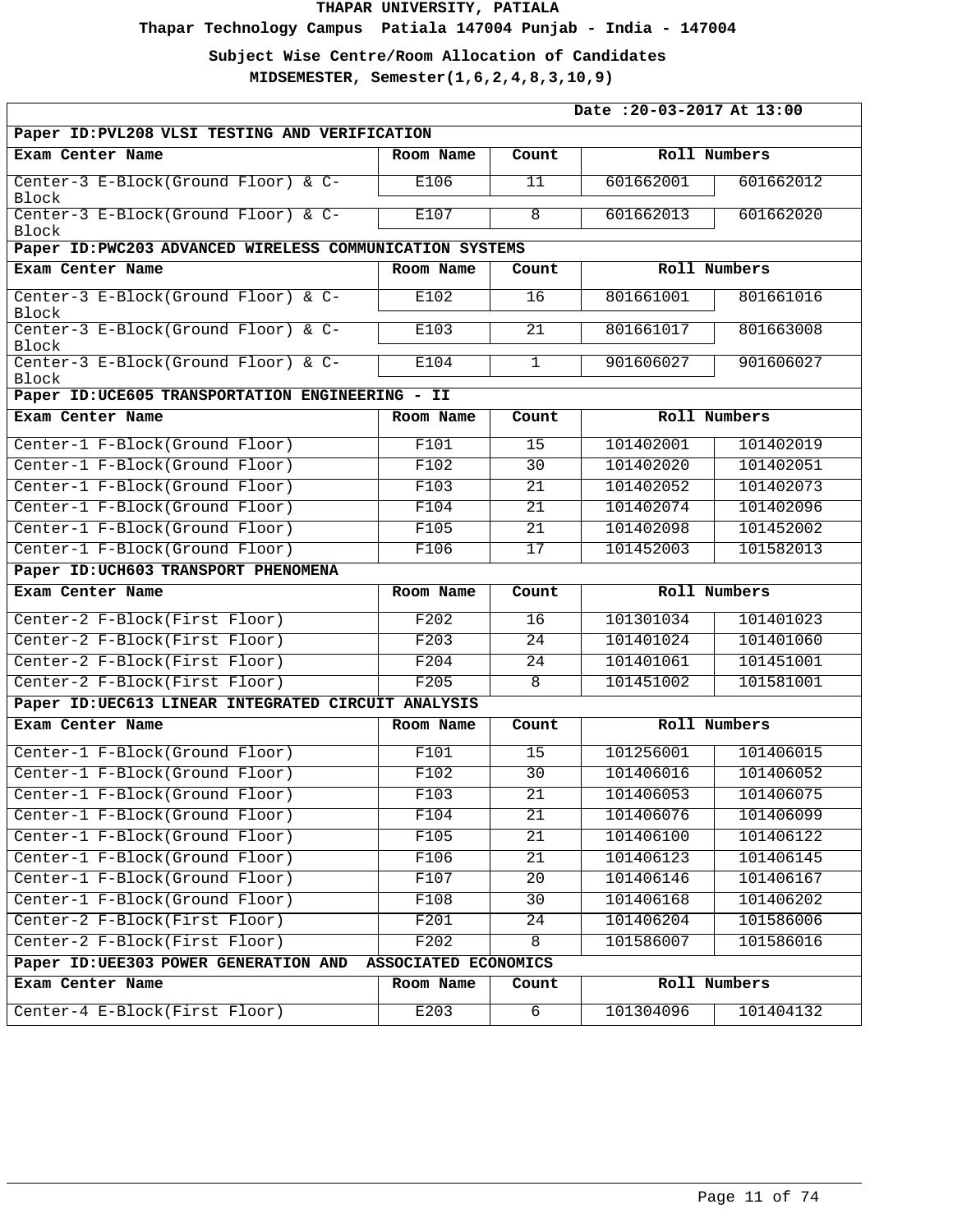**Thapar Technology Campus Patiala 147004 Punjab - India - 147004**

**Subject Wise Centre/Room Allocation of Candidates**

|                                               |           |       | Date: 20-03-2017 At 13:00 |              |
|-----------------------------------------------|-----------|-------|---------------------------|--------------|
| Paper ID: UEI604 PROCESS DYNAMICS AND CONTROL |           |       |                           |              |
| Exam Center Name                              | Room Name | Count |                           | Roll Numbers |
| Center-1 F-Block(Ground Floor)                | F106      | 4     | 101305031                 | 101405005    |
| Center-1 F-Block(Ground Floor)                | F107      | 20    | 101405006                 | 101405031    |
| Center-1 F-Block(Ground Floor)                | F108      | 30    | 101405032                 | 101405074    |
| Center-2 F-Block(First Floor)                 | F201      | 24    | 101405075                 | 101405108    |
| Center-2 F-Block(First Floor)                 | F202      | 24    | 101405110                 | 101455025    |
| Center-2 F-Block(First Floor)                 | F203      | 15    | 101455026                 | 101455040    |
| Paper ID: UMA006 INTRODUCTORY MATHEMATICS II  |           |       |                           |              |
| Exam Center Name                              | Room Name | Count |                           | Roll Numbers |
| Center-2 F-Block(First Floor)                 | F203      | 9     | 701600001                 | 701600009    |
| Center-2 F-Block(First Floor)                 | F204      | 24    | 701600010                 | 701600039    |
| Center-2 F-Block(First Floor)                 | F205      | 24    | 701600040                 | 701600067    |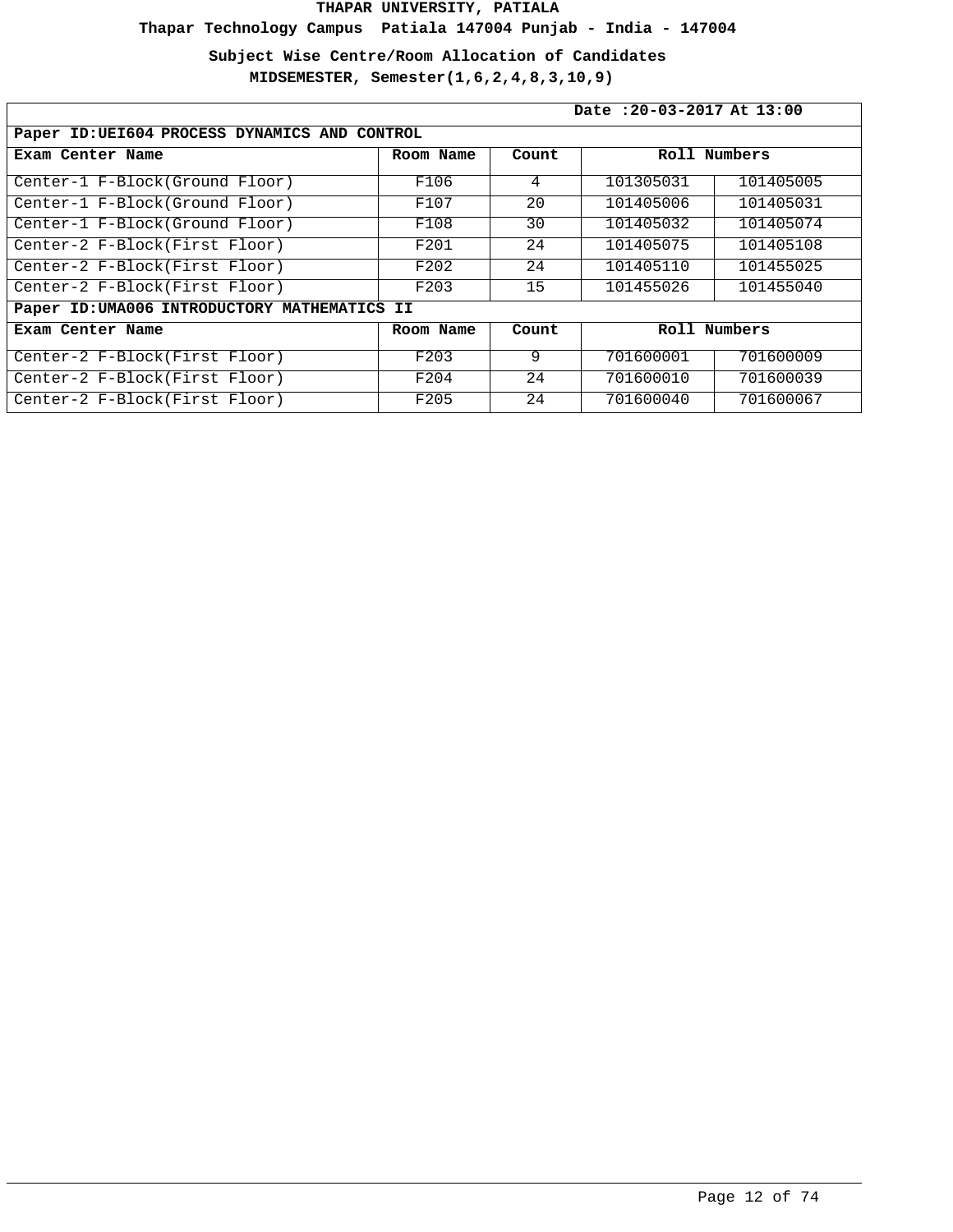**Thapar Technology Campus Patiala 147004 Punjab - India - 147004**

**Subject Wise Centre/Room Allocation of Candidates**

| Date: 20-03-2017 At 15:30                          |           |                |              |           |
|----------------------------------------------------|-----------|----------------|--------------|-----------|
| Paper ID: UMA007 NUMERICAL ANALYSIS                |           |                |              |           |
| Exam Center Name                                   | Room Name | Count          | Roll Numbers |           |
| Center-1 F-Block(Ground Floor)                     | F101      | 15             | 101408054    | 101501015 |
| Center-1 F-Block(Ground Floor)                     | F102      | 30             | 101501016    | 101501055 |
| Center-1 F-Block(Ground Floor)                     | F103      | 21             | 101501056    | 101501078 |
| Center-1 F-Block(Ground Floor)                     | F104      | 21             | 101501079    | 101502015 |
| Center-1 F-Block(Ground Floor)                     | F105      | 21             | 101502016    | 101502041 |
| Center-1 F-Block(Ground Floor)                     | F106      | 21             | 101502042    | 101502062 |
| Center-1 F-Block(Ground Floor)                     | F107      | 20             | 101502063    | 101502084 |
| Center-1 F-Block(Ground Floor)                     | F108      | 30             | 101502085    | 101504005 |
| Center-2 F-Block(First Floor)                      | F201      | 24             | 101504006    | 101504030 |
| Center-2 F-Block(First Floor)                      | F202      | 24             | 101504031    | 101504060 |
| Center-2 F-Block(First Floor)                      | F203      | 24             | 101504061    | 101504091 |
| Center-2 F-Block(First Floor)                      | F204      | 24             | 101504094    | 101504126 |
| Center-2 F-Block(First Floor)                      | F205      | 24             | 101504127    | 101505028 |
| Center-2 F-Block(First Floor)                      | F206      | 18             | 101505029    | 101505054 |
| Center-2 F-Block(First Floor)                      | F207      | 18             | 101505056    | 101505082 |
| Center-2 F-Block(First Floor)                      | F208      | 18             | 101505083    | 101508008 |
| Center-3 E-Block(Ground Floor) & C-<br>Block       | E101      | 21             | 101508009    | 101508032 |
| Center-3 E-Block(Ground Floor) & C-<br>Block       | E102      | 21             | 101508033    | 101508054 |
| Center-3 E-Block(Ground Floor) & C-<br>Block       | E103      | 21             | 101508055    | 101508076 |
| Center-3 E-Block(Ground Floor) & C-<br>Block       | E104      | 21             | 101508077    | 101508100 |
| Center-3 E-Block(Ground Floor) & C-<br>Block       | E105      | 21             | 101508101    | 101508122 |
| Center-3 E-Block(Ground Floor) & C-<br>Block       | E106      | 21             | 101508123    | 101509007 |
| Center-3 E-Block(Ground Floor) & C-<br>Block       | E107      | 21             | 101509008    | 101509029 |
| Center-4 E-Block(First Floor)                      | E201      | 14             | 101509030    | 101514005 |
| Center-4 E-Block(First Floor)                      | E202      | 14             | 101514006    | 101514022 |
| Center-4 E-Block(First Floor)                      | E203      | 14             | 101514023    | 101552004 |
| Center-4 E-Block(First Floor)                      | E204      | 14             | 101552005    | 101554004 |
| Center-4 E-Block(First Floor)                      | E205      | 14             | 101554005    | 101554018 |
| Center-4 E-Block(First Floor)                      | E206      | 14             | 101554019    | 101554033 |
| Center-4 E-Block(First Floor)                      | E207      | 14             | 101554034    | 101555011 |
| Center-4 E-Block(First Floor)                      | E209      | 14             | 101558001    | 101682006 |
| Center-4 E-Block(First Floor)                      | E210      | 14             | 101682007    | 101682020 |
| Center-4 E-Block(First Floor)                      | E211      | 14             | 101682021    | 101684010 |
| Center-4 E-Block(First Floor)                      | E212      | 14             | 101684011    | 101688005 |
| Center-5 B-Block                                   | B301      | 30             | 101688006    | 401502004 |
| Center-5 B-Block                                   | B302      | 33             | 401502005    | 401508029 |
| Center-5 B-Block                                   | B303      | 15             | 401508030    | 401688005 |
| Paper ID: UMA032 NUMERICAL AND STATISTICAL METHODS |           |                |              |           |
| Exam Center Name                                   | Room Name | Count          | Roll Numbers |           |
| Center-1 F-Block(Ground Floor)                     | F101      | $\overline{7}$ | 101403035    | 101412037 |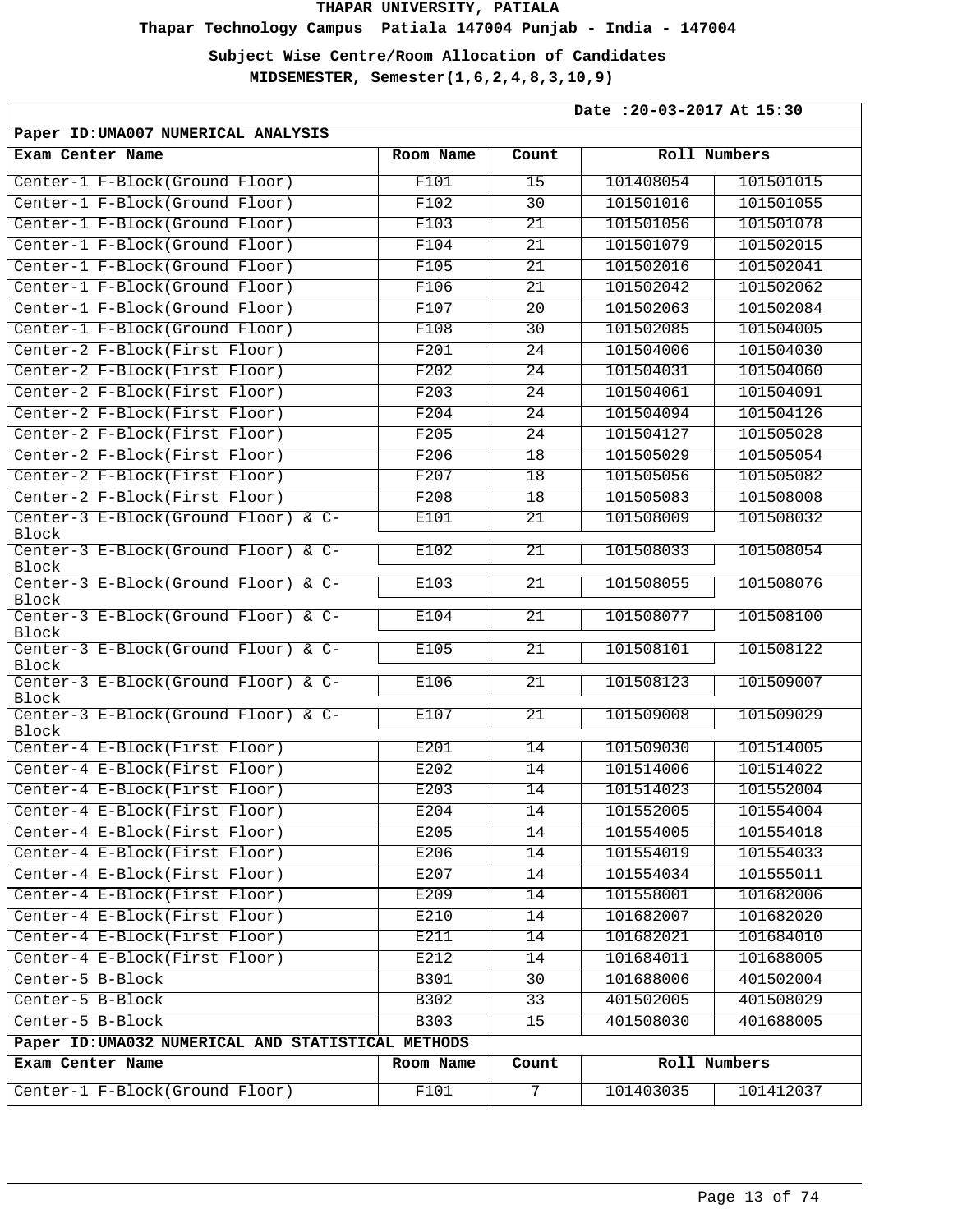**Thapar Technology Campus Patiala 147004 Punjab - India - 147004**

**Subject Wise Centre/Room Allocation of Candidates**

|                                                 | Date: 21-03-2017 At 08:00 |       |              |           |  |
|-------------------------------------------------|---------------------------|-------|--------------|-----------|--|
| Paper ID: PES204 WATER AND WASTEWATER TREATMENT |                           |       |              |           |  |
| Exam Center NameTECHNOLOGIES-II<br>Roll Numbers |                           |       |              |           |  |
|                                                 | Room Name                 | Count |              |           |  |
| Center-1 F-Block(Ground Floor)                  | F101                      | 12    | 601601001    | 601601012 |  |
| Paper ID: UES002 SOLID MECHANICS                |                           |       |              |           |  |
| Exam Center Name                                | Room Name                 | Count | Roll Numbers |           |  |
| Center-1 F-Block(Ground Floor)                  | F101                      |       | 101408119    | 101408119 |  |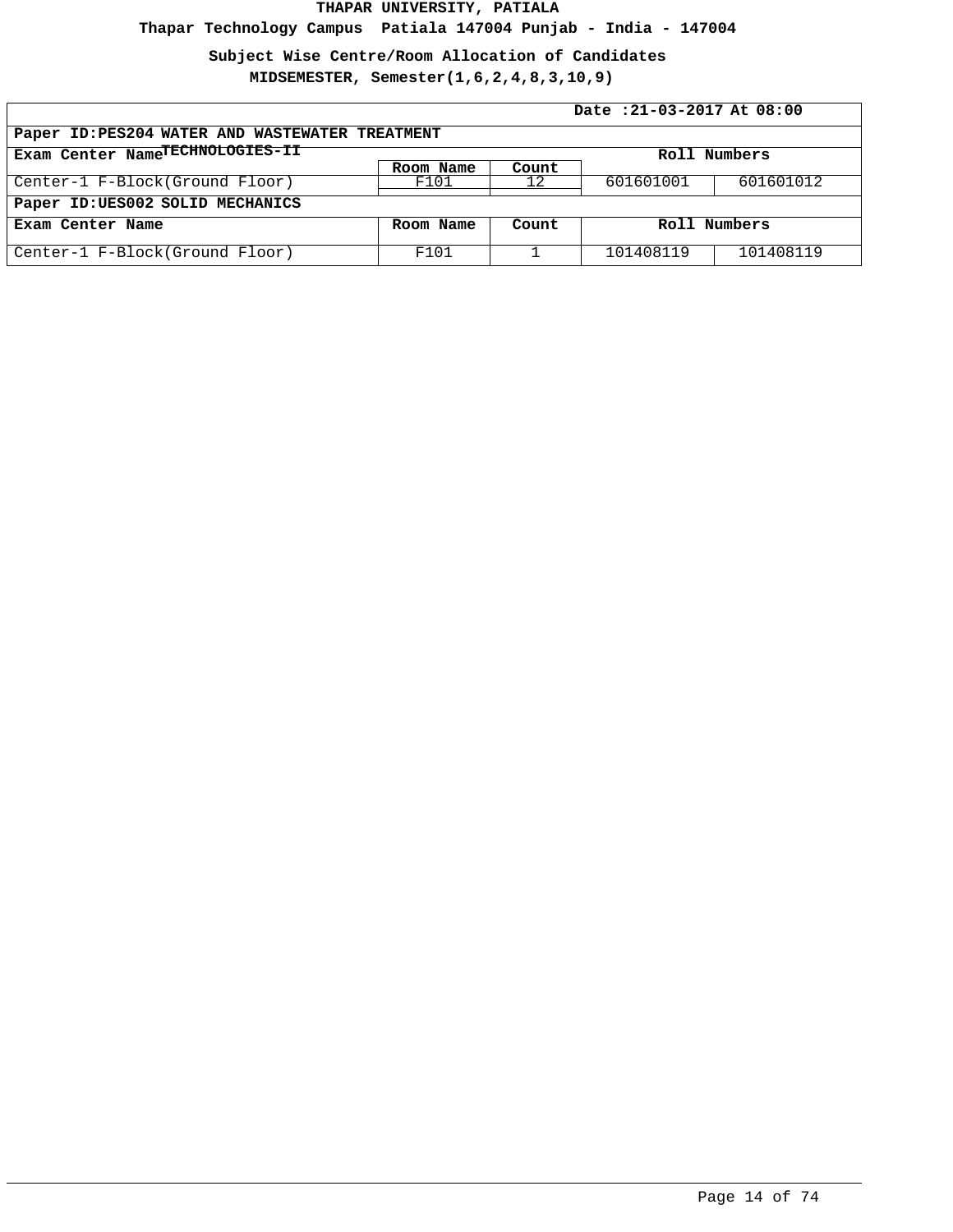**Thapar Technology Campus Patiala 147004 Punjab - India - 147004**

**Subject Wise Centre/Room Allocation of Candidates**

| Date: 21-03-2017 At 08:00                    |             |                 |              |           |
|----------------------------------------------|-------------|-----------------|--------------|-----------|
| Paper ID: UES010 SOLIDS AND STRUCTURES       |             |                 |              |           |
| Exam Center Name                             | Room Name   | Count           | Roll Numbers |           |
| Center-1 F-Block(Ground Floor)               | F101        | $\overline{15}$ | 101503001    | 101503016 |
| Center-1 F-Block(Ground Floor)               | F102        | 30              | 101503017    | 101503046 |
| Center-1 F-Block(Ground Floor)               | F103        | 21              | 101503047    | 101503069 |
| Center-1 F-Block(Ground Floor)               | F104        | 21              | 101503070    | 101503096 |
| Center-1 F-Block(Ground Floor)               | F105        | $\overline{21}$ | 101503097    | 101503118 |
| Center-1 F-Block(Ground Floor)               | F106        | 21              | 101503119    | 101503141 |
| Center-1 F-Block(Ground Floor)               | F107        | 20              | 101503142    | 101503161 |
| Center-1 F-Block(Ground Floor)               | F108        | 30              | 101503162    | 101503195 |
| Center-2 F-Block(First Floor)                | F201        | 24              | 101503196    | 101503220 |
| Center-2 F-Block(First Floor)                | F202        | 24              | 101503221    | 101503248 |
| Center-2 F-Block(First Floor)                | F203        | 24              | 101503249    | 101506017 |
| Center-2 F-Block(First Floor)                | F204        | 24              | 101506019    | 101506044 |
| Center-2 F-Block(First Floor)                | F205        | 24              | 101506046    | 101506069 |
| Center-2 F-Block(First Floor)                | F206        | 18              | 101506070    | 101506089 |
| Center-2 F-Block(First Floor)                | F207        | 18              | 101506090    | 101506108 |
| Center-2 F-Block(First Floor)                | F208        | 18              | 101506109    | 101506128 |
| Center-3 E-Block(Ground Floor) & C-<br>Block | E101        | $\overline{21}$ | 101506129    | 101506151 |
| Center-3 E-Block(Ground Floor) & C-<br>Block | E102        | 21              | 101506152    | 101506176 |
| Center-3 E-Block(Ground Floor) & C-<br>Block | E103        | $\overline{21}$ | 101506177    | 101510007 |
| Center-3 E-Block(Ground Floor) & C-<br>Block | E104        | $\overline{21}$ | 101510008    | 101510030 |
| Center-3 E-Block(Ground Floor) & C-<br>Block | E105        | $\overline{21}$ | 101510031    | 101510051 |
| Center-3 E-Block(Ground Floor) & C-<br>Block | E106        | 21              | 101510052    | 101510073 |
| Center-3 E-Block(Ground Floor) & C-<br>Block | E107        | 21              | 101510074    | 101511003 |
| Center-4 E-Block(First Floor)                | E201        | 14              | 101511004    | 101511019 |
| Center-4 E-Block(First Floor)                | E202        | 14              | 101511020    | 101511033 |
| Center-4 E-Block(First Floor)                | E203        | 14              | 101511034    | 101511047 |
| Center-4 E-Block(First Floor)                | E204        | 14              | 101511048    | 101511063 |
| Center-4 E-Block(First Floor)                | E205        | 14              | 101511064    | 101512009 |
| Center-4 E-Block(First Floor)                | E206        | 14              | 101512010    | 101512028 |
| Center-4 E-Block(First Floor)                | E207        | 14              | 101512029    | 101512045 |
| Center-4 E-Block(First Floor)                | E209        | 14              | 101512046    | 101512060 |
| Center-4 E-Block(First Floor)                | E210        | 14              | 101512061    | 101515011 |
| Center-4 E-Block(First Floor)                | E211        | 14              | 101515012    | 101515027 |
| Center-4 E-Block(First Floor)                | E212        | 14              | 101515028    | 101515041 |
| Center-5 B-Block                             | B301        | 30              | 101515042    | 101553007 |
| Center-5 B-Block                             | B302        | 33              | 101553008    | 101683001 |
| Center-5 B-Block                             | B303        | 30              | 101683002    | 101683032 |
| Center-5 B-Block                             | B304        | 30              | 101683033    | 101686017 |
| Center-5 B-Block                             | B307        | 24              | 101690013    | 401503008 |
| Center-5 B-Block                             | <b>B308</b> | 31              | 401503009    | 401556002 |
| Center-5 B-Block                             | B305        | 21              | 101686018    | 101690012 |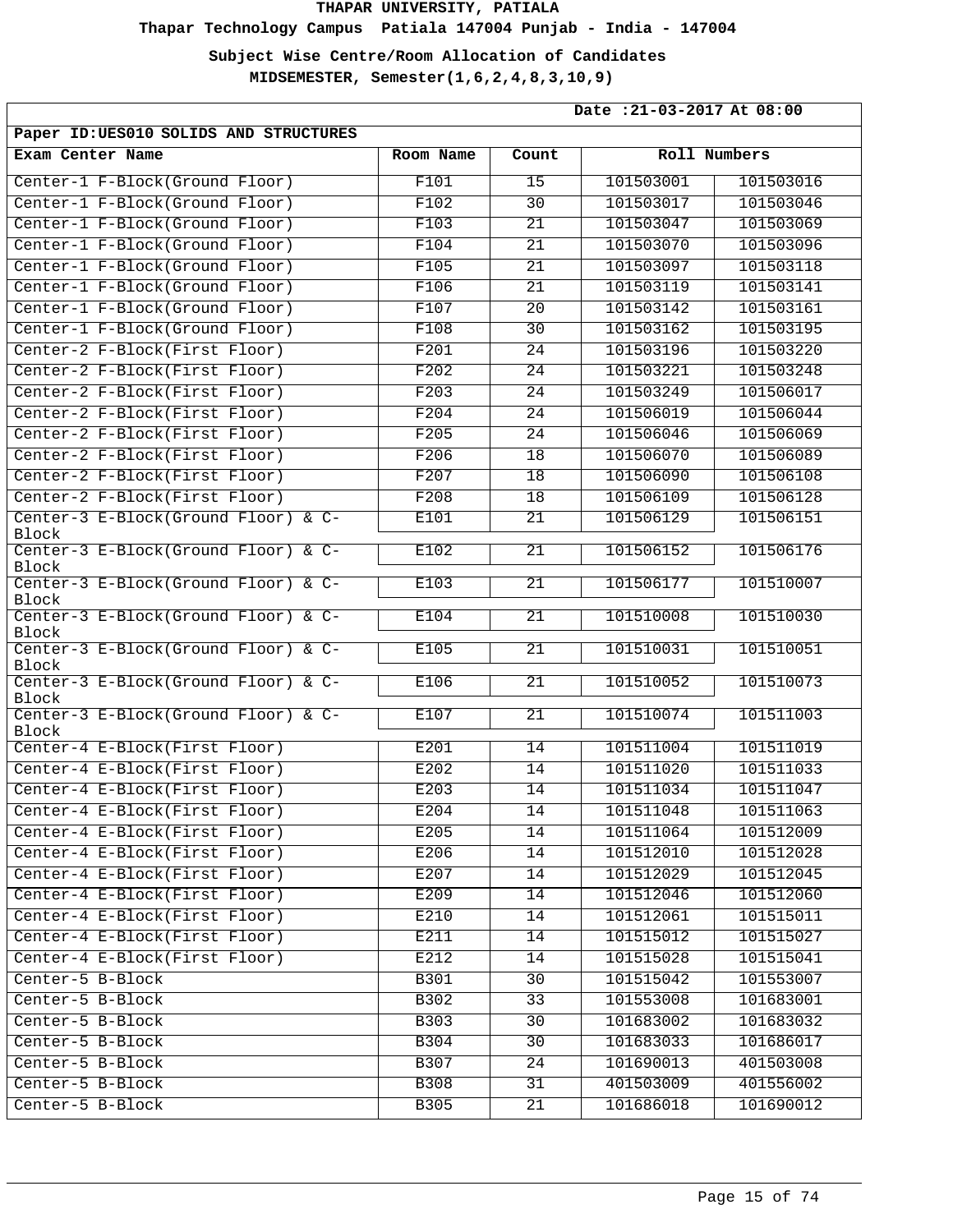**Thapar Technology Campus Patiala 147004 Punjab - India - 147004**

**Subject Wise Centre/Room Allocation of Candidates**

|                                                       |                   |                          | Date: 21-03-2017 At 10:30 |           |
|-------------------------------------------------------|-------------------|--------------------------|---------------------------|-----------|
| Paper ID: PBC442 BIOCATALYSIS                         |                   |                          |                           |           |
| Exam Center Name                                      | Room Name         | Count                    | Roll Numbers              |           |
| Center-2 F-Block(First Floor)                         | F201              | 5                        | 301507001                 | 301507005 |
| Center-2 F-Block(First Floor)                         | F202              | 4                        | 301507007                 | 301507010 |
| Paper ID: PCA409 BIG DATA ANALYTICS AND BUSINESS      |                   |                          |                           |           |
| Exam Center NameINTELLIGENCE                          |                   |                          | Roll Numbers              |           |
| Center-1 F-Block(Ground Floor)                        | Room Name<br>F101 | Count<br>$\overline{15}$ | 201500002                 | 201500016 |
| Center-1 F-Block(Ground Floor)                        | F102              | $\overline{30}$          | 201500017                 | 201680019 |
| Center-1 F-Block(Ground Floor)                        | F103              | 21                       | 201680020                 | 201680041 |
| Paper ID: PIE101 NUMERICAL CONTROL OF MACHINE         |                   |                          |                           |           |
| Exam Center Name                                      | Room Name         | Count                    | Roll Numbers              |           |
| Center-2 F-Block(First Floor)                         | F201              | $\overline{12}$          | 401307001                 | 401487002 |
| Paper ID: PMC107 REAL ANALYSIS - I                    |                   |                          |                           |           |
| Exam Center Name                                      | Room Name         | Count                    | Roll Numbers              |           |
| Center-2 F-Block(First Floor)                         | F202              | $\mathbf{1}$             | 301503007                 | 301503007 |
| Paper ID: PME403 ECONOMICS OF EDUCATION AND HEALTH    |                   |                          |                           |           |
| Exam Center Name                                      | Room Name         | Count                    | Roll Numbers              |           |
| Center-2 F-Block(First Floor)                         | F201              | $\overline{3}$           | 861501002                 | 861501006 |
| Paper ID: UCE836 ADVANCED CONSTRUCTION MATERIALS      |                   |                          |                           |           |
| Exam Center Name                                      | Room Name         | Count                    | Roll Numbers              |           |
| Center-1 F-Block(Ground Floor)                        | F104              | 21                       | 101202030                 | 101302046 |
| Center-1 F-Block(Ground Floor)                        | F105              | $\overline{21}$          | 101302048                 | 101302087 |
| Center-1 F-Block(Ground Floor)                        | F106              | 14                       | 101302089                 | 101482015 |
| Paper ID: UCH802 PROCESS MODELING AND SIMULATION      |                   |                          |                           |           |
| Exam Center Name                                      | Room Name         | Count                    | Roll Numbers              |           |
| Center-1 F-Block(Ground Floor)                        | F106              | 7                        | 101301001                 | 101301007 |
| Center-1 F-Block(Ground Floor)                        | F107              | $\overline{20}$          | 101301008                 | 101301030 |
| Center-1 F-Block(Ground Floor)                        | F108              | $\overline{28}$          | 101301032                 | 101481003 |
| Paper ID: UCS801 SOFTWARE PROJECT MANAGEMENT          |                   |                          |                           |           |
| Exam Center Name                                      | Room Name         | Count                    | Roll Numbers              |           |
| Center-1 F-Block(Ground Floor)                        | F108              | 15                       | 101303009                 | 101303102 |
| Center-2 F-Block(First Floor)                         | F201              | $\overline{7}$           | 101303108                 | 101483007 |
| Paper ID: UEC506 MICROELECTRONICS - IC DESIGN AND FAB |                   |                          |                           |           |
| Exam Center Name                                      | Room Name         | Count                    | Roll Numbers              |           |
| Center-2 F-Block(First Floor)                         | F201              | $\overline{2}$           | 101206028                 | 101256001 |
| Paper ID: UEI841 ADVANCED CONTROL SYSTEMS             |                   |                          |                           |           |
| Exam Center Name                                      | Room Name         | Count                    | Roll Numbers              |           |
| Center-1 F-Block(Ground Floor)                        | F107              | 20                       | 101304096                 | 101309022 |
| Center-1 F-Block(Ground Floor)                        | F108              | $\overline{15}$          | 101309024                 | 101489007 |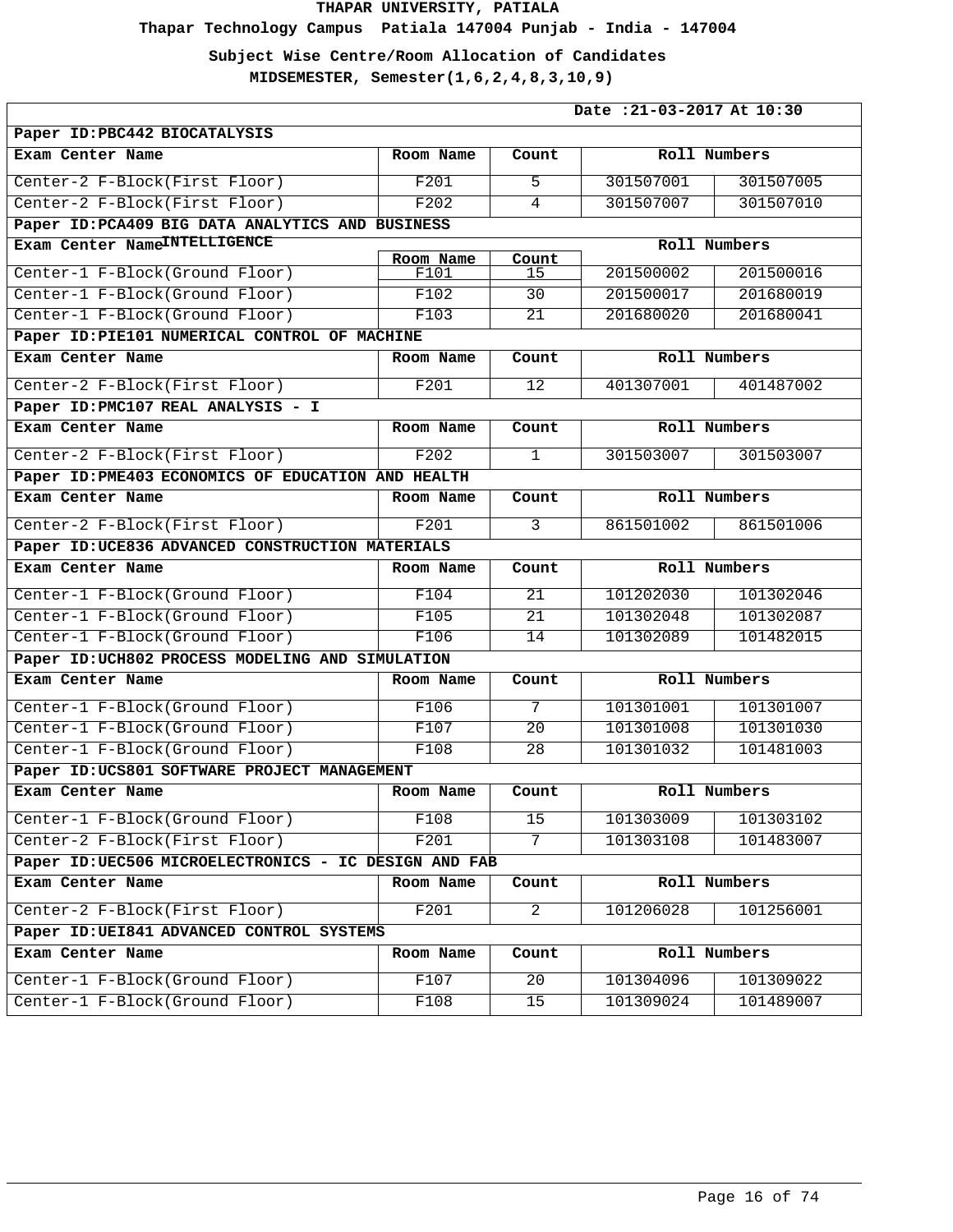**Thapar Technology Campus Patiala 147004 Punjab - India - 147004**

**Subject Wise Centre/Room Allocation of Candidates**

|                                 | Date: 21-03-2017 At 10:30 |       |              |           |  |
|---------------------------------|---------------------------|-------|--------------|-----------|--|
| Paper ID: UME804 TURBO-MACHINES |                           |       |              |           |  |
| Exam Center Name                | Room Name                 | Count | Roll Numbers |           |  |
| Center-1 F-Block(Ground Floor)  | F101                      | 15    | 101208059    | 101308015 |  |
| Center-1 F-Block(Ground Floor)  | F102                      | 30    | 101308016    | 101308048 |  |
| Center-1 F-Block(Ground Floor)  | F103                      | 21    | 101308050    | 101308073 |  |
| Center-1 F-Block(Ground Floor)  | F104                      | 21    | 101308074    | 101308100 |  |
| Center-1 F-Block(Ground Floor)  | F105                      | 21    | 101308101    | 101308122 |  |
| Center-1 F-Block(Ground Floor)  | F106                      | 21    | 101308123    | 101488018 |  |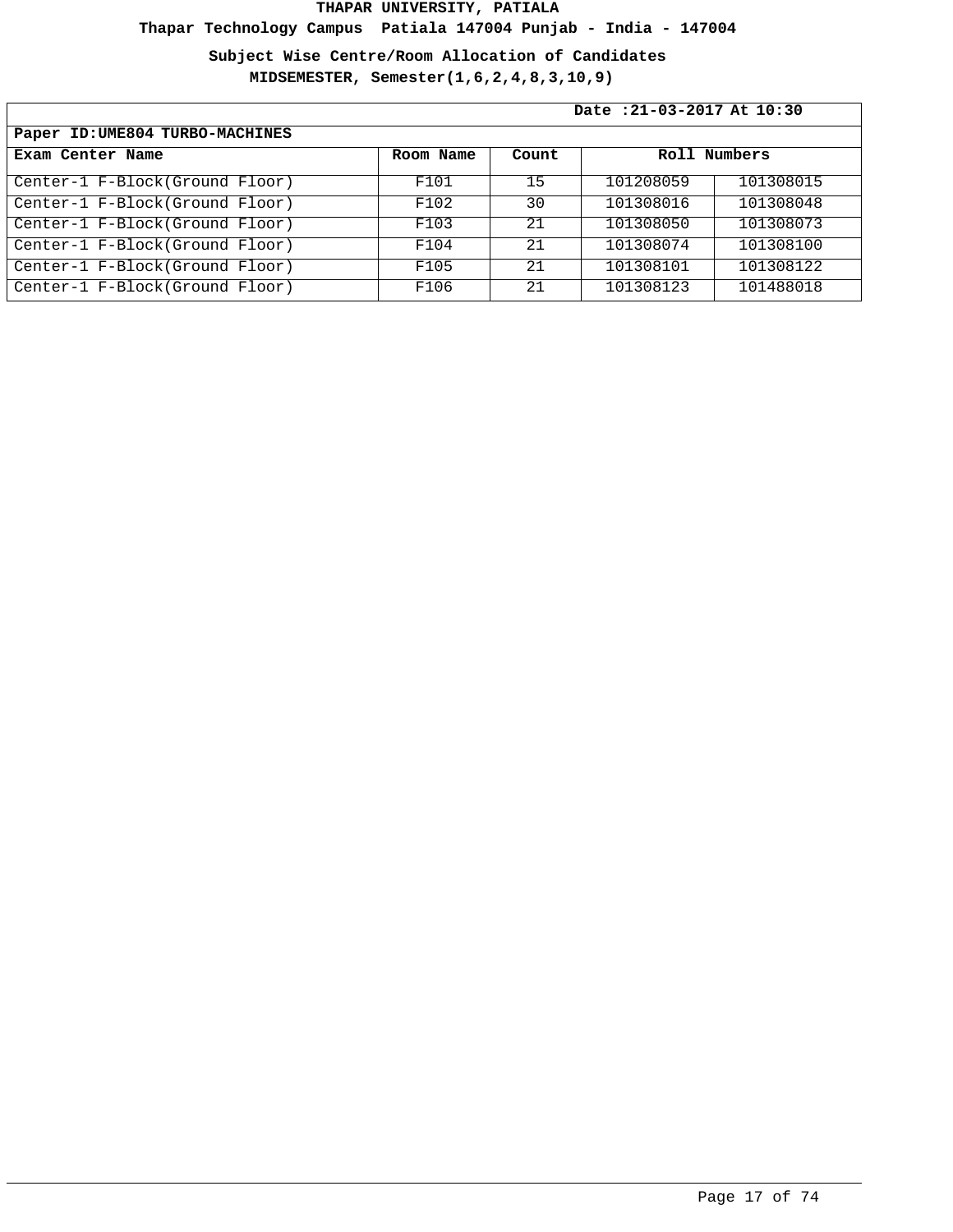**Thapar Technology Campus Patiala 147004 Punjab - India - 147004**

**Subject Wise Centre/Room Allocation of Candidates**

|                                                       |             |                 | Date: 21-03-2017 At 13:00 |              |  |
|-------------------------------------------------------|-------------|-----------------|---------------------------|--------------|--|
| Paper ID: DSS006 FINANCIAL ANALYSIS                   |             |                 |                           |              |  |
| Exam Center Name                                      | Room Name   | Count           |                           | Roll Numbers |  |
| TAN BUILDING FIRST AND 2ND FLOOR                      | T203        | $\mathbf{1}$    | 951610003                 | 951610003    |  |
| Paper ID:DSS007 STRATEGIC HR IN GLOBAL ENVIRONMENT    |             |                 |                           |              |  |
| Exam Center Name                                      | Room Name   | Count           |                           | Roll Numbers |  |
| TAN BUILDING FIRST AND 2ND FLOOR                      | T203        | $\overline{2}$  | 901610006                 | 901610007    |  |
| Paper ID:DSS008 ADVANCES IN APPLIED PSYCHOLOGY        |             |                 |                           |              |  |
| Exam Center Name                                      | Room Name   | Count           |                           | Roll Numbers |  |
| TAN BUILDING FIRST AND 2ND FLOOR                      | T203        | $\mathbf{1}$    | 901610008                 | 901610008    |  |
| Paper ID: PBT209 FOOD PROCESSING                      |             |                 |                           |              |  |
| Exam Center Name                                      | Room Name   | Count           |                           | Roll Numbers |  |
| Cen-8 D BLOCK GROUND & FIRST FLOOR                    | D116        | 13              | 301601001                 | 301601013    |  |
| TAN BUILDING GROUND FLOOR                             | T101        | 14              | 301601014                 | 301601028    |  |
| Paper ID: PBY208 BIOINFORMATICS AND SYSTEM BIOLOGY    |             |                 |                           |              |  |
| Exam Center Name                                      | Room Name   | Count           |                           | Roll Numbers |  |
| TAN BUILDING FIRST AND 2ND FLOOR                      | T201        | 10              | 601604002                 | 901600003    |  |
| Paper ID: PCD209 ROBOTICS                             |             |                 |                           |              |  |
| Exam Center Name                                      | Room Name   | Count           |                           | Roll Numbers |  |
| TAN BUILDING GROUND FLOOR                             | T106        | 14              | 801684001                 | 801684014    |  |
| Paper ID: PCE203 PLATES AND SHELLS                    |             |                 |                           |              |  |
| Exam Center Name                                      | Room Name   | Count           |                           | Roll Numbers |  |
| Cen-8 D BLOCK GROUND & FIRST FLOOR                    | D116        | $\overline{27}$ | 801624001                 | 801624029    |  |
| TAN BUILDING FIRST AND 2ND FLOOR                      | T203        | $\overline{2}$  | 801524009                 | 901602014    |  |
| Paper ID: PCH217 ENVIRONMENTAL POLLUTION CONTROL      |             |                 |                           |              |  |
| Exam Center Name                                      | Room Name   | Count           |                           | Roll Numbers |  |
| TAN BUILDING FIRST AND 2ND FLOOR                      | T202        | 6               | 601611001                 | 901601002    |  |
| Paper ID: PCS206 MACHINE LEARNING                     |             |                 |                           |              |  |
| Exam Center Name                                      | Room Name   | Count           |                           | Roll Numbers |  |
| Center-5 B-Block                                      | <b>B208</b> | 30              | 601634015                 | 801632030    |  |
| Center-5 B-Block                                      | B209        | 21              | 801632031                 | 801632051    |  |
| Center-5 B-Block                                      | <b>B112</b> | 12              | 601634001                 | 601634013    |  |
| Cen-8 D BLOCK GROUND & FIRST FLOOR                    | D206        | 9               | 801632052                 | 901603031    |  |
| Paper ID: PCY215 MOLECULAR SPECTROSCOPY               |             |                 |                           |              |  |
| Exam Center Name                                      | Room Name   | Count           |                           | Roll Numbers |  |
| Cen-8 D BLOCK GROUND & FIRST FLOOR                    | D201        | $\overline{7}$  | 301602001                 | 301602007    |  |
| Cen-8 D BLOCK GROUND & FIRST FLOOR                    | D202        | $\overline{30}$ | 301602008                 | 301602040    |  |
| Cen-8 D BLOCK GROUND & FIRST FLOOR                    | D203        | 11              | 301607001                 | 901609013    |  |
| Paper ID: PEC339 IMAGE PROCESSING AND COMPUTER VISION |             |                 |                           |              |  |
| Exam Center Name                                      | Room Name   | Count           |                           | Roll Numbers |  |
| Cen-8 D BLOCK GROUND & FIRST FLOOR                    | D115        | 17              | 801661024                 | 901606035    |  |
| Cen-8 D BLOCK GROUND & FIRST FLOOR                    | D203        | 6               | 801661001                 | 801661006    |  |
| Cen-8 D BLOCK GROUND & FIRST FLOOR                    | D204        | 17              | 801661007                 | 801661023    |  |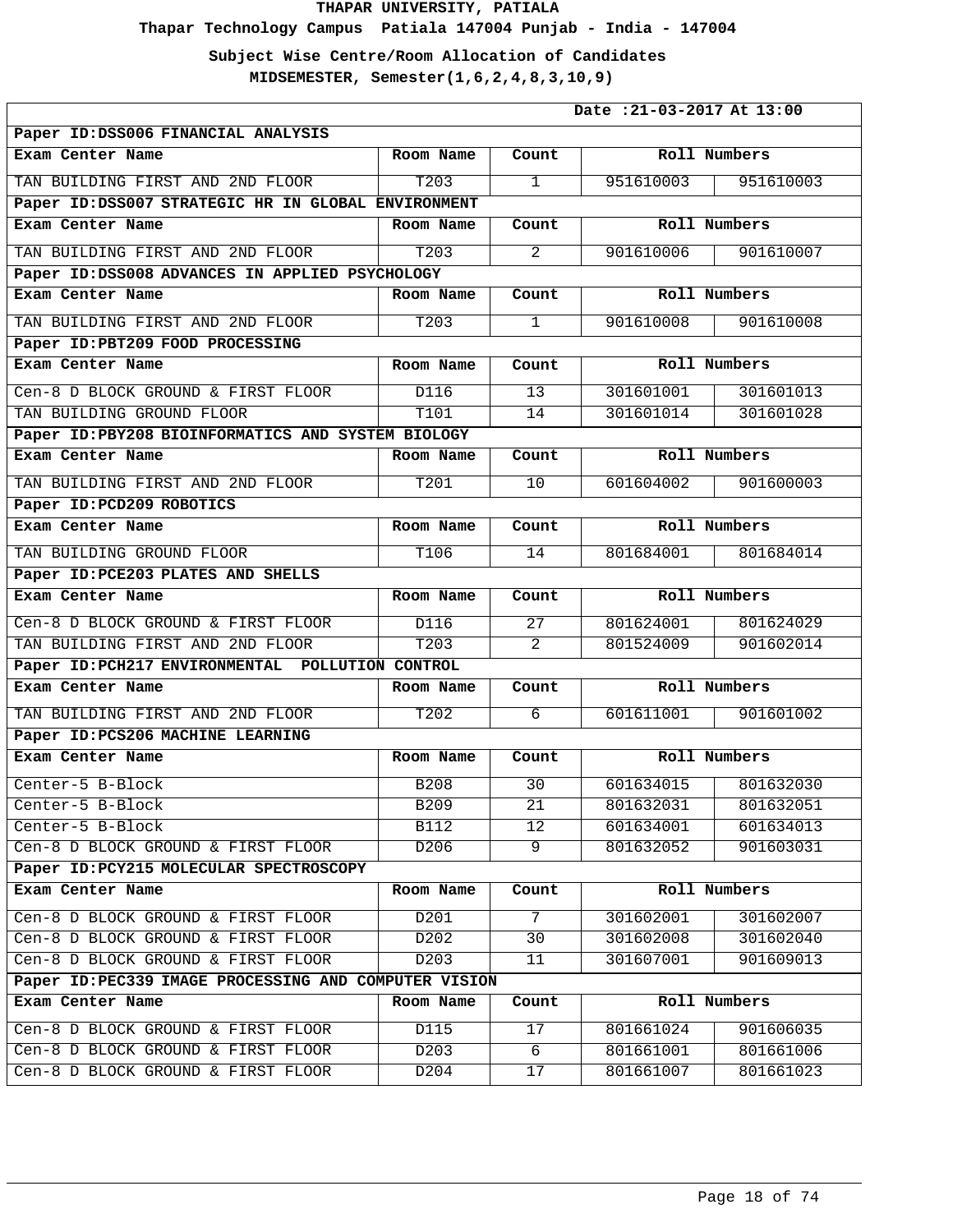**Thapar Technology Campus Patiala 147004 Punjab - India - 147004**

**Subject Wise Centre/Room Allocation of Candidates**

| Date: 21-03-2017 At 13:00                                |                   |                |              |                     |  |
|----------------------------------------------------------|-------------------|----------------|--------------|---------------------|--|
| Paper ID: PEE207 POWER SYSTEM PLANNING AND RESTRUCTURING |                   |                |              |                     |  |
| Exam Center Name                                         | Room Name         | Count          |              | Roll Numbers        |  |
| TAN BUILDING GROUND FLOOR                                | $\overline{T105}$ | 10             | 801642001    | 801642010           |  |
| TAN BUILDING GROUND FLOOR                                | T106              | 6              | 801642011    | 801642016           |  |
| Paper ID: PEI211 DIGITAL IMAGE PROCESSING AND ANALYSIS   |                   |                |              |                     |  |
| Exam Center Name                                         | Room Name         | Count          |              | Roll Numbers        |  |
| TAN BUILDING FIRST AND 2ND FLOOR                         | T202              | 4              | 801651001    | 801651006           |  |
| Paper ID:PIS321 INTRUSION DETECTION AND ANALYSIS         |                   |                |              |                     |  |
| Exam Center Name                                         | Room Name         | Count          |              | Roll Numbers        |  |
| TAN BUILDING FIRST AND 2ND FLOOR                         | T201              | 10             | 201580002    | 801633009           |  |
| TAN BUILDING FIRST AND 2ND FLOOR                         | T204              | $\overline{1}$ | 201400013    | 201400013           |  |
| Paper ID: PMC210 DATA STRUCTURES AND ALGORITHMS          |                   |                |              |                     |  |
| Exam Center Name                                         | Room Name         | Count          |              | Roll Numbers        |  |
| TAN BUILDING GROUND FLOOR                                | T102              | $\overline{5}$ | 301603001    | 301603005           |  |
| TAN BUILDING GROUND FLOOR                                | T103              | 16             | 301603006    | 301603025           |  |
| Paper ID: PME205 INTERNATIONAL<br><b>TRADE</b>           |                   |                |              |                     |  |
| Exam Center Name                                         | Room Name         | Count          |              | Roll Numbers        |  |
| TAN BUILDING FIRST AND 2ND FLOOR                         | T202              | $\overline{3}$ | 861601001    | 861601003           |  |
| TAN BUILDING FIRST AND 2ND FLOOR                         | T203              | $\overline{1}$ | 861601004    | 861601004           |  |
| Paper ID: PMP204 PERSONALITY                             |                   |                |              |                     |  |
| Exam Center Name                                         | Room Name         | Count          | Roll Numbers |                     |  |
| TAN BUILDING GROUND FLOOR                                | T106              | 10             | 861602001    | 861602014           |  |
| TAN BUILDING FIRST AND 2ND FLOOR                         | T204              | $\overline{3}$ | 861602015    | 861602017           |  |
| Paper ID: PPH204 ELECTRODYNAMICS                         |                   |                |              |                     |  |
| Exam Center Name                                         | Room Name         | Count          |              | Roll Numbers        |  |
| Cen-8 D BLOCK GROUND & FIRST FLOOR                       | D115              | 31             | 301604001    | 301604035           |  |
| Cen-8 D BLOCK GROUND & FIRST FLOOR                       | D116              | $\overline{8}$ | 301604036    | 301604043           |  |
| Paper ID: PPI323 PRODUCT DESIGN AND DEVELOPMENT          |                   |                |              |                     |  |
| Exam Center Name                                         | Room Name         | Count          |              | Roll Numbers        |  |
| TAN BUILDING FIRST AND 2ND FLOOR                         | T201              | $\overline{1}$ |              | 801685003 801685003 |  |
| TAN BUILDING FIRST AND 2ND FLOOR                         | T202              | 8              | 801685007    | 801685019           |  |
| Paper ID:PSE205 SOFTWARE VERIFICATION AND VALIDATION     |                   |                |              |                     |  |
| Exam Center NameTESTING                                  | Room Name         | Count          |              | Roll Numbers        |  |
| TAN BUILDING GROUND FLOOR                                | T103              | 2              | 801631001    | 801631002           |  |
| TAN BUILDING GROUND FLOOR                                | T104              | 18             | 801631003    | 801631022           |  |
| TAN BUILDING GROUND FLOOR                                | T105              | $\mathbf{1}$   | 801631023    | 801631023           |  |
| Paper ID: PTH207 ADVANCED POWER PLANT ENGINEERING        |                   | <b>AND</b>     |              |                     |  |
| Exam Center NameINDUSTRIAL UTILITY                       |                   |                |              | Roll Numbers        |  |
| TAN BUILDING GROUND FLOOR                                | Room Name<br>T101 | Count<br>7     | 801683001    | 801683007           |  |
| TAN BUILDING GROUND FLOOR                                | T102              | 16             | 801683008    | 801683029           |  |
| Paper ID: PVL207 LOW POWER SYSTEM DESIGN                 |                   |                |              |                     |  |
| Exam Center Name                                         | Room Name         | Count          |              | Roll Numbers        |  |
| TAN BUILDING GROUND FLOOR                                | T105              | 19             | 601662001    | 601662020           |  |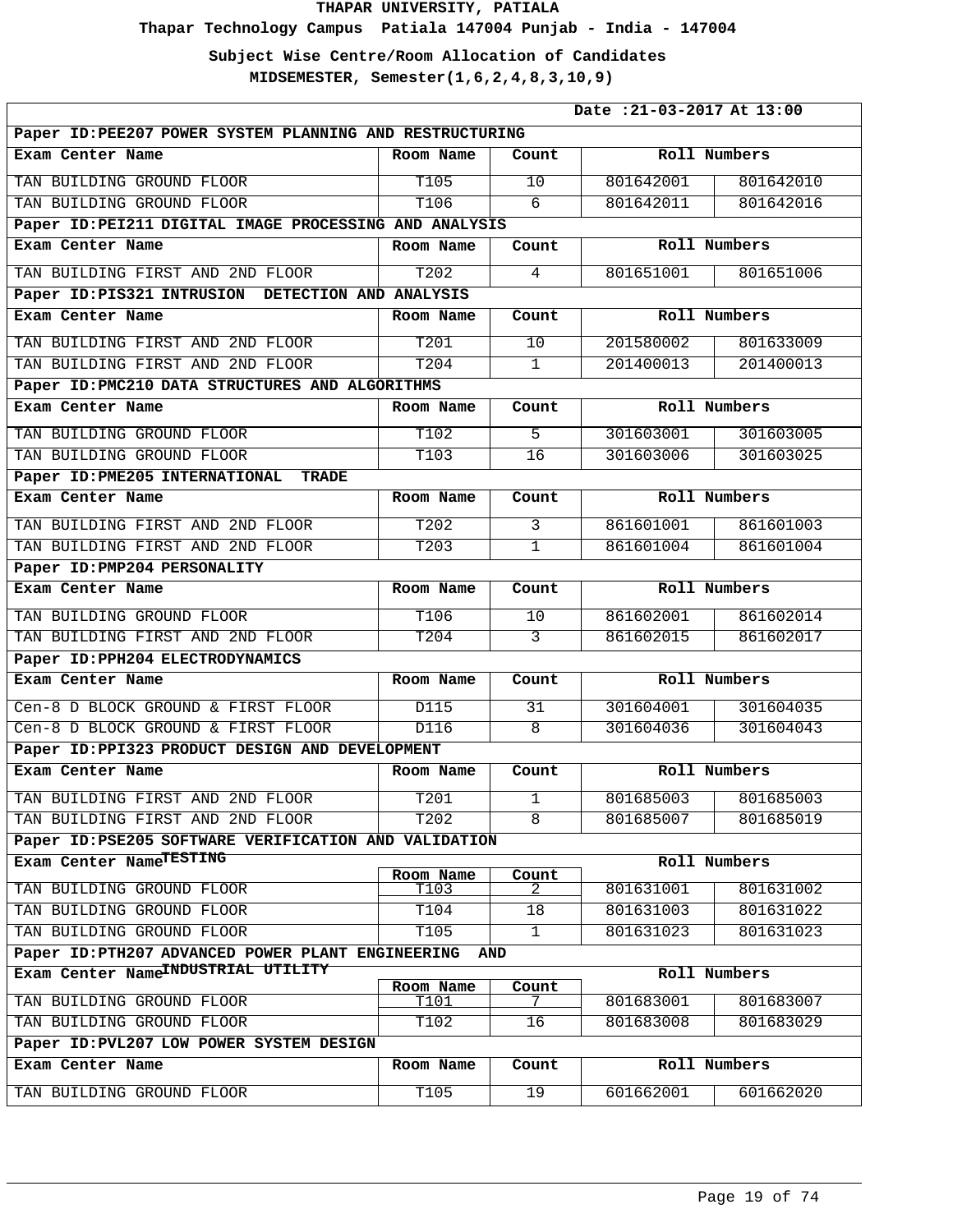**Thapar Technology Campus Patiala 147004 Punjab - India - 147004**

**Subject Wise Centre/Room Allocation of Candidates**

| Date: 21-03-2017 At 13:00                                |             |                 |           |              |  |
|----------------------------------------------------------|-------------|-----------------|-----------|--------------|--|
| Paper ID: UCE604 CONCRETE STRUCTURE DESIGN - II          |             |                 |           |              |  |
| Exam Center Name                                         | Room Name   | Count           |           | Roll Numbers |  |
| Center-5 B-Block                                         | B303        | 6               | 101302002 | 101402007    |  |
| Center-5 B-Block                                         | B304        | 30              | 101402008 | 101402041    |  |
| Center-5 B-Block                                         | B307        | 24              | 101402064 | 101402089    |  |
| Center-5 B-Block                                         | <b>B308</b> | 33              | 101402090 | 101582001    |  |
| Center-5 B-Block                                         | B309        | 12              | 101582002 | 101582013    |  |
| Center-5 B-Block                                         | <b>B305</b> | 21              | 101402042 | 101402063    |  |
| Paper ID: UCH601 CHEMICAL REACTION ENGINEERING-II        |             |                 |           |              |  |
| Exam Center Name                                         | Room Name   | Count           |           | Roll Numbers |  |
| Cen-8 D BLOCK GROUND & FIRST FLOOR                       | D201        | $\overline{20}$ | 101401077 | 101581001    |  |
| Cen-8 D BLOCK GROUND & FIRST FLOOR                       | D205        | $\overline{12}$ | 101401061 | 101401076    |  |
| Cen-8 D BLOCK GROUND & FIRST FLOOR                       | D206        | 18              | 101401001 | 101401028    |  |
| Cen-8 D BLOCK GROUND & FIRST FLOOR                       | D207        | $\overline{21}$ | 101401031 | 101401060    |  |
| Paper ID: UCS616 ADVANCED DATA STRUCTURES AND ALGORITHMS |             |                 |           |              |  |
| Exam Center Name                                         | Room Name   | Count           |           | Roll Numbers |  |
| Center-1 F-Block(Ground Floor)                           | F101        | 15              | 101403001 | 101403016    |  |
| Center-1 F-Block(Ground Floor)                           | F102        | 30              | 101403017 | 101403052    |  |
| Center-1 F-Block(Ground Floor)                           | F103        | 21              | 101403053 | 101403074    |  |
| Center-1 F-Block(Ground Floor)                           | F104        | 21              | 101403075 | 101403096    |  |
| Center-1 F-Block(Ground Floor)                           | F105        | 21              | 101403097 | 101403123    |  |
| Center-1 F-Block(Ground Floor)                           | F106        | 21              | 101403124 | 101403149    |  |
| Center-1 F-Block(Ground Floor)                           | F107        | 20              | 101403150 | 101403170    |  |
| Center-1 F-Block(Ground Floor)                           | F108        | 30              | 101403171 | 101403202    |  |
| Center-2 F-Block(First Floor)                            | F201        | 24              | 101403203 | 101410019    |  |
| Center-2 F-Block(First Floor)                            | F202        | 24              | 101410020 | 101410043    |  |
| Center-2 F-Block(First Floor)                            | F203        | 24              | 101410044 | 101411006    |  |
| Center-2 F-Block(First Floor)                            | F204        | 24              | 101411007 | 101411030    |  |
| Center-2 F-Block(First Floor)                            | F205        | 24              | 101411031 | 101412014    |  |
| Center-2 F-Block(First Floor)                            | F206        | 18              | 101412015 | 101412035    |  |
| Center-2 F-Block(First Floor)                            | F207        | 18              | 101412036 | 101453008    |  |
| Center-2 F-Block(First Floor)                            | F208        | 18              | 101453009 | 101583005    |  |
| Center-3 E-Block(Ground Floor) & C-<br><b>Block</b>      | E101        | 21              | 101583006 | 101590004    |  |
| Center-3 E-Block(Ground Floor) & C-<br>Block             | E102        | 11              | 101590005 | 101592006    |  |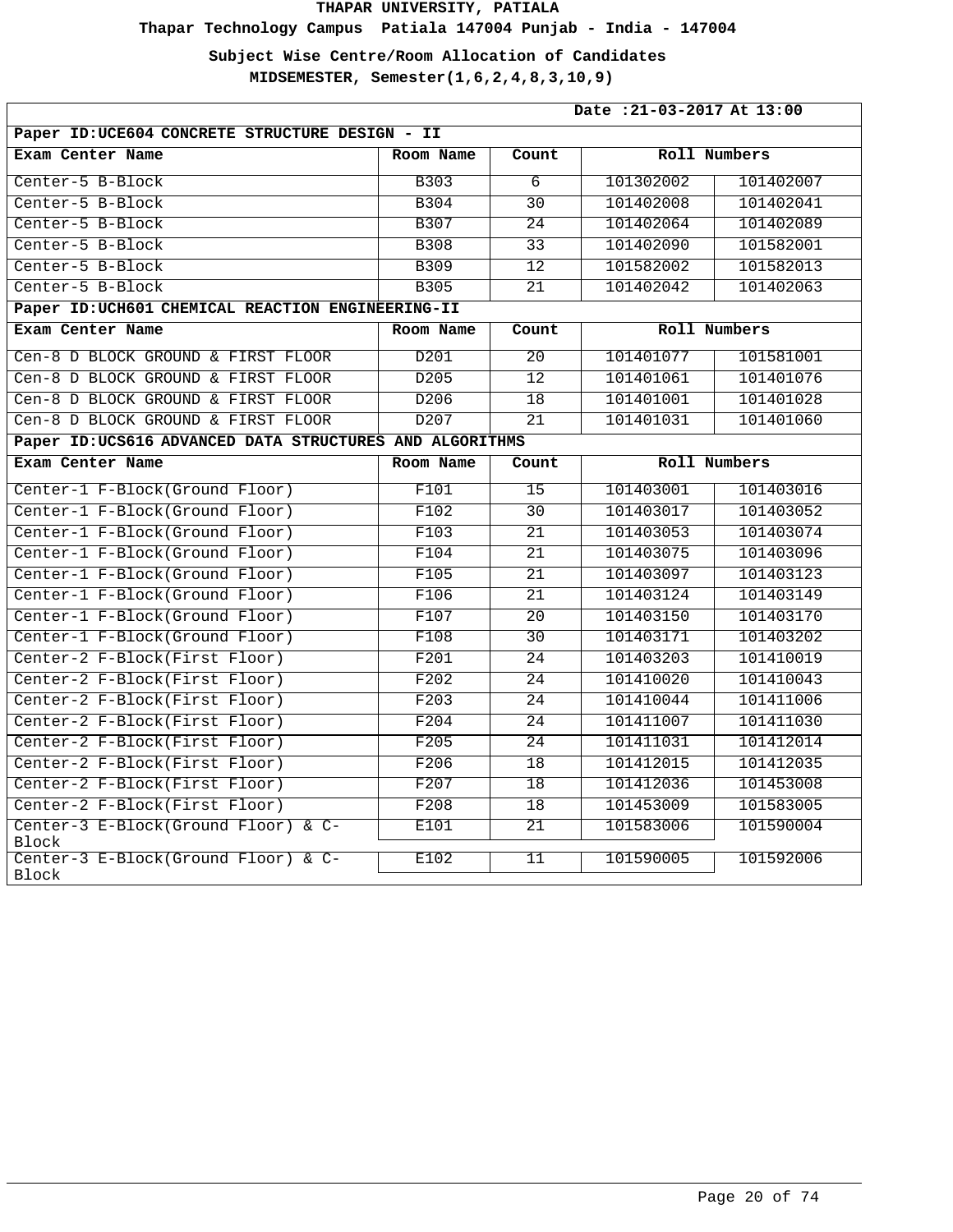**Thapar Technology Campus Patiala 147004 Punjab - India - 147004**

**Subject Wise Centre/Room Allocation of Candidates**

| Date: 21-03-2017 At 13:00                                           |             |                 |              |           |  |
|---------------------------------------------------------------------|-------------|-----------------|--------------|-----------|--|
| Paper ID: UEC605 EMBEDDED SYSTEMS                                   |             |                 |              |           |  |
| Exam Center Name                                                    | Room Name   | Count           | Roll Numbers |           |  |
| Center-3 E-Block(Ground Floor) & C-<br>Block                        | E102        | 10              | 101406001    | 101406011 |  |
| Center-3 E-Block(Ground Floor) & C-<br>Block                        | E103        | 21              | 101406012    | 101406034 |  |
| Center-3 E-Block(Ground Floor) & C-<br>Block                        | E104        | $\overline{21}$ | 101406035    | 101406060 |  |
| Center-3 E-Block(Ground Floor) & C-<br>Block                        | E105        | 21              | 101406061    | 101406084 |  |
| Center-3 E-Block(Ground Floor) & C-<br>Block                        | E106        | 21              | 101406085    | 101406109 |  |
| Center-3 E-Block(Ground Floor) & C-<br>Block                        | E107        | 21              | 101406110    | 101406131 |  |
| Center-4 E-Block(First Floor)                                       | E201        | 14              | 101406132    | 101406146 |  |
| Center-4 E-Block(First Floor)                                       | E202        | 14              | 101406147    | 101406161 |  |
| Center-4 E-Block(First Floor)                                       | E203        | 14              | 101406162    | 101406178 |  |
| Center-4 E-Block(First Floor)                                       | E204        | $\overline{14}$ | 101406179    | 101406193 |  |
| Center-4 E-Block(First Floor)                                       | E205        | 14              | 101406194    | 101456004 |  |
| Center-4 E-Block(First Floor)                                       | E206        | 14              | 101456005    | 101586003 |  |
| Center-4 E-Block(First Floor)                                       | E207        | 11              | 101586004    | 101586016 |  |
| Paper ID: UEI503 DIGITAL SIGNAL PROCESSING AND APPLICATIONS         |             |                 |              |           |  |
| Exam Center Name                                                    | Room Name   | Count           | Roll Numbers |           |  |
| Center-4 E-Block(First Floor)                                       | E207        | $\overline{3}$  | 101305098    | 101404002 |  |
| Center-4 E-Block(First Floor)                                       | E209        | 14              | 101404004    | 101404023 |  |
| Center-4 E-Block(First Floor)                                       | E210        | 14              | 101404024    | 101404039 |  |
| Center-4 E-Block(First Floor)                                       | E211        | 14              | 101404041    | 101404054 |  |
| Center-4 E-Block(First Floor)                                       | E212        | 14              | 101404055    | 101404068 |  |
| Center-5 B-Block                                                    | B301        | 30              | 101404069    | 101404107 |  |
| Center-5 B-Block                                                    | <b>B302</b> | $\overline{33}$ | 101404108    | 101454003 |  |
| Center-5 B-Block                                                    | B303        | $\overline{24}$ | 101454004    | 101584016 |  |
| Paper ID: UEI602 MICROCONTROLLERS AND APPLICATIONS                  |             |                 |              |           |  |
| Exam Center Name                                                    | Room Name   | Count           | Roll Numbers |           |  |
| Center-5 B-Block                                                    | <b>B105</b> | $\overline{21}$ | 101405043    | 101405070 |  |
| Center-5 B-Block                                                    | B107        | 21              | 101405102    | 101455016 |  |
| Center-5 B-Block                                                    | <b>B109</b> | 8               | 101455017    | 101455025 |  |
| Center-5 B-Block                                                    | B309        | 18              | 101205060    | 101405023 |  |
| Center-5 B-Block                                                    | B311        | 14              | 101405024    | 101405042 |  |
| Center-5 B-Block                                                    | <b>B112</b> | 15              | 101455026    | 101455040 |  |
| Center-5 B-Block                                                    | <b>B106</b> | 21              | 101405073    | 101405099 |  |
| Paper ID: UIE502 PRODUCT DESIGN & DEVELOPMENT                       |             |                 |              |           |  |
| Exam Center Name                                                    | Room Name   | Count           | Roll Numbers |           |  |
| TAN BUILDING FIRST AND 2ND FLOOR                                    | T203        | $\mathbf{3}$    | 401107024    | 401207004 |  |
| Paper ID: UME603 PRODUCT DESIGN AND DEVELOPMENT<br>Exam Center Name | Room Name   | Count           | Roll Numbers |           |  |
|                                                                     |             |                 |              |           |  |
| TAN BUILDING FIRST AND 2ND FLOOR                                    | T204        | 12              | 101408021    | 101588007 |  |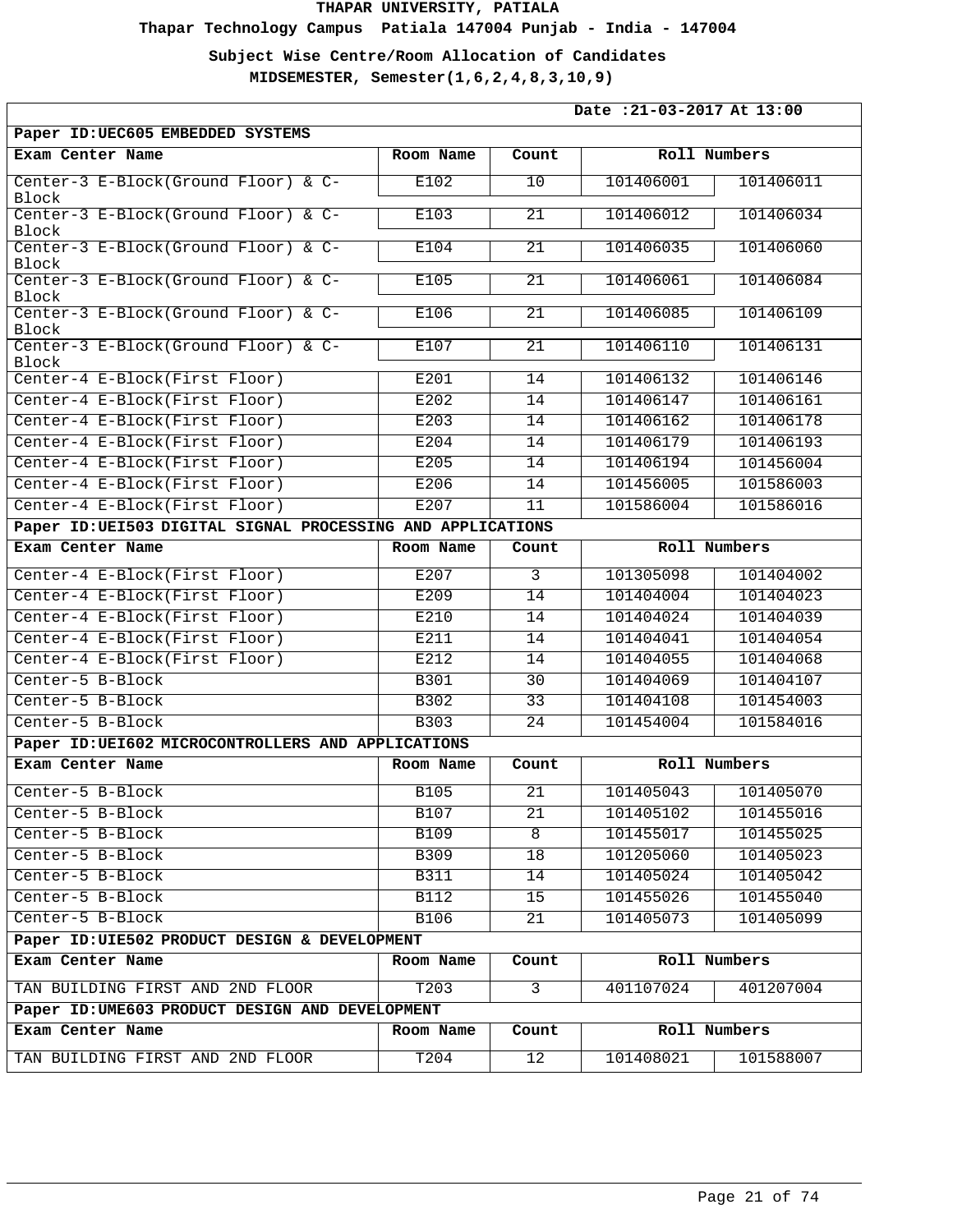**Thapar Technology Campus Patiala 147004 Punjab - India - 147004**

**Subject Wise Centre/Room Allocation of Candidates**

| Date: 21-03-2017 At 13:00                             |             |                 |              |           |
|-------------------------------------------------------|-------------|-----------------|--------------|-----------|
| Paper ID: UTA009 COMPUTER PROGRAMMING - II            |             |                 |              |           |
| Exam Center Name                                      | Room Name   | Count           | Roll Numbers |           |
| Center-1 F-Block(Ground Floor)                        | F101        | 15              | 101501031    | 101601009 |
| Center-1 F-Block(Ground Floor)                        | F102        | $\overline{30}$ | 101601010    | 101602001 |
| Center-1 F-Block(Ground Floor)                        | F103        | 21              | 101602002    | 101602024 |
| Center-1 F-Block(Ground Floor)                        | F104        | $\overline{21}$ | 101602025    | 101602047 |
| Center-1 F-Block(Ground Floor)                        | F105        | 21              | 101602048    | 101602071 |
| Center-1 F-Block(Ground Floor)                        | F106        | 21              | 101602072    | 101602092 |
| Center-1 F-Block(Ground Floor)                        | F107        | 20              | 101602093    | 101602112 |
| Center-1 F-Block(Ground Floor)                        | F108        | $\overline{30}$ | 101602113    | 101602145 |
| Center-2 F-Block(First Floor)                         | F201        | 24              | 101603001    | 101603025 |
| Center-2 F-Block(First Floor)                         | F202        | 24              | 101603026    | 101603050 |
| Center-2 F-Block(First Floor)                         | F203        | 24              | 101603051    | 101603074 |
| Center-2 F-Block(First Floor)                         | F204        | $\overline{24}$ | 101603075    | 101603098 |
| Center-2 F-Block(First Floor)                         | F205        | 24              | 101603099    | 101603124 |
| Center-2 F-Block(First Floor)                         | F206        | 18              | 101603125    | 101603143 |
| Center-2 F-Block(First Floor)                         | F207        | 18              | 101603144    | 101603161 |
| Center-2 F-Block(First Floor)                         | F208        | 18              | 101603162    | 101603179 |
| Center-3 E-Block(Ground Floor) & C-                   | E101        | 21              | 101603180    | 101603200 |
| Block<br>Center-3 E-Block(Ground Floor) & C-<br>Block | E102        | 21              | 101603201    | 101603221 |
| Center-3 E-Block(Ground Floor) & C-<br>Block          | E103        | 21              | 101603222    | 101603242 |
| Center-3 E-Block(Ground Floor) & C-<br>Block          | E104        | 21              | 101603243    | 101603263 |
| Center-3 E-Block(Ground Floor) & C-<br>Block          | E105        | 21              | 101603264    | 101603284 |
| Center-3 E-Block(Ground Floor) & C-<br>Block          | E106        | 21              | 101603285    | 101603306 |
| Center-3 E-Block(Ground Floor) & C-<br>Block          | E107        | 21              | 101603307    | 101603327 |
| Center-4 E-Block(First Floor)                         | E201        | 14              | 101603328    | 101603341 |
| Center-4 E-Block(First Floor)                         | E202        | 14              | 101603342    | 101603355 |
| Center-4 E-Block(First Floor)                         | E203        | 14              | 101603356    | 101603370 |
| Center-4 E-Block(First Floor)                         | E204        | 14              | 101603371    | 101603386 |
| Center-4 E-Block(First Floor)                         | E205        | 14              | 101603387    | 101604013 |
| Center-4 E-Block(First Floor)                         | E206        | 14              | 101604014    | 101604028 |
| Center-4 E-Block(First Floor)                         | E207        | 14              | 101604029    | 101604045 |
| Center-4 E-Block(First Floor)                         | E209        | 14              | 101604046    | 101604060 |
| Center-4 E-Block(First Floor)                         | E210        | 14              | 101604061    | 101604075 |
| Center-4 E-Block(First Floor)                         | E211        | 14              | 101604076    | 101604089 |
| Center-4 E-Block(First Floor)                         | E212        | 14              | 101604090    | 101604103 |
| Center-5 B-Block                                      | <b>B105</b> | 21              | 101606107    | 101606129 |
| Center-5 B-Block                                      | <b>B107</b> | $\overline{21}$ | 101606151    | 101606171 |
| Center-5 B-Block                                      | <b>B109</b> | 8               | 101606172    | 101606179 |
| Center-5 B-Block                                      | <b>B208</b> | 30              | 101608021    | 101608050 |
| Center-5 B-Block                                      | B209        | 21              | 101608051    | 101608071 |
| Center-5 B-Block                                      | <b>B301</b> | 30              | 101604104    | 101604134 |
| Center-5 B-Block                                      | B302        | 33              | 101604135    | 101604167 |
| Center-5 B-Block                                      | B303        | 30              | 101604168    | 101605027 |
| Center-5 B-Block                                      | <b>B304</b> | 30              | 101605028    | 101605059 |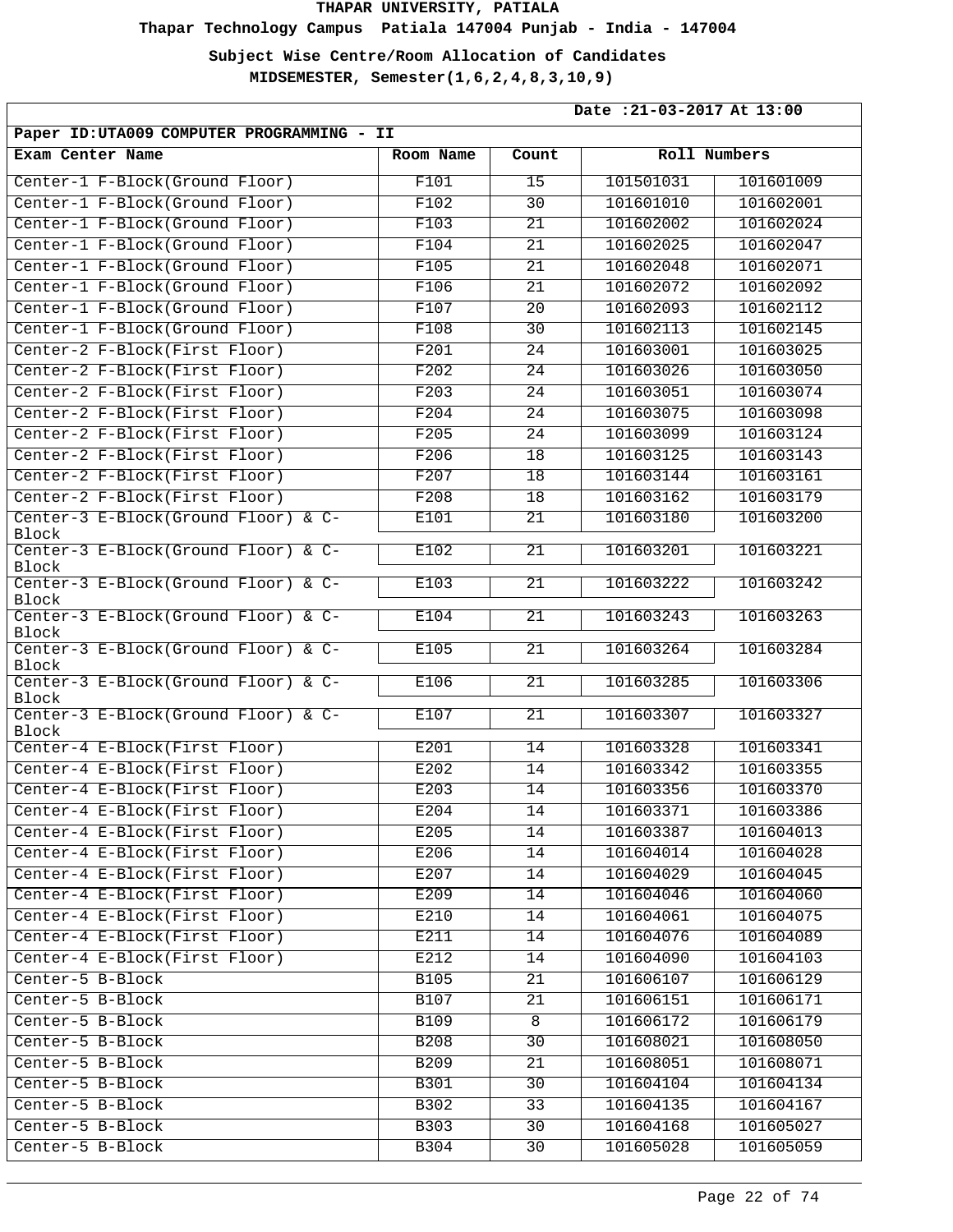**Thapar Technology Campus Patiala 147004 Punjab - India - 147004**

**Subject Wise Centre/Room Allocation of Candidates**

| Date: 21-03-2017 At 13:00                  |                  |                 |           |              |
|--------------------------------------------|------------------|-----------------|-----------|--------------|
| Paper ID: UTA009 COMPUTER PROGRAMMING - II |                  |                 |           |              |
| Exam Center Name                           | Room Name        | Count           |           | Roll Numbers |
| Center-5 B-Block                           | B307             | 24              | 101606003 | 101606027    |
| Center-5 B-Block                           | <b>B308</b>      | 33              | 101606028 | 101606061    |
| Center-5 B-Block                           | B309             | 30              | 101606062 | 101606092    |
| Center-5 B-Block                           | <b>B311</b>      | 14              | 101606093 | 101606106    |
| Center-5 B-Block                           | <b>B305</b>      | 21              | 101605060 | 101606002    |
| Center-5 B-Block                           | <b>B112</b>      | 27              | 101606181 | 101608020    |
| Center-5 B-Block                           | <b>B106</b>      | 21              | 101606130 | 101606150    |
| Cen-8 D BLOCK GROUND & FIRST FLOOR         | D115             | 48              | 101610025 | 101610074    |
| Cen-8 D BLOCK GROUND & FIRST FLOOR         | D116             | 48              | 101610075 | 101611026    |
| Cen-8 D BLOCK GROUND & FIRST FLOOR         | D201             | 27              | 101608133 | 101608159    |
| Cen-8 D BLOCK GROUND & FIRST FLOOR         | D202             | 30              | 101608160 | 101609016    |
| Cen-8 D BLOCK GROUND & FIRST FLOOR         | D <sub>203</sub> | 18              | 101609017 | 101610006    |
| Cen-8 D BLOCK GROUND & FIRST FLOOR         | D204             | 18              | 101610007 | 101610024    |
| Cen-8 D BLOCK GROUND & FIRST FLOOR         | D <sub>205</sub> | 12              | 101608121 | 101608132    |
| Cen-8 D BLOCK GROUND & FIRST FLOOR         | D206             | $\overline{27}$ | 101608072 | 101608098    |
| Cen-8 D BLOCK GROUND & FIRST FLOOR         | D207             | 21              | 101608099 | 101608120    |
| TAN BUILDING GROUND FLOOR                  | T101             | 21              | 101611027 | 101611048    |
| TAN BUILDING GROUND FLOOR                  | T102             | 21              | 101611049 | 101614007    |
| TAN BUILDING GROUND FLOOR                  | T <sub>103</sub> | 18              | 101614008 | 101614026    |
| TAN BUILDING GROUND FLOOR                  | T104             | 18              | 101614027 | 101615016    |
| TAN BUILDING GROUND FLOOR                  | T105             | 30              | 101615017 | 101615046    |
| TAN BUILDING GROUND FLOOR                  | T106             | 30              | 101615047 | 101615076    |
| TAN BUILDING FIRST AND 2ND FLOOR           | T201             | 21              | 101615093 | 101615114    |
| TAN BUILDING FIRST AND 2ND FLOOR           | T202             | 21              | 101615115 | 101652009    |
| TAN BUILDING FIRST AND<br>2ND FLOOR        | T203             | 18              | 101652011 | 101654015    |
| TAN BUILDING FIRST AND<br>2ND FLOOR        | T204             | 16              | 101615077 | 101615092    |
| TAN BUILDING FIRST AND<br>2ND FLOOR        | T301             | 21              | 101654016 | 101659001    |
| TAN BUILDING FIRST AND<br>2ND FLOOR        | T302             | 21              | 101660001 | 401603011    |
| TAN BUILDING FIRST AND<br>2ND FLOOR        | T303             | 14              | 401603012 | 401603025    |
| TAN BUILDING FIRST AND<br>2ND FLOOR        | G315             | 14              | 401603026 | 401608006    |
| TAN BUILDING FIRST AND<br>2ND FLOOR        | G317             | 20              | 401608007 | 701600019    |
| TAN BUILDING FIRST AND<br>2ND FLOOR        | G319             | 18              | 701600020 | 701600040    |
| 2ND FLOOR<br>TAN BUILDING FIRST AND        | G325             | 20              | 701600041 | 701600064    |
| TAN BUILDING FIRST AND 2ND FLOOR           | G303             | 3               | 701600065 | 701600067    |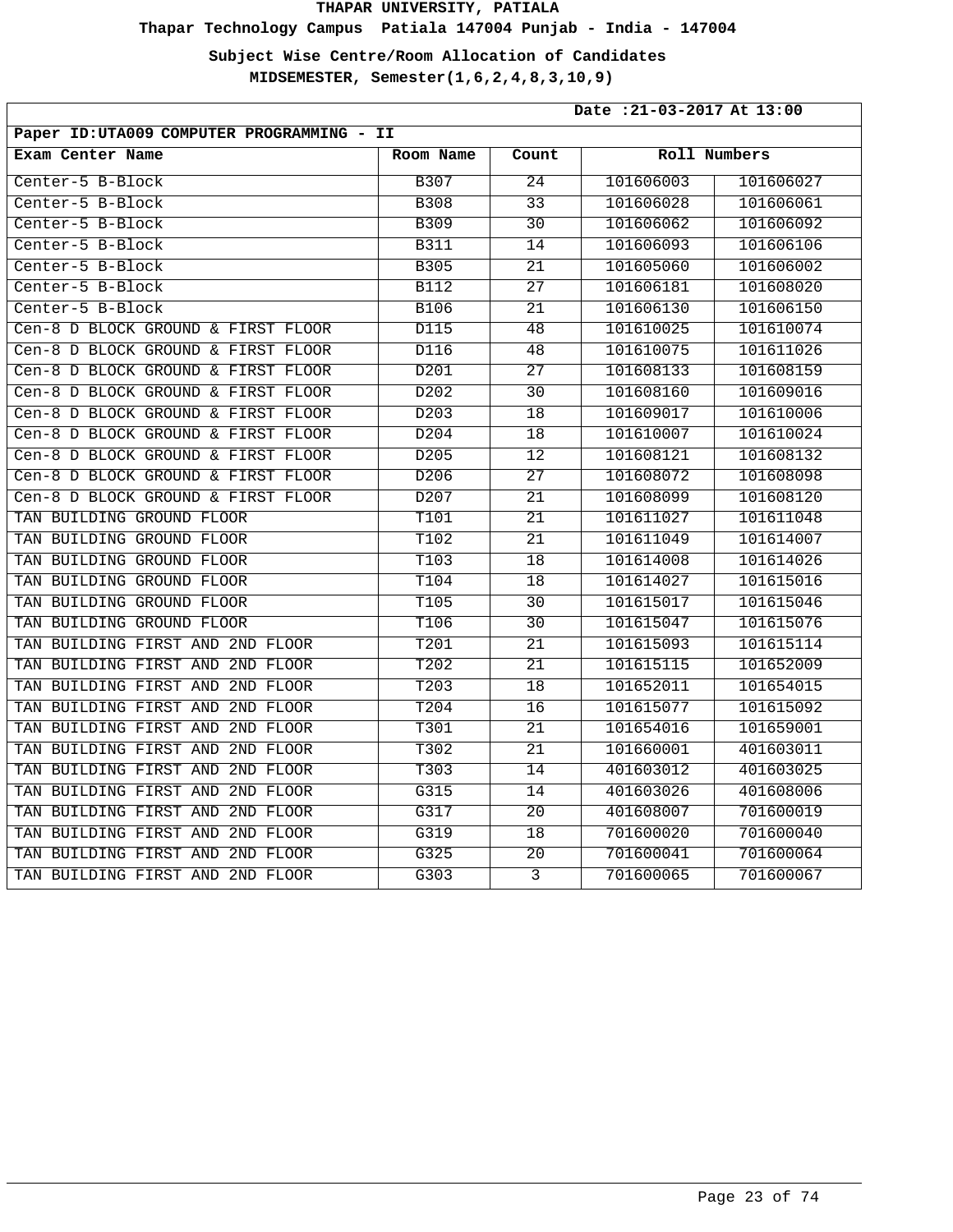**Thapar Technology Campus Patiala 147004 Punjab - India - 147004**

**Subject Wise Centre/Room Allocation of Candidates**

| Date: 21-03-2017 At 15:30                         |             |                 |              |           |
|---------------------------------------------------|-------------|-----------------|--------------|-----------|
| Paper ID: UHU005 HUMANITIES FOR ENGINEERS         |             |                 |              |           |
| Exam Center Name                                  | Room Name   | Count           | Roll Numbers |           |
| Center-1 F-Block(Ground Floor)                    | F101        | 15              | 101408054    | 101501016 |
| Center-1 F-Block(Ground Floor)                    | F102        | 30              | 101501017    | 101501056 |
| Center-1 F-Block(Ground Floor)                    | F103        | 21              | 101501057    | 101501079 |
| Center-1 F-Block(Ground Floor)                    | F104        | 21              | 101501080    | 101502016 |
| Center-1 F-Block(Ground Floor)                    | F105        | $\overline{21}$ | 101502017    | 101502042 |
| Center-1 F-Block(Ground Floor)                    | F106        | 21              | 101502043    | 101502063 |
| Center-1 F-Block(Ground Floor)                    | F107        | 20              | 101502064    | 101502085 |
| Center-1 F-Block(Ground Floor)                    | F108        | 30              | 101502086    | 101504006 |
| Center-2 F-Block(First Floor)                     | F201        | 24              | 101504007    | 101504031 |
| Center-2 F-Block(First Floor)                     | F202        | 24              | 101504032    | 101504061 |
| Center-2 F-Block(First Floor)                     | F203        | 24              | 101504063    | 101504094 |
| Center-2 F-Block(First Floor)                     | F204        | 24              | 101504096    | 101504127 |
| Center-2 F-Block(First Floor)                     | F205        | $\overline{24}$ | 101504128    | 101505029 |
| Center-2 F-Block(First Floor)                     | F206        | 18              | 101505030    | 101505056 |
| Center-2 F-Block(First Floor)                     | F207        | 18              | 101505057    | 101505083 |
| Center-2 F-Block(First Floor)                     | F208        | 18              | 101505085    | 101508009 |
| Center-3 E-Block(Ground Floor) & C-<br>Block      | E101        | 21              | 101508011    | 101508033 |
| Center-3 E-Block(Ground Floor) & C-<br>Block      | E102        | 21              | 101508034    | 101508055 |
| Center-3 E-Block(Ground Floor) & C-<br>Block      | E103        | 21              | 101508056    | 101508077 |
| Center-3 E-Block(Ground Floor) & C-<br>Block      | E104        | 21              | 101508078    | 101508101 |
| Center-3 E-Block(Ground Floor) & C-<br>Block      | E105        | 21              | 101508102    | 101508123 |
| Center-3 E-Block(Ground Floor) & C-<br>Block      | E106        | 21              | 101508124    | 101509008 |
| Center-3 E-Block(Ground Floor) & C-<br>Block      | E107        | 21              | 101509009    | 101509030 |
| Center-4 E-Block(First Floor)                     | E201        | 14              | 101509031    | 101514006 |
| Center-4 E-Block(First Floor)                     | E202        | 14              | 101514007    | 101514023 |
| Center-4 E-Block(First Floor)                     | E203        | 14              | 101514024    | 101552005 |
| Center-4 E-Block(First Floor)                     | E204        | 14              | 101552006    | 101554005 |
| Center-4 E-Block(First Floor)                     | E205        | 14              | 101554006    | 101554019 |
| Center-4 E-Block(First Floor)                     | E206        | 14              | 101554020    | 101554034 |
| Center-4 E-Block(First Floor)                     | E207        | 14              | 101554035    | 101558001 |
| Center-4 E-Block(First Floor)                     | E209        | 14              | 101558002    | 101682007 |
| Center-4 E-Block(First Floor)                     | E210        | 14              | 101682008    | 101682021 |
| Center-4 E-Block(First Floor)                     | E211        | 14              | 101682022    | 101684011 |
| Center-4 E-Block(First Floor)                     | E212        | 14              | 101684012    | 101688006 |
| Center-5 B-Block                                  | B301        | 30              | 101688007    | 401502005 |
| Center-5 B-Block                                  | <b>B302</b> | 33              | 401502006    | 401508030 |
| Center-5 B-Block                                  | B303        | 30              | 401508031    | 701500020 |
| Center-5 B-Block                                  | B304        | $\mathbf{1}$    | 701500022    | 701500022 |
| Paper ID: UHU034 HUMAN VALUES, HUMAN RIGHTS & IPR |             |                 |              |           |
| Exam Center Name                                  | Room Name   | Count           | Roll Numbers |           |
| Center-1 F-Block(Ground Floor)                    | F101        | $\mathbf{1}$    | 101410057    | 101410057 |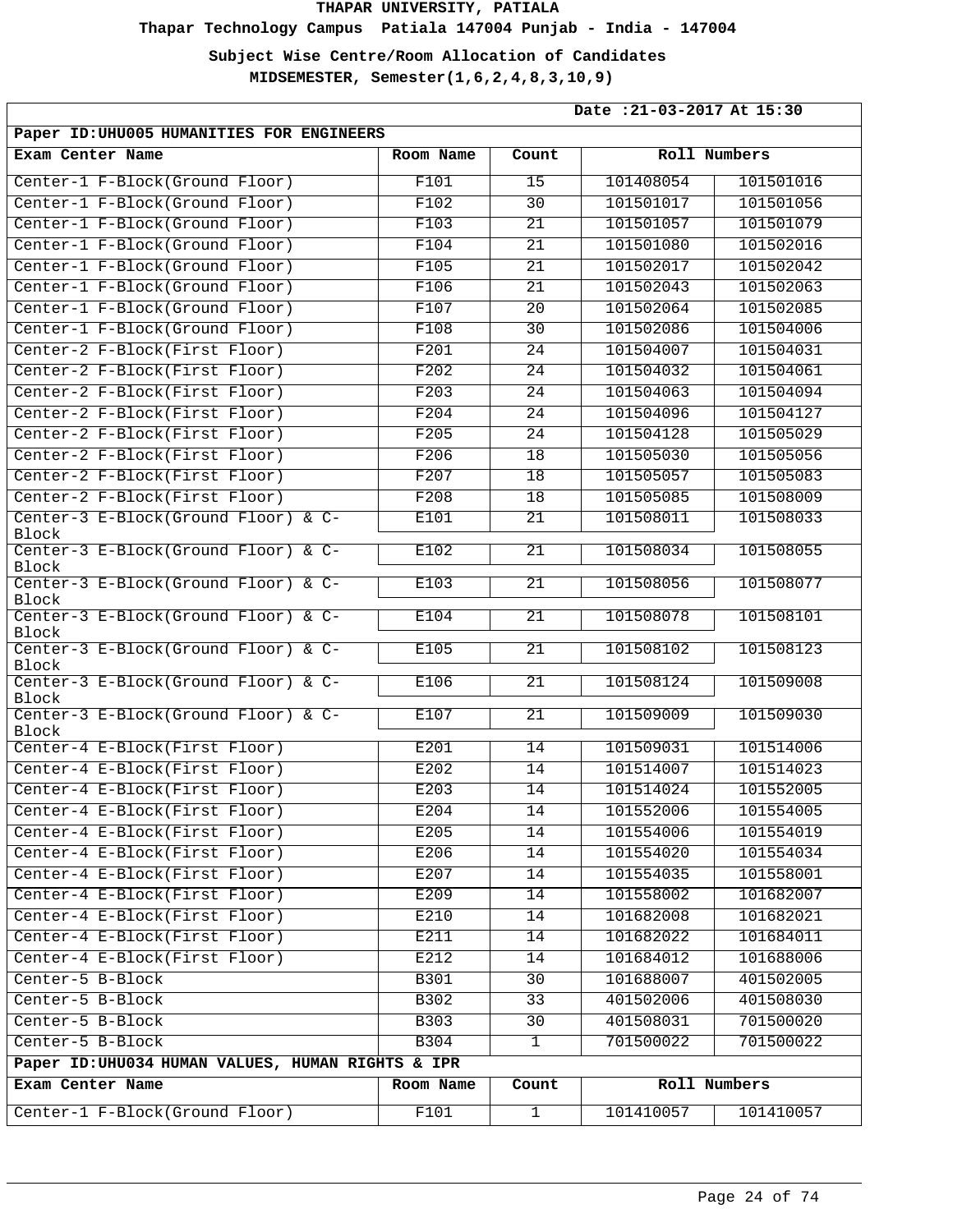**Thapar Technology Campus Patiala 147004 Punjab - India - 147004**

**Subject Wise Centre/Room Allocation of Candidates**

|                                                      | Date: 22-03-2017 At 08:00 |       |              |           |
|------------------------------------------------------|---------------------------|-------|--------------|-----------|
| Paper ID:PES225 ENVIRONMENTAL LEGISLATION AND IMPACT |                           |       |              |           |
| Exam Center NameASSESSMENT                           |                           |       | Roll Numbers |           |
|                                                      | Room Name                 | Count |              |           |
| Center-1 F-Block(Ground Floor)                       | F101                      | 15    | 601601001    | 801623004 |
| Center-1 F-Block(Ground Floor)                       | F102                      | 15    | 801623005    | 801623019 |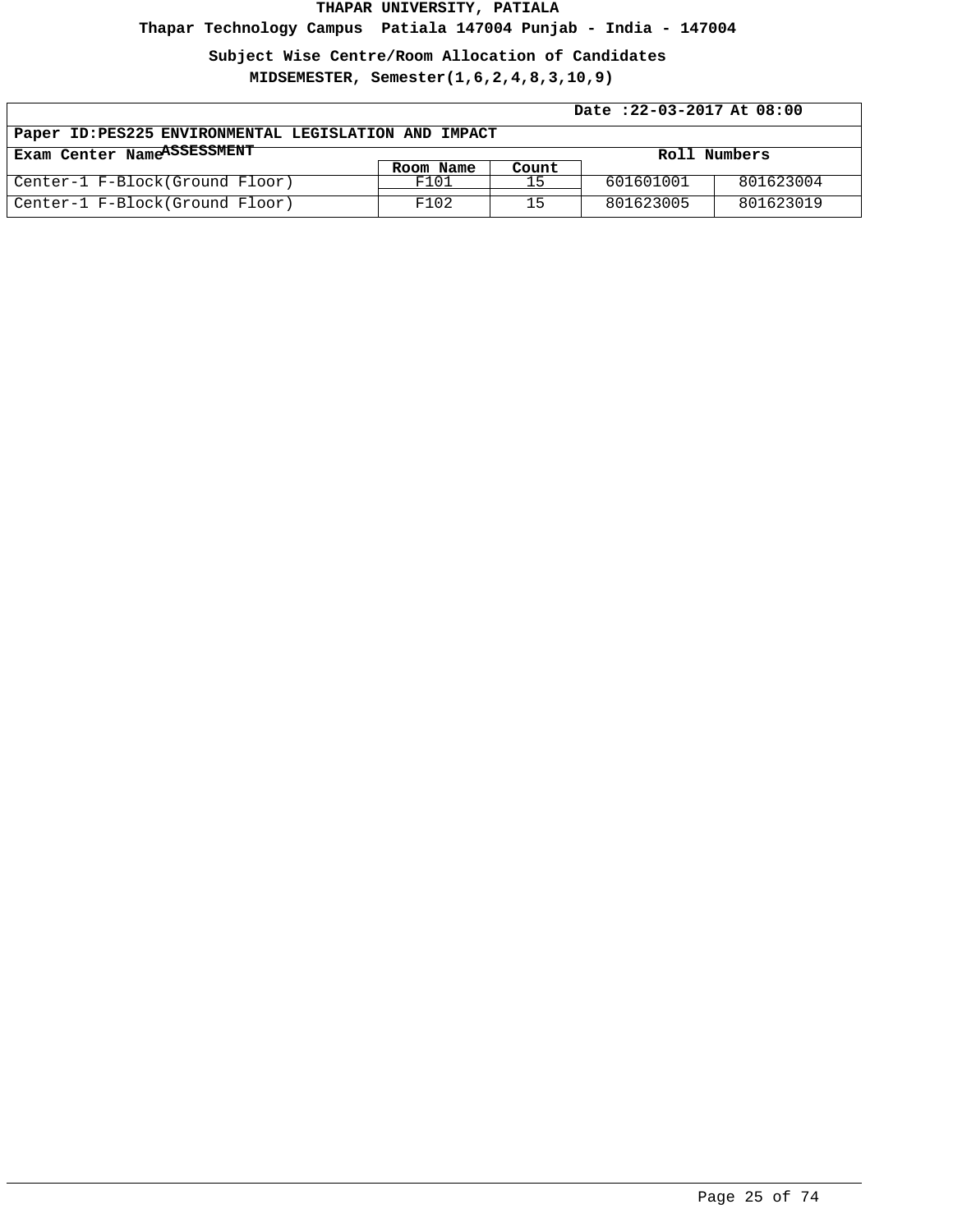**Thapar Technology Campus Patiala 147004 Punjab - India - 147004**

**Subject Wise Centre/Room Allocation of Candidates**

| Date: 22-03-2017 At 10:30                                   |           |                 |              |              |
|-------------------------------------------------------------|-----------|-----------------|--------------|--------------|
| Paper ID: PCA408 MOBILE APPLICATION DEVELOPMENT             |           |                 |              |              |
| Exam Center Name                                            | Room Name | Count           | Roll Numbers |              |
| Center-1 F-Block(Ground Floor)                              | F104      | 11              | 201500002    | 201500012    |
| Center-1 F-Block(Ground Floor)                              | F105      | 21              | 201500013    | 201680006    |
| Center-1 F-Block(Ground Floor)                              | F106      | $\overline{21}$ | 201680007    | 201680028    |
| Center-1 F-Block(Ground Floor)                              | F107      | 13              | 201680029    | 201680041    |
| Paper ID: PMC402 ALGEBRA-II                                 |           |                 |              |              |
| Exam Center Name                                            | Room Name | Count           | Roll Numbers |              |
| Center-2 F-Block(First Floor)                               | F201      | 19              | 301503001    | 301503021    |
| Center-2 F-Block(First Floor)                               | F202      | 6               | 301503022    | 301503028    |
| Paper ID: PMP401 NEUROPSYCHOLOGY                            |           |                 |              |              |
| Exam Center Name                                            | Room Name | Count           | Roll Numbers |              |
| Center-2 F-Block(First Floor)                               | F203      | 6               | 861502001    | 861502006    |
| Center-2 F-Block(First Floor)                               | F204      | $\overline{9}$  | 861502007    | 861502017    |
| Paper ID: UBT503 GENETIC AND METABOLIC ENGINEERING          |           |                 |              |              |
| Exam Center Name                                            | Room Name | Count           | Roll Numbers |              |
| Center-2 F-Block(First Floor)                               | F203      | $\overline{17}$ | 701500002    | 701500022    |
| Paper ID: UBT803 REACTION ENGINEERING AND ENZYME TECHNOLOGY |           |                 |              |              |
| Exam Center Name                                            | Room Name | Count           | Roll Numbers |              |
| Center-2 F-Block(First Floor)                               | F204      | $\overline{4}$  | 701300001    | 701300004    |
| Paper ID: UCE404 STRUCTURAL ANALYSIS                        |           |                 |              |              |
| Exam Center Name                                            | Room Name | Count           | Roll Numbers |              |
| Center-1 F-Block(Ground Floor)                              | F101      | $\overline{15}$ | 101502001    | 101502015    |
| Center-1 F-Block(Ground Floor)                              | F102      | $\overline{30}$ | 101502016    | 101502050    |
| Center-1 F-Block(Ground Floor)                              | F103      | 21              | 101502051    | 101502072    |
| Center-1 F-Block(Ground Floor)                              | F104      | $\overline{21}$ | 101502073    | 101502094    |
| Center-1 F-Block(Ground Floor)                              | F105      | $\overline{21}$ | 101502095    | 101552004    |
| Center-1 F-Block(Ground Floor)                              | F106      | 21              | 101552005    | 101682010    |
| Center-1 F-Block(Ground Floor)                              | F107      | 15              | 101682011    | 101682025    |
| Center-2 F-Block(First Floor)                               | F204      | $\overline{3}$  | 401502006    | 401682003    |
| Paper ID: UCE831 BRIDGE ENGINEERING                         |           |                 |              |              |
| Exam Center Name                                            | Room Name | Count           |              | Roll Numbers |
| Center-1 F-Block(Ground Floor)                              | F107      | $\overline{7}$  | 101202030    | 101302006    |
| Center-1 F-Block(Ground Floor)                              | F108      | 30              | 101302010    | 101302076    |
| Center-2 F-Block(First Floor)                               | F201      | 9               | 101302081    | 101482016    |
| Paper ID: UCH303 CHEMICAL ENGINEERING THERMODYNAMICS        |           |                 |              |              |
| Exam Center Name                                            | Room Name | Count           | Roll Numbers |              |
| Center-1 F-Block(Ground Floor)                              | F101      | 15              | 101301057    | 101501016    |
| Center-1 F-Block(Ground Floor)                              | F102      | 30              | 101501017    | 101501056    |
| Center-1 F-Block(Ground Floor)                              | F103      | 21              | 101501057    | 101501079    |
| Center-1 F-Block(Ground Floor)                              | F104      | 10              | 101501080    | 101681003    |
| Paper ID: UCH845 POLYMER TECHNOLOGY                         |           |                 |              |              |
| Exam Center Name                                            | Room Name | Count           | Roll Numbers |              |
| Center-2 F-Block(First Floor)                               | F202      | 18              | 101301002    | 101301055    |
| Center-2 F-Block(First Floor)                               | F203      | $\mathbf 1$     | 101481001    | 101481001    |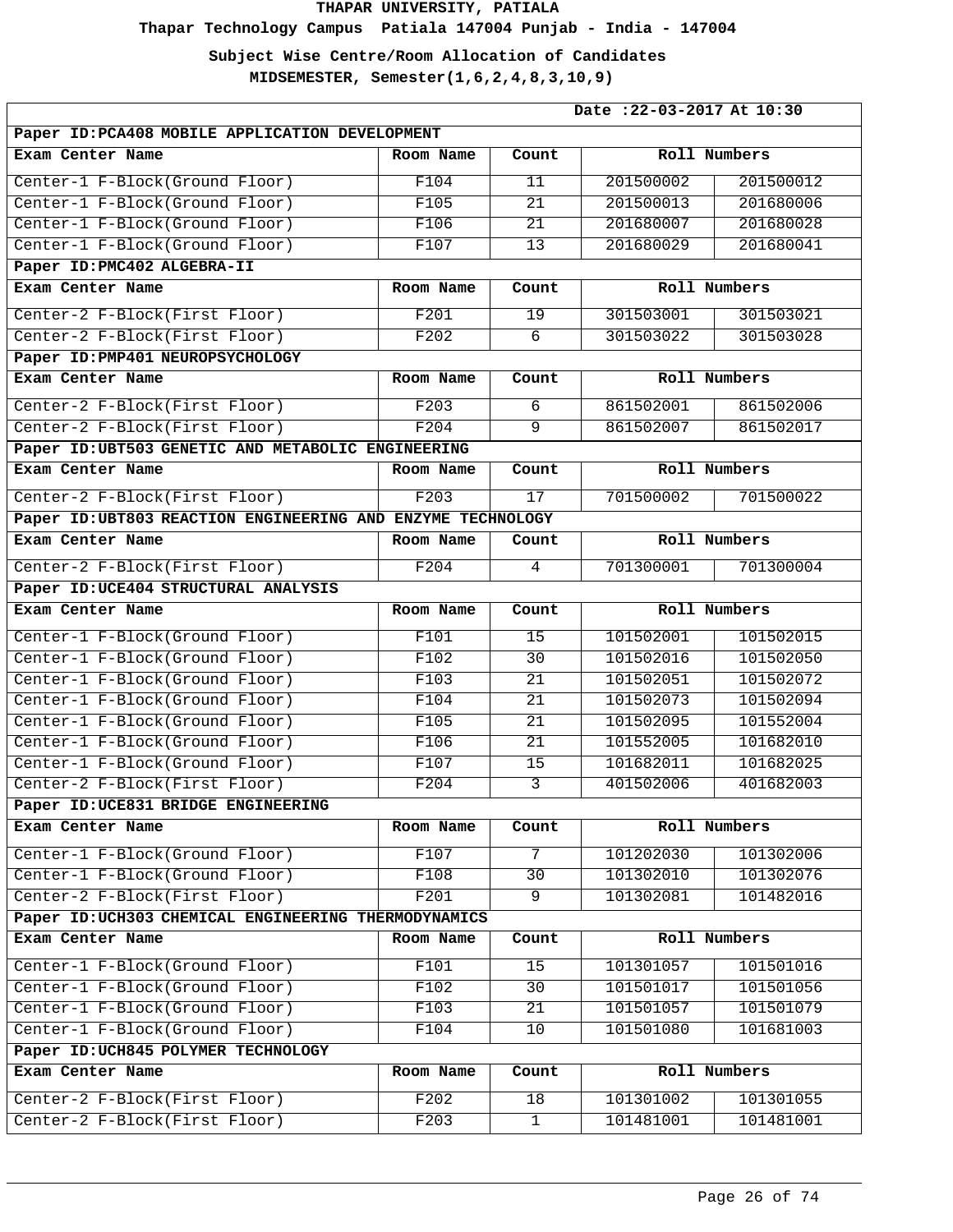**Thapar Technology Campus Patiala 147004 Punjab - India - 147004**

**Subject Wise Centre/Room Allocation of Candidates**

| Date: 22-03-2017 At 10:30                           |           |                |              |           |  |  |
|-----------------------------------------------------|-----------|----------------|--------------|-----------|--|--|
| Paper ID: UME831 COMPUTATIONAL FLUID DYNAMICS       |           |                |              |           |  |  |
| Exam Center Name                                    | Room Name | Count          | Roll Numbers |           |  |  |
| Center-2 F-Block(First Floor)                       | F203      | б.             | 101308050    | 101308105 |  |  |
| Center-2 F-Block(First Floor)                       | F204      | 3              | 101308108    | 101488014 |  |  |
| Paper ID: UME834 INTERNAL COMBUSTION ENGINES        |           |                |              |           |  |  |
| Exam Center Name                                    | Room Name | Count          | Roll Numbers |           |  |  |
| Center-2 F-Block(First Floor)                       | F203      | 16             | 101208059    | 101488010 |  |  |
| Paper ID: UME837 POWER PLANT ENGINEERING            |           |                |              |           |  |  |
| Exam Center Name                                    | Room Name | Count          | Roll Numbers |           |  |  |
| Center-2 F-Block(First Floor)                       | F202      | 17             | 101308004    | 101488001 |  |  |
| Center-2 F-Block(First Floor)                       | F203      | $\overline{a}$ | 101488002    | 101488017 |  |  |
| Paper ID: UME838 PRINCIPLES OF ROBOTICS ENGINEERING |           |                |              |           |  |  |
| Exam Center Name                                    | Room Name | Count          | Roll Numbers |           |  |  |
| Center-1 F-Block(Ground Floor)                      | F107      | 5              | 101308027    | 101309001 |  |  |
| Center-1 F-Block(Ground Floor)                      | F108      | 30             | 101309002    | 101489002 |  |  |
| Center-2 F-Block(First Floor)                       | F201      | 5.             | 101489003    | 101489007 |  |  |
| Paper ID: UPH061 MODERN PHYSICS                     |           |                |              |           |  |  |
| Exam Center Name                                    | Room Name | Count          | Roll Numbers |           |  |  |
| Center-2 F-Block(First Floor)                       | F201      | 15             | 101205060    | 101305078 |  |  |
| Center-2 F-Block(First Floor)                       | F202      | 7              | 101305090    | 101484003 |  |  |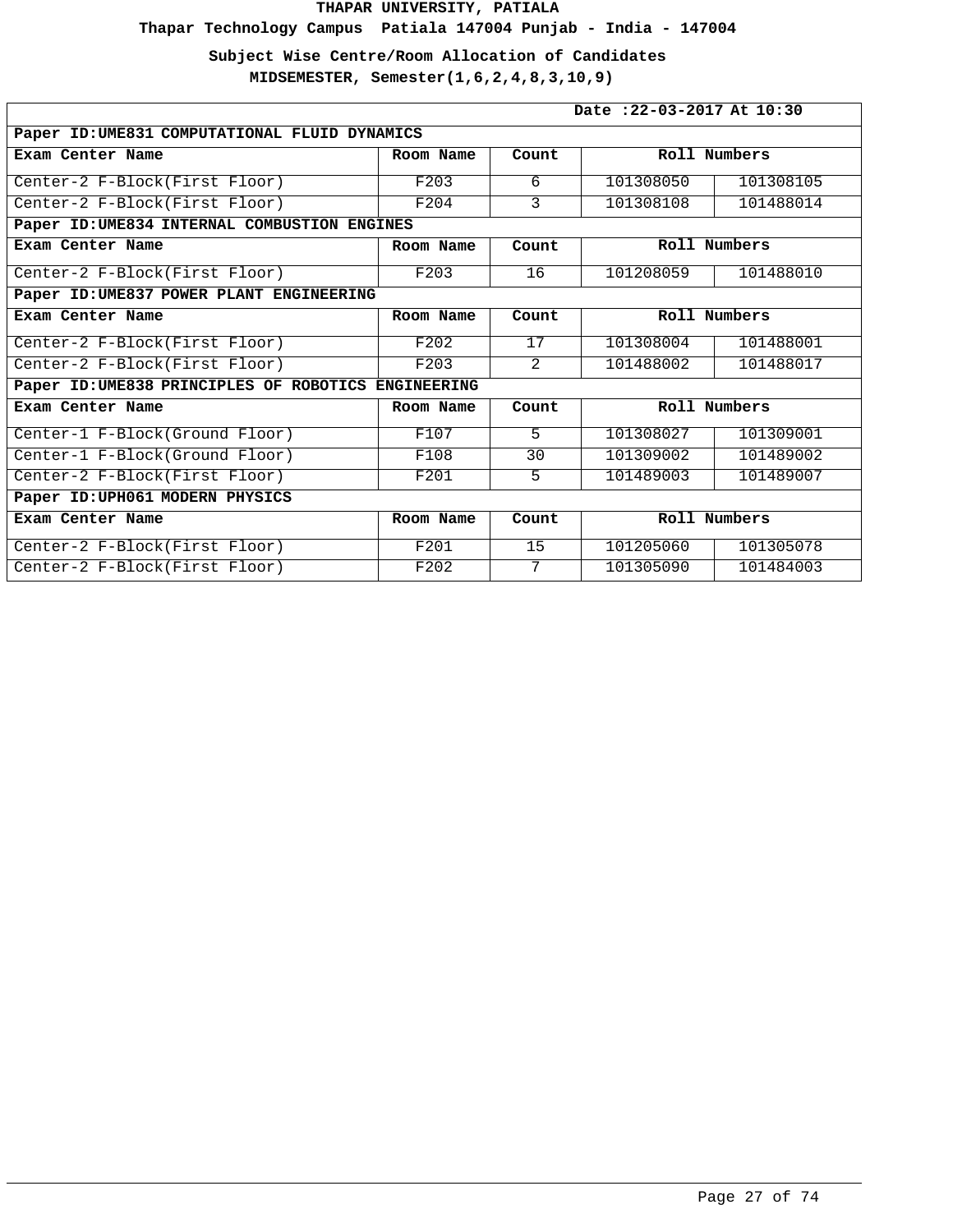**Thapar Technology Campus Patiala 147004 Punjab - India - 147004**

**Subject Wise Centre/Room Allocation of Candidates**

|                                                    |                  |                 | Date: 22-03-2017 At 13:00 |              |  |
|----------------------------------------------------|------------------|-----------------|---------------------------|--------------|--|
| Paper ID: PBT210 IMMUNOLOGY AND IMMUNOTHERAPY      |                  |                 |                           |              |  |
| Exam Center Name                                   | Room Name        | Count           |                           | Roll Numbers |  |
| Cen-8 D BLOCK GROUND & FIRST FLOOR                 | D201             | $\overline{24}$ | 301601014                 | 301607010    |  |
| Cen-8 D BLOCK GROUND & FIRST FLOOR                 | D <sub>205</sub> | 12              | 301601002                 | 301601013    |  |
| Cen-8 D BLOCK GROUND & FIRST FLOOR                 | D207             | $\overline{2}$  | 301507009                 | 301601001    |  |
| Paper ID: PBY205 ADVANCED PLANT BIOTECHNOLOGY      |                  |                 |                           |              |  |
| Exam Center Name                                   | Room Name        | Count           |                           | Roll Numbers |  |
| TAN BUILDING GROUND FLOOR                          | T102             | 11              | 601604002                 | 951600001    |  |
| Paper ID: PCD208 MODERN CONTROL OF DYNAMIC SYSTEMS |                  |                 |                           |              |  |
| Exam Center Name                                   | Room Name        | Count           |                           | Roll Numbers |  |
| TAN BUILDING GROUND FLOOR                          | T101             | 6               | 801584004                 | 801684005    |  |
| TAN BUILDING GROUND FLOOR                          | T102             | 9               | 801684006                 | 801684014    |  |
| Paper ID: PCE202 PRE-STRESSED CONCRETE             |                  |                 |                           |              |  |
| Exam Center Name                                   | Room Name        | Count           |                           | Roll Numbers |  |
| Cen-8 D BLOCK GROUND & FIRST FLOOR                 | D202             | 18              | 801624001                 | 801624020    |  |
| Cen-8 D BLOCK GROUND & FIRST FLOOR                 | D <sub>203</sub> | 9               | 801624021                 | 801624029    |  |
| TAN BUILDING GROUND FLOOR                          | T103             | 2               | 801524009                 | 901602014    |  |
| Paper ID: PCH206 TRANSPORT PHENOMENA               |                  |                 |                           |              |  |
| Exam Center Name                                   | Room Name        | Count           | Roll Numbers              |              |  |
| TAN BUILDING GROUND FLOOR                          | T103             | 5               | 601611001                 | 601611005    |  |
| Paper ID: PCS205 BIG DATA ANALYTICS AND BUSINESS   |                  |                 |                           |              |  |
| Exam Center NameINTELLIGENCE                       | Room Name        | Count           | Roll Numbers              |              |  |
| Center-5 B-Block                                   | <b>B105</b>      | 21              | 601634011                 | 801631017    |  |
| Center-5 B-Block                                   | B107             | 21              | 801632019                 | 801632041    |  |
| Center-5 B-Block                                   | <b>B109</b>      | 8               | 801632042                 | 801632049    |  |
| Center-5 B-Block                                   | <b>B311</b>      | 9               | 601634001                 | 601634009    |  |
| Center-5 B-Block                                   | <b>B112</b>      | 7               | 801632050                 | 801632056    |  |
| Center-5 B-Block                                   | <b>B106</b>      | 21              | 801631018                 | 801632018    |  |
| TAN BUILDING GROUND FLOOR                          | T103             | $\overline{a}$  | 801631001                 | 801631019    |  |
| Paper ID: PCY208 INDUSTRIAL AND GREEN CHEMISTRY    |                  |                 |                           |              |  |
| Exam Center Name                                   | Room Name        | Count           |                           | Roll Numbers |  |
| Cen-8 D BLOCK GROUND & FIRST FLOOR                 | D201             | $\overline{25}$ | 301602001                 | 301602027    |  |
| Cen-8 D BLOCK GROUND & FIRST FLOOR                 | D202             | 12              | 301602028                 | 301602040    |  |
| Paper ID: PEC207 RF DEVICES AND APPLICATIONS       |                  |                 |                           |              |  |
| Exam Center Name                                   | Room Name        | Count           |                           | Roll Numbers |  |
| Cen-8 D BLOCK GROUND & FIRST FLOOR                 | D201             | 3               | 801661001                 | 801661003    |  |
| Cen-8 D BLOCK GROUND & FIRST FLOOR                 | D202             | 26              | 801661004                 | 801661029    |  |
| Paper ID: PEE206 POWER SYSTEM OPERATION & CONTROL  |                  |                 |                           |              |  |
| Exam Center Name                                   | Room Name        | Count           |                           | Roll Numbers |  |
| TAN BUILDING GROUND FLOOR                          | T101             | 17              | 801642001                 | 901604012    |  |
| Paper ID: PEI205 MICRO-SENSORS AND ACTUATORS       |                  |                 |                           |              |  |
| Exam Center Name                                   | Room Name        | Count           |                           | Roll Numbers |  |
| TAN BUILDING GROUND FLOOR                          | T103             | 4               | 801651001                 | 801651006    |  |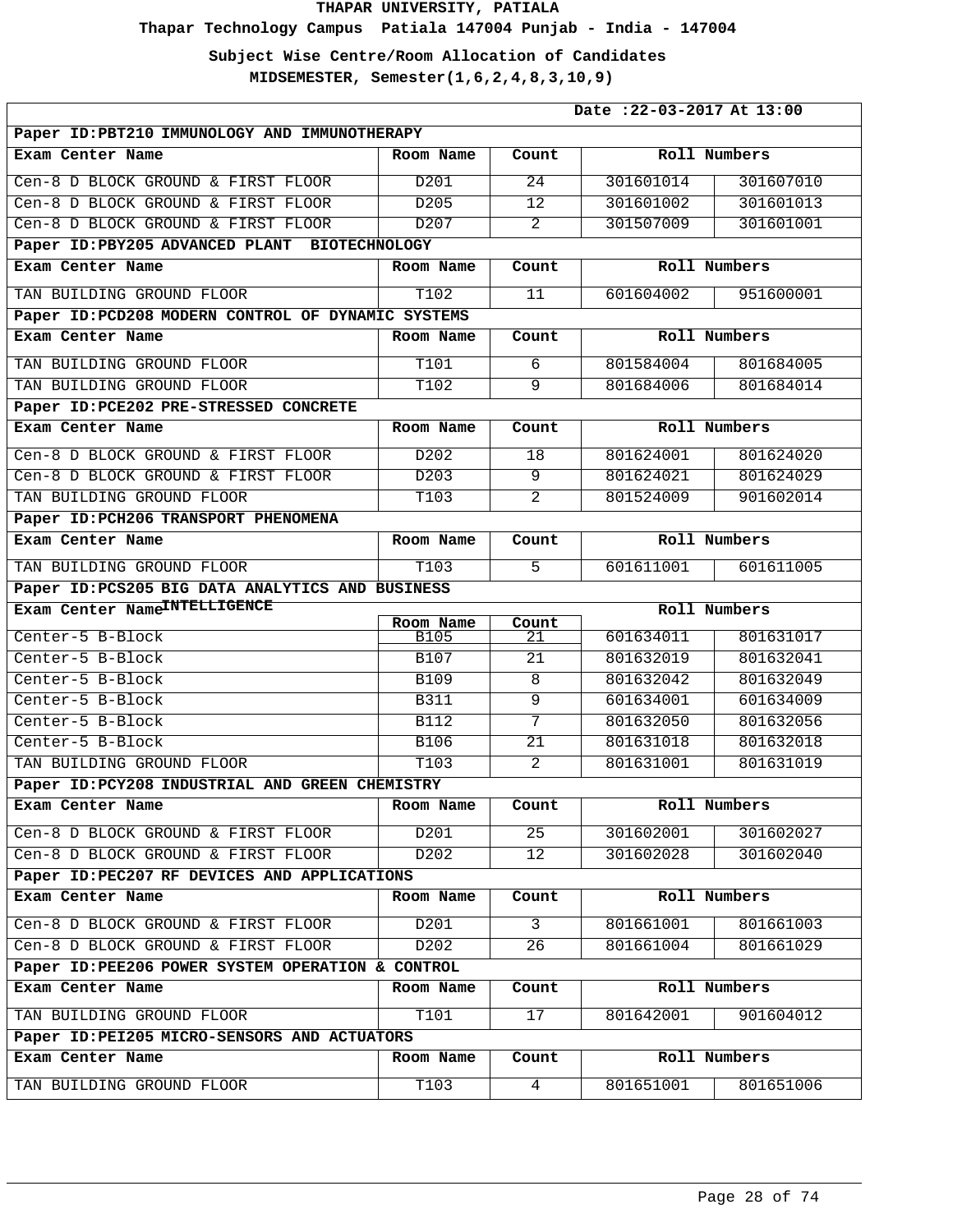**Thapar Technology Campus Patiala 147004 Punjab - India - 147004**

**Subject Wise Centre/Room Allocation of Candidates**

| Date: 22-03-2017 At 13:00                             |                   |                 |              |                     |  |
|-------------------------------------------------------|-------------------|-----------------|--------------|---------------------|--|
| Paper ID:PIS207 FORENSICS AND CYBER LAWS              |                   |                 |              |                     |  |
| Exam Center Name                                      | Room Name         | Count           |              | Roll Numbers        |  |
| TAN BUILDING GROUND FLOOR                             | T102              | $\overline{1}$  | 801633002    | 801633002           |  |
| TAN BUILDING GROUND FLOOR                             | T103              | 5               | 801633003    | 801633009           |  |
| Paper ID: PMC209 NUMERICAL ANALYSIS                   |                   |                 |              |                     |  |
| Exam Center Name                                      | Room Name         | Count           |              | Roll Numbers        |  |
| Cen-8 D BLOCK GROUND & FIRST FLOOR                    | D204              | $\overline{17}$ | 301603001    | 301603021           |  |
| TAN BUILDING GROUND FLOOR                             | $\overline{T101}$ | 4               | 301603022    | 301603025           |  |
| Paper ID: PME204 MONEY, BANKING AND FINANCIAL MARKETS |                   |                 |              |                     |  |
| Exam Center Name                                      | Room Name         | Count           |              | Roll Numbers        |  |
| TAN BUILDING GROUND FLOOR                             | T103              | $\overline{4}$  | 861601001    | 861601004           |  |
| Paper ID: PMP203 PSYCHOPATHOLOGY                      |                   |                 |              |                     |  |
| Exam Center Name                                      | Room Name         | Count           |              | Roll Numbers        |  |
| TAN BUILDING GROUND FLOOR                             | T102              | $\overline{13}$ | 861602001    | 861602017           |  |
| Paper ID: PPH203 ATOMIC AND MOLECULAR PHYSICS         |                   |                 |              |                     |  |
| Exam Center Name                                      | Room Name         | Count           |              | Roll Numbers        |  |
| Cen-8 D BLOCK GROUND & FIRST FLOOR                    | D206              | $\overline{20}$ | 301604001    | 301604022           |  |
| Cen-8 D BLOCK GROUND & FIRST FLOOR                    | D207              | 19              | 301604023    | 301604043           |  |
| Paper ID: PPI204 OPERATIONS MANAGEMENT                |                   |                 |              |                     |  |
| Exam Center Name                                      | Room Name         | Count           | Roll Numbers |                     |  |
| Cen-8 D BLOCK GROUND & FIRST FLOOR                    | D203              | $\overline{8}$  | 801685001    | 801685008           |  |
| Cen-8 D BLOCK GROUND & FIRST FLOOR                    | D204              | 13              | 801685009    | 801685021           |  |
| Paper ID: PTH206 APPLIED SOLAR ENERGY                 |                   |                 |              |                     |  |
| Exam Center Name                                      | Room Name         | Count           |              | Roll Numbers        |  |
| Cen-8 D BLOCK GROUND & FIRST FLOOR                    | D202              | $\overline{4}$  | 801683001    | 801683004           |  |
| Cen-8 D BLOCK GROUND & FIRST FLOOR                    | D203              | 18              | 801683005    | 801683028           |  |
| Cen-8 D BLOCK GROUND & FIRST FLOOR                    | D204              | $\mathbf{1}$    | 801683029    | 801683029           |  |
| Paper ID: PVL206 ANALOG IC DESIGN                     |                   |                 |              |                     |  |
| Exam Center Name                                      | Room Name         | Count           |              | Roll Numbers        |  |
| Cen-8 D BLOCK GROUND & FIRST FLOOR                    | D204              | $\overline{4}$  |              | 601662001 601662004 |  |
| TAN BUILDING GROUND FLOOR                             | T101              | 15              | 601662005    | 601662020           |  |
| Paper ID: PWC201 SPACE TIME WIRELESS COMMUNICATION    |                   |                 |              |                     |  |
| Exam Center Name                                      | Room Name         | Count           |              | Roll Numbers        |  |
| TAN BUILDING GROUND FLOOR                             | T102              | 8               | 801663001    | 801663008           |  |
| TAN BUILDING GROUND FLOOR                             | T103              | $\overline{2}$  | 901606031    | 901606036           |  |
| Paper ID: UBT301 MICROBIOLOGY                         |                   |                 |              |                     |  |
| Exam Center Name                                      | Room Name         | Count           |              | Roll Numbers        |  |
| Cen-8 D BLOCK GROUND & FIRST FLOOR                    | D201              | $\overline{2}$  | 701600066    | 701600067           |  |
| Cen-8 D BLOCK GROUND & FIRST FLOOR                    | D <sub>205</sub>  | 12              | 701600050    | 701600065           |  |
| Cen-8 D BLOCK GROUND & FIRST FLOOR                    | D206              | $\overline{22}$ | 701600001    | 701600026           |  |
| Cen-8 D BLOCK GROUND & FIRST FLOOR                    | D207              | 21              | 701600027    | 701600049           |  |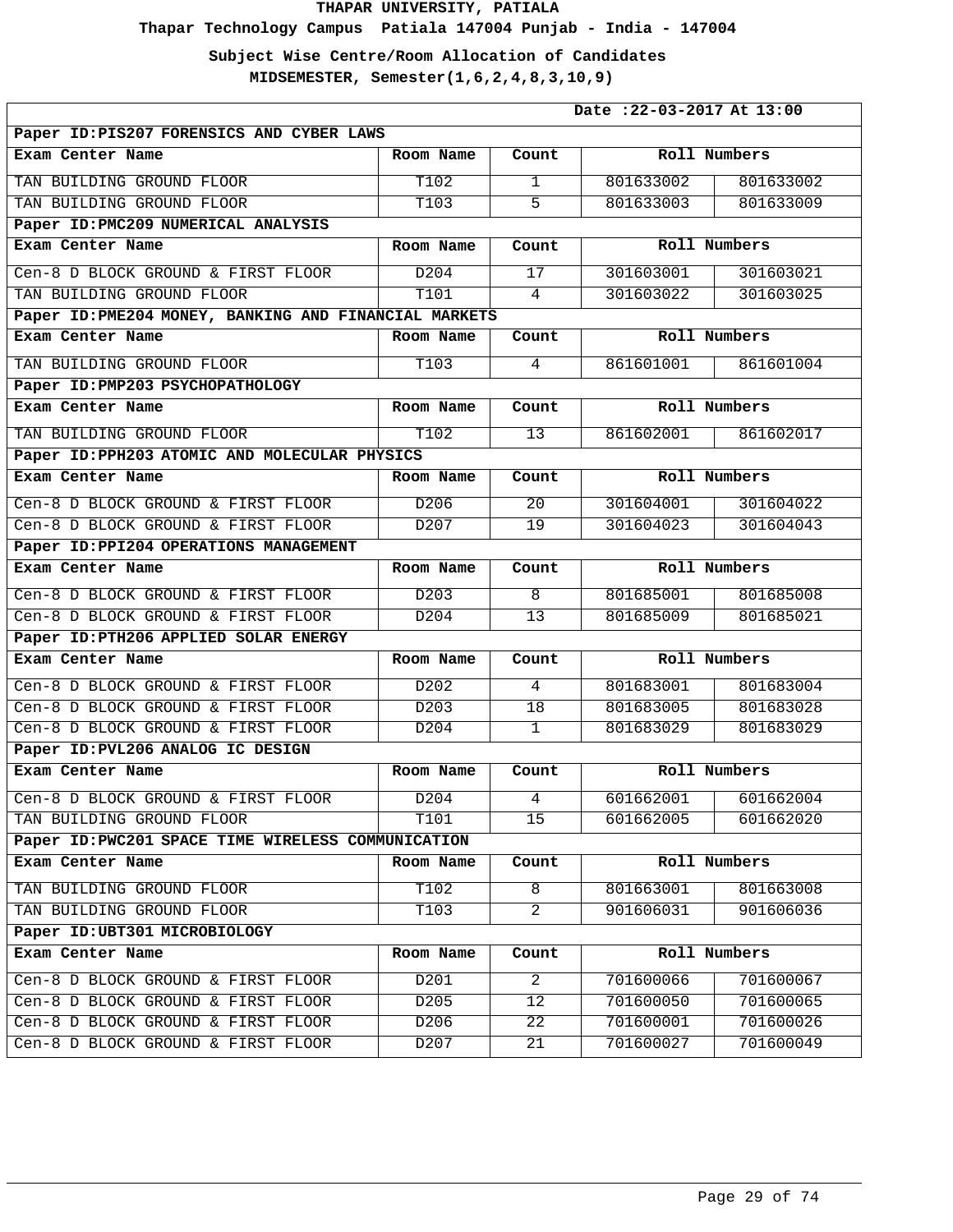**Thapar Technology Campus Patiala 147004 Punjab - India - 147004**

**Subject Wise Centre/Room Allocation of Candidates**

|                                              |             |                 | Date: 22-03-2017 At 13:00 |              |  |  |
|----------------------------------------------|-------------|-----------------|---------------------------|--------------|--|--|
| Paper ID: UCE603 HYDRAULIC ENGINEERING       |             |                 |                           |              |  |  |
| Exam Center Name                             | Room Name   | Count           |                           | Roll Numbers |  |  |
| Center-5 B-Block                             | B303        | 6               | 101402001                 | 101402008    |  |  |
| Center-5 B-Block                             | B304        | 30              | 101402009                 | 101402042    |  |  |
| Center-5 B-Block                             | B307        | 24              | 101402065                 | 101402090    |  |  |
| Center-5 B-Block                             | <b>B308</b> | 33              | 101402091                 | 101582002    |  |  |
| Center-5 B-Block                             | B309        | 11              | 101582003                 | 101582013    |  |  |
| Center-5 B-Block                             | <b>B305</b> | 21              | 101402043                 | 101402064    |  |  |
| Paper ID: UCH606 PROCESS EQUIPMENT DESIGN-II |             |                 |                           |              |  |  |
| Exam Center Name                             | Room Name   | Count           |                           | Roll Numbers |  |  |
| Center-5 B-Block                             | <b>B208</b> | $\overline{30}$ | 101401024                 | 101401069    |  |  |
| Center-5 B-Block                             | B209        | 21              | 101401070                 | 101451006    |  |  |
| Center-5 B-Block                             | <b>B112</b> | 15              | 101401001                 | 101401023    |  |  |
| Cen-8 D BLOCK GROUND & FIRST FLOOR           | D206        | $\overline{5}$  | 101451008                 | 101581001    |  |  |
| Paper ID: UCS615 IMAGE PROCESSING            |             |                 |                           |              |  |  |
| Exam Center Name                             | Room Name   | Count           |                           | Roll Numbers |  |  |
| Center-1 F-Block(Ground Floor)               | F101        | 15              | 101403001                 | 101403016    |  |  |
| Center-1 F-Block(Ground Floor)               | F102        | 30              | 101403017                 | 101403052    |  |  |
| Center-1 F-Block(Ground Floor)               | F103        | 21              | 101403053                 | 101403074    |  |  |
| Center-1 F-Block(Ground Floor)               | F104        | 21              | 101403075                 | 101403096    |  |  |
| Center-1 F-Block(Ground Floor)               | F105        | 21              | 101403097                 | 101403123    |  |  |
| Center-1 F-Block(Ground Floor)               | F106        | 21              | 101403124                 | 101403149    |  |  |
| Center-1 F-Block(Ground Floor)               | F107        | $\overline{20}$ | 101403150                 | 101403170    |  |  |
| Center-1 F-Block(Ground Floor)               | F108        | 30              | 101403171                 | 101403202    |  |  |
| Center-2 F-Block(First Floor)                | F201        | 24              | 101403203                 | 101410019    |  |  |
| Center-2 F-Block(First Floor)                | F202        | 24              | 101410020                 | 101410043    |  |  |
| Center-2 F-Block(First Floor)                | F203        | 24              | 101410044                 | 101411006    |  |  |
| Center-2 F-Block(First Floor)                | F204        | $\overline{24}$ | 101411007                 | 101411030    |  |  |
| Center-2 F-Block(First Floor)                | F205        | $\overline{24}$ | 101411031                 | 101412014    |  |  |
| Center-2 F-Block(First Floor)                | F206        | 18              | 101412015                 | 101412035    |  |  |
| Center-2 F-Block(First Floor)                | F207        | 18              | 101412036                 | 101453008    |  |  |
| Center-2 F-Block(First Floor)                | F208        | 18              | 101453009                 | 101583005    |  |  |
| Center-3 E-Block(Ground Floor) & C-<br>Block | E101        | 21              | 101583006                 | 101590004    |  |  |
| Center-3 E-Block(Ground Floor) & C-<br>Block | E102        | 11              | 101590005                 | 101592006    |  |  |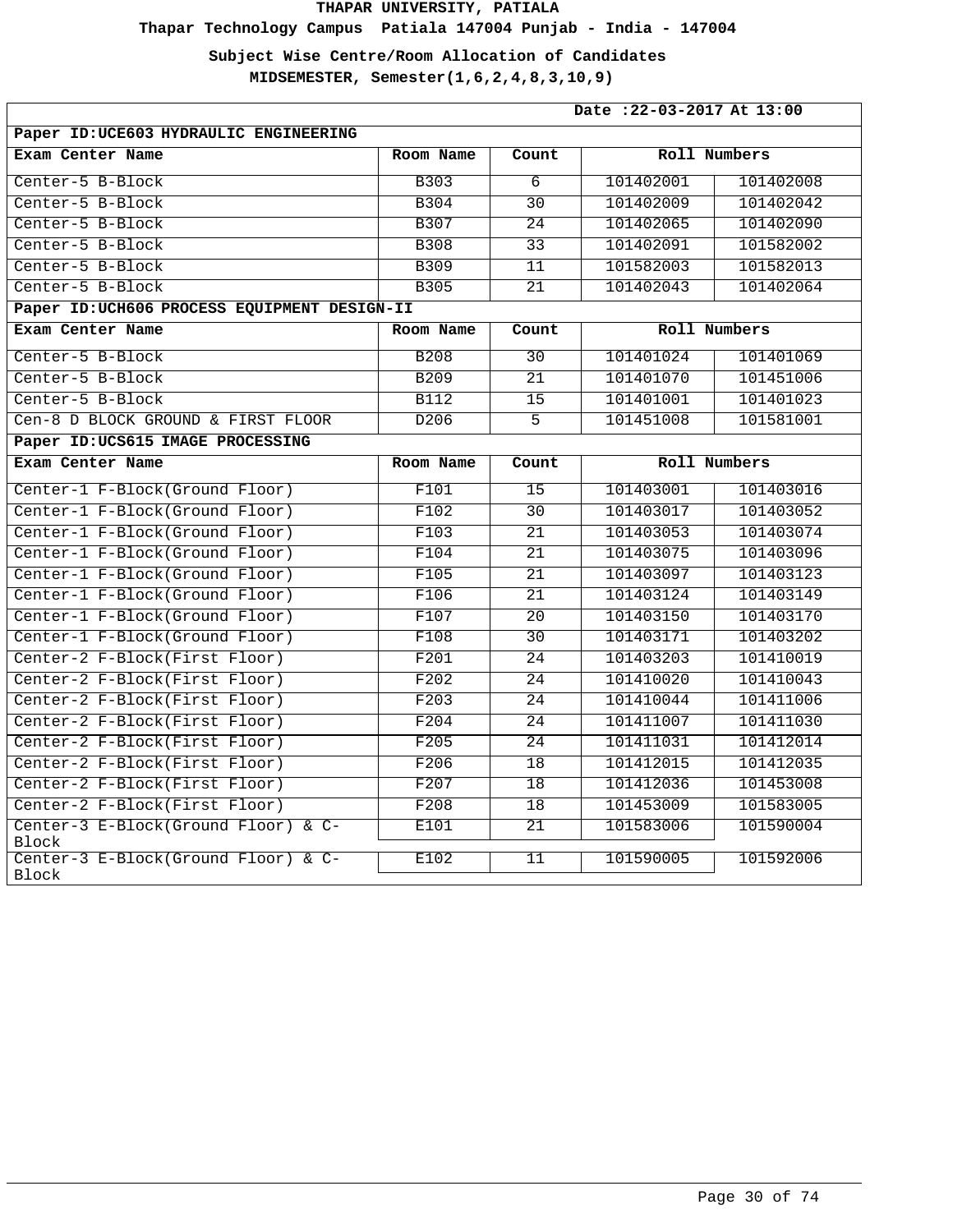**Thapar Technology Campus Patiala 147004 Punjab - India - 147004**

**Subject Wise Centre/Room Allocation of Candidates**

| Date: 22-03-2017 At 13:00                             |             |                |              |              |
|-------------------------------------------------------|-------------|----------------|--------------|--------------|
| Paper ID: UEC601 ANTENNA THEORY AND WAVE PROPAGATION  |             |                |              |              |
| Exam Center Name                                      | Room Name   | Count          | Roll Numbers |              |
| Center-3 E-Block(Ground Floor) & C-<br>Block          | E102        | 10             | 101256001    | 101406009    |
| Center-3 E-Block(Ground Floor) & C-<br>Block          | E103        | 21             | 101406011    | 101406033    |
| Center-3 E-Block(Ground Floor) & C-                   | E104        | 21             | 101406034    | 101406059    |
| Block<br>Center-3 E-Block(Ground Floor) & C-          | E105        | 21             | 101406060    | 101406083    |
| Block<br>Center-3 E-Block(Ground Floor) & C-<br>Block | E106        | 21             | 101406084    | 101406107    |
| Center-3 E-Block(Ground Floor) & C-<br>Block          | E107        | 21             | 101406109    | 101406129    |
| Center-4 E-Block(First Floor)                         | E201        | 14             | 101406131    | 101406145    |
| Center-4 E-Block(First Floor)                         | E202        | 14             | 101406146    | 101406160    |
| Center-4 E-Block(First Floor)                         | E203        | 14             | 101406161    | 101406176    |
| Center-4 E-Block(First Floor)                         | E204        | 14             | 101406178    | 101406192    |
| Center-4 E-Block(First Floor)                         | E205        | 14             | 101406193    | 101456003    |
| Center-4 E-Block(First Floor)                         | E206        | 14             | 101456004    | 101586002    |
| Center-4 E-Block(First Floor)                         | E207        | 12             | 101586003    | 101586016    |
| Paper ID: UEE504 POWER ELECTRONICS                    |             |                |              |              |
| Exam Center Name                                      | Room Name   | Count          | Roll Numbers |              |
| Center-5 B-Block                                      | <b>B105</b> | 21             | 101405047    | 101405075    |
| Center-5 B-Block                                      | <b>B107</b> | 21             | 101405107    | 101455019    |
| Center-5 B-Block                                      | <b>B109</b> | $\overline{8}$ | 101455020    | 101455028    |
| Center-5 B-Block                                      | B309        | 19             | 101405001    | 101405026    |
| Center-5 B-Block                                      | <b>B311</b> | 14             | 101405027    | 101405046    |
| Center-5 B-Block                                      | <b>B112</b> | 12             | 101455029    | 101455040    |
| Center-5 B-Block                                      | B106        | 21             | 101405076    | 101405105    |
| Paper ID: UEE604 FLEXIBLE AC TRANSMISSION SYSTEMS     |             |                |              |              |
| Exam Center Name                                      | Room Name   | Count          | Roll Numbers |              |
| Center-4 E-Block(First Floor)                         | E207        | $\overline{2}$ | 101404001    | 101404002    |
| Center-4 E-Block(First Floor)                         | E209        | 14             | 101404004    | 101404023    |
| Center-4 E-Block(First Floor)                         | E210        | 14             | 101404024    | 101404039    |
| Center-4 E-Block(First Floor)                         | E211        | 14             | 101404041    | 101404054    |
| Center-4 E-Block(First Floor)                         | E212        | 14             | 101404055    | 101404068    |
| Center-5 B-Block                                      | B301        | 30             | 101404069    | 101404107    |
| Center-5 B-Block                                      | B302        | 33             | 101404108    | 101454003    |
| Center-5 B-Block                                      | B303        | 24             | 101454004    | 101584016    |
| Paper ID: UME503 INDUSTRIAL METALLURGY AND MATERIALS  |             |                |              |              |
| Exam Center Name                                      | Room Name   | Count          |              | Roll Numbers |
| TAN BUILDING GROUND FLOOR                             | T103        | $\overline{4}$ | 101408073    | 101408119    |
| Paper ID: UME836 OPERATIONS MANAGEMENT                |             |                |              |              |
| Exam Center Name                                      | Room Name   | Count          |              | Roll Numbers |
| Center-5 B-Block                                      | <b>B208</b> | 30             | 101308031    | 101308078    |
| Center-5 B-Block                                      | B209        | 21             | 101308079    | 101308124    |
| Center-5 B-Block                                      | <b>B112</b> | 20             | 101308001    | 101308029    |
| Cen-8 D BLOCK GROUND & FIRST FLOOR                    | D206        | $\overline{7}$ | 101308125    | 101488016    |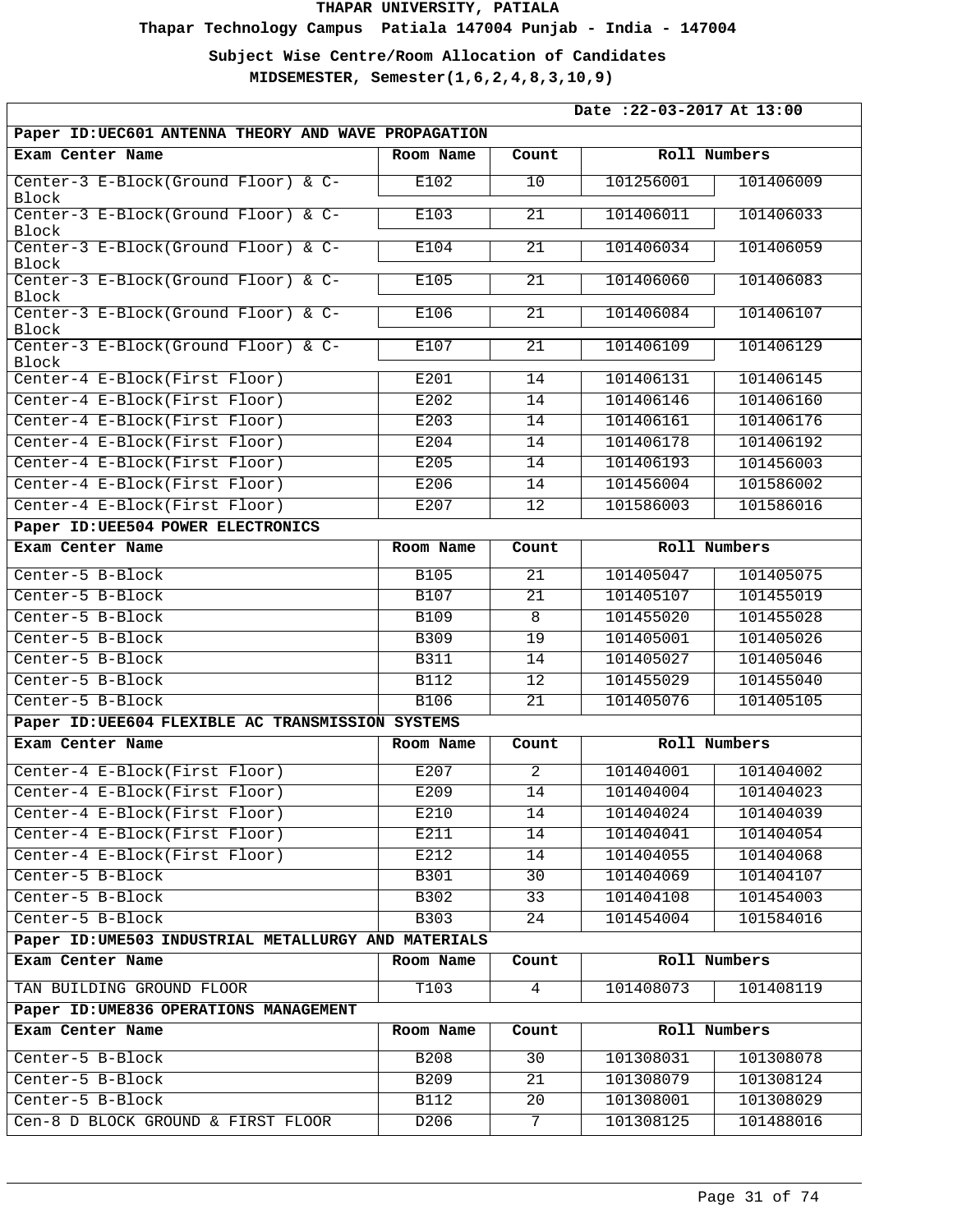**Thapar Technology Campus Patiala 147004 Punjab - India - 147004**

**Subject Wise Centre/Room Allocation of Candidates**

|                           | Date: 22-03-2017 At 13:00 |       |              |           |
|---------------------------|---------------------------|-------|--------------|-----------|
| Paper ID: UPH001 PHYSICS  |                           |       |              |           |
| Exam Center Name          | Room Name                 | Count | Roll Numbers |           |
| TAN BUILDING GROUND FLOOR | T103                      |       | 101303016    | 101458002 |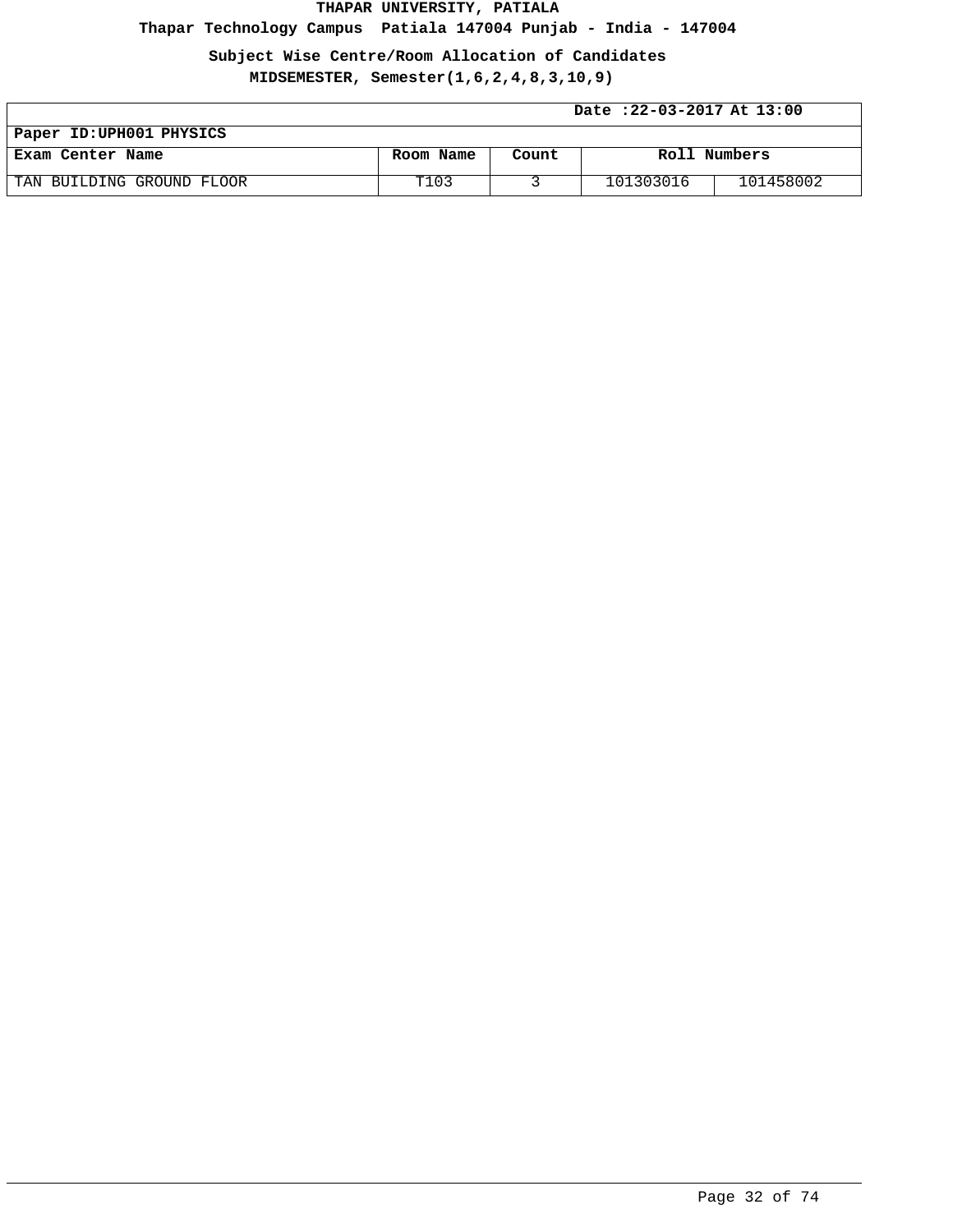**Thapar Technology Campus Patiala 147004 Punjab - India - 147004**

**Subject Wise Centre/Room Allocation of Candidates**

| Date: 22-03-2017 At 13:00                             |             |                 |              |           |
|-------------------------------------------------------|-------------|-----------------|--------------|-----------|
| Paper ID: UPH004 APPLIED PHYSICS                      |             |                 |              |           |
| Exam Center Name                                      | Room Name   | Count           | Roll Numbers |           |
| Center-1 F-Block(Ground Floor)                        | F101        | 15              | 101506146    | 101603012 |
| Center-1 F-Block(Ground Floor)                        | F102        | 30              | 101603013    | 101603044 |
| Center-1 F-Block(Ground Floor)                        | F103        | 21              | 101603045    | 101603065 |
| Center-1 F-Block(Ground Floor)                        | F104        | $\overline{21}$ | 101603066    | 101603086 |
| Center-1 F-Block(Ground Floor)                        | F105        | 21              | 101603087    | 101603108 |
| Center-1 F-Block(Ground Floor)                        | F106        | 21              | 101603109    | 101603130 |
| Center-1 F-Block(Ground Floor)                        | F107        | 20              | 101603131    | 101603151 |
| Center-1 F-Block(Ground Floor)                        | F108        | $\overline{30}$ | 101603152    | 101603181 |
| Center-2 F-Block(First Floor)                         | F201        | 24              | 101603182    | 101603205 |
| Center-2 F-Block(First Floor)                         | F202        | 24              | 101603206    | 101603229 |
| Center-2 F-Block(First Floor)                         | F203        | 24              | 101603230    | 101603253 |
| Center-2 F-Block(First Floor)                         | F204        | 24              | 101603254    | 101603277 |
| Center-2 F-Block(First Floor)                         | F205        | 24              | 101603278    | 101603302 |
| Center-2 F-Block(First Floor)                         | F206        | 18              | 101603303    | 101603320 |
| Center-2 F-Block(First Floor)                         | F207        | 18              | 101603321    | 101603338 |
| Center-2 F-Block(First Floor)                         | F208        | 18              | 101603339    | 101603356 |
| Center-3 E-Block(Ground Floor) & C-<br>Block          | E101        | 21              | 101603357    | 101603378 |
| Center-3 E-Block(Ground Floor) & C-                   | E102        | 21              | 101603379    | 101606013 |
| Block<br>Center-3 E-Block(Ground Floor) & C-<br>Block | E103        | 21              | 101606014    | 101606034 |
| Center-3 E-Block(Ground Floor) & C-<br>Block          | E104        | 21              | 101606035    | 101606056 |
| Center-3 E-Block(Ground Floor) & C-<br>Block          | E105        | 21              | 101606057    | 101606078 |
| Center-3 E-Block(Ground Floor) & C-<br>Block          | E106        | 21              | 101606079    | 101606099 |
| Center-3 E-Block(Ground Floor) & C-<br>Block          | E107        | 21              | 101606100    | 101606122 |
| Center-4 E-Block(First Floor)                         | E201        | 14              | 101606123    | 101606136 |
| Center-4 E-Block(First Floor)                         | E202        | 14              | 101606137    | 101606150 |
| Center-4 E-Block(First Floor)                         | E203        | 14              | 101606151    | 101606164 |
| Center-4 E-Block(First Floor)                         | E204        | 14              | 101606165    | 101606178 |
| Center-4 E-Block(First Floor)                         | E205        | 14              | 101606179    | 101610004 |
| Center-4 E-Block(First Floor)                         | E206        | 14              | 101610005    | 101610018 |
| Center-4 E-Block(First Floor)                         | E207        | 14              | 101610019    | 101610032 |
| Center-4 E-Block(First Floor)                         | E209        | 14              | 101610033    | 101610047 |
| Center-4 E-Block(First Floor)                         | E210        | 14              | 101610048    | 101610061 |
| Center-4 E-Block(First Floor)                         | E211        | 14              | 101610062    | 101610076 |
| Center-4 E-Block(First Floor)                         | E212        | 14              | 101610077    | 101610091 |
| Center-5 B-Block                                      | <b>B301</b> | 30              | 101610092    | 101611024 |
| Center-5 B-Block                                      | B302        | 33              | 101611025    | 101611058 |
| Center-5 B-Block                                      | B303        | 30              | 101611059    | 101615025 |
| Center-5 B-Block                                      | B304        | 30              | 101615026    | 101615055 |
| Center-5 B-Block                                      | B307        | 24              | 101615077    | 101615101 |
| Center-5 B-Block                                      | <b>B308</b> | 33              | 101615102    | 101660001 |
| Center-5 B-Block                                      | B309        | 30              | 101664008    | 401603029 |
| Center-5 B-Block                                      | B311        | 5               | 401603031    | 401606004 |
| Center-5 B-Block                                      | B305        | 21              | 101615056    | 101615076 |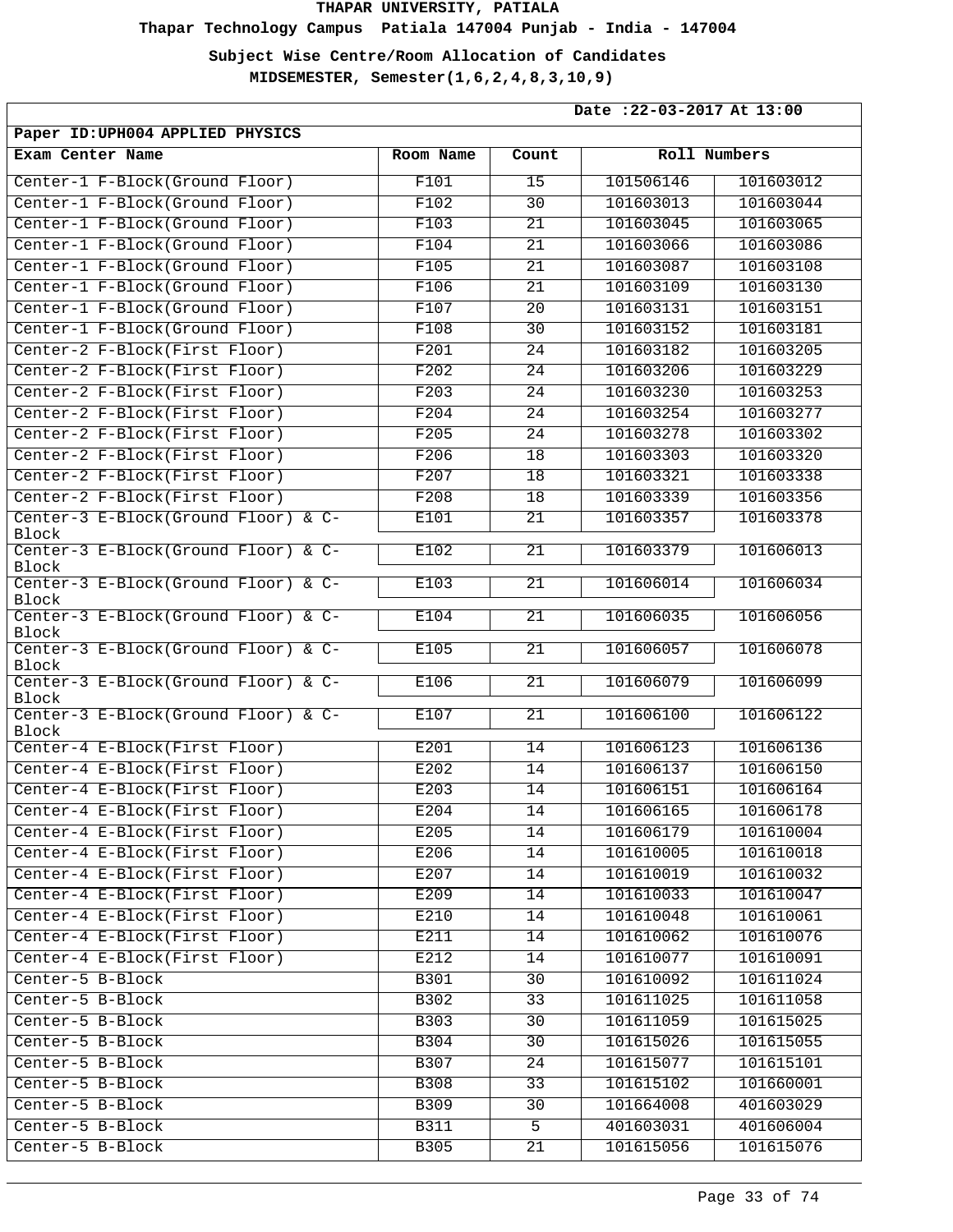**Thapar Technology Campus Patiala 147004 Punjab - India - 147004**

**Subject Wise Centre/Room Allocation of Candidates**

|                                                   | Date: 22-03-2017 At 15:30 |       |           |              |  |  |
|---------------------------------------------------|---------------------------|-------|-----------|--------------|--|--|
| Paper ID: UEE505 ANALOG AND DIGITAL SYSTEMS       |                           |       |           |              |  |  |
| Exam Center Name                                  | Room Name                 | Count |           | Roll Numbers |  |  |
| Center-1 F-Block(Ground Floor)                    | F101                      | 15    | 101504002 | 101504018    |  |  |
| Center-1 F-Block(Ground Floor)                    | F102                      | 30    | 101504019 | 101504052    |  |  |
| Center-1 F-Block(Ground Floor)                    | F103                      | 21    | 101504053 | 101504081    |  |  |
| Center-1 F-Block(Ground Floor)                    | F104                      | 21    | 101504082 | 101504108    |  |  |
| Center-1 F-Block(Ground Floor)                    | F105                      | 21    | 101504109 | 101554004    |  |  |
| Center-1 F-Block(Ground Floor)                    | F106                      | 21    | 101554005 | 101554026    |  |  |
| Center-1 F-Block(Ground Floor)                    | F107                      | 20    | 101554027 | 101684011    |  |  |
| Center-1 F-Block(Ground Floor)                    | F108                      | 15    | 101684012 | 401684001    |  |  |
| Paper ID:UEI303 TECHNIQUES ON SIGNALS AND SYSTEMS |                           |       |           |              |  |  |
| Exam Center Name                                  | Room Name                 | Count |           | Roll Numbers |  |  |
| Center-1 F-Block(Ground Floor)                    | F101                      | 15    | 101304010 | 101505019    |  |  |
| Center-1 F-Block(Ground Floor)                    | F102                      | 30    | 101505020 | 101505062    |  |  |
| Center-1 F-Block(Ground Floor)                    | F103                      | 21    | 101505063 | 101505101    |  |  |
| Center-1 F-Block(Ground Floor)                    | F104                      | 12    | 101505103 | 101555011    |  |  |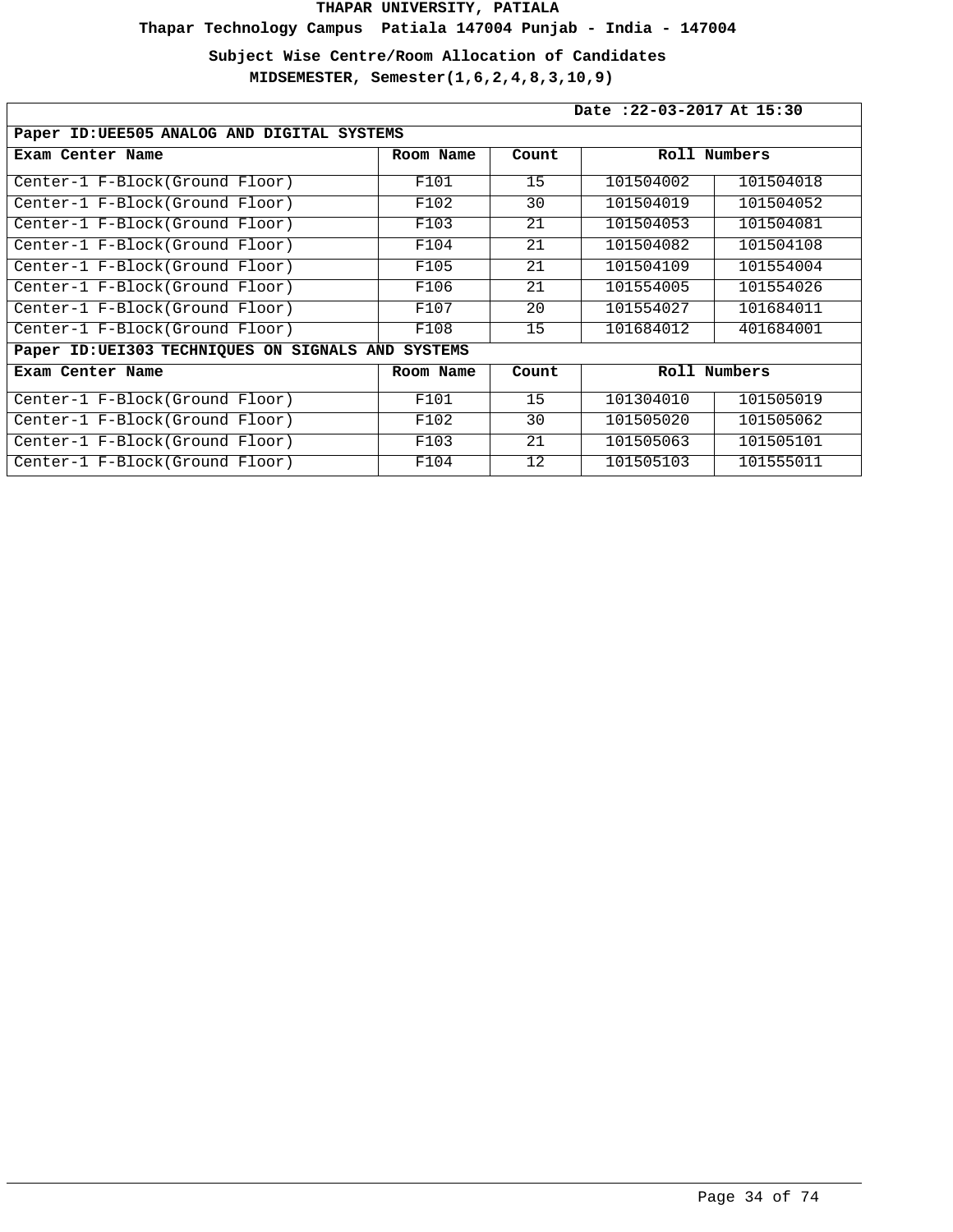**Thapar Technology Campus Patiala 147004 Punjab - India - 147004**

**Subject Wise Centre/Room Allocation of Candidates**

|                                                         | Date: 23-03-2017 At 08:00 |                 |              |              |  |
|---------------------------------------------------------|---------------------------|-----------------|--------------|--------------|--|
| Paper ID: PES241 ENVIRONMENTAL HYDRAULICS AND HYDROLOGY |                           |                 |              |              |  |
| Exam Center Name                                        | Room Name                 | Count           | Roll Numbers |              |  |
| Center-2 F-Block(First Floor)                           | F204                      | $\overline{11}$ | 601601001    | 601601011    |  |
| Center-2 F-Block(First Floor)                           | F205                      | $\mathbf{1}$    | 601601012    | 601601012    |  |
| Paper ID: UEE603 SWITCHGEAR AND PROTECTION              |                           |                 |              |              |  |
| Exam Center Name                                        | Room Name                 | Count           | Roll Numbers |              |  |
| Center-1 F-Block(Ground Floor)                          | F101                      | $\overline{15}$ | 101304010    | 101404020    |  |
| Center-1 F-Block(Ground Floor)                          | F102                      | 30              | 101404021    | 101404054    |  |
| Center-1 F-Block(Ground Floor)                          | F103                      | $\overline{21}$ | 101404055    | 101404076    |  |
| Center-1 F-Block(Ground Floor)                          | F104                      | 21              | 101404077    | 101404105    |  |
| Center-1 F-Block(Ground Floor)                          | F105                      | $\overline{21}$ | 101404106    | 101404126    |  |
| Center-1 F-Block(Ground Floor)                          | F106                      | 21              | 101404127    | 101454010    |  |
| Center-1 F-Block(Ground Floor)                          | F107                      | 18              | 101454011    | 101584016    |  |
| Paper ID: UEI603 MICROELECTRONICS AND ICS               |                           |                 |              |              |  |
| Exam Center Name                                        | Room Name                 | Count           | Roll Numbers |              |  |
| Center-1 F-Block(Ground Floor)                          | F107                      | $\overline{2}$  | 101205060    | 101405001    |  |
| Center-1 F-Block(Ground Floor)                          | F108                      | 30              | 101405002    | 101405043    |  |
| Center-2 F-Block(First Floor)                           | F201                      | 24              | 101405044    | 101405076    |  |
| Center-2 F-Block(First Floor)                           | F202                      | 24              | 101405077    | 101455001    |  |
| Center-2 F-Block(First Floor)                           | F203                      | 24              | 101455002    | 101455027    |  |
| Center-2 F-Block(First Floor)                           | F204                      | 13              | 101455028    | 101455040    |  |
| Paper ID: UHU001 COMMUNICATION SKILLS                   |                           |                 |              |              |  |
| Exam Center Name                                        | Room Name                 | Count           |              | Roll Numbers |  |
| Center-2 F-Block(First Floor)                           | F205                      | 4               | 101303016    | 101303062    |  |
| Paper ID: UHU002 BUSINESS AND TECHNICAL COMMUNICATION   |                           |                 |              |              |  |
| Exam Center Name                                        | Room Name                 | Count           | Roll Numbers |              |  |
| Center-2 F-Block(First Floor)                           | F205                      | $\overline{2}$  | 101409035    | 101458002    |  |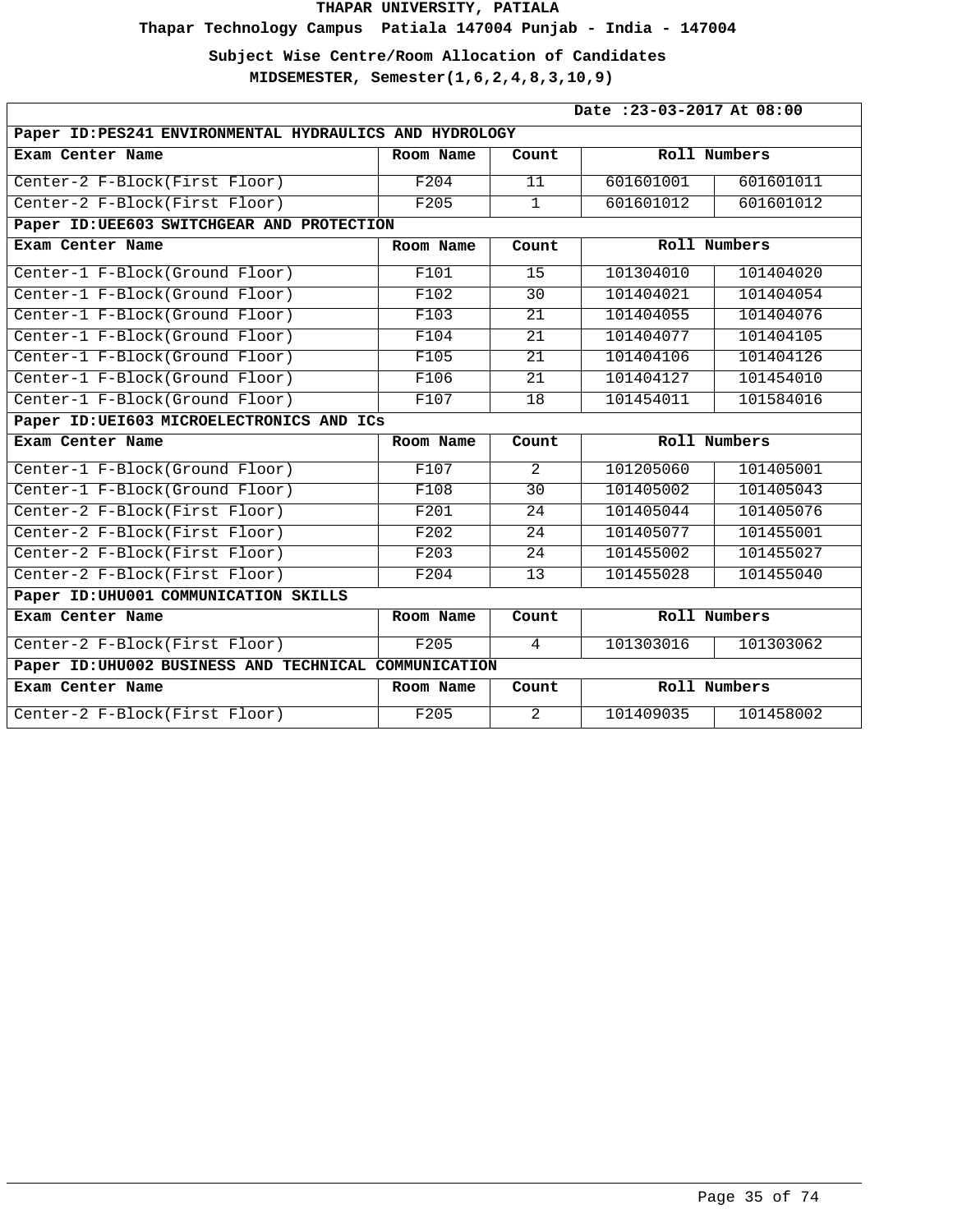**Thapar Technology Campus Patiala 147004 Punjab - India - 147004**

**Subject Wise Centre/Room Allocation of Candidates**

| Date: 23-03-2017 At 08:00                    |             |                 |              |           |
|----------------------------------------------|-------------|-----------------|--------------|-----------|
| Paper ID: UHU003 PROFESSIONAL COMMUNICATION  |             |                 |              |           |
| Exam Center Name                             | Room Name   | Count           | Roll Numbers |           |
| Center-1 F-Block(Ground Floor)               | F101        | 15              | 101451007    | 101554022 |
| Center-1 F-Block(Ground Floor)               | F102        | 30              | 101554024    | 101603016 |
| Center-1 F-Block(Ground Floor)               | F103        | 21              | 101603017    | 101603039 |
| Center-1 F-Block(Ground Floor)               | F104        | 21              | 101603040    | 101603060 |
| Center-1 F-Block(Ground Floor)               | F105        | $\overline{21}$ | 101603061    | 101603081 |
| Center-1 F-Block(Ground Floor)               | F106        | 21              | 101603082    | 101603103 |
| Center-1 F-Block(Ground Floor)               | F107        | 20              | 101603104    | 101603124 |
| Center-1 F-Block(Ground Floor)               | F108        | 30              | 101603125    | 101603155 |
| Center-2 F-Block(First Floor)                | F201        | $\overline{24}$ | 101603156    | 101603179 |
| Center-2 F-Block(First Floor)                | F202        | 24              | 101603180    | 101603203 |
| Center-2 F-Block(First Floor)                | F203        | $\overline{24}$ | 101603204    | 101603227 |
| Center-2 F-Block(First Floor)                | F204        | 24              | 101603228    | 101603251 |
| Center-2 F-Block(First Floor)                | F205        | 24              | 101603252    | 101603275 |
| Center-2 F-Block(First Floor)                | F206        | 18              | 101603276    | 101603293 |
| Center-2 F-Block(First Floor)                | F207        | 18              | 101603294    | 101603312 |
| Center-2 F-Block(First Floor)                | F208        | 18              | 101603313    | 101603330 |
| Center-3 E-Block(Ground Floor) & C-<br>Block | E101        | 21              | 101603331    | 101603351 |
| Center-3 E-Block(Ground Floor) & C-<br>Block | E102        | 21              | 101603352    | 101603373 |
| Center-3 E-Block(Ground Floor) & C-<br>Block | E103        | 21              | 101603374    | 101606009 |
| Center-3 E-Block(Ground Floor) & C-<br>Block | E104        | 21              | 101606010    | 101606030 |
| Center-3 E-Block(Ground Floor) & C-<br>Block | E105        | 21              | 101606031    | 101606051 |
| Center-3 E-Block(Ground Floor) & C-<br>Block | E106        | 21              | 101606053    | 101606073 |
| Center-3 E-Block(Ground Floor) & C-<br>Block | E107        | 21              | 101606074    | 101606095 |
| Center-4 E-Block(First Floor)                | E201        | 14              | 101606096    | 101606110 |
| Center-4 E-Block(First Floor)                | E202        | 14              | 101606111    | 101606125 |
| Center-4 E-Block(First Floor)                | E203        | 14              | 101606126    | 101606139 |
| Center-4 E-Block(First Floor)                | E204        | 14              | 101606140    | 101606153 |
| Center-4 E-Block(First Floor)                | E205        | 14              | 101606154    | 101606167 |
| Center-4 E-Block(First Floor)                | E206        | 14              | 101606168    | 101606182 |
| Center-4 E-Block(First Floor)                | E207        | 14              | 101606183    | 101610006 |
| Center-4 E-Block(First Floor)                | E209        | 14              | 101610007    | 101610020 |
| Center-4 E-Block(First Floor)                | E210        | 14              | 101610021    | 101610035 |
| Center-4 E-Block(First Floor)                | E211        | 14              | 101610036    | 101610049 |
| Center-4 E-Block(First Floor)                | E212        | 14              | 101610050    | 101610063 |
| Center-5 B-Block                             | B105        | 21              | 401603013    | 401606004 |
| Center-5 B-Block                             | <b>B301</b> | 30              | 101610064    | 101610095 |
| Center-5 B-Block                             | B302        | 33              | 101610096    | 101611031 |
| Center-5 B-Block                             | B303        | 30              | 101611032    | 101611062 |
| Center-5 B-Block                             | B304        | 30              | 101611063    | 101615029 |
| Center-5 B-Block                             | <b>B307</b> | 24              | 101615051    | 101615074 |
| Center-5 B-Block                             | <b>B308</b> | 33              | 101615075    | 101615108 |
| Center-5 B-Block                             | B309        | 30              | 101615109    | 101664001 |
| Center-5 B-Block                             | B311        | 14              | 101665001    | 401603012 |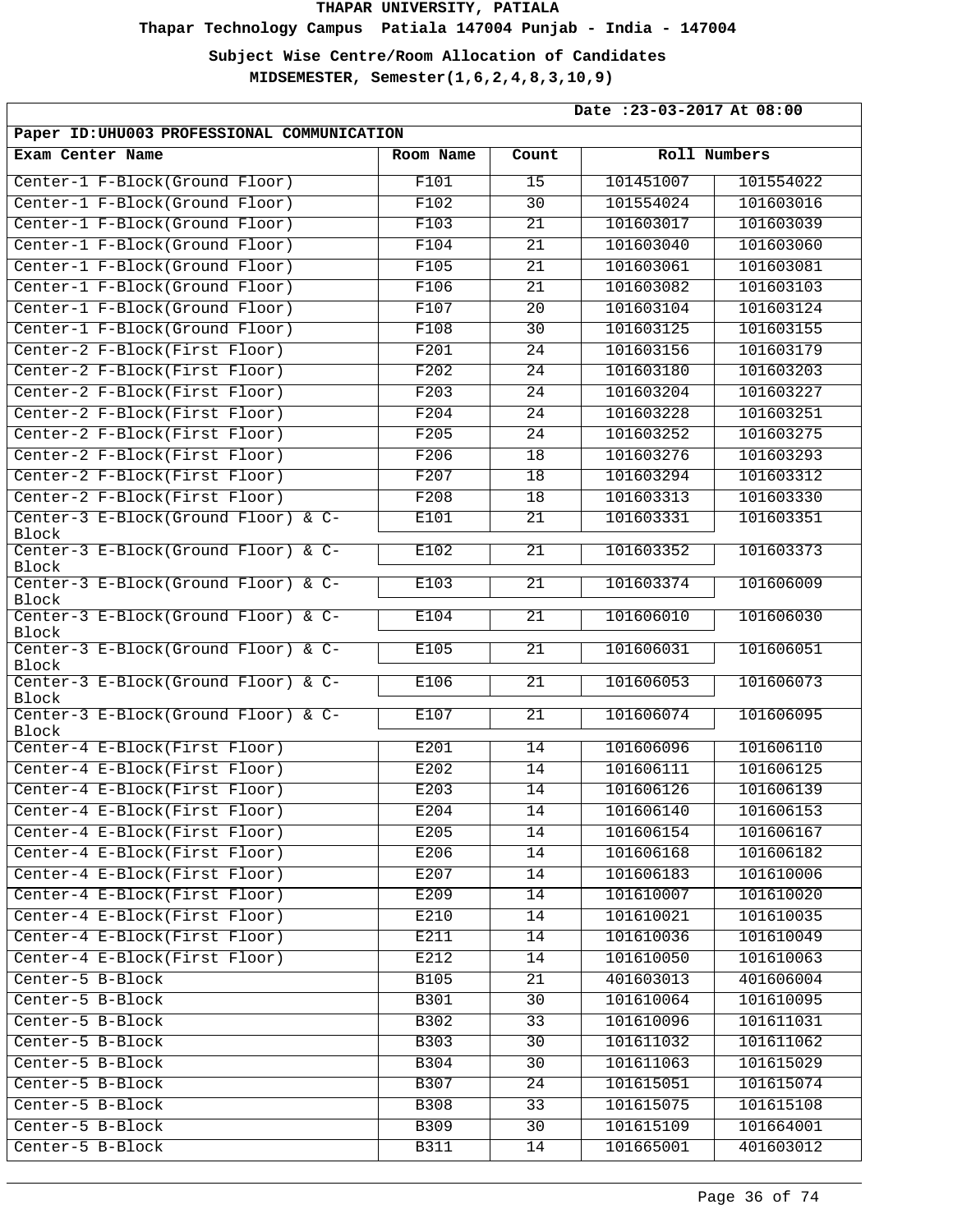# **Thapar Technology Campus Patiala 147004 Punjab - India - 147004**

## **Subject Wise Centre/Room Allocation of Candidates**

| Date: 23-03-2017 At 08:00                   |           |       |              |           |
|---------------------------------------------|-----------|-------|--------------|-----------|
| Paper ID: UHU003 PROFESSIONAL COMMUNICATION |           |       |              |           |
| Exam Center Name                            | Room Name | Count | Roll Numbers |           |
| Center-5 B-Block                            | B305      | 21    | 101615030    | 101615050 |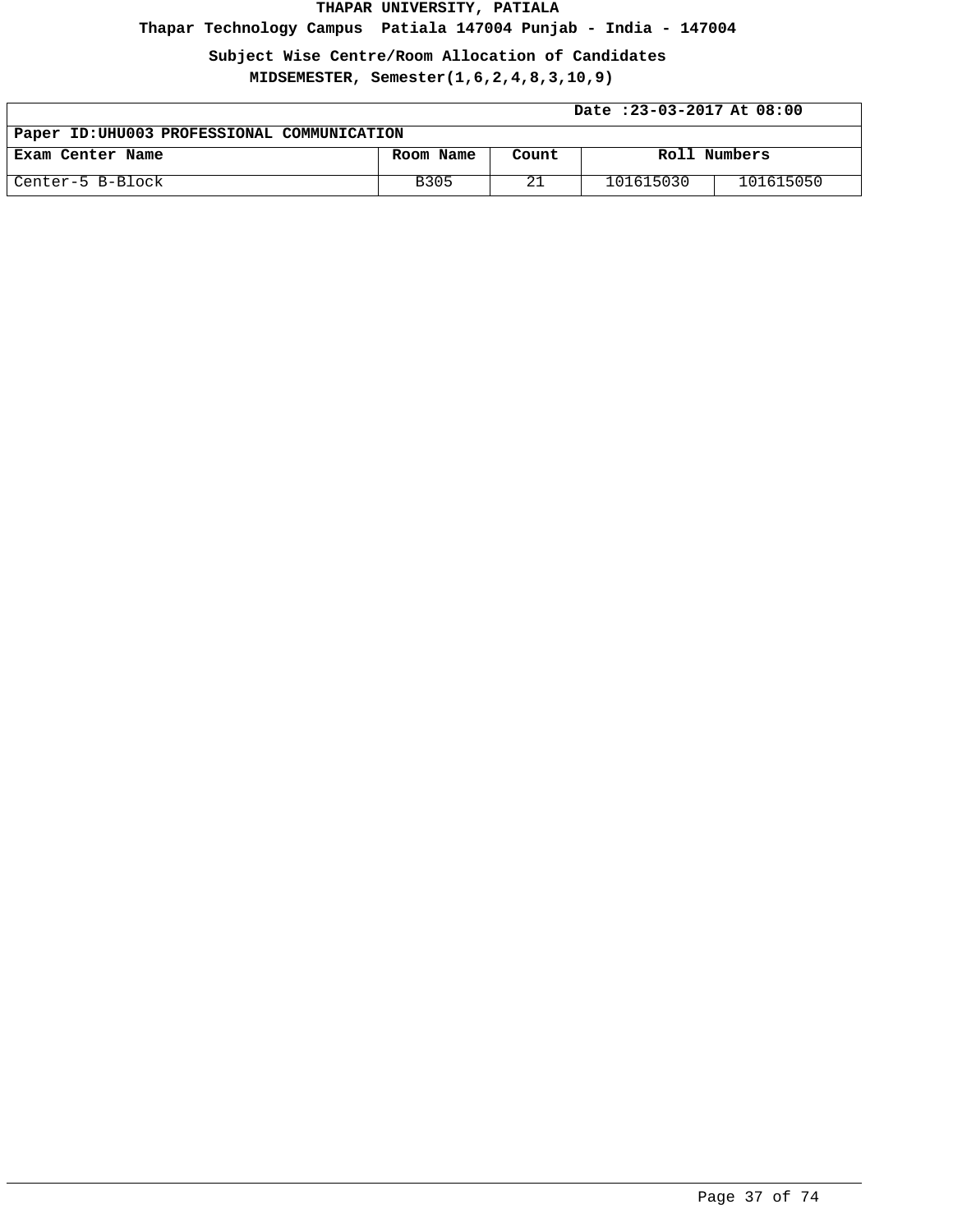**Thapar Technology Campus Patiala 147004 Punjab - India - 147004**

**Subject Wise Centre/Room Allocation of Candidates**

|                                                       |           |                 | Date: 23-03-2017 At 10:30 |           |  |
|-------------------------------------------------------|-----------|-----------------|---------------------------|-----------|--|
| Paper ID: PCA407 GRAPHICS AND VISUAL COMPUTING        |           |                 |                           |           |  |
| Exam Center Name                                      | Room Name | Count           | Roll Numbers              |           |  |
| Center-2 F-Block(First Floor)                         | F203      | $\overline{10}$ | 201500002                 | 201500011 |  |
| Center-2 F-Block(First Floor)                         | F204      | 24              | 201500012                 | 201680008 |  |
| Center-2 F-Block(First Floor)                         | F205      | 24              | 201680009                 | 201680033 |  |
| Center-2 F-Block(First Floor)                         | F206      | 8               | 201680034                 | 201680041 |  |
| Paper ID: PMC401 FUNCTIONAL ANALYSIS                  |           |                 |                           |           |  |
| Exam Center Name                                      | Room Name | Count           | Roll Numbers              |           |  |
| Center-3 E-Block(Ground Floor) & C-<br>Block          | E105      | 19              | 301503001                 | 301503021 |  |
| Center-3 E-Block(Ground Floor) & C-<br>Block          | E106      | 6               | 301503022                 | 301503028 |  |
| Paper ID: UBT501 BIOANALYTICAL TECHNIQUES             |           |                 |                           |           |  |
| Exam Center Name                                      | Room Name | Count           | Roll Numbers              |           |  |
| Center-3 E-Block(Ground Floor) & C-<br>Block          | E107      | 14              | 701500002                 | 701500018 |  |
| Center-4 E-Block(First Floor)                         | E201      | 3               | 701500019                 | 701500022 |  |
| Paper ID: UBT802 NANO-BIOTECHNOLOGY                   |           |                 |                           |           |  |
| Exam Center Name                                      | Room Name | Count           | Roll Numbers              |           |  |
| Center-4 E-Block(First Floor)                         | E202      | 4               | 701300001                 | 701300004 |  |
| Paper ID: UCE403 SURVEYING                            |           |                 |                           |           |  |
| Exam Center Name                                      | Room Name | Count           | Roll Numbers              |           |  |
| Center-1 F-Block(Ground Floor)                        | F101      | 15              | 101202058                 | 101502013 |  |
| Center-1 F-Block(Ground Floor)                        | F102      | 30              | 101502014                 | 101502048 |  |
| Center-1 F-Block(Ground Floor)                        | F103      | 21              | 101502049                 | 101502069 |  |
| Center-1 F-Block(Ground Floor)                        | F104      | 21              | 101502070                 | 101502092 |  |
| Center-1 F-Block(Ground Floor)                        | F105      | 21              | 101502093                 | 101552002 |  |
| Center-1 F-Block(Ground Floor)                        | F106      | 21              | 101552003                 | 101682008 |  |
| Center-1 F-Block(Ground Floor)                        | F107      | 20              | 101682009                 | 401502005 |  |
| Center-1 F-Block(Ground Floor)                        | F108      | 5.              | 401502006                 | 401682003 |  |
| Paper ID: UCE834 ADVANCED TRANSPORTATION ENGINEERING  |           |                 |                           |           |  |
| Exam Center Name                                      | Room Name | Count           | Roll Numbers              |           |  |
| Center-1 F-Block(Ground Floor)                        | F108      | 25              | 101202050                 | 101302034 |  |
| Center-2 F-Block(First Floor)                         | F201      | 24              | 101302035                 | 101302061 |  |
| Center-2 F-Block(First Floor)                         | F202      | $\overline{24}$ | 101302062                 | 101302090 |  |
| Center-2 F-Block(First Floor)                         | F203      | 14              | 101302091                 | 101482016 |  |
| Paper ID: UCE844 REMOTE SENSING AND GIS               |           |                 |                           |           |  |
| Exam Center Name                                      | Room Name | Count           | Roll Numbers              |           |  |
| Center-4 E-Block(First Floor)                         | E201      | 11              | 101302032                 | 101482012 |  |
| Center-4 E-Block(First Floor)                         | E202      | $\overline{1}$  | 101482015                 | 101482015 |  |
| Paper ID: UCH801 PROCESS ENGINEERING AND PLANT DESIGN |           |                 |                           |           |  |
| Exam Center Name                                      | Room Name | Count           | Roll Numbers              |           |  |
| Center-2 F-Block(First Floor)                         | F206      | 10              | 101301001                 | 101301011 |  |
| Center-2 F-Block(First Floor)                         | F207      | 18              | 101301012                 | 101301032 |  |
| Center-2 F-Block(First Floor)                         | F208      | 18              | 101301033                 | 101301051 |  |
| Center-3 E-Block(Ground Floor) & C-<br>Block          | E101      | $\overline{9}$  | 101301052                 | 101481003 |  |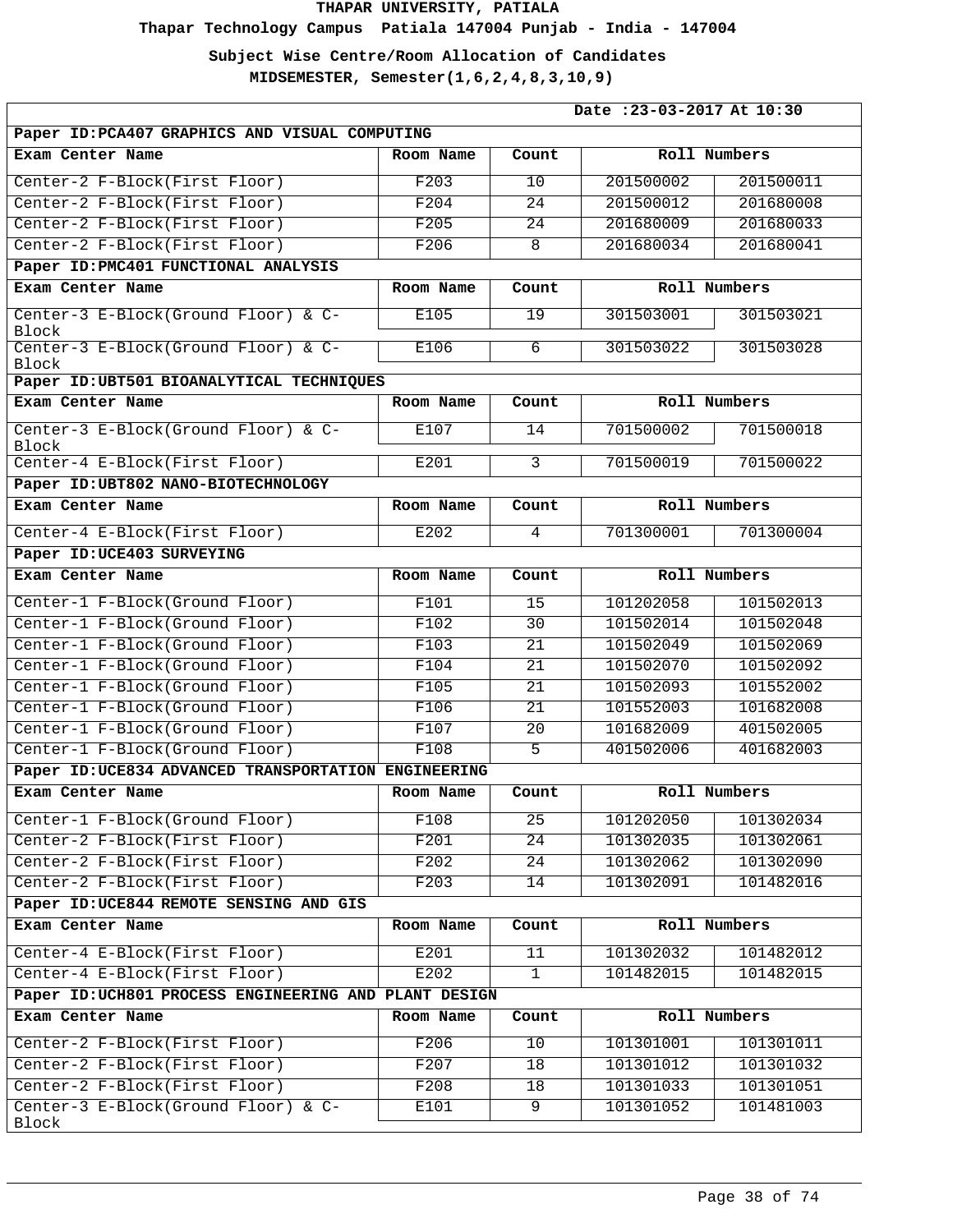**Thapar Technology Campus Patiala 147004 Punjab - India - 147004**

**Subject Wise Centre/Room Allocation of Candidates**

|                                                     | Date: 23-03-2017 At 10:30 |               |              |           |  |
|-----------------------------------------------------|---------------------------|---------------|--------------|-----------|--|
| Paper ID: UEC403 CIRCUIT ANALYSIS AND SYNTHESIS     |                           |               |              |           |  |
| Exam Center Name                                    | Room Name                 | Count         | Roll Numbers |           |  |
| Center-4 E-Block(First Floor)                       | E202                      | $\mathcal{L}$ | 101206028    | 101256001 |  |
| Paper ID: UEC404 SIGNALS & SYSTEMS                  |                           |               |              |           |  |
| Exam Center Name                                    | Room Name                 | Count         | Roll Numbers |           |  |
| Center-3 E-Block(Ground Floor) & C-<br><b>Block</b> | E101                      | 12            | 101509001    | 101509013 |  |
| Center-3 E-Block(Ground Floor) & C-<br>Block        | E102                      | 21            | 101509014    | 101509035 |  |
| Center-3 E-Block(Ground Floor) & C-<br><b>Block</b> | E103                      | 10            | 101509036    | 101689004 |  |
| Paper ID: UEE712 ELECTRICAL ENGINEERING MATERIALS   |                           |               |              |           |  |
| Exam Center Name                                    | Room Name                 | Count         | Roll Numbers |           |  |
| Center-3 E-Block(Ground Floor) & C-<br>Block        | E106                      | 15            | 101205060    | 101305078 |  |
| Center-3 E-Block(Ground Floor) & C-<br><b>Block</b> | E107                      | 7             | 101305090    | 101484003 |  |
| Paper ID: UME601 INDUSTRIAL AUTOMATION              |                           |               |              |           |  |
| Exam Center Name                                    | Room Name                 | Count         | Roll Numbers |           |  |
| Center-3 E-Block(Ground Floor) & C-<br>Block        | E103                      | 11            | 101309001    | 101309012 |  |
| Center-3 E-Block(Ground Floor) & C-<br><b>Block</b> | E104                      | 21            | 101309013    | 101489005 |  |
| Center-3 E-Block(Ground Floor) & C-<br>Block        | E105                      | $\mathcal{L}$ | 101489006    | 101489007 |  |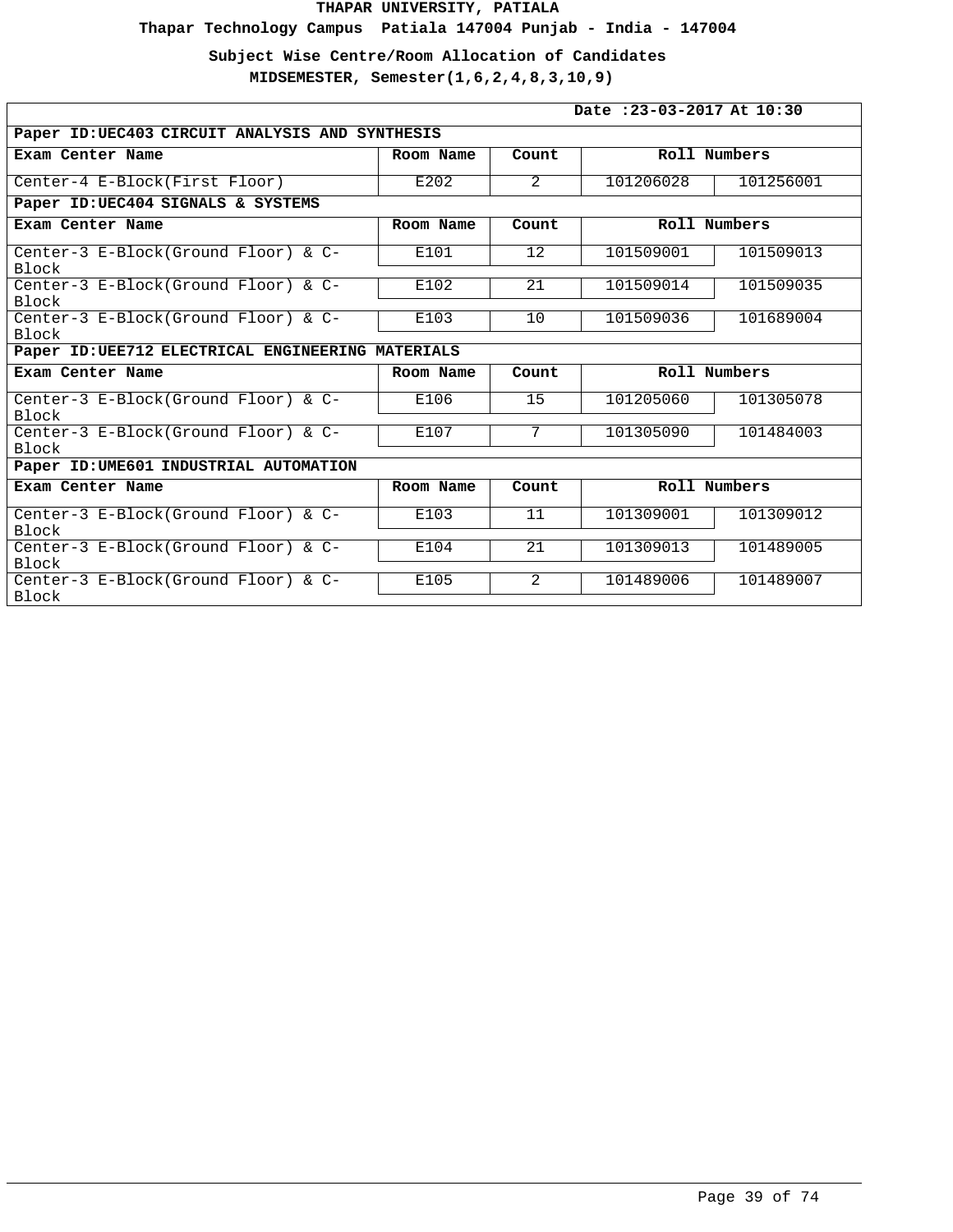**Thapar Technology Campus Patiala 147004 Punjab - India - 147004**

**Subject Wise Centre/Room Allocation of Candidates**

| Date: 23-03-2017 At 10:30                    |             |                 |              |           |
|----------------------------------------------|-------------|-----------------|--------------|-----------|
| Paper ID: UTA002 MANUFACTURING PROCESSES     |             |                 |              |           |
| Exam Center Name                             | Room Name   | Count           | Roll Numbers |           |
| Center-1 F-Block(Ground Floor)               | F101        | 15              | 101303102    | 101503015 |
| Center-1 F-Block(Ground Floor)               | F102        | 30              | 101503016    | 101503045 |
| Center-1 F-Block(Ground Floor)               | F103        | 21              | 101503046    | 101503068 |
| Center-1 F-Block(Ground Floor)               | F104        | 21              | 101503069    | 101503091 |
| Center-1 F-Block(Ground Floor)               | F105        | $\overline{21}$ | 101503096    | 101503117 |
| Center-1 F-Block(Ground Floor)               | F106        | 21              | 101503118    | 101503140 |
| Center-1 F-Block(Ground Floor)               | F107        | 20              | 101503141    | 101503160 |
| Center-1 F-Block(Ground Floor)               | F108        | 30              | 101503161    | 101503194 |
| Center-2 F-Block(First Floor)                | F201        | $\overline{24}$ | 101503195    | 101503219 |
| Center-2 F-Block(First Floor)                | F202        | 24              | 101503220    | 101503247 |
| Center-2 F-Block(First Floor)                | F203        | $\overline{24}$ | 101503248    | 101506014 |
| Center-2 F-Block(First Floor)                | F204        | 24              | 101506015    | 101506041 |
| Center-2 F-Block(First Floor)                | F205        | 24              | 101506042    | 101506066 |
| Center-2 F-Block(First Floor)                | F206        | 18              | 101506067    | 101506086 |
| Center-2 F-Block(First Floor)                | F207        | 18              | 101506087    | 101506105 |
| Center-2 F-Block(First Floor)                | F208        | 18              | 101506106    | 101506124 |
| Center-3 E-Block(Ground Floor) & C-          | E101        | 21              | 101506126    | 101506148 |
| Block                                        |             |                 |              |           |
| Center-3 E-Block(Ground Floor) & C-<br>Block | E102        | 21              | 101506149    | 101506173 |
| Center-3 E-Block(Ground Floor) & C-<br>Block | E103        | 21              | 101506174    | 101510003 |
| Center-3 E-Block(Ground Floor) & C-<br>Block | E104        | 21              | 101510004    | 101510025 |
| Center-3 E-Block(Ground Floor) & C-<br>Block | E105        | 21              | 101510026    | 101510047 |
| Center-3 E-Block(Ground Floor) & C-<br>Block | E106        | 21              | 101510048    | 101510069 |
| Center-3 E-Block(Ground Floor) & C-<br>Block | E107        | 21              | 101510070    | 101510094 |
| Center-4 E-Block(First Floor)                | E201        | 14              | 101510095    | 101511014 |
| Center-4 E-Block(First Floor)                | E202        | 14              | 101511015    | 101511029 |
| Center-4 E-Block(First Floor)                | E203        | 14              | 101511030    | 101511043 |
| Center-4 E-Block(First Floor)                | E204        | 14              | 101511044    | 101511059 |
| Center-4 E-Block(First Floor)                | E205        | 14              | 101511060    | 101512005 |
| Center-4 E-Block(First Floor)                | E206        | 14              | 101512006    | 101512021 |
| Center-4 E-Block(First Floor)                | E207        | 14              | 101512022    | 101512041 |
| Center-4 E-Block(First Floor)                | E209        | 14              | 101512042    | 101512055 |
| Center-4 E-Block(First Floor)                | E210        | 14              | 101512057    | 101515007 |
| Center-4 E-Block(First Floor)                | E211        | 14              | 101515008    | 101515023 |
| Center-4 E-Block(First Floor)                | E212        | 14              | 101515024    | 101515037 |
| Center-5 B-Block                             | B301        | 30              | 101515038    | 101553003 |
| Center-5 B-Block                             | B302        | 33              | 101553004    | 101562008 |
| Center-5 B-Block                             | B303        | 30              | 101562009    | 101683028 |
| Center-5 B-Block                             | B304        | 30              | 101683029    | 101686013 |
| Center-5 B-Block                             | B307        | 24              | 101690009    | 101695008 |
| Center-5 B-Block                             | <b>B308</b> | 33              | 101695009    | 401553002 |
| Center-5 B-Block                             | B309        | $\overline{2}$  | 401556001    | 401556002 |
| Center-5 B-Block                             | <b>B305</b> | 21              | 101686014    | 101690008 |
|                                              |             |                 |              |           |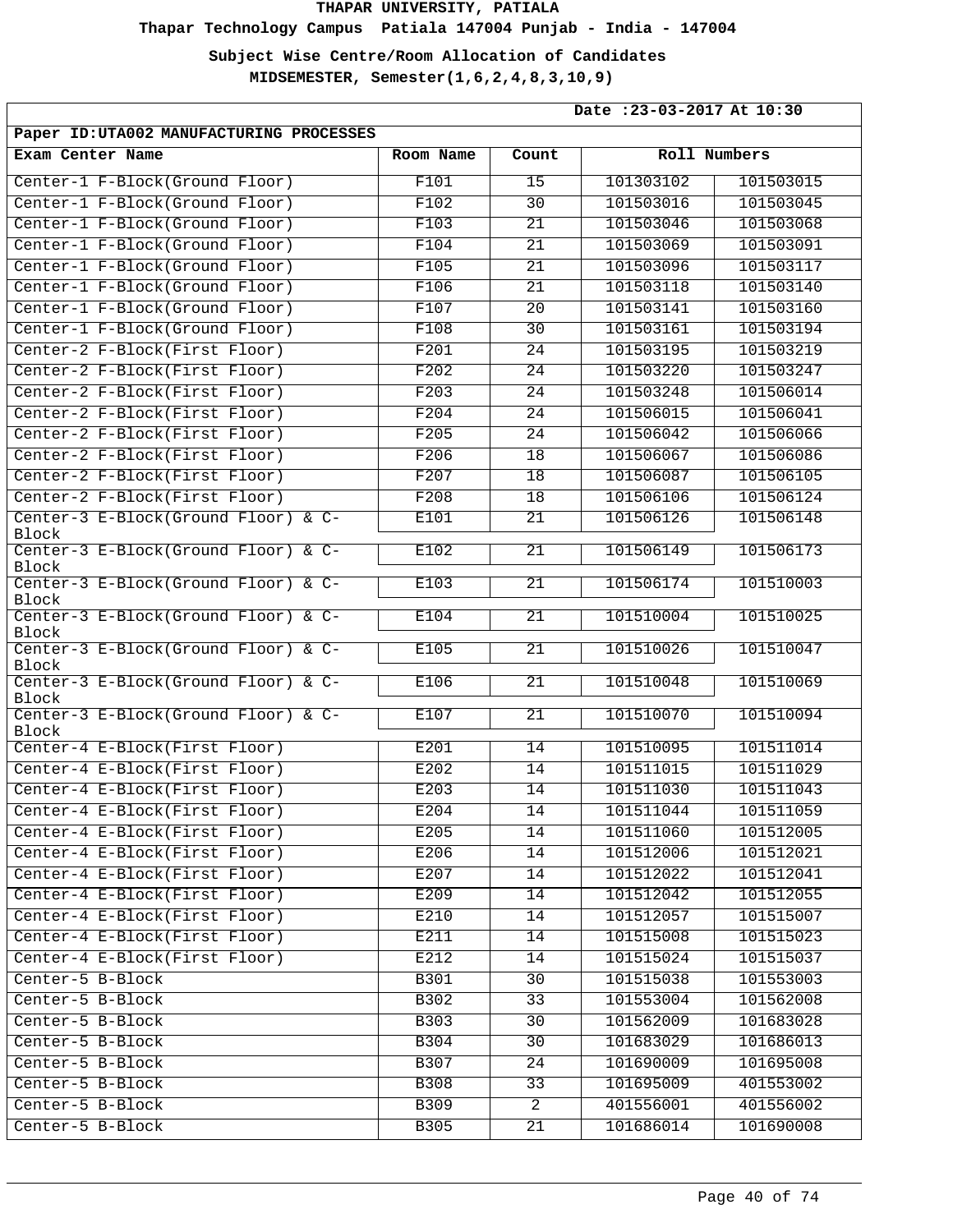**Thapar Technology Campus Patiala 147004 Punjab - India - 147004**

**Subject Wise Centre/Room Allocation of Candidates**

| Date: 23-03-2017 At 13:00                                  |                          |                 |           |              |  |
|------------------------------------------------------------|--------------------------|-----------------|-----------|--------------|--|
| Paper ID: PBT207 BIOSTATISTICS AND COMPUTATIONAL BIOLOGY   |                          |                 |           |              |  |
| Exam Center Name                                           | Room Name                | Count           |           | Roll Numbers |  |
| Center-4 E-Block(First Floor)                              | E210                     | 11              | 301507009 | 301601010    |  |
| Center-4 E-Block(First Floor)                              | E211                     | 14              | 301601011 | 301601025    |  |
| Center-4 E-Block(First Floor)                              | E212                     | 13              | 301601026 | 301607010    |  |
| Paper ID: PBY202 BIOPHARMACEUTICAL & PHARMACEUTICAL        |                          |                 |           |              |  |
| Exam Center NameTECHNOLOGY                                 |                          |                 |           | Roll Numbers |  |
| Center-5 B-Block                                           | Room Name<br><b>B307</b> | Count<br>9      | 601604004 | 901609015    |  |
| Center-5 B-Block                                           | <b>B305</b>              | $\mathfrak{D}$  | 601604002 | 601604003    |  |
| Paper ID: PCD206 COMPUTER INTEGRATED MANUFACTURING SYSTEMS |                          |                 |           |              |  |
| Exam Center Name                                           | Room Name                | Count           |           | Roll Numbers |  |
| Center-5 B-Block                                           | B303                     | $\overline{25}$ | 801684001 | 801685020    |  |
| Center-5 B-Block                                           | B304                     | $\mathbf{1}$    | 801685021 | 801685021    |  |
| Paper ID: PCE201 FINITE ELEMENT METHODS IN STRUCTURAL      |                          |                 |           |              |  |
| Exam Center NameANALYSIS                                   | Roll Numbers             |                 |           |              |  |
| Center-5 B-Block                                           | Room Name<br>B302        | Count<br>22     | 801624001 | 801624024    |  |
| Center-5 B-Block                                           | B303                     | 5               | 801624025 | 801624029    |  |
| Center-5 B-Block                                           | B307                     | $\overline{2}$  | 801524009 | 901602014    |  |
| Paper ID: PCH202 PROCESS MODELING AND SIMULATION           |                          |                 |           |              |  |
| Exam Center Name                                           | Room Name                | Count           |           | Roll Numbers |  |
|                                                            |                          |                 |           |              |  |
| Center-5 B-Block                                           | B307                     | 6               | 601611001 | 951601001    |  |
| Paper ID: PCS106 PARALLEL AND DISTRIBUTED COMPUTING        |                          |                 |           |              |  |
| Exam Center Name                                           | Room Name                | Count           |           | Roll Numbers |  |
| Center-5 B-Block                                           | B304                     | 11              | 801631001 | 801631014    |  |
| Center-5 B-Block                                           | B305                     | 8               | 801631015 | 801631023    |  |
| Paper ID: PCS208 RECOMMENDER SYSTEM                        |                          |                 |           |              |  |
| Exam Center Name                                           | Room Name                | Count           |           | Roll Numbers |  |
| Center-5 B-Block                                           | <b>B305</b>              | 13              | 801632002 | 801632050    |  |
| Paper ID: PCY203 ORGANIC REACTION MECHANISMS               |                          |                 |           |              |  |
| Exam Center Name                                           | Room Name                | Count           |           | Roll Numbers |  |
| Center-4 E-Block(First Floor)                              | E212                     | $\mathbf{1}$    | 301602001 | 301602001    |  |
| Center-5 B-Block                                           | B301                     | $\overline{30}$ | 301602002 | 301602033    |  |
| Center-5 B-Block                                           | B302                     | 6               | 301602034 | 301602040    |  |
| Paper ID: PEC106 OPTICAL COMMUNICATION NETWORKS            |                          |                 |           |              |  |
| Exam Center Name                                           | Room Name                | Count           |           | Roll Numbers |  |
| Center-5 B-Block                                           | B302                     | 27              | 801661001 | 801661027    |  |
| Center-5 B-Block                                           | B303                     | 5               | 801661028 | 901606033    |  |
| Paper ID: PEC215 DETECTION AND ESTIMATION THEORY           |                          |                 |           |              |  |
| Exam Center Name                                           | Room Name                | Count           |           | Roll Numbers |  |
| Center-5 B-Block                                           | B307                     | $\infty$        | 801663001 | 801663008    |  |
| Paper ID: PEE322 HVAC AND HVDC TRANSMISSION SYSTEMS        |                          |                 |           |              |  |
| Exam Center Name                                           | Room Name                | Count           |           | Roll Numbers |  |
| Center-5 B-Block                                           | B304                     | 9               | 801642001 | 801642009    |  |
| Center-5 B-Block                                           | B307                     | $\mathbf{1}$    | 801642016 | 801642016    |  |
| Center-5 B-Block                                           | B305                     | 6               | 801642010 | 801642015    |  |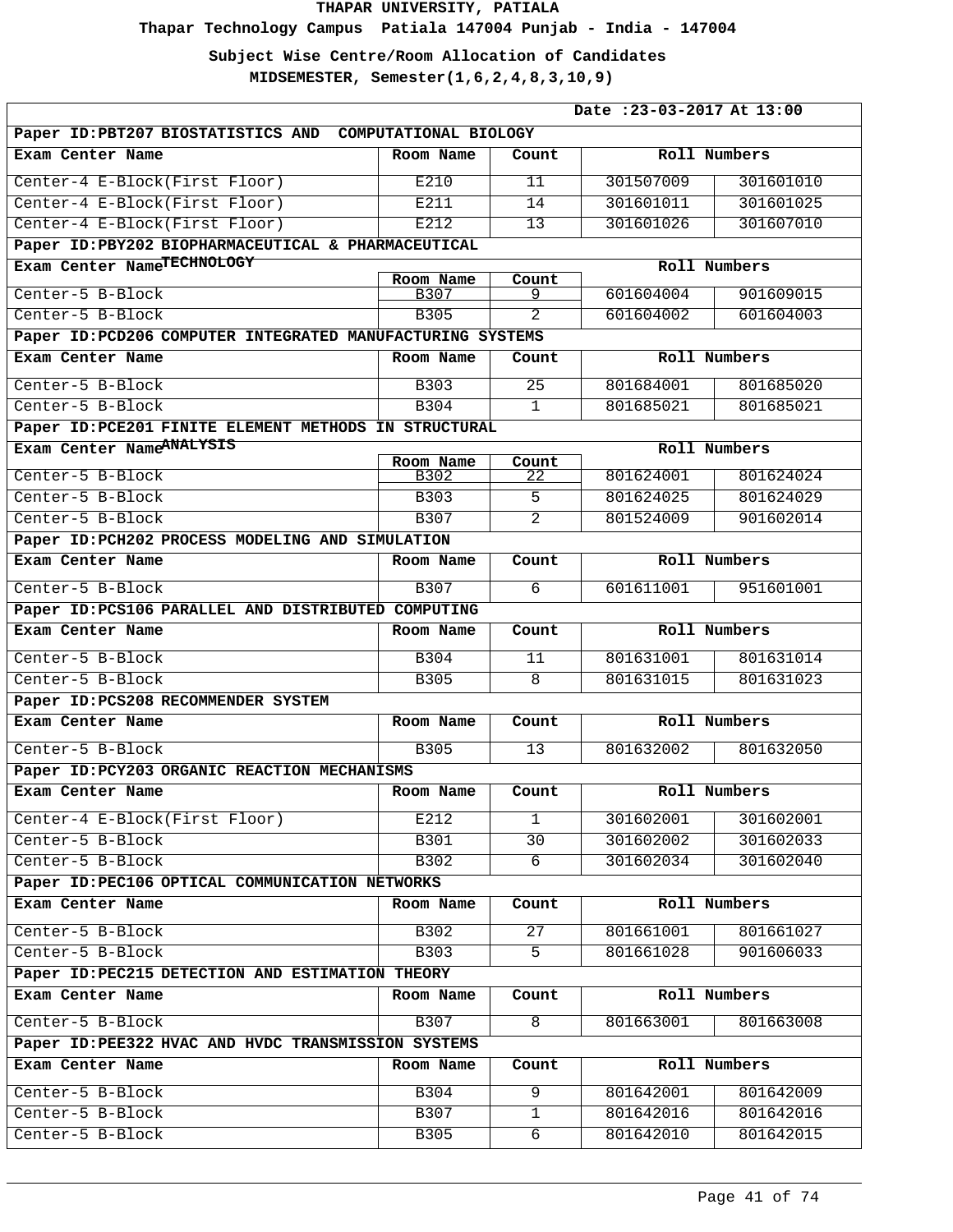**Thapar Technology Campus Patiala 147004 Punjab - India - 147004**

**Subject Wise Centre/Room Allocation of Candidates**

| Date: 23-03-2017 At 13:00                                 |             |                 |              |              |
|-----------------------------------------------------------|-------------|-----------------|--------------|--------------|
| Paper ID: PEI204 VIRTUAL INSTRUMENTATION AND APPLICATIONS |             |                 |              |              |
| Exam Center Name                                          | Room Name   | Count           |              | Roll Numbers |
| Center-5 B-Block                                          | B307        | 4               | 801651001    | 801651006    |
| Paper ID: PIN223 FLEXIBLE PAVEMENTS                       |             |                 |              |              |
| Exam Center Name                                          | Room Name   | Count           |              | Roll Numbers |
| Center-5 B-Block                                          | B307        | б.              | 801623004    | 801623018    |
| Paper ID:PIS205 NETWORK SECURITY AND ETHICAL HACKING      |             |                 |              |              |
| Exam Center Name                                          | Room Name   | Count           |              | Roll Numbers |
| Center-3 E-Block(Ground Floor) & C-<br>Block              | E105        | $\overline{2}$  | 601634001    | 601634002    |
| Center-3 E-Block(Ground Floor) & C-<br>Block              | E106        | 21              | 601634003    | 801632009    |
| Center-3 E-Block(Ground Floor) & C-<br>Block              | E107        | $\overline{21}$ | 801632010    | 801632040    |
| Center-4 E-Block(First Floor)                             | E201        | 14              | 801632041    | 801633002    |
| Center-4 E-Block(First Floor)                             | E202        | 5               | 801633003    | 801633009    |
| Paper ID: PMC205 DATABASE MANAGEMENT SYSTEMS              |             |                 |              |              |
| Exam Center Name                                          | Room Name   | Count           | Roll Numbers |              |
| Center-5 B-Block                                          | B303        | $\overline{2}$  | 301603001    | 301603002    |
| Center-5 B-Block                                          | B304        | 19              | 301603003    | 301603025    |
| Paper ID: PME203 MACROECONOMICS-II                        |             |                 |              |              |
| Exam Center Name                                          | Room Name   | Count           | Roll Numbers |              |
| Center-5 B-Block                                          | B307        | 4               | 861601001    | 861601004    |
| Paper ID: PMP202 GUIDANCE AND COUNSELING I                |             |                 |              |              |
| Exam Center Name                                          | Room Name   | Count           |              | Roll Numbers |
| Center-5 B-Block                                          | <b>B305</b> | 13              | 861602001    | 861602017    |
| Paper ID: PPH201 CONDENSED MATTER PHYSICS                 |             |                 |              |              |
| Exam Center Name                                          | Room Name   | Count           |              | Roll Numbers |
| Center-4 E-Block(First Floor)                             | E206        | 8               | 301604001    | 301604008    |
| Center-4 E-Block(First Floor)                             | E207        | 14              | 301604009    | 301604024    |
| Center-4 E-Block(First Floor)                             | E209        | 14              | 301604025    | 301604040    |
| Center-4 E-Block(First Floor)                             | E210        | 3               | 301604041    | 301604043    |
| Paper ID: PTH204 ADVANCED HEAT TRANSFER                   |             |                 |              |              |
| Exam Center Name                                          | Room Name   | Count           |              | Roll Numbers |
| Center-5 B-Block                                          | B303        | 23              | 801683001    | 801683029    |
| Paper ID: PVL203 VLSI SIGNAL PROCESSING                   |             |                 |              |              |
| Exam Center Name                                          | Room Name   | Count           |              | Roll Numbers |
| Center-5 B-Block                                          | B304        | 20              | 601662001    | 901606038    |
| Paper ID: UBT006 DEVELOPMENTAL BIOLOGY                    |             |                 |              |              |
| Exam Center Name                                          | Room Name   | Count           |              | Roll Numbers |
| Center-4 E-Block(First Floor)                             | E202        | 9               | 701600001    | 701600009    |
| Center-4 E-Block(First Floor)                             | E203        | 14              | 701600010    | 701600027    |
| Center-4 E-Block(First Floor)                             | E204        | 14              | 701600028    | 701600043    |
| Center-4 E-Block(First Floor)                             | E205        | 14              | 701600044    | 701600060    |
| Center-4 E-Block(First Floor)                             | E206        | $\overline{6}$  | 701600062    | 701600067    |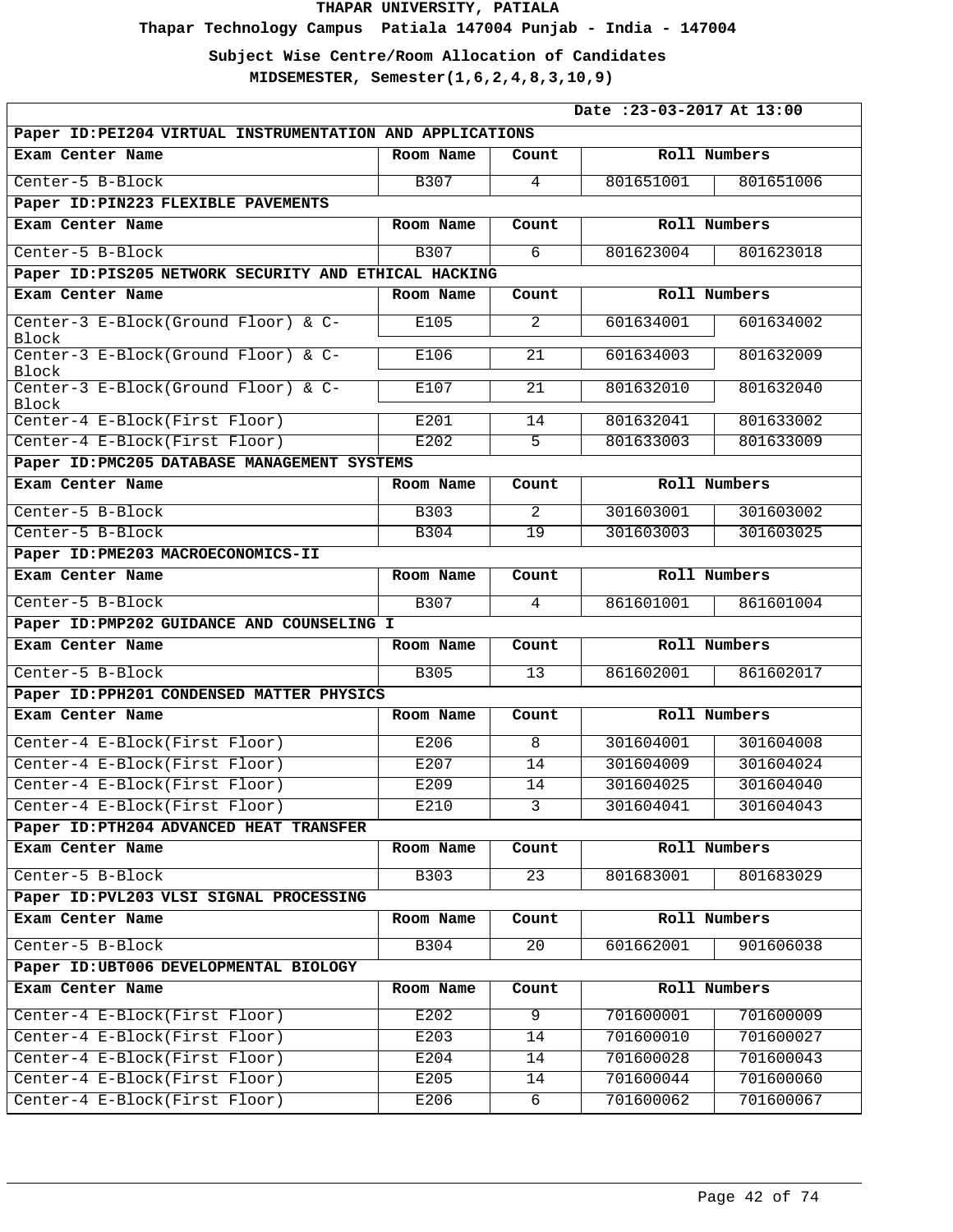**Thapar Technology Campus Patiala 147004 Punjab - India - 147004**

**Subject Wise Centre/Room Allocation of Candidates**

|                                                        |           |                 | Date: 23-03-2017 At 13:00 |              |  |  |
|--------------------------------------------------------|-----------|-----------------|---------------------------|--------------|--|--|
| Paper ID: UCH605 PROCESS UTILITY AND INDUSTRIAL SAFETY |           |                 |                           |              |  |  |
| Exam Center Name                                       | Room Name | Count           |                           | Roll Numbers |  |  |
| Center-3 E-Block(Ground Floor) & C-<br>Block           | E102      | $\overline{10}$ | 101401001                 | 101401013    |  |  |
| Center-3 E-Block(Ground Floor) & C-<br>Block           | E103      | 21              | 101401014                 | 101401051    |  |  |
| Center-3 E-Block(Ground Floor) & C-<br>Block           | E104      | $\overline{21}$ | 101401052                 | 101401077    |  |  |
| Center-3 E-Block(Ground Floor) & C-<br>Block           | E105      | $\overline{19}$ | 101401079                 | 101581001    |  |  |
| Paper ID: UCS614 EMBEDDED SYSTEMS DESIGN               |           |                 |                           |              |  |  |
| Exam Center Name                                       | Room Name | Count           | Roll Numbers              |              |  |  |
| Center-1 F-Block(Ground Floor)                         | F101      | $\overline{15}$ | 101403001                 | 101403016    |  |  |
| Center-1 F-Block(Ground Floor)                         | F102      | $\overline{30}$ | 101403017                 | 101403052    |  |  |
| Center-1 F-Block(Ground Floor)                         | F103      | $\overline{21}$ | 101403053                 | 101403074    |  |  |
| Center-1 F-Block(Ground Floor)                         | F104      | 21              | 101403075                 | 101403096    |  |  |
| Center-1 F-Block(Ground Floor)                         | F105      | 21              | 101403097                 | 101403123    |  |  |
| Center-1 F-Block(Ground Floor)                         | F106      | $\overline{21}$ | 101403124                 | 101403149    |  |  |
| Center-1 F-Block(Ground Floor)                         | F107      | 20              | 101403150                 | 101403170    |  |  |
| Center-1 F-Block(Ground Floor)                         | F108      | $\overline{30}$ | 101403171                 | 101403202    |  |  |
| Center-2 F-Block(First Floor)                          | F201      | $\overline{24}$ | 101403203                 | 101410019    |  |  |
| Center-2 F-Block(First Floor)                          | F202      | 24              | 101410020                 | 101410043    |  |  |
| Center-2 F-Block(First Floor)                          | F203      | 24              | 101410044                 | 101411006    |  |  |
| Center-2 F-Block(First Floor)                          | F204      | 24              | 101411007                 | 101411030    |  |  |
| Center-2 F-Block(First Floor)                          | F205      | $\overline{24}$ | 101411031                 | 101412014    |  |  |
| Center-2 F-Block(First Floor)                          | F206      | 18              | 101412015                 | 101412035    |  |  |
| Center-2 F-Block(First Floor)                          | F207      | $\overline{18}$ | 101412036                 | 101453008    |  |  |
| Center-2 F-Block(First Floor)                          | F208      | $\overline{18}$ | 101453009                 | 101583005    |  |  |
| Center-3 E-Block(Ground Floor) & C-<br>Block           | E101      | 21              | 101583006                 | 101590004    |  |  |
| Center-3 E-Block(Ground Floor) & C-<br>Block           | E102      | 11              | 101590005                 | 101592006    |  |  |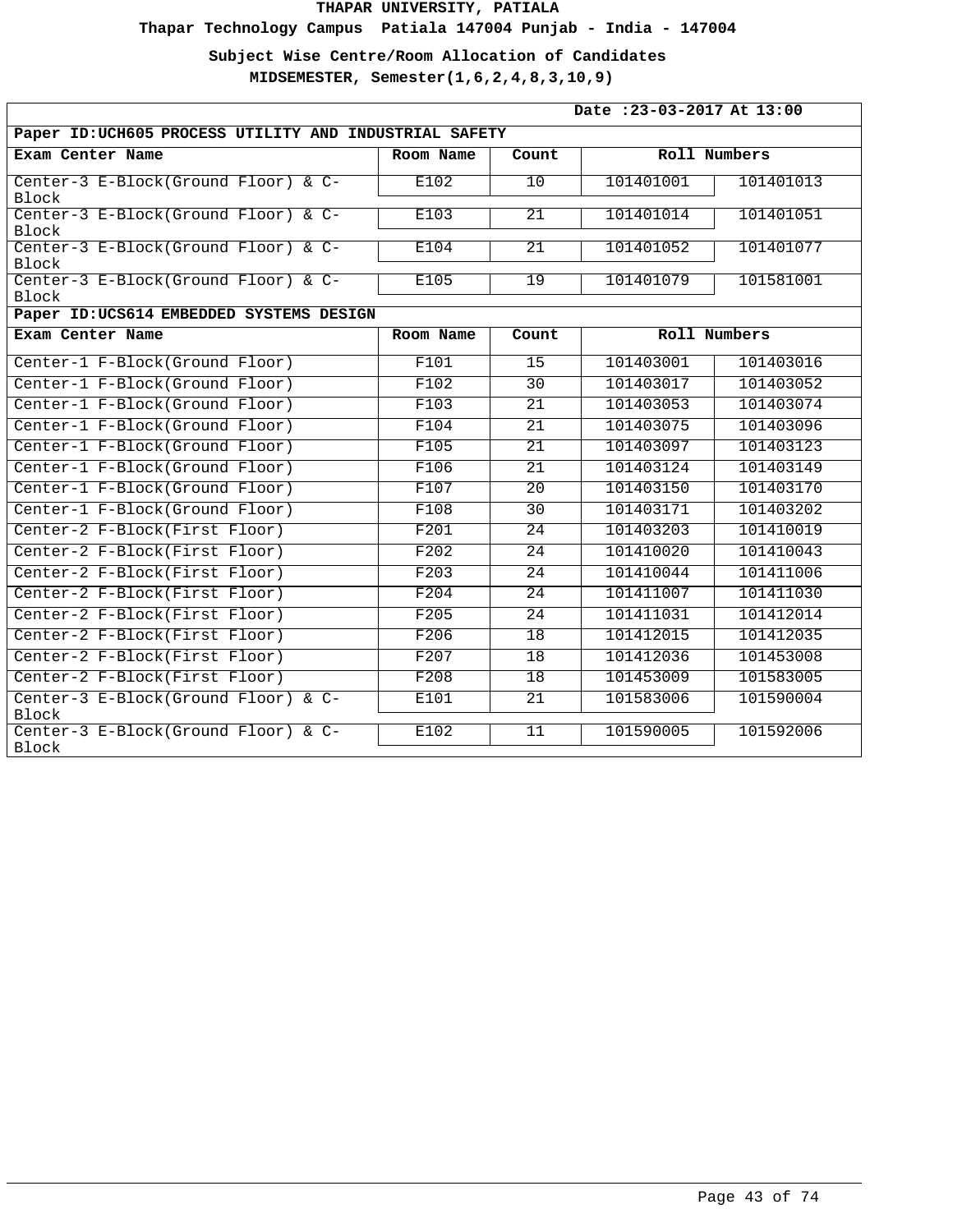**Thapar Technology Campus Patiala 147004 Punjab - India - 147004**

**Subject Wise Centre/Room Allocation of Candidates**

|                                              |           |                 | Date: 23-03-2017 At 13:00 |           |
|----------------------------------------------|-----------|-----------------|---------------------------|-----------|
| Paper ID: UEC001 ELECTRONIC ENGINEERING      |           |                 |                           |           |
| Exam Center Name                             | Room Name | Count           | Roll Numbers              |           |
| Center-1 F-Block(Ground Floor)               | F101      | 15              | 101601001                 | 101601016 |
| Center-1 F-Block(Ground Floor)               | F102      | $\overline{30}$ | 101601017                 | 101602007 |
| Center-1 F-Block(Ground Floor)               | F103      | 21              | 101602008                 | 101602031 |
| Center-1 F-Block(Ground Floor)               | F104      | 21              | 101602032                 | 101602054 |
| Center-1 F-Block(Ground Floor)               | F105      | $\overline{21}$ | 101602056                 | 101602077 |
| Center-1 F-Block(Ground Floor)               | F106      | 21              | 101602078                 | 101602098 |
| Center-1 F-Block(Ground Floor)               | F107      | 20              | 101602099                 | 101602118 |
| Center-1 F-Block(Ground Floor)               | F108      | $\overline{30}$ | 101602119                 | 101604006 |
| Center-2 F-Block(First Floor)                | F201      | $\overline{24}$ | 101604008                 | 101604033 |
| Center-2 F-Block(First Floor)                | F202      | 24              | 101604034                 | 101604060 |
| Center-2 F-Block(First Floor)                | F203      | 24              | 101604061                 | 101604085 |
| Center-2 F-Block(First Floor)                | F204      | 24              | 101604086                 | 101604109 |
| Center-2 F-Block(First Floor)                | F205      | $\overline{24}$ | 101604110                 | 101604134 |
| Center-2 F-Block(First Floor)                | F206      | 18              | 101604135                 | 101604152 |
| Center-2 F-Block(First Floor)                | F207      | 18              | 101604153                 | 101604170 |
| Center-2 F-Block(First Floor)                | F208      | 18              | 101604171                 | 101605018 |
| Center-3 E-Block(Ground Floor) & C-<br>Block | E101      | 21              | 101605019                 | 101605040 |
| Center-3 E-Block(Ground Floor) & C-<br>Block | E102      | 21              | 101605041                 | 101605062 |
| Center-3 E-Block(Ground Floor) & C-<br>Block | E103      | 21              | 101605063                 | 101608006 |
| Center-3 E-Block(Ground Floor) & C-<br>Block | E104      | 21              | 101608007                 | 101608028 |
| Center-3 E-Block(Ground Floor) & C-<br>Block | E105      | 21              | 101608029                 | 101608049 |
| Center-3 E-Block(Ground Floor) & C-<br>Block | E106      | 21              | 101608050                 | 101608070 |
| Center-3 E-Block(Ground Floor) & C-<br>Block | E107      | 21              | 101608071                 | 101608091 |
| Center-4 E-Block(First Floor)                | E201      | 14              | 101608092                 | 101608105 |
| Center-4 E-Block(First Floor)                | E202      | 14              | 101608106                 | 101608120 |
| Center-4 E-Block(First Floor)                | E203      | 14              | 101608121                 | 101608134 |
| Center-4 E-Block(First Floor)                | E204      | 14              | 101608135                 | 101608148 |
| Center-4 E-Block(First Floor)                | E205      | 14              | 101608149                 | 101608163 |
| Center-4 E-Block(First Floor)                | E206      | 14              | 101608164                 | 101609003 |
| Center-4 E-Block(First Floor)                | E207      | 14              | 101609004                 | 101609017 |
| Center-4 E-Block(First Floor)                | E209      | 14              | 101609019                 | 101614004 |
| Center-4 E-Block(First Floor)                | E210      | 14              | 101614005                 | 101614018 |
| Center-4 E-Block(First Floor)                | E211      | 14              | 101614019                 | 101652005 |
| Center-4 E-Block(First Floor)                | E212      | 14              | 101652006                 | 101654004 |
| Center-5 B-Block                             | B301      | 30              | 101654007                 | 101664008 |
| Center-5 B-Block                             | B302      | 11              | 401602001                 | 401608010 |
| Paper ID: UME402 DYNAMICS OF MACHINES        |           |                 |                           |           |
| Exam Center Name                             | Room Name | Count           | Roll Numbers              |           |
| Center-5 B-Block                             | B307      | $\overline{5}$  | 101308067                 | 101408119 |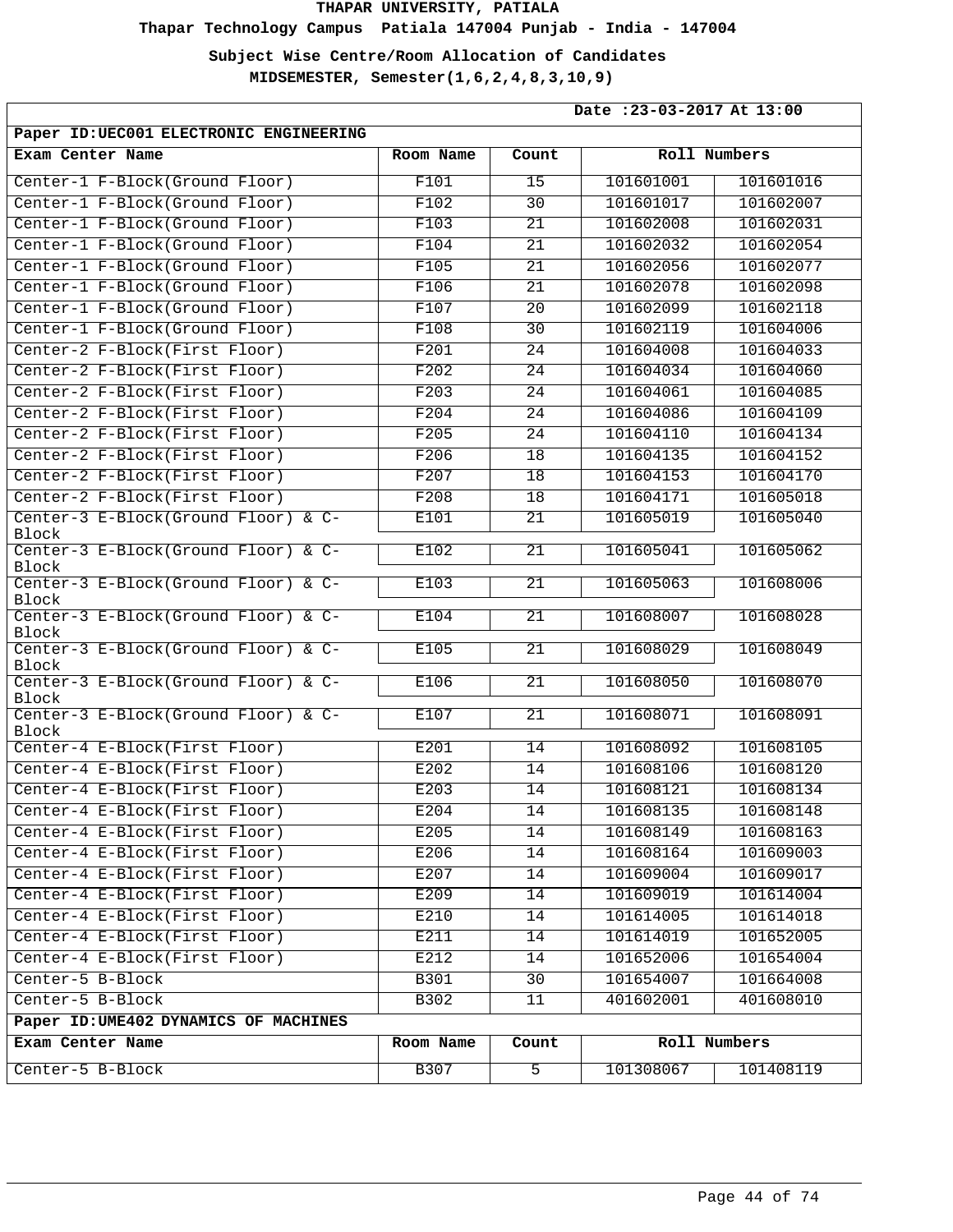**Thapar Technology Campus Patiala 147004 Punjab - India - 147004**

**Subject Wise Centre/Room Allocation of Candidates**

|                                   |           |       | Date: 23-03-2017 At 15:30 |              |  |  |
|-----------------------------------|-----------|-------|---------------------------|--------------|--|--|
| Paper ID: UME408 MACHINE DESIGN-I |           |       |                           |              |  |  |
| Exam Center Name                  | Room Name | Count |                           | Roll Numbers |  |  |
| Center-1 F-Block(Ground Floor)    | F101      | 15    | 101408054                 | 101508016    |  |  |
| Center-1 F-Block(Ground Floor)    | F102      | 30    | 101508018                 | 101508048    |  |  |
| Center-1 F-Block(Ground Floor)    | F103      | 21    | 101508049                 | 101508069    |  |  |
| Center-1 F-Block(Ground Floor)    | F104      | 21    | 101508070                 | 101508093    |  |  |
| Center-1 F-Block(Ground Floor)    | F105      | 21    | 101508094                 | 101508115    |  |  |
| Center-1 F-Block(Ground Floor)    | F106      | 21    | 101508116                 | 101508139    |  |  |
| Center-1 F-Block(Ground Floor)    | F107      | 20    | 101514001                 | 101514024    |  |  |
| Center-1 F-Block(Ground Floor)    | F108      | 30    | 101514026                 | 101688022    |  |  |
| Center-2 F-Block(First Floor)     | F201      | 24    | 101688023                 | 401508019    |  |  |
| Center-2 F-Block(First Floor)     | F202      | 19    | 401508020                 | 401688005    |  |  |
| Paper ID: UME504 MACHINE DESIGN   |           |       |                           |              |  |  |
| Exam Center Name                  | Room Name | Count |                           | Roll Numbers |  |  |
| Center-1 F-Block(Ground Floor)    | F101      |       | 401107024                 | 401107024    |  |  |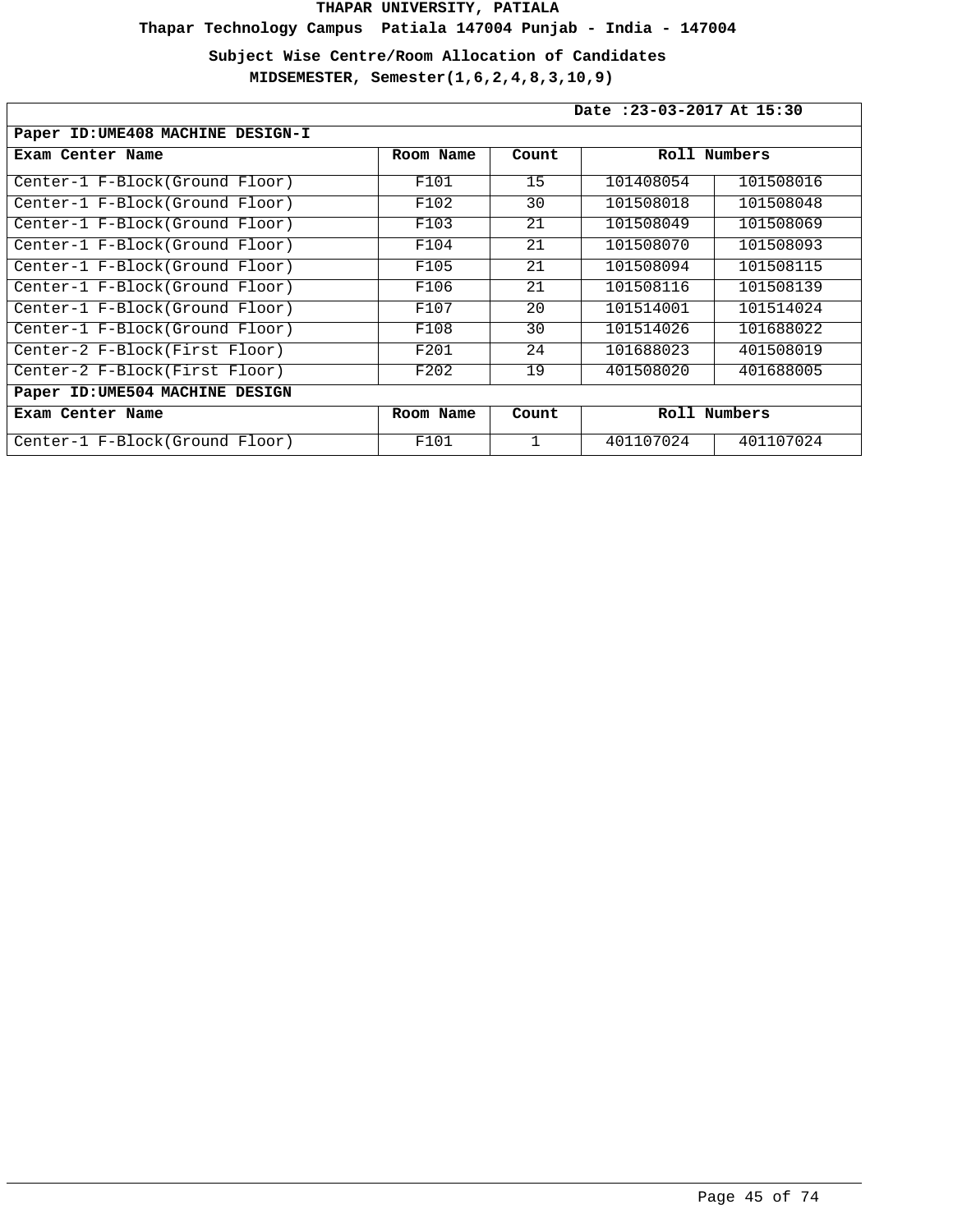**Thapar Technology Campus Patiala 147004 Punjab - India - 147004**

**Subject Wise Centre/Room Allocation of Candidates**

|                                                       | Date: 24-03-2017 At 08:00 |       |              |              |  |
|-------------------------------------------------------|---------------------------|-------|--------------|--------------|--|
| Paper ID: PES233 AIR QUALITY MONITORING AND MODELLING |                           |       |              |              |  |
| Exam Center Name                                      | Room Name                 | Count | Roll Numbers |              |  |
| Center-1 F-Block(Ground Floor)                        | F103                      | 12    | 601601001    | 601601012    |  |
| Paper ID: UEI622 DATA NETWORKS                        |                           |       |              |              |  |
| Exam Center Name                                      | Room Name                 | Count | Roll Numbers |              |  |
| Center-1 F-Block(Ground Floor)                        | F101                      | 15    | 101205060    | 101405033    |  |
| Center-1 F-Block(Ground Floor)                        | F102                      | 30    | 101405035    | 101455004    |  |
| Center-1 F-Block(Ground Floor)                        | F103                      | 20    | 101455006    | 101455039    |  |
| Paper ID: UEI623 OBJECT ORIENTED PROGRAMMING AND      |                           |       |              |              |  |
| Exam Center NameAPPLICATIONS                          |                           |       |              | Roll Numbers |  |
|                                                       | Room Name                 | Count |              |              |  |
| Center-1 F-Block(Ground Floor)                        | F101                      | 15    | 101405001    | 101405044    |  |
| Center-1 F-Block(Ground Floor)                        | F102                      | 30    | 101405047    | 101455028    |  |
| Center-1 F-Block(Ground Floor)                        | F103                      | 5     | 101455031    | 101455040    |  |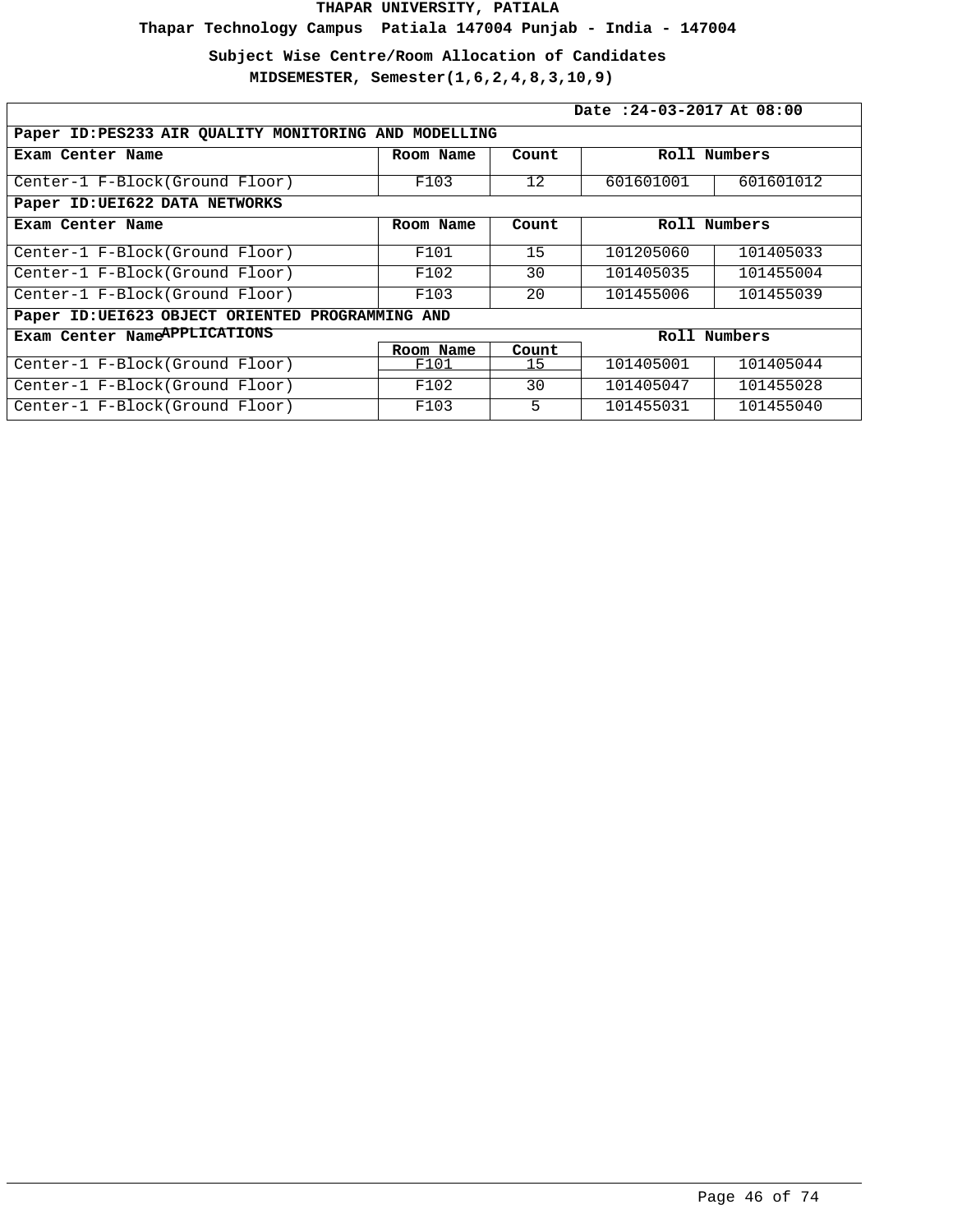**Thapar Technology Campus Patiala 147004 Punjab - India - 147004**

**Subject Wise Centre/Room Allocation of Candidates**

| Date: 24-03-2017 At 10:30                               |           |                 |              |           |
|---------------------------------------------------------|-----------|-----------------|--------------|-----------|
| Paper ID: PCA406 AUTOMATA THEORY AND COMPUTABILITY      |           |                 |              |           |
| Exam Center Name                                        | Room Name | Count           | Roll Numbers |           |
| Center-2 F-Block(First Floor)                           | F203      | $\overline{22}$ | 201500002    | 201500024 |
| Center-2 F-Block(First Floor)                           | F204      | $\overline{24}$ | 201500025    | 201680020 |
| Center-2 F-Block(First Floor)                           | F205      | 20              | 201680021    | 201680041 |
| Paper ID: PMC426 NUMBER THEORY AND CRYPTOGRAPHY         |           |                 |              |           |
| Exam Center Name                                        | Room Name | Count           | Roll Numbers |           |
| Center-3 E-Block(Ground Floor) & C-<br><b>Block</b>     | E101      | 9               | 301503001    | 301503009 |
| Center-3 E-Block(Ground Floor) & C-<br>Block            | E102      | 16              | 301503010    | 301503028 |
| Paper ID: UBT404 INDUSTRIAL BIOTECHNOLOGY               |           |                 |              |           |
| Exam Center Name                                        | Room Name | Count           | Roll Numbers |           |
| Center-3 E-Block(Ground Floor) & C-<br>Block            | E102      | 5               | 701500002    | 701500006 |
| Center-3 E-Block(Ground Floor) & C-<br>Block            | E103      | 12              | 701500008    | 701500022 |
| Paper ID: UBT832 CONCEPTS IN BIOMEDICAL INSTRUMENTATION |           |                 |              |           |
| Exam Center Name                                        | Room Name | Count           | Roll Numbers |           |
| Center-3 E-Block(Ground Floor) & C-<br><b>Block</b>     | E103      | 4               | 701300001    | 701300004 |
| Paper ID: UCE803 IRRIGATION ENGINEERING                 |           |                 |              |           |
| Exam Center Name                                        | Room Name | Count           | Roll Numbers |           |
| Center-1 F-Block(Ground Floor)                          | F107      | $\overline{20}$ | 101202030    | 101302025 |
| Center-1 F-Block(Ground Floor)                          | F108      | 30              | 101302027    | 101302058 |
| Center-2 F-Block(First Floor)                           | F201      | 24              | 101302059    | 101302082 |
| Center-2 F-Block(First Floor)                           | F202      | 24              | 101302083    | 101482014 |
| Center-2 F-Block(First Floor)                           | F203      | 2               | 101482015    | 101482016 |
| Paper ID: UCH844 PETROLEUM TECHNOLOGY                   |           |                 |              |           |
| Exam Center Name                                        | Room Name | Count           | Roll Numbers |           |
| Center-2 F-Block(First Floor)                           | F205      | 4               | 101301001    | 101301008 |
| Center-2 F-Block(First Floor)                           | F206      | 18              | 101301009    | 101301042 |
| Center-2 F-Block(First Floor)                           | F207      | 14              | 101301044    | 101481003 |
| Paper ID: UEE801 ELECTRIC DRIVES                        |           |                 |              |           |
| Exam Center Name                                        | Room Name | Count           | Roll Numbers |           |
| Center-2 F-Block(First Floor)                           | F207      | $\overline{4}$  | 101309001    | 101309004 |
| Center-2 F-Block(First Floor)                           | F208      | 18              | 101309005    | 101309026 |
| Center-3 E-Block(Ground Floor) & C-<br>Block            | E101      | 12              | 101309027    | 101489007 |
| Paper ID: UEI717 BIO-MEDICAL ENGINEERING                |           |                 |              |           |
| Exam Center Name                                        | Room Name | Count           | Roll Numbers |           |
| Center-3 E-Block(Ground Floor) & C-<br>Block            | E103      | $\overline{2}$  | 101206028    | 101256001 |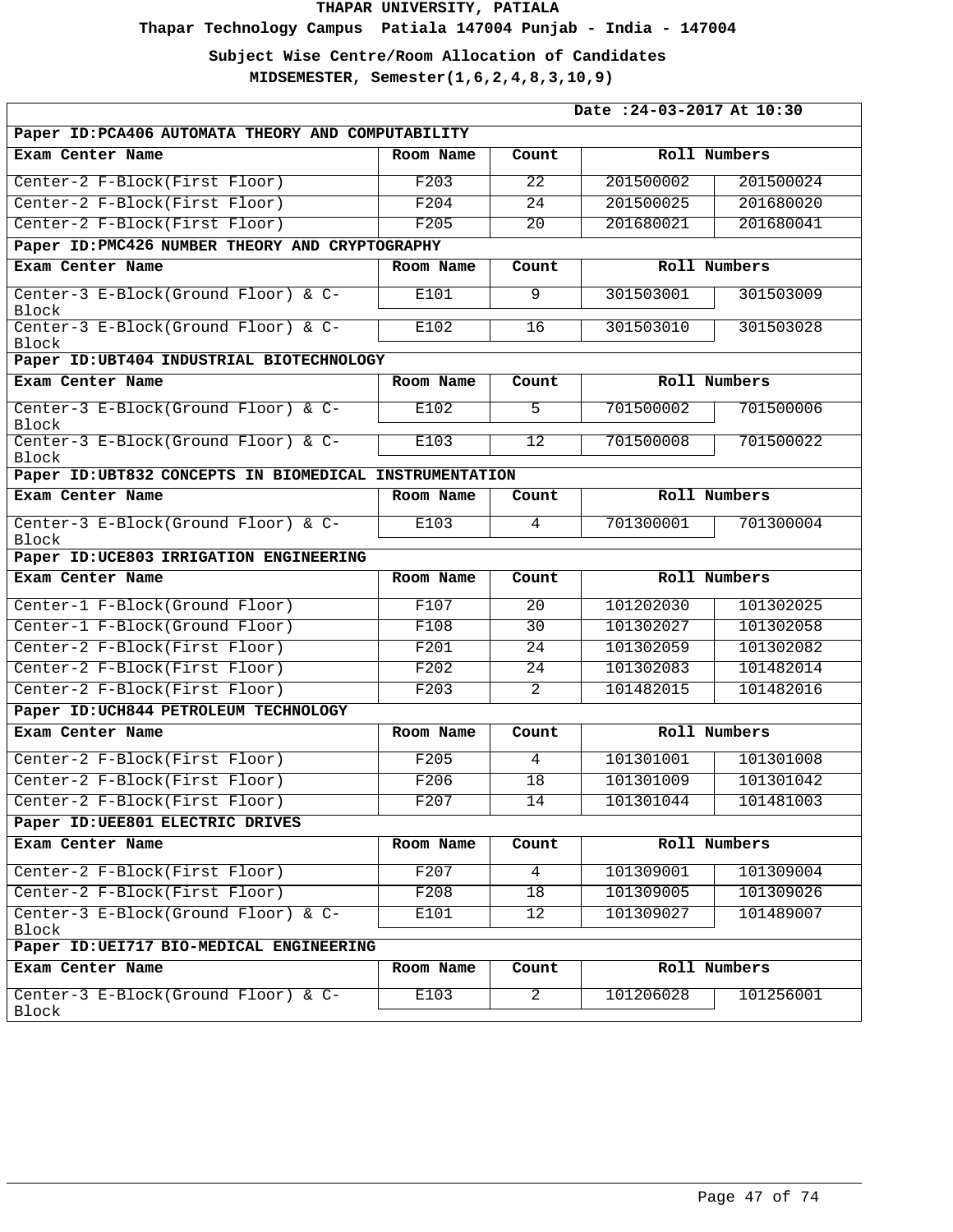**Thapar Technology Campus Patiala 147004 Punjab - India - 147004**

**Subject Wise Centre/Room Allocation of Candidates**

| Date: 24-03-2017 At 10:30                    |           |                 |           |              |
|----------------------------------------------|-----------|-----------------|-----------|--------------|
| Paper ID: UES012 ENGINEERING MATERIALS       |           |                 |           |              |
| Exam Center Name                             | Room Name | Count           |           | Roll Numbers |
| Center-1 F-Block(Ground Floor)               | F101      | 15              | 101408054 | 101501016    |
| Center-1 F-Block(Ground Floor)               | F102      | 30              | 101501017 | 101501056    |
| Center-1 F-Block(Ground Floor)               | F103      | 21              | 101501057 | 101501079    |
| Center-1 F-Block(Ground Floor)               | F104      | 21              | 101501080 | 101502016    |
| Center-1 F-Block(Ground Floor)               | F105      | $\overline{21}$ | 101502017 | 101502042    |
| Center-1 F-Block(Ground Floor)               | F106      | 21              | 101502043 | 101502063    |
| Center-1 F-Block(Ground Floor)               | F107      | 20              | 101502064 | 101502085    |
| Center-1 F-Block(Ground Floor)               | F108      | 30              | 101502086 | 101504006    |
| Center-2 F-Block(First Floor)                | F201      | $\overline{24}$ | 101504007 | 101504031    |
| Center-2 F-Block(First Floor)                | F202      | 24              | 101504032 | 101504061    |
| Center-2 F-Block(First Floor)                | F203      | 24              | 101504063 | 101504094    |
| Center-2 F-Block(First Floor)                | F204      | 24              | 101504096 | 101504127    |
| Center-2 F-Block(First Floor)                | F205      | $\overline{24}$ | 101504128 | 101505029    |
| Center-2 F-Block(First Floor)                | F206      | 18              | 101505030 | 101505056    |
| Center-2 F-Block(First Floor)                | F207      | 18              | 101505057 | 101505083    |
| Center-2 F-Block(First Floor)                | F208      | 18              | 101505085 | 101508009    |
| Center-3 E-Block(Ground Floor) & C-<br>Block | E101      | $\overline{21}$ | 101508011 | 101508033    |
| Center-3 E-Block(Ground Floor) & C-          | E102      | $\overline{21}$ | 101508034 | 101508055    |
| Block<br>Center-3 E-Block(Ground Floor) & C- | E103      | $\overline{21}$ | 101508056 | 101508077    |
| Block                                        |           | 21              | 101508078 | 101508101    |
| Center-3 E-Block(Ground Floor) & C-<br>Block | E104      |                 |           |              |
| Center-3 E-Block(Ground Floor) & C-<br>Block | E105      | 21              | 101508102 | 101508123    |
| Center-3 E-Block(Ground Floor) & C-<br>Block | E106      | 21              | 101508124 | 101509008    |
| Center-3 E-Block(Ground Floor) & C-<br>Block | E107      | $\overline{21}$ | 101509009 | 101509030    |
| Center-4 E-Block(First Floor)                | E201      | 14              | 101509031 | 101514006    |
| Center-4 E-Block(First Floor)                | E202      | 14              | 101514007 | 101514023    |
| Center-4 E-Block(First Floor)                | E203      | 14              | 101514024 | 101552005    |
| Center-4 E-Block(First Floor)                | E204      | 14              | 101552006 | 101554005    |
| Center-4 E-Block(First Floor)                | E205      | 14              | 101554006 | 101554019    |
| Center-4 E-Block(First Floor)                | E206      | 14              | 101554020 | 101554034    |
| Center-4 E-Block(First Floor)                | E207      | 14              | 101554035 | 101558001    |
| Center-4 E-Block(First Floor)                | E209      | 14              | 101558002 | 101682007    |
| Center-4 E-Block(First Floor)                | E210      | 14              | 101682008 | 101682021    |
| Center-4 E-Block(First Floor)                | E211      | 14              | 101682022 | 101684011    |
| Center-4 E-Block(First Floor)                | E212      | 14              | 101684012 | 101688006    |
| Center-5 B-Block                             | B301      | 30              | 101688007 | 401502005    |
| Center-5 B-Block                             | B302      | 33              | 401502006 | 401508030    |
| Center-5 B-Block                             | B303      | 14              | 401508031 | 401688005    |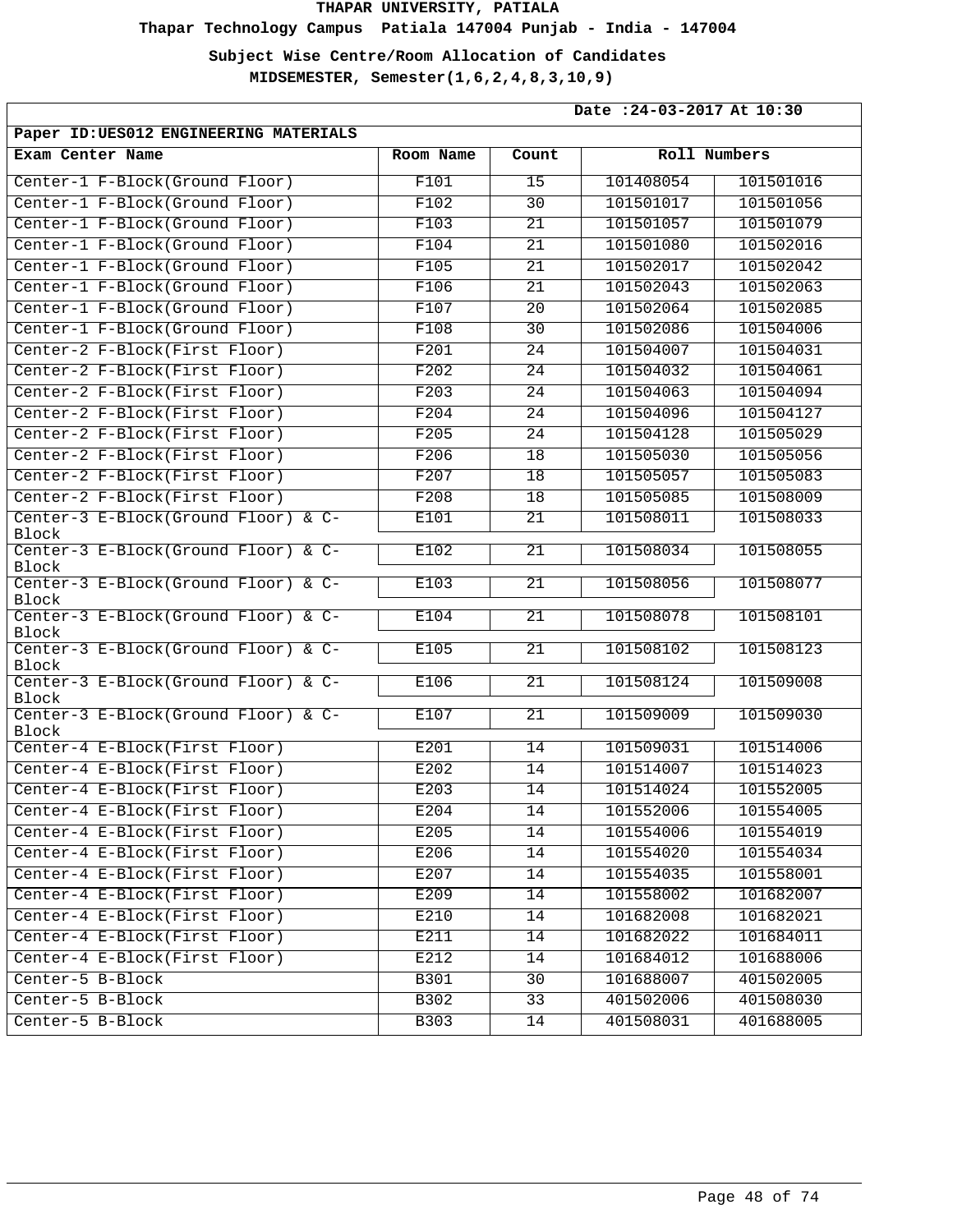**Thapar Technology Campus Patiala 147004 Punjab - India - 147004**

**Subject Wise Centre/Room Allocation of Candidates**

|                                                     | Date: 24-03-2017 At 10:30          |    |           |           |  |
|-----------------------------------------------------|------------------------------------|----|-----------|-----------|--|
| Paper ID: UME803 REFRIGERATION AND AIR CONDITIONING |                                    |    |           |           |  |
| Exam Center Name                                    | Roll Numbers<br>Count<br>Room Name |    |           |           |  |
| Center-1 F-Block(Ground Floor)                      | F101                               | 15 | 101208059 | 101308015 |  |
| Center-1 F-Block(Ground Floor)                      | F102                               | 30 | 101308016 | 101308048 |  |
| Center-1 F-Block(Ground Floor)                      | F103                               | 21 | 101308050 | 101308073 |  |
| Center-1 F-Block(Ground Floor)                      | F104                               | 21 | 101308074 | 101308100 |  |
| Center-1 F-Block(Ground Floor)                      | F105                               | 21 | 101308101 | 101308122 |  |
| Center-1 F-Block(Ground Floor)                      | F106                               | 21 | 101308123 | 101488018 |  |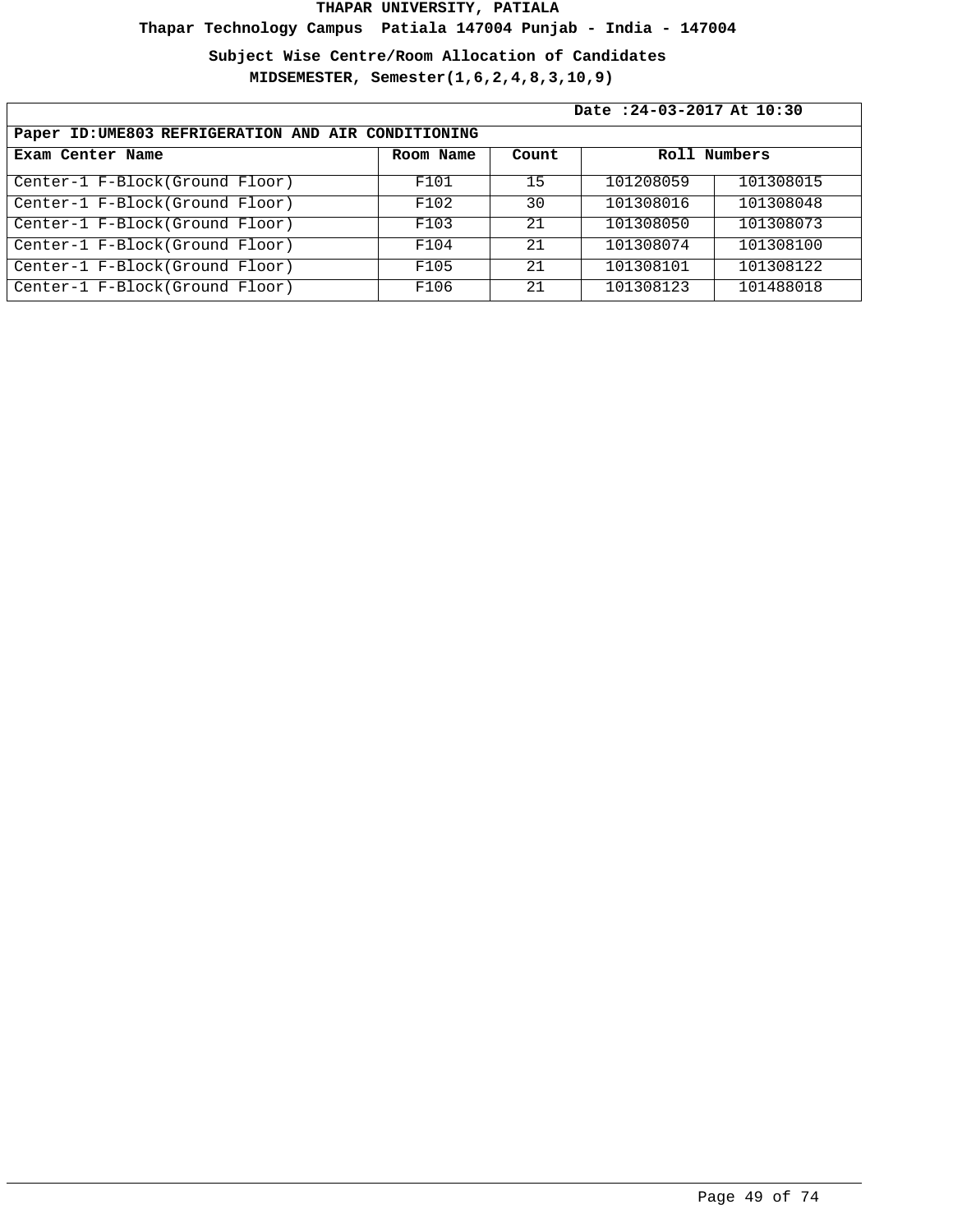**Thapar Technology Campus Patiala 147004 Punjab - India - 147004**

**Subject Wise Centre/Room Allocation of Candidates**

| Date: 24-03-2017 At 13:00                                 |                   |                 |              |              |  |
|-----------------------------------------------------------|-------------------|-----------------|--------------|--------------|--|
| Paper ID: PBT206 MICROBIAL TECHNOLOGY                     |                   |                 |              |              |  |
| Exam Center Name                                          | Room Name         | Count           |              | Roll Numbers |  |
| Center-5 B-Block                                          | B307              | 9               | 301601020    | 301601028    |  |
| Center-5 B-Block                                          | <b>B305</b>       | 18              | 301601001    | 301601019    |  |
| Paper ID: PBY201 DOWNSTREAM PROCESSING                    |                   |                 |              |              |  |
| Exam Center Name                                          | Room Name         | Count           |              | Roll Numbers |  |
| Center-5 B-Block                                          | <b>B107</b>       | 6               | 601604007    | 901600015    |  |
| Center-5 B-Block                                          | B106              | 5               | 601604002    | 601604006    |  |
| Paper ID: PCD202 COMPUTER AIDED DESIGN                    |                   |                 |              |              |  |
| Exam Center Name                                          | Room Name         | Count           |              | Roll Numbers |  |
| Center-5 B-Block                                          | <b>B105</b>       | $\overline{14}$ | 801684001    | 801684014    |  |
| Paper ID: PCH201 COMPUTATIONAL METHODS IN CHEMICAL        |                   |                 |              |              |  |
| Exam Center NameENGINEERING                               |                   |                 |              | Roll Numbers |  |
| Center-5 B-Block                                          | Room Name<br>B107 | Count<br>5      | 601611001    | 601611005    |  |
| Paper ID: PCS209 WEB ANALYTICS AND INTELLIGENCE           |                   |                 |              |              |  |
| Exam Center Name                                          | Room Name         | Count           |              | Roll Numbers |  |
| Center-5 B-Block                                          | B307              | 5               | 601634001    | 601634009    |  |
| Center-5 B-Block                                          | <b>B308</b>       | 19              | 601634012    | 801632055    |  |
| Paper ID: PCS221 CLOUD INFRASTRUCTURE AND SERVICES        |                   |                 |              |              |  |
| Exam Center Name                                          | Room Name         | Count           | Roll Numbers |              |  |
| Center-5 B-Block                                          | <b>B307</b>       | 15              | 601634006    | 801632026    |  |
| Center-5 B-Block                                          | <b>B308</b>       | 9               | 801632029    | 801632054    |  |
| Paper ID: PCS224 NATURAL LANGUAGE PROCESSING              |                   |                 |              |              |  |
| Exam Center Name                                          | Room Name         | Count           |              | Roll Numbers |  |
| Center-5 B-Block                                          | B309              | 10              | 601634002    | 801632034    |  |
| Center-5 B-Block                                          | <b>B311</b>       | 10              | 801632037    | 801632056    |  |
| Paper ID: PCY202 COORDINATION CHEMISTRY                   |                   |                 |              |              |  |
| Exam Center Name                                          | Room Name         | Count           |              | Roll Numbers |  |
| Center-5 B-Block                                          | B304              | 24              | 301602001    | 301602026    |  |
| Center-5 B-Block                                          | <b>B305</b>       | 13              | 301602027    | 301602040    |  |
| Paper ID: PCY402 ADVANCED TOPICS IN CHEMISTRY             |                   |                 |              |              |  |
| Exam Center Name                                          | Room Name         | Count           |              | Roll Numbers |  |
| Center-5 B-Block                                          | B303              | 6               | 301502001    | 301502006    |  |
| Center-5 B-Block                                          | B304              | 30              | 301502007    | 301502036    |  |
| Center-5 B-Block                                          | B305              | $\mathbf{3}$    | 301502037    | 301502040    |  |
| Paper ID: PEC216 ADVANCED COMPUTER NETWORKS AND PROTOCOLS |                   |                 |              |              |  |
| Exam Center Name                                          | Room Name         | Count           |              | Roll Numbers |  |
| Center-5 B-Block                                          | B106              | 11              | 801661002    | 801661025    |  |
| Paper ID: PEC222 HDL AND SYSTEM C PROGRAMMING             |                   |                 |              |              |  |
| Exam Center Name                                          | Room Name         | Count           |              | Roll Numbers |  |
| Center-5 B-Block                                          | B107              | $\overline{4}$  | 801661001    | 801661024    |  |
| Center-5 B-Block                                          | <b>B109</b>       | $\mathbf 1$     | 801661027    | 801661027    |  |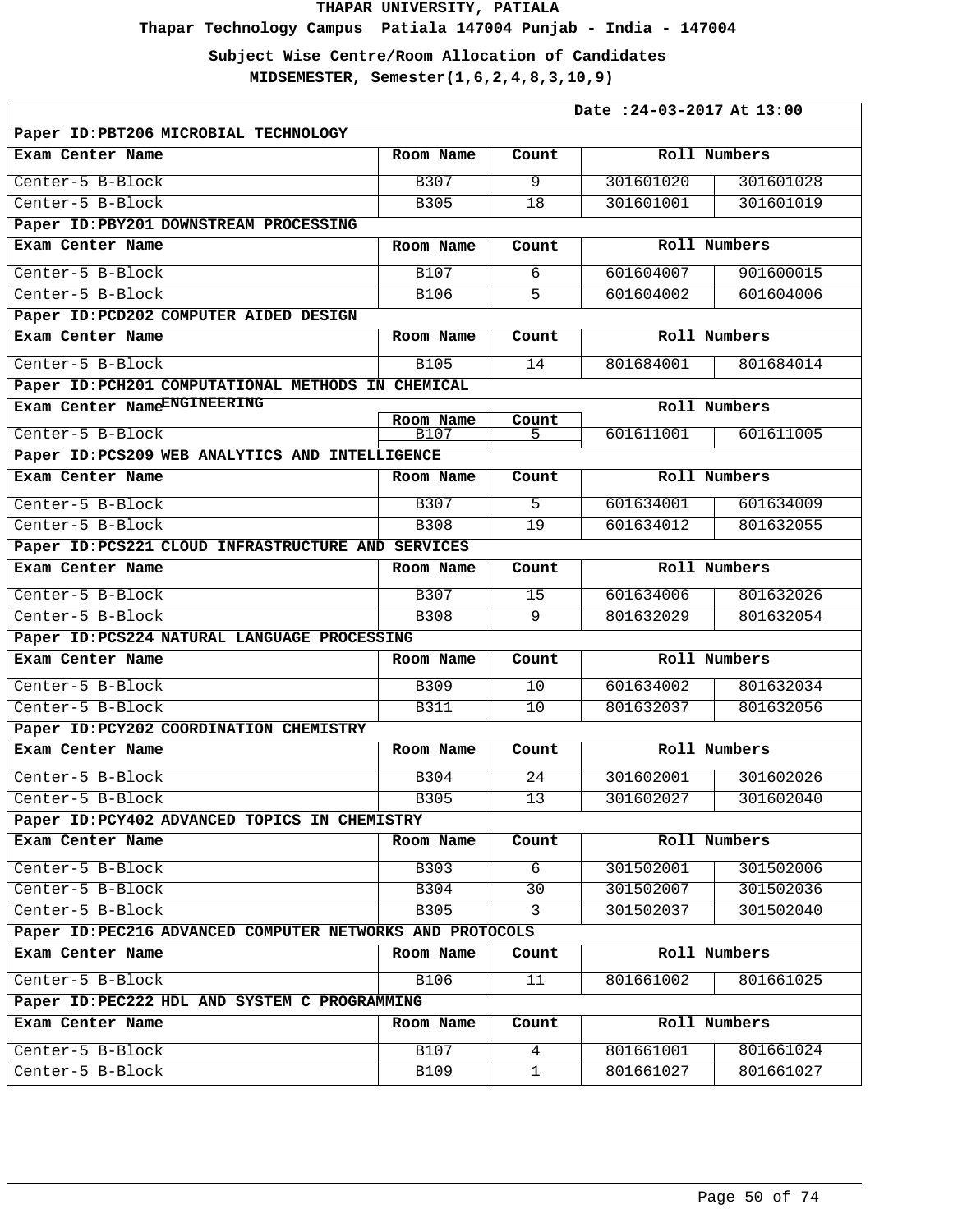**Thapar Technology Campus Patiala 147004 Punjab - India - 147004**

**Subject Wise Centre/Room Allocation of Candidates**

| Date: 24-03-2017 At 13:00                                  |                   |                 |              |              |  |
|------------------------------------------------------------|-------------------|-----------------|--------------|--------------|--|
| Paper ID: PEI201 BIOMEDICAL INSTRUMENTATION AND TECHNIQUES |                   |                 |              |              |  |
| Exam Center Name                                           | Room Name         | Count           |              | Roll Numbers |  |
| Center-5 B-Block                                           | B107              | $\mathbf{1}$    | 801651001    | 801651001    |  |
| Center-5 B-Block                                           | <b>B109</b>       | 3               | 801651004    | 801651006    |  |
| Paper ID: PIN113 DESIGN OF WATER SUPPLY AND SEWERAGE       |                   |                 |              |              |  |
| Exam Center NameSYSTEMS                                    |                   |                 |              | Roll Numbers |  |
| Center-5 B-Block                                           | Room Name<br>B107 | Count<br>6      | 801623004    | 801623018    |  |
| Paper ID: PIS206 ADVANCED TOPICS IN INFORMATION SECURITY   |                   |                 |              |              |  |
| Exam Center Name                                           | Room Name         | Count           |              | Roll Numbers |  |
| Center-5 B-Block                                           | <b>B107</b>       | 9               | 201580006    | 801633009    |  |
| Center-5 B-Block                                           | <b>B106</b>       | $\overline{2}$  | 201400013    | 201580002    |  |
| Paper ID: PMC103 COMPLEX ANALYSIS                          |                   |                 |              |              |  |
| Exam Center Name                                           | Room Name         | Count           |              | Roll Numbers |  |
| Center-5 B-Block                                           | <b>B308</b>       | 14              | 301503005    | 301603015    |  |
| Center-5 B-Block                                           | B309              | 8               | 301603018    | 301603025    |  |
| Paper ID: PME202 MICROECONOMICS-II                         |                   |                 |              |              |  |
| Exam Center Name                                           | Room Name         | Count           |              | Roll Numbers |  |
| Center-5 B-Block                                           | <b>B109</b>       | 4               | 861601001    | 861601004    |  |
| Paper ID: PMP201 INTRODUCTION TO COGNITIVE PSYCHOLOGY      |                   |                 |              |              |  |
| Exam Center Name                                           | Room Name         | Count           |              | Roll Numbers |  |
| Center-5 B-Block                                           | <b>B105</b>       | 8               | 861602001    | 861602012    |  |
| Center-5 B-Block                                           | <b>B106</b>       | 5               | 861602013    | 861602017    |  |
| Paper ID: PPH102 STATISTICAL MECHANICS                     |                   |                 |              |              |  |
| Exam Center Name                                           | Room Name         | Count           | Roll Numbers |              |  |
| Center-5 B-Block                                           | B302              | 15              | 301604001    | 301604016    |  |
| Center-5 B-Block                                           | B303              | $\overline{24}$ | 301604018    | 301604043    |  |
| Paper ID: PPI201 ADVANCED MANUFACTURING PROCESSES          |                   |                 |              |              |  |
| Exam Center Name                                           | Room Name         | Count           |              | Roll Numbers |  |
| Center-5 B-Block                                           | <b>B308</b>       | $\mathbf{1}$    | 801685001    | 801685001    |  |
| Center-5 B-Block                                           | <b>B309</b>       | $\overline{20}$ | 801685002    | 801685021    |  |
| Paper ID:PSE207 AGILE SOFTWARE DEVELOPMENT APPROACHES      |                   |                 |              |              |  |
| Exam Center Name                                           | Room Name         | Count           |              | Roll Numbers |  |
| Center-5 B-Block                                           | <b>B105</b>       | $\mathbf{3}$    | 801631020    | 801631023    |  |
| Center-5 B-Block                                           | <b>B109</b>       | $\overline{2}$  | 801631001    | 801631019    |  |
| Center-5 B-Block                                           | B309              | $\overline{2}$  | 801631002    | 801631003    |  |
| Center-5 B-Block                                           | <b>B311</b>       | 14              | 801631004    | 801631018    |  |
| Paper ID: PTH325 THERMAL SYSTEMS MODELING AND ANALYSIS     |                   |                 |              |              |  |
| Exam Center Name                                           | Room Name         | Count           |              | Roll Numbers |  |
| Center-5 B-Block                                           | <b>B308</b>       | $\overline{23}$ | 801683001    | 801683029    |  |
| Paper ID: PVL216 VLSI SUBSYSTEM DESIGN                     |                   |                 |              |              |  |
| Exam Center Name                                           | Room Name         | Count           |              | Roll Numbers |  |
| Center-5 B-Block                                           | B107              | $\overline{11}$ | 601662002    | 901606026    |  |
| Paper ID: PVL224 MOS DEVICE MODELING                       |                   |                 |              |              |  |
| Exam Center Name                                           | Room Name         | Count           |              | Roll Numbers |  |
| Center-5 B-Block                                           | <b>B106</b>       | 11              | 601662001    | 951606004    |  |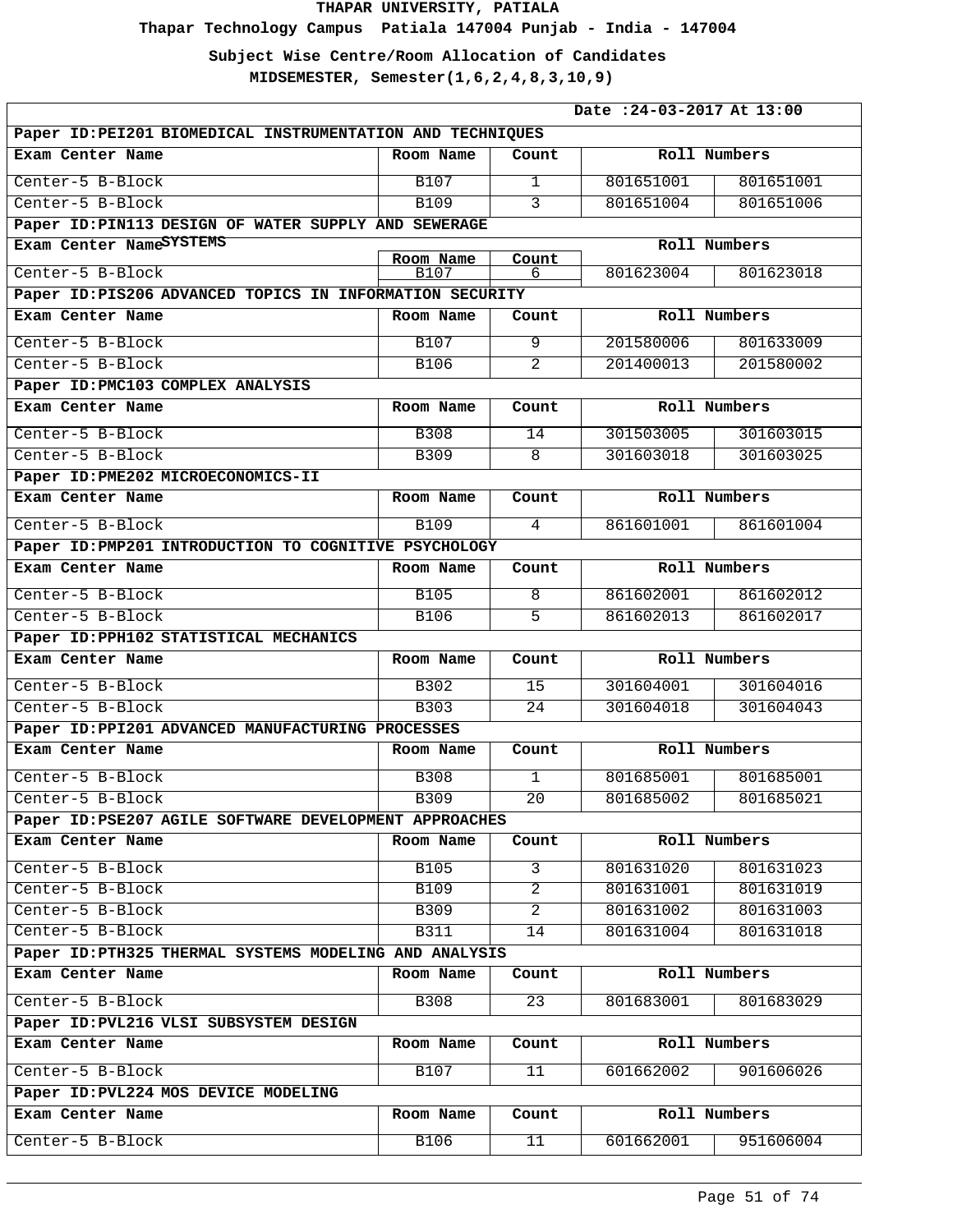**Thapar Technology Campus Patiala 147004 Punjab - India - 147004**

**Subject Wise Centre/Room Allocation of Candidates**

|                                                 |             |                 | Date: 24-03-2017 At 13:00 |              |
|-------------------------------------------------|-------------|-----------------|---------------------------|--------------|
| Paper ID: PWC212 WIRELESS SECURITY              |             |                 |                           |              |
| Exam Center Name                                | Room Name   | Count           |                           | Roll Numbers |
| Center-5 B-Block                                | <b>B309</b> | 20              | 801661005                 | 801663008    |
| Paper ID: UBT005 CELL BIOLOGY AND GENETICS      |             |                 |                           |              |
| Exam Center Name                                | Room Name   | Count           |                           | Roll Numbers |
| Center-5 B-Block                                | <b>B302</b> | $\overline{21}$ | 701600001                 | 701600025    |
| Center-5 B-Block                                | <b>B303</b> | 30              | 701600026                 | 701600060    |
| Center-5 B-Block                                | B304        | 6               | 701600062                 | 701600067    |
| Paper ID: UCE602 FOUNDATION ENGINEERING         |             |                 |                           |              |
| Exam Center Name                                | Room Name   | Count           | Roll Numbers              |              |
| Center-4 E-Block(First Floor)                   | E201        | 14              | 101402001                 | 101402018    |
| Center-4 E-Block(First Floor)                   | E202        | $\overline{14}$ | 101402019                 | 101402034    |
| Center-4 E-Block(First Floor)                   | E203        | 14              | 101402035                 | 101402048    |
| Center-4 E-Block(First Floor)                   | E204        | 14              | 101402049                 | 101402063    |
| Center-4 E-Block(First Floor)                   | E205        | 14              | 101402064                 | 101402077    |
| Center-4 E-Block(First Floor)                   | E206        | 14              | 101402078                 | 101402093    |
| Center-4 E-Block(First Floor)                   | E207        | 14              | 101402094                 | 101402109    |
| Center-4 E-Block(First Floor)                   | E209        | 14              | 101402110                 | 101452006    |
| Center-4 E-Block(First Floor)                   | E210        | 13              | 101582001                 | 101582013    |
| Paper ID: UCH604 BIOCHEMICAL ENGINEERING        |             |                 |                           |              |
| Exam Center Name                                | Room Name   | Count           |                           | Roll Numbers |
| Center-4 E-Block(First Floor)                   | E210        | $\overline{1}$  | 101401001                 | 101401001    |
| Center-4 E-Block(First Floor)                   | E211        | 14              | 101401004                 | 101401023    |
| Center-4 E-Block(First Floor)                   | E212        | 14              | 101401024                 | 101401049    |
| Center-5 B-Block                                | <b>B301</b> | 30              | 101401050                 | 101401086    |
| Center-5 B-Block                                | B302        | 12              | 101401087                 | 101581001    |
| Paper ID: UCS631 GPU COMPUTING                  |             |                 |                           |              |
| Exam Center Name                                | Room Name   | Count           |                           | Roll Numbers |
| Center-5 B-Block                                | B307        | 19              | 101403181                 | 101592001    |
| Center-5 B-Block                                | <b>B305</b> | 8               | 101403051                 | 101403167    |
| Paper ID: UCS633 DATA ANALYTICS & VISUALIZATION |             |                 |                           |              |
| Exam Center Name                                | Room Name   | Count           |                           | Roll Numbers |
| Center-1 F-Block(Ground Floor)                  | F101        | 15              | 101403001                 | 101403016    |
| Center-1 F-Block(Ground Floor)                  | F102        | 30              | 101403017                 | 101403068    |
| Center-1 F-Block(Ground Floor)                  | F103        | 21              | 101403070                 | 101403114    |
| Center-1 F-Block(Ground Floor)                  | F104        | 21              | 101403115                 | 101403148    |
| Center-1 F-Block(Ground Floor)                  | F105        | 21              | 101403150                 | 101403180    |
| Center-1 F-Block(Ground Floor)                  | F106        | 21              | 101403182                 | 101410005    |
| Center-1 F-Block(Ground Floor)                  | F107        | $\overline{20}$ | 101410007                 | 101410047    |
| Center-1 F-Block(Ground Floor)                  | F108        | 30              | 101410048                 | 101412005    |
| Center-2 F-Block(First Floor)                   | F201        | 24              | 101412007                 | 101462003    |
| Center-2 F-Block(First Floor)                   | F202        | 21              | 101462004                 | 101592005    |
| Center-5 B-Block                                | <b>B109</b> | $\overline{1}$  | 101403175                 | 101403175    |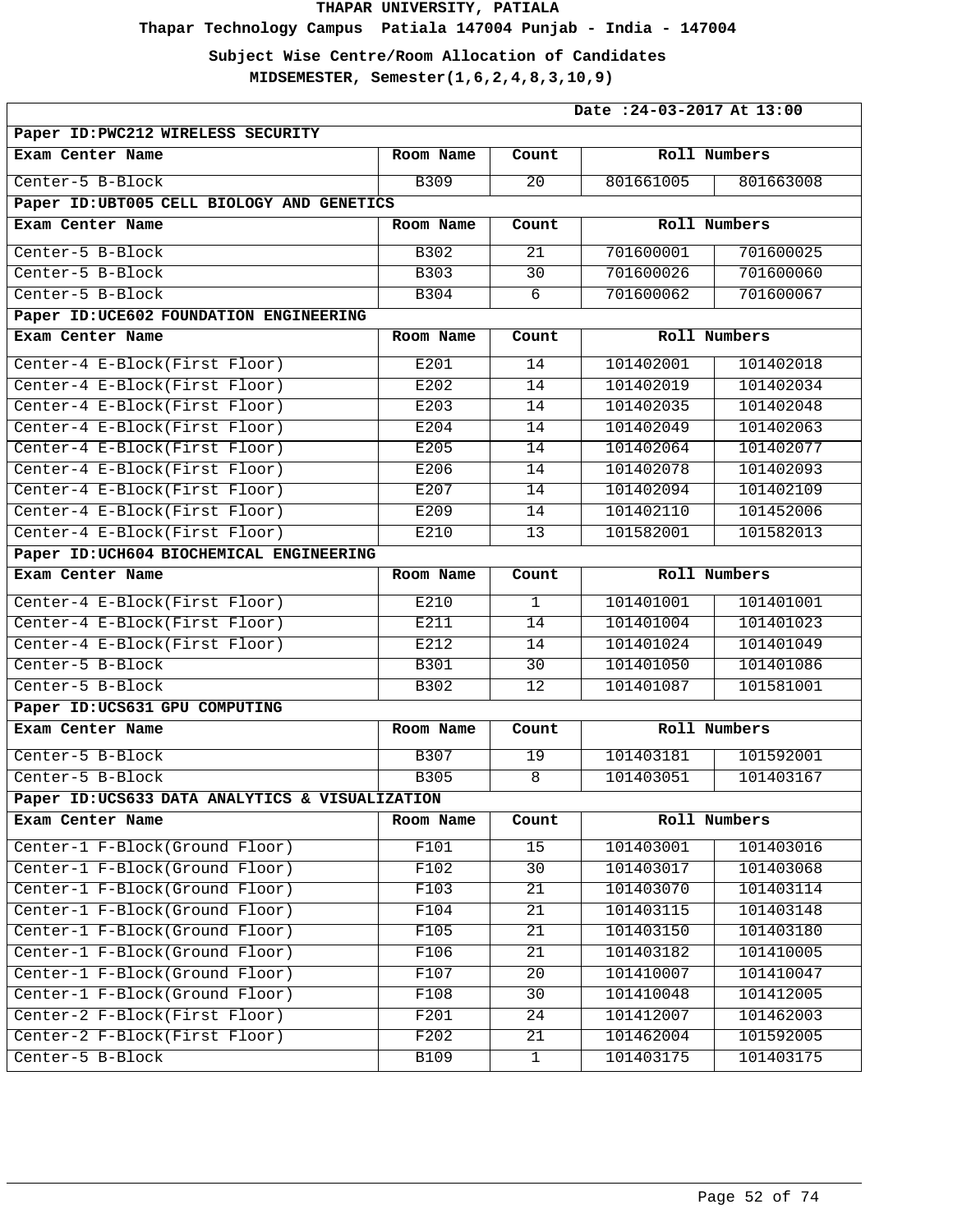**Thapar Technology Campus Patiala 147004 Punjab - India - 147004**

**Subject Wise Centre/Room Allocation of Candidates**

| Date: 24-03-2017 At 13:00                               |                          |                          |              |              |  |  |
|---------------------------------------------------------|--------------------------|--------------------------|--------------|--------------|--|--|
| Paper ID: UCS634 SECURE CODING                          |                          |                          |              |              |  |  |
| Exam Center Name                                        | Room Name                | Count                    |              | Roll Numbers |  |  |
| Center-3 E-Block(Ground Floor) & C-<br>Block            | E101                     | $\overline{5}$           | 101403026    | 101403034    |  |  |
| Center-3 E-Block(Ground Floor) & C-<br>Block            | E102                     | 21                       | 101403037    | 101403096    |  |  |
| Center-3 E-Block(Ground Floor) & C-<br><b>Block</b>     | E103                     | $\overline{21}$          | 101403100    | 101403209    |  |  |
| Center-3 E-Block(Ground Floor) & C-<br>Block            | E104                     | 21                       | 101410006    | 101411020    |  |  |
| Center-3 E-Block(Ground Floor) & C-<br>Block            | E105                     | 21                       | 101411021    | 101412011    |  |  |
| Center-3 E-Block(Ground Floor) & C-<br>Block            | E106                     | $\overline{21}$          | 101412013    | 101453005    |  |  |
| Center-3 E-Block(Ground Floor) & C-<br>Block            | E107                     | 21                       | 101453007    | 101592006    |  |  |
| Paper ID: UEE602 POWER SYSTEM ANALYSIS AND STABILITY    |                          |                          |              |              |  |  |
| Exam Center Name                                        | Room Name                | Count                    | Roll Numbers |              |  |  |
| Center-5 B-Block                                        | <b>B109</b>              | $\overline{2}$           | 101304096    | 101484003    |  |  |
| Paper ID: UEE605 POWER SYSTEM ANALYSIS AND STABILITY    |                          |                          |              |              |  |  |
| Exam Center Name                                        | Room Name                | Count                    |              | Roll Numbers |  |  |
| Center-2 F-Block(First Floor)                           | F202                     | $\overline{\mathcal{E}}$ | 101404001    | 101404004    |  |  |
| Center-2 F-Block(First Floor)                           | F203                     | 24                       | 101404006    | 101404036    |  |  |
| Center-2 F-Block(First Floor)                           | F204                     | $\overline{24}$          | 101404037    | 101404061    |  |  |
| Center-2 F-Block(First Floor)                           | F205                     | $\overline{24}$          | 101404062    | 101404090    |  |  |
| Center-2 F-Block(First Floor)                           | F206                     | 18                       | 101404091    | 101404112    |  |  |
| Center-2 F-Block(First Floor)                           | F207                     | 18                       | 101404113    | 101404130    |  |  |
| Center-2 F-Block(First Floor)                           | F208                     | 18                       | 101404131    | 101454011    |  |  |
| Center-3 E-Block(Ground Floor) & C-<br>Block            | E101                     | 16                       | 101584001    | 101584016    |  |  |
| Paper ID: UEI401 ARTIFICIAL INTELLIGENCE TECHNIQUES AND |                          |                          |              |              |  |  |
| Exam Center Name <sup>APPLICATIONS</sup>                |                          |                          |              | Roll Numbers |  |  |
| Center-5 B-Block                                        | Room Name<br><b>B105</b> | Count<br>13              | 101405017    | 101455030    |  |  |
| Center-5 B-Block                                        | <b>B311</b>              | $\overline{4}$           | 101305017    | 101405002    |  |  |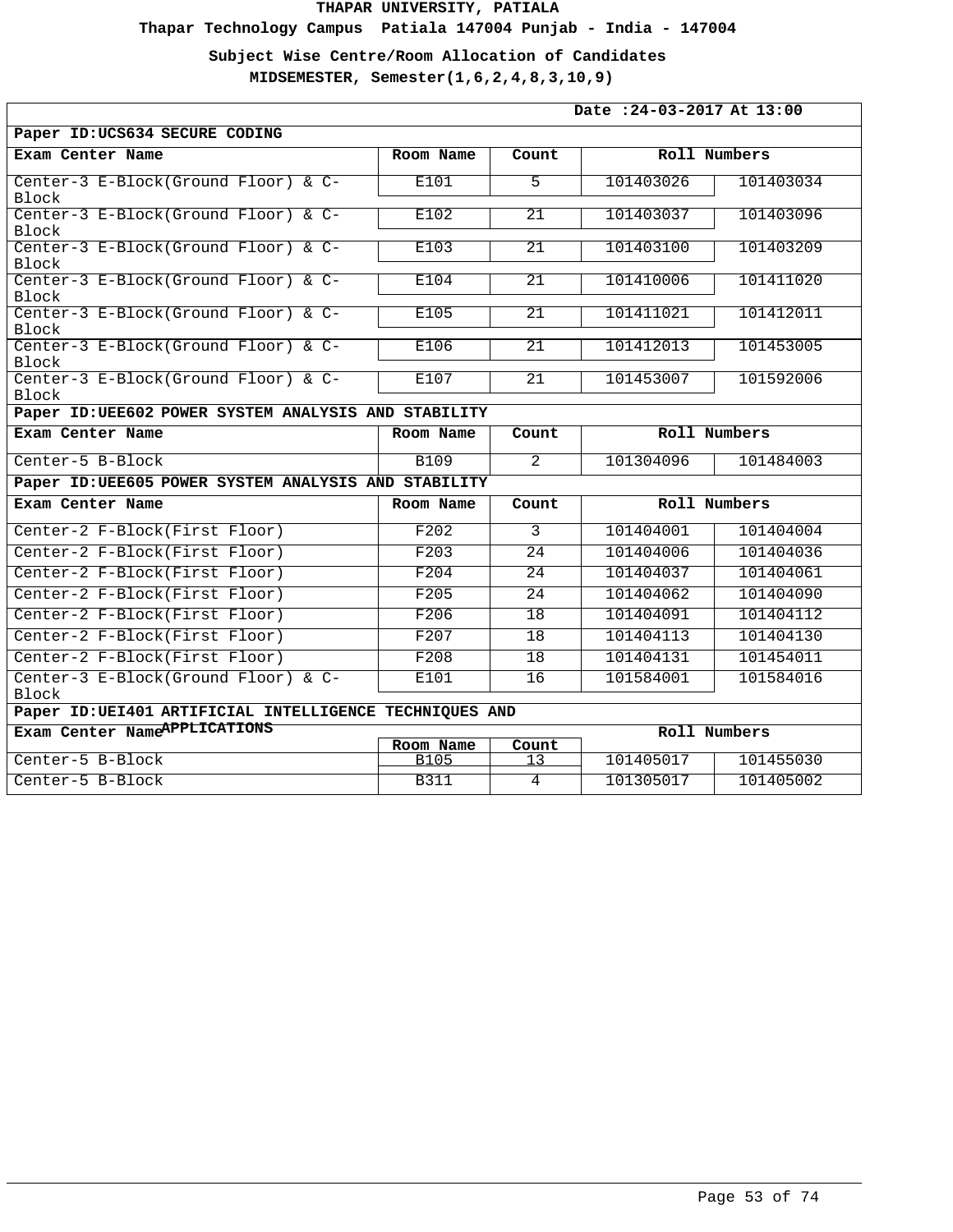**Thapar Technology Campus Patiala 147004 Punjab - India - 147004**

**Subject Wise Centre/Room Allocation of Candidates**

| Date: 24-03-2017 At 13:00                    |           |                 |              |              |
|----------------------------------------------|-----------|-----------------|--------------|--------------|
| Paper ID: UES009 MECHANICS                   |           |                 |              |              |
| Exam Center Name                             | Room Name | Count           | Roll Numbers |              |
| Center-1 F-Block(Ground Floor)               | F101      | $\overline{15}$ | 101556006    | 101601015    |
| Center-1 F-Block(Ground Floor)               | F102      | 30              | 101601016    | 101602006    |
| Center-1 F-Block(Ground Floor)               | F103      | 21              | 101602007    | 101602029    |
| Center-1 F-Block(Ground Floor)               | F104      | 21              | 101602031    | 101602053    |
| Center-1 F-Block(Ground Floor)               | F105      | $\overline{21}$ | 101602054    | 101602076    |
| Center-1 F-Block(Ground Floor)               | F106      | 21              | 101602077    | 101602097    |
| Center-1 F-Block(Ground Floor)               | F107      | 20              | 101602098    | 101602117    |
| Center-1 F-Block(Ground Floor)               | F108      | 30              | 101602118    | 101604005    |
| Center-2 F-Block(First Floor)                | F201      | 24              | 101604006    | 101604032    |
| Center-2 F-Block(First Floor)                | F202      | 24              | 101604033    | 101604059    |
| Center-2 F-Block(First Floor)                | F203      | 24              | 101604060    | 101604084    |
| Center-2 F-Block(First Floor)                | F204      | 24              | 101604085    | 101604108    |
| Center-2 F-Block(First Floor)                | F205      | 24              | 101604109    | 101604133    |
| Center-2 F-Block(First Floor)                | F206      | 18              | 101604134    | 101604151    |
| Center-2 F-Block(First Floor)                | F207      | 18              | 101604152    | 101604169    |
| Center-2 F-Block(First Floor)                | F208      | 18              | 101604170    | 101605017    |
| Center-3 E-Block(Ground Floor) & C-          | E101      | $\overline{21}$ | 101605018    | 101605039    |
| Block<br>Center-3 E-Block(Ground Floor) & C- | E102      | 21              | 101605040    | 101605061    |
| Block                                        |           |                 |              |              |
| Center-3 E-Block(Ground Floor) & C-          | E103      | $\overline{21}$ | 101605062    | 101608003    |
| Block<br>Center-3 E-Block(Ground Floor) & C- | E104      | 21              | 101608004    | 101608026    |
| Block                                        |           |                 |              |              |
| Center-3 E-Block(Ground Floor) & C-<br>Block | E105      | $\overline{21}$ | 101608027    | 101608047    |
| Center-3 E-Block(Ground Floor) & C-          | E106      | 21              | 101608048    | 101608068    |
| Block<br>Center-3 E-Block(Ground Floor) & C- | E107      |                 | 101608069    |              |
| Block                                        |           | 21              |              | 101608089    |
| Center-4 E-Block(First Floor)                | E201      | 14              | 101608090    | 101608103    |
| Center-4 E-Block(First Floor)                | E202      | 14              | 101608104    | 101608118    |
| Center-4 E-Block(First Floor)                | E203      | 14              | 101608119    | 101608132    |
| Center-4 E-Block(First Floor)                | E204      | 14              | 101608133    | 101608146    |
| Center-4 E-Block(First Floor)                | E205      | 14              | 101608147    | 101608160    |
| Center-4 E-Block(First Floor)                | E206      | 14              | 101608161    | 101609001    |
| Center-4 E-Block(First Floor)                | E207      | 14              | 101609002    | 101609015    |
| Center-4 E-Block(First Floor)                | E209      | 14              | 101609016    | 101610078    |
| Center-4 E-Block(First Floor)                | E210      | 14              | 101611040    | 101614013    |
| Center-4 E-Block(First Floor)                | E211      | 14              | 101614014    | 101614028    |
| Center-4 E-Block(First Floor)                | E212      | 14              | 101652001    | 101652016    |
| Center-5 B-Block                             | B301      | 30              | 101652017    | 101659001    |
| Center-5 B-Block                             | B302      | 18              | 101664001    | 401608010    |
| Paper ID: UES031 FLUID MECHANICS             |           |                 |              |              |
| Exam Center Name                             | Room Name | Count           | Roll Numbers |              |
| Center-5 B-Block                             | B109      | $\mathbf 1$     | 401157002    | 401157002    |
| Paper ID: UIE503 LEAN MANUFACTURING          |           |                 |              |              |
| Exam Center Name                             | Room Name | Count           |              | Roll Numbers |
| Center-5 B-Block                             | B109      | $\overline{a}$  | 401107024    | 401207004    |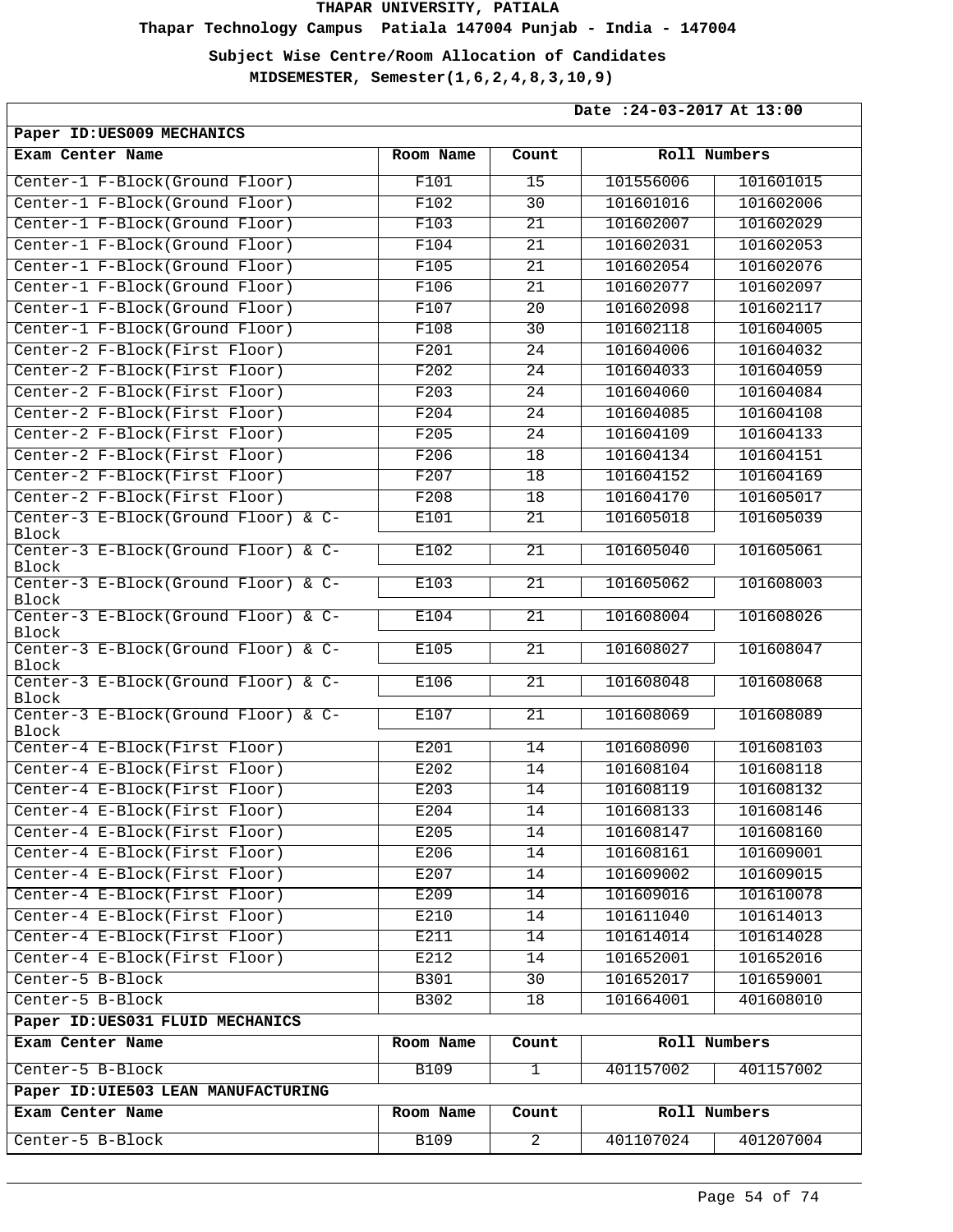**Thapar Technology Campus Patiala 147004 Punjab - India - 147004**

**Subject Wise Centre/Room Allocation of Candidates**

|                                                   | Date: 24-03-2017 At 13:00 |       |              |           |
|---------------------------------------------------|---------------------------|-------|--------------|-----------|
| Paper ID: UME604 PRODUCTION AND INVENTORY CONTROL |                           |       |              |           |
| Exam Center Name                                  | Room Name                 | Count | Roll Numbers |           |
| Center-5 B-Block                                  | B105                      |       | 101408021    | 101408068 |
| Center-5 B-Block                                  | B106                      |       | 101408073    | 101588007 |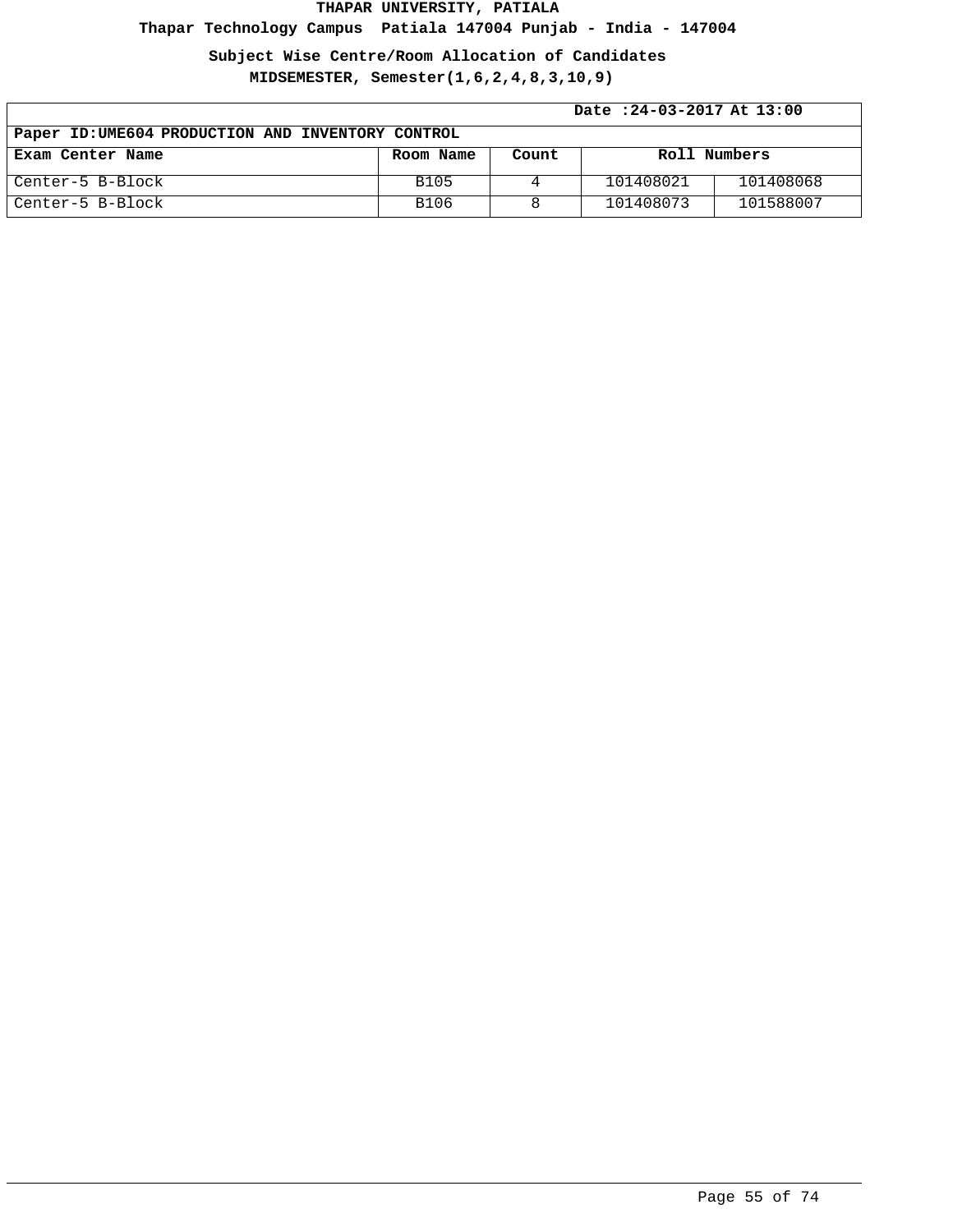**Thapar Technology Campus Patiala 147004 Punjab - India - 147004**

**Subject Wise Centre/Room Allocation of Candidates**

| Date: 25-03-2017 At 08:00                           |             |                 |           |              |
|-----------------------------------------------------|-------------|-----------------|-----------|--------------|
| Paper ID: PES214 ENERGY CONSERVATION AND MANAGEMENT |             |                 |           |              |
| Exam Center Name                                    | Room Name   | Count           |           | Roll Numbers |
| Center-1 F-Block(Ground Floor)                      | F103        | $\overline{12}$ | 601601001 | 601601012    |
| Paper ID: UEI504 MICROPROCESSORS AND APPLICATIONS   |             |                 |           |              |
| Exam Center Name                                    | Room Name   | Count           |           | Roll Numbers |
| Center-1 F-Block(Ground Floor)                      | F103        | $\overline{21}$ | 101305029 | 101404027    |
| Center-1 F-Block(Ground Floor)                      | F104        | $\overline{21}$ | 101404028 | 101404051    |
| Center-1 F-Block(Ground Floor)                      | F105        | 21              | 101404052 | 101404073    |
| Center-1 F-Block(Ground Floor)                      | F106        | 21              | 101404074 | 101404102    |
| Center-3 E-Block(Ground Floor) & C-                 | E101        | $\overline{21}$ | 101404103 | 101404123    |
| Block<br>Center-3 E-Block(Ground Floor) & C-        | E102        | 21              | 101404124 | 101454004    |
| Block                                               |             |                 |           |              |
| Center-3 E-Block(Ground Floor) & C-<br>Block        | E103        | $\overline{21}$ | 101454005 | 101584013    |
| Center-3 E-Block(Ground Floor) & C-                 | E104        | $\mathbf{3}$    | 101584014 | 101584016    |
| Block<br>Paper ID: UTA001 ENGINEERING GRAPHICS      |             |                 |           |              |
| Exam Center Name                                    | Room Name   | Count           |           | Roll Numbers |
|                                                     |             |                 |           |              |
| TAN BUILDING FIRST AND 2ND FLOOR                    | G325        | 4               | 101202058 | 401157002    |
| Paper ID: UTA008 ENGINEERING DESIGN - I             |             |                 |           |              |
| Exam Center Name                                    | Room Name   | Count           |           | Roll Numbers |
| Center-1 F-Block(Ground Floor)                      | F101        | 30              | 101506146 | 101603028    |
| Center-1 F-Block(Ground Floor)                      | F102        | 60              | 101603029 | 101603089    |
| Center-1 F-Block(Ground Floor)                      | F107        | 40              | 101603090 | 101603131    |
| Center-1 F-Block(Ground Floor)                      | F108        | 60              | 101603132 | 101603192    |
| Center-2 F-Block(First Floor)                       | F201        | 48              | 101603193 | 101603240    |
| Center-2 F-Block(First Floor)                       | F202        | 48              | 101603241 | 101603288    |
| Center-2 F-Block(First Floor)                       | F203        | 48              | 101603289 | 101603337    |
| Center-2 F-Block(First Floor)                       | F204        | 48              | 101603338 | 101603388    |
| Center-2 F-Block(First Floor)                       | F205        | 48              | 101606001 | 101606049    |
| Center-2 F-Block(First Floor)                       | F206        | 36              | 101606050 | 101606087    |
| Center-2 F-Block(First Floor)                       | F207        | 36              | 101606088 | 101606125    |
| Center-2 F-Block(First Floor)                       | F208        | 36              | 101606126 | 101606161    |
| Center-3 E-Block(Ground Floor) & C-<br>Block        | E101        | $\mathbf{1}$    | 401606004 | 401606004    |
| Center-5 B-Block                                    | <b>B105</b> | 42              | 101610078 | 101611023    |
| Center-5 B-Block                                    | B304        | 60              | 101606162 | 101610033    |
| Center-5 B-Block                                    | <b>B305</b> | 42              | 101610035 | 101610077    |
| Center-5 B-Block                                    | <b>B106</b> | 42              | 101611024 | 101615002    |
| TAN BUILDING FIRST AND 2ND FLOOR                    | T204        | $\overline{32}$ | 101615003 | 101615034    |
| TAN BUILDING FIRST AND 2ND FLOOR                    | T303        | 28              | 101615035 | 101615062    |
| TAN BUILDING FIRST AND 2ND FLOOR                    | G315        | $\overline{28}$ | 101615063 | 101615090    |
| TAN BUILDING FIRST AND 2ND FLOOR                    | G317        | 40              | 101615091 | 101656021    |
| TAN BUILDING FIRST AND 2ND FLOOR                    | G319        | 36              | 101656024 | 401603031    |
| TAN BUILDING FIRST AND 2ND FLOOR                    | G325        | 3               | 401606001 | 401606003    |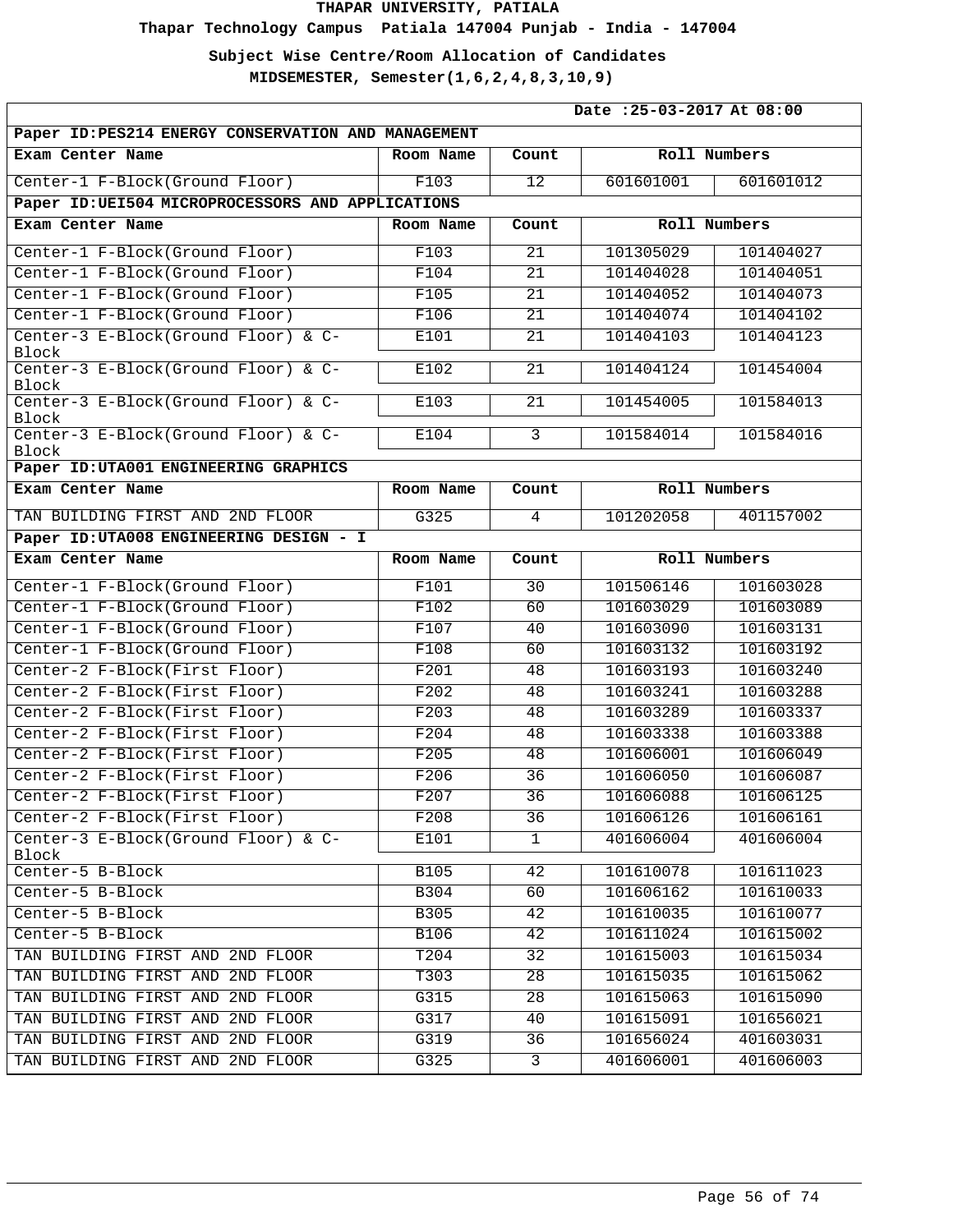**Thapar Technology Campus Patiala 147004 Punjab - India - 147004**

**Subject Wise Centre/Room Allocation of Candidates**

| Date: 25-03-2017 At 10:30                                   |              |            |              |           |  |
|-------------------------------------------------------------|--------------|------------|--------------|-----------|--|
| Paper ID: PMC411 NUMERICAL METHODS FOR PARTIAL DIFFERENTIAL |              |            |              |           |  |
| Exam Center NameEQUATIONS                                   | Roll Numbers |            |              |           |  |
|                                                             | Room Name    | Count<br>6 |              |           |  |
| Center-5 B-Block                                            | B304         |            | 301503001    | 301503006 |  |
| Center-5 B-Block                                            | <b>B305</b>  | 19         | 301503007    | 301503028 |  |
| Paper ID: PPH445 PLASMA PHYSICS AND FUSION REACTOR          |              |            |              |           |  |
| Exam Center Name                                            | Room Name    | Count      | Roll Numbers |           |  |
| Center-5 B-Block                                            | B307         | 8          | 301504008    | 301504040 |  |
| Paper ID: PPH450 ELECTROMAGNETIC PROPERTIES OF MATERIALS    |              |            |              |           |  |
| Exam Center Name                                            | Room Name    | Count      | Roll Numbers |           |  |
| Center-5 B-Block                                            | <b>B304</b>  | 8          | 301504001    | 301504010 |  |
| Center-5 B-Block                                            | <b>B305</b>  | 21         | 301504011    | 301504042 |  |
| Paper ID: UBT801 BIOSAFETY, BIOETHICS AND IPR               |              |            |              |           |  |
| Exam Center Name                                            | Room Name    | Count      | Roll Numbers |           |  |
| Center-5 B-Block                                            | B307         | 2.1        | 701300001    | 701500022 |  |
| Paper ID: UCH406 FLUID AND PARTICLE MECHANICS               |              |            |              |           |  |
| Exam Center Name                                            | Room Name    | Count      | Roll Numbers |           |  |
| Center-4 E-Block(First Floor)                               | E207         | 11         | 101451007    | 101501013 |  |
| Center-4 E-Block(First Floor)                               | E209         | 14         | 101501014    | 101501032 |  |
| Center-4 E-Block(First Floor)                               | E210         | 14         | 101501033    | 101501050 |  |
| Center-4 E-Block(First Floor)                               | E211         | 14         | 101501051    | 101501066 |  |
| Center-4 E-Block(First Floor)                               | E212         | 14         | 101501067    | 101501081 |  |
| Center-5 B-Block                                            | <b>B301</b>  | 8          | 101501082    | 101681003 |  |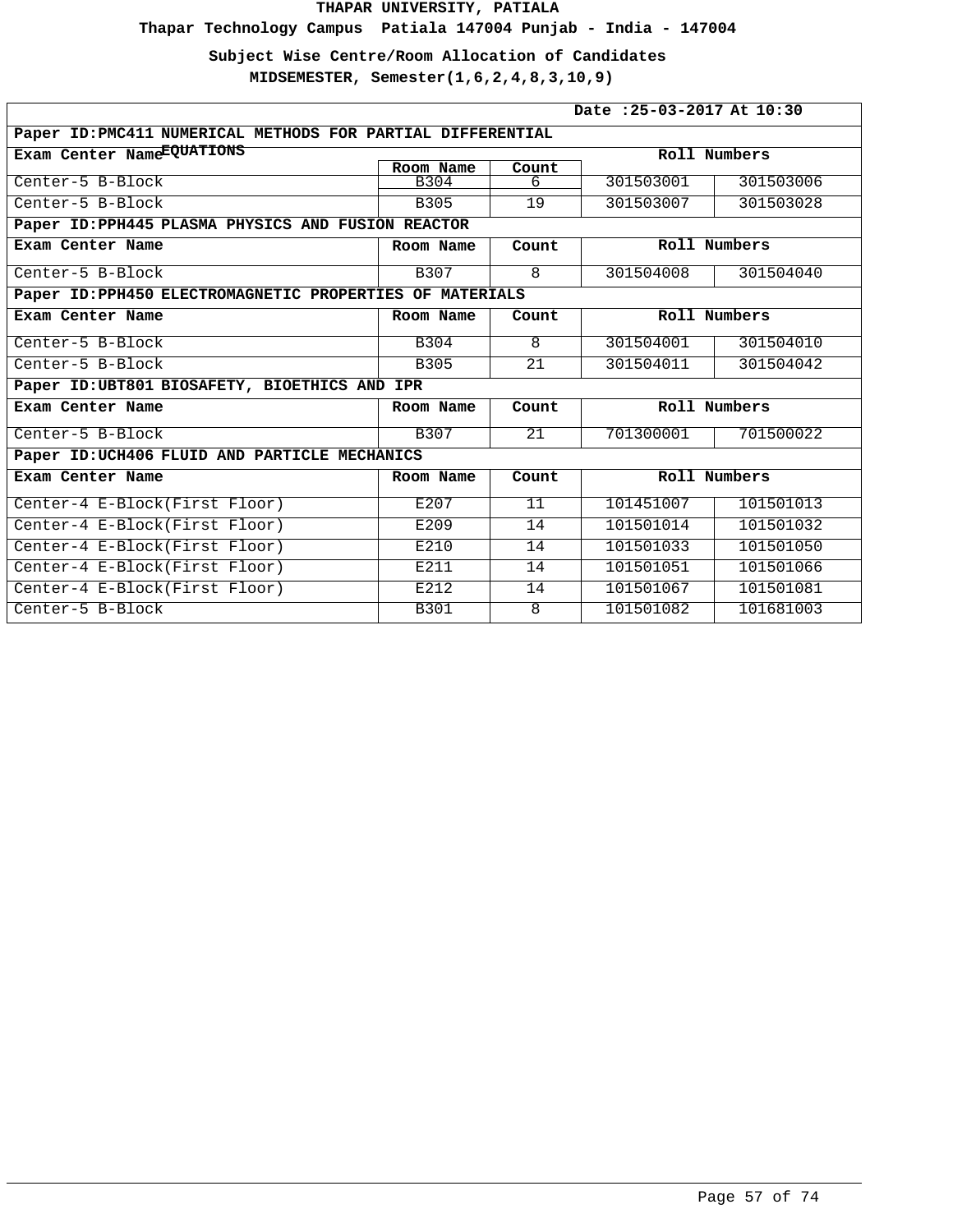**Thapar Technology Campus Patiala 147004 Punjab - India - 147004**

**Subject Wise Centre/Room Allocation of Candidates**

| Date: 25-03-2017 At 10:30                       |           |                 |              |           |
|-------------------------------------------------|-----------|-----------------|--------------|-----------|
| Paper ID: UCS406 DATA STRUCTURES AND ALGORITHMS |           |                 |              |           |
| Exam Center Name                                | Room Name | Count           | Roll Numbers |           |
| Center-1 F-Block(Ground Floor)                  | F101      | 15              | 101406001    | 101406016 |
| Center-1 F-Block(Ground Floor)                  | F102      | 30              | 101406017    | 101406053 |
| Center-1 F-Block(Ground Floor)                  | F103      | 21              | 101406054    | 101406076 |
| Center-1 F-Block(Ground Floor)                  | F104      | 21              | 101406077    | 101406100 |
| Center-1 F-Block(Ground Floor)                  | F105      | $\overline{21}$ | 101406101    | 101406123 |
| Center-1 F-Block(Ground Floor)                  | F106      | 21              | 101406124    | 101406146 |
| Center-1 F-Block(Ground Floor)                  | F107      | 20              | 101406147    | 101406168 |
| Center-1 F-Block(Ground Floor)                  | F108      | 30              | 101406169    | 101406204 |
| Center-2 F-Block(First Floor)                   | F201      | 24              | 101406205    | 101503008 |
| Center-2 F-Block(First Floor)                   | F202      | 24              | 101503009    | 101503032 |
| Center-2 F-Block(First Floor)                   | F203      | 24              | 101503033    | 101503057 |
| Center-2 F-Block(First Floor)                   | F204      | 24              | 101503058    | 101503083 |
| Center-2 F-Block(First Floor)                   | F205      | 24              | 101503084    | 101503113 |
| Center-2 F-Block(First Floor)                   | F206      | 18              | 101503114    | 101503132 |
| Center-2 F-Block(First Floor)                   | F207      | 18              | 101503134    | 101503151 |
| Center-2 F-Block(First Floor)                   | F208      | 18              | 101503152    | 101503169 |
| Center-3 E-Block(Ground Floor) & C-             | E101      | 21              | 101503170    | 101503194 |
| Block                                           |           |                 |              |           |
| Center-3 E-Block(Ground Floor) & C-<br>Block    | E102      | 21              | 101503195    | 101503216 |
| Center-3 E-Block(Ground Floor) & C-<br>Block    | E103      | 21              | 101503217    | 101503240 |
| Center-3 E-Block(Ground Floor) & C-<br>Block    | E104      | 21              | 101503241    | 101510005 |
| Center-3 E-Block(Ground Floor) & C-<br>Block    | E105      | 21              | 101510006    | 101510027 |
| Center-3 E-Block(Ground Floor) & C-<br>Block    | E106      | 21              | 101510028    | 101510049 |
| Center-3 E-Block(Ground Floor) & C-<br>Block    | E107      | 21              | 101510050    | 101510071 |
| Center-4 E-Block(First Floor)                   | E201      | 14              | 101510072    | 101510087 |
| Center-4 E-Block(First Floor)                   | E202      | 14              | 101510088    | 101511008 |
| Center-4 E-Block(First Floor)                   | E203      | 14              | 101511009    | 101511024 |
| Center-4 E-Block(First Floor)                   | E204      | 14              | 101511025    | 101511038 |
| Center-4 E-Block(First Floor)                   | E205      | 14              | 101511039    | 101511053 |
| Center-4 E-Block(First Floor)                   | E206      | 14              | 101511054    | 101511068 |
| Center-4 E-Block(First Floor)                   | E207      | 14              | 101511069    | 101512015 |
| Center-4 E-Block(First Floor)                   | E209      | 14              | 101512016    | 101512034 |
| Center-4 E-Block(First Floor)                   | E210      | 14              | 101512035    | 101512050 |
| Center-4 E-Block(First Floor)                   | E211      | 14              | 101512051    | 101553001 |
| Center-4 E-Block(First Floor)                   | E212      | 14              | 101553002    | 101560004 |
| Center-5 B-Block                                | B301      | 30              | 101560005    | 101683005 |
| Center-5 B-Block                                | B302      | 33              | 101683006    | 101683039 |
| Center-5 B-Block                                | B303      | 30              | 101683040    | 101692006 |
| Center-5 B-Block                                | B304      | 22              | 101692007    | 401553002 |
| Paper ID: UEC309 MICROPROCESSORS                |           |                 |              |           |
| Exam Center Name                                | Room Name | Count           | Roll Numbers |           |
| Center-5 B-Block                                | B307      | $\mathbf{1}$    | 101410057    | 101410057 |
|                                                 |           |                 |              |           |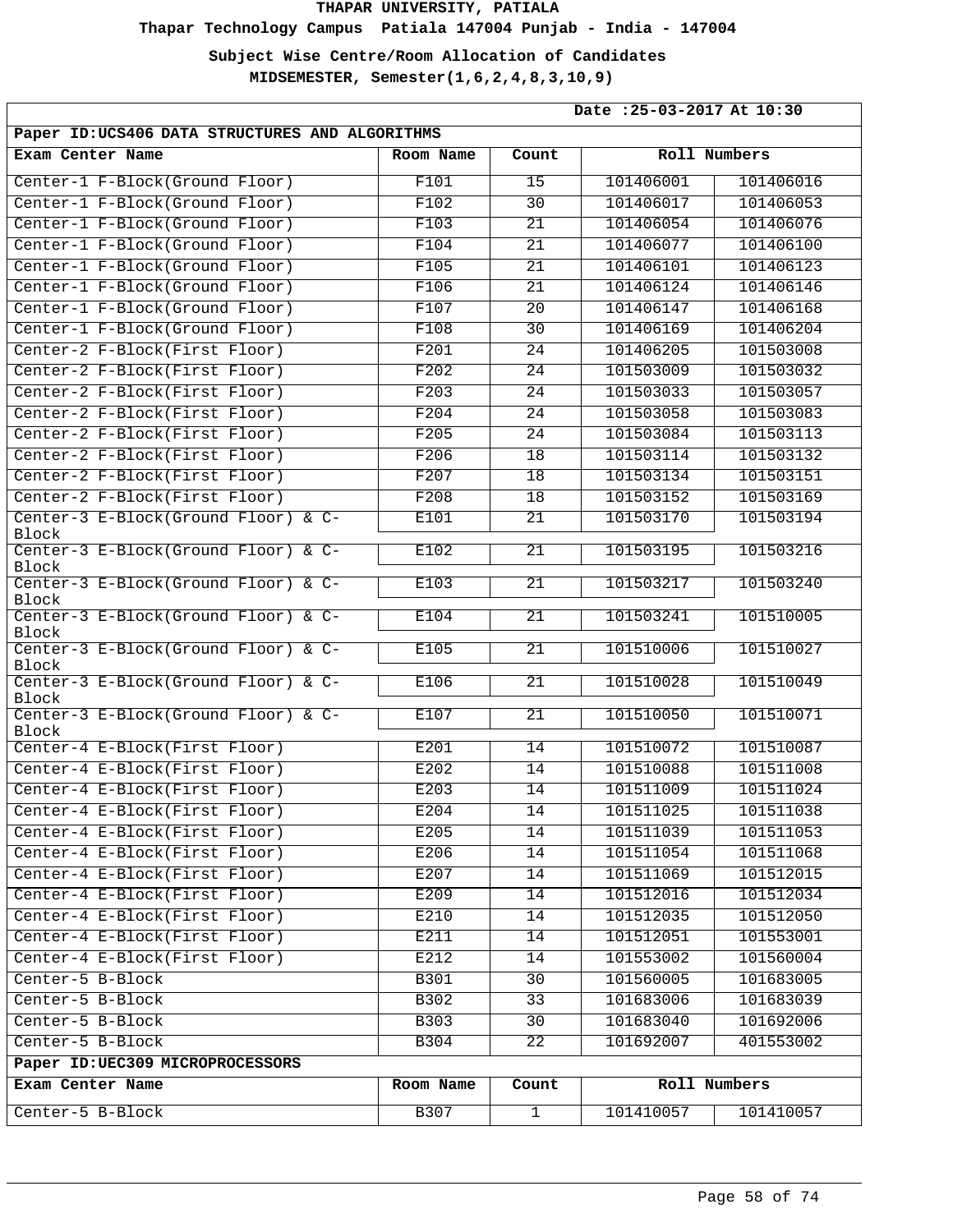**Thapar Technology Campus Patiala 147004 Punjab - India - 147004**

**Subject Wise Centre/Room Allocation of Candidates**

| Date: 25-03-2017 At 10:30                               |             |                 |              |              |  |
|---------------------------------------------------------|-------------|-----------------|--------------|--------------|--|
| Paper ID: UEC405 MICROPROCESSORS AND THEIR APPLICATIONS |             |                 |              |              |  |
| Exam Center Name                                        | Room Name   | Count           | Roll Numbers |              |  |
| Center-1 F-Block(Ground Floor)                          | F101        | 15              | 101506001    | 101506017    |  |
| Center-1 F-Block(Ground Floor)                          | F102        | 30              | 101506019    | 101506051    |  |
| Center-1 F-Block(Ground Floor)                          | F103        | 21              | 101506052    | 101506072    |  |
| Center-1 F-Block(Ground Floor)                          | F104        | $\overline{21}$ | 101506073    | 101506095    |  |
| Center-1 F-Block(Ground Floor)                          | F105        | $\overline{21}$ | 101506096    | 101506117    |  |
| Center-1 F-Block(Ground Floor)                          | F106        | 21              | 101506118    | 101506141    |  |
| Center-1 F-Block(Ground Floor)                          | F107        | 20              | 101506142    | 101506163    |  |
| Center-1 F-Block(Ground Floor)                          | F108        | $\overline{30}$ | 101506165    | 101515007    |  |
| Center-2 F-Block(First Floor)                           | F201        | 24              | 101515008    | 101515033    |  |
| Center-2 F-Block(First Floor)                           | F202        | 24              | 101515034    | 101515058    |  |
| Center-2 F-Block(First Floor)                           | F203        | 24              | 101515059    | 101686004    |  |
| Center-2 F-Block(First Floor)                           | F204        | 24              | 101686005    | 101695002    |  |
| Center-2 F-Block(First Floor)                           | F205        | $\overline{19}$ | 101695003    | 401556002    |  |
| Paper ID: UEC603 MICROCONTROLLERS & EMBEDDED SYSTEMS    |             |                 |              |              |  |
| Exam Center Name                                        | Room Name   | Count           | Roll Numbers |              |  |
| Center-5 B-Block                                        | <b>B303</b> | 10              | 101309001    | 101309011    |  |
| Center-5 B-Block                                        | B304        | $\overline{24}$ | 101309012    | 101489007    |  |
| Paper ID: UEE405 NETWORK THEORY AND DESIGN              |             |                 |              |              |  |
| Exam Center Name                                        | Room Name   | Count           | Roll Numbers |              |  |
| Center-2 F-Block(First Floor)                           | F205        | 5               | 101504002    | 101504007    |  |
| Center-2 F-Block(First Floor)                           | F206        | 18              | 101504008    | 101504026    |  |
| Center-2 F-Block(First Floor)                           | F207        | 18              | 101504027    | 101504046    |  |
| Center-2 F-Block(First Floor)                           | F208        | 18              | 101504047    | 101504071    |  |
| Center-3 E-Block(Ground Floor) & C-<br>Block            | E101        | 21              | 101504073    | 101504099    |  |
| Center-3 E-Block(Ground Floor) & C-                     | E102        | 21              | 101504100    | 101504128    |  |
| Block<br>Center-3 E-Block(Ground Floor) & C-            | E103        | 21              | 101504130    | 101554018    |  |
| Block<br>Center-3 E-Block(Ground Floor) & C-            | E104        | 21              | 101554019    | 101684004    |  |
| Block<br>Center-3 E-Block(Ground Floor) & C-<br>Block   | E105        | 21              | 101684005    | 401684001    |  |
| Paper ID: UEI302 SENSORS AND SIGNAL CONDITIONING        |             |                 |              |              |  |
| Exam Center Name                                        | Room Name   | Count           |              | Roll Numbers |  |
| Center-5 B-Block                                        | <b>B307</b> | $\overline{9}$  | 101405002    | 101405056    |  |
| Center-5 B-Block                                        | B305        | $\overline{2}$  | 101305017    | 101305020    |  |
| Paper ID: UEI304 SENSORS AND SIGNAL CONDITIONING        |             |                 |              |              |  |
| Exam Center Name                                        | Room Name   | Count           |              | Roll Numbers |  |
| Center-5 B-Block                                        | B301        | 22              | 101505001    | 101505033    |  |
| Center-5 B-Block                                        | <b>B302</b> | 33              | 101505034    | 101505083    |  |
| Center-5 B-Block                                        | B303        | 20              | 101505085    | 101555011    |  |
|                                                         |             |                 |              |              |  |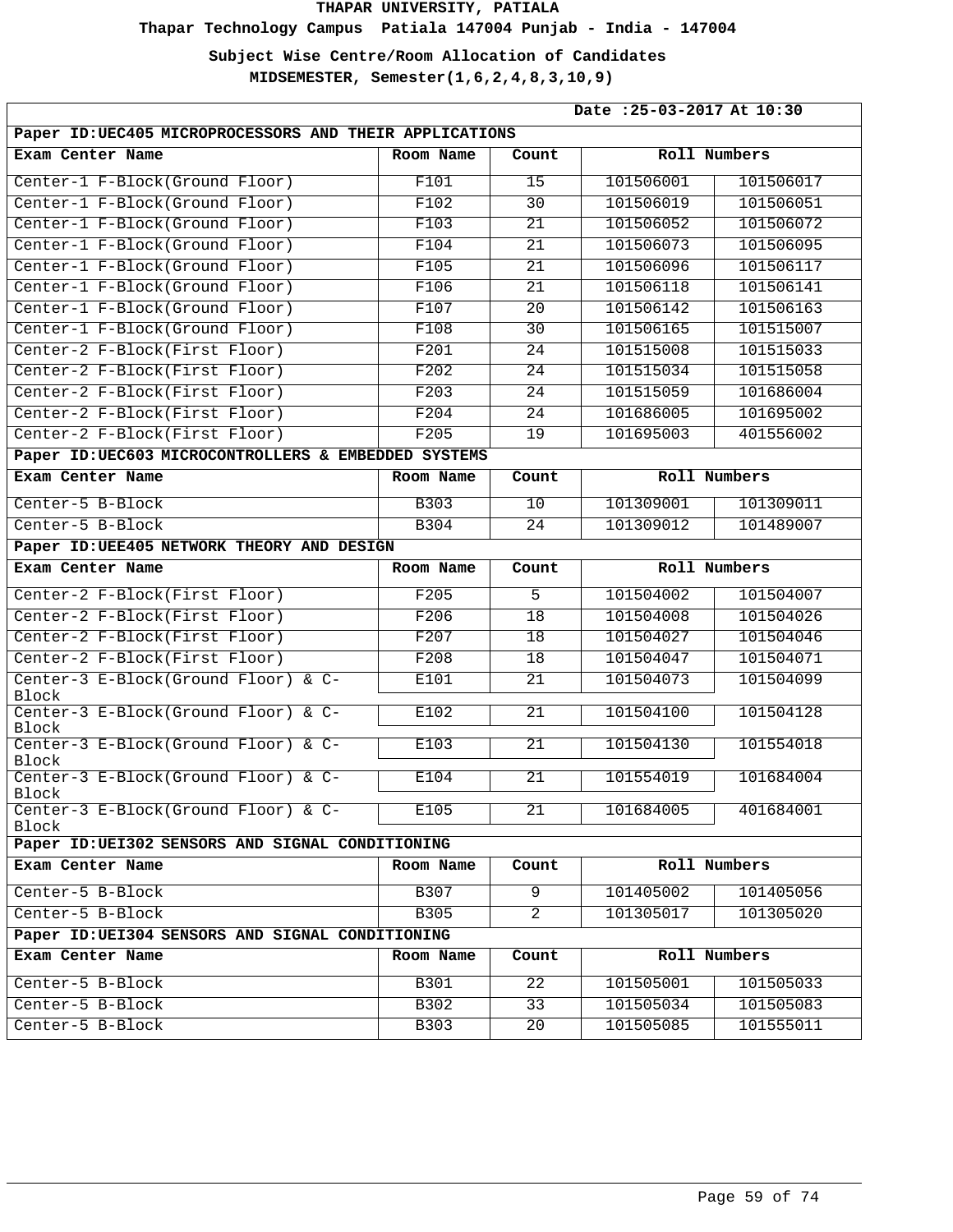**Thapar Technology Campus Patiala 147004 Punjab - India - 147004**

**Subject Wise Centre/Room Allocation of Candidates**

|                                                     | Date: 25-03-2017 At 10:30 |       |           |              |
|-----------------------------------------------------|---------------------------|-------|-----------|--------------|
| Paper ID: UME802 MECHATRONICS                       |                           |       |           |              |
| Exam Center Name                                    | Room Name                 | Count |           | Roll Numbers |
| Center-3 E-Block(Ground Floor) & C-<br>Block        | E106                      | 21    | 101208059 | 101308021    |
| Center-3 E-Block(Ground Floor) & C-<br><b>Block</b> | E107                      | 21    | 101308023 | 101308045    |
| Center-4 E-Block(First Floor)                       | E201                      | 14    | 101308046 | 101308063    |
| Center-4 E-Block(First Floor)                       | E202                      | 14    | 101308064 | 101308077    |
| Center-4 E-Block(First Floor)                       | E203                      | 14    | 101308078 | 101308097    |
| Center-4 E-Block(First Floor)                       | E204                      | 14    | 101308098 | 101308112    |
| Center-4 E-Block(First Floor)                       | E205                      | 14    | 101308113 | 101488001    |
| Center-4 E-Block(First Floor)                       | E206                      | 14    | 101488002 | 101488015    |
| Center-4 E-Block(First Floor)                       | E207                      | 3     | 101488016 | 101488018    |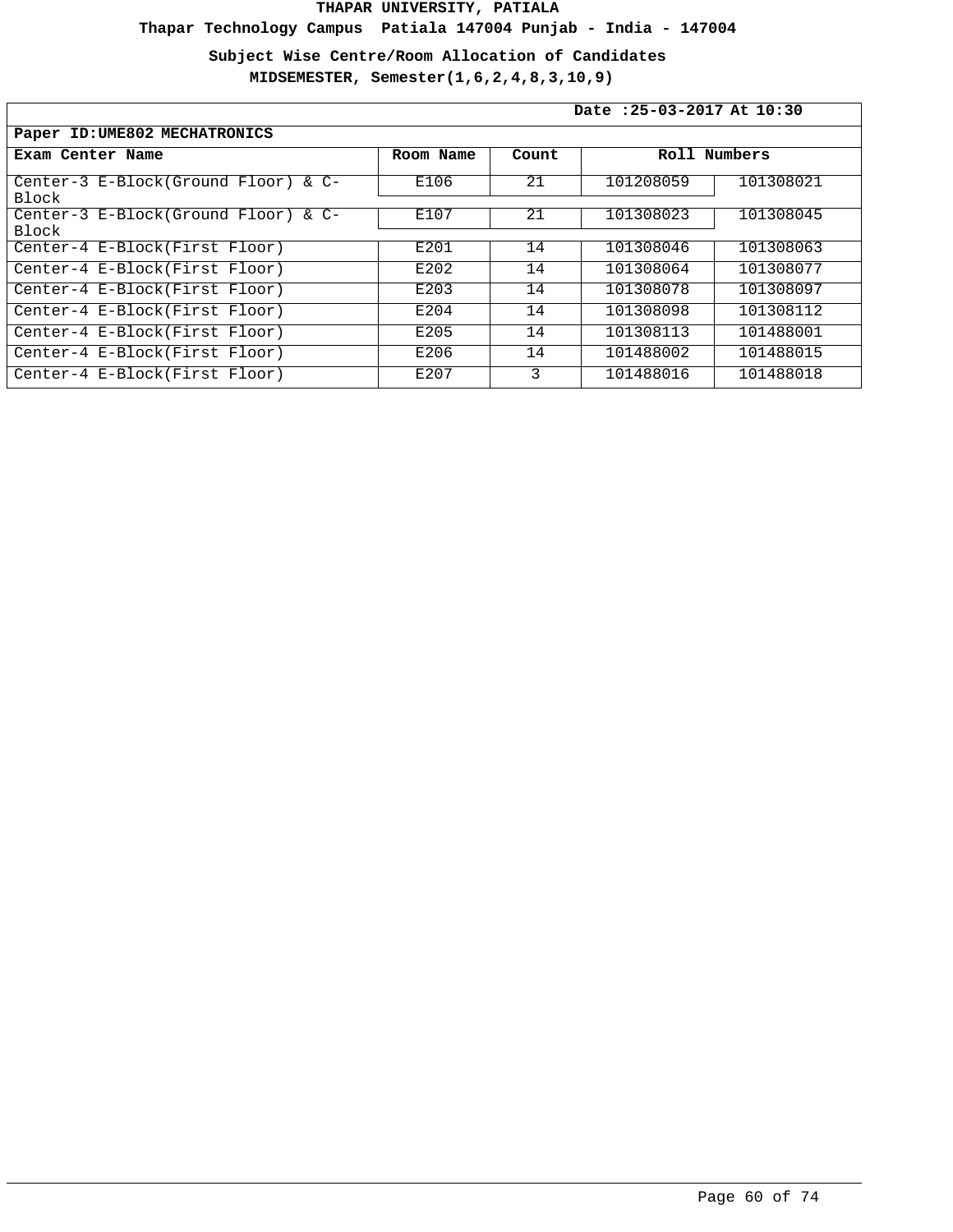**Thapar Technology Campus Patiala 147004 Punjab - India - 147004**

**Subject Wise Centre/Room Allocation of Candidates**

|                                                           |           |                | Date: 25-03-2017 At 13:00 |           |  |
|-----------------------------------------------------------|-----------|----------------|---------------------------|-----------|--|
| Paper ID: DMC007 RESEARCH METHODOLOGY                     |           |                |                           |           |  |
| Exam Center Name                                          | Room Name | Count          | Roll Numbers              |           |  |
| Center-2 F-Block(First Floor)                             | F205      | 3              | 901602010                 | 901602012 |  |
| Center-2 F-Block(First Floor)                             | F206      | 18             | 901602013                 | 901606033 |  |
| Center-2 F-Block(First Floor)                             | F207      | 18             | 901606034                 | 901612016 |  |
| Center-2 F-Block(First Floor)                             | F208      | 14             | 901612017                 | 951611005 |  |
| Center-3 E-Block(Ground Floor) & C-                       | E104      | 5              | 901608006                 | 951608004 |  |
| Block                                                     |           |                |                           |           |  |
| Paper ID: DMC013 RESEARCH METHODOLOGY                     |           |                |                           |           |  |
| Exam Center Name                                          | Room Name | Count          | Roll Numbers              |           |  |
| Center-3 E-Block(Ground Floor) & C-<br>Block              | E102      | 4              | 901600011                 | 901600015 |  |
| Center-3 E-Block(Ground Floor) & C-<br>Block              | E103      | 11             | 901600017                 | 951601002 |  |
| Paper ID:PBC201 BIOENERGETICS AND INTERMEDIARY METABOLISM |           |                |                           |           |  |
| Exam Center Name                                          | Room Name | Count          | Roll Numbers              |           |  |
| Center-3 E-Block(Ground Floor) & C-<br><b>Block</b>       | E103      | 10             | 301507009                 | 301607009 |  |
| Center-3 E-Block(Ground Floor) & C-<br>Block              | E104      | $\overline{2}$ | 301607010                 | 901600003 |  |
| Paper ID: PCD312 COMPUTATIONAL FLUID DYNAMICS             |           |                |                           |           |  |
| Exam Center Name                                          | Room Name | Count          | Roll Numbers              |           |  |
| Center-2 F-Block(First Floor)                             | F208      | 11             | 801683001                 | 801683013 |  |
| Center-3 E-Block(Ground Floor) & C-<br>Block              | E101      | 21             | 801683014                 | 801684009 |  |
| Center-3 E-Block(Ground Floor) & C-<br>Block              | E102      | 5              | 801684010                 | 801684014 |  |
| Paper ID: PCE211 ADVANCED BRIDGE DESIGN                   |           |                |                           |           |  |
| Exam Center Name                                          | Room Name | Count          | Roll Numbers              |           |  |
| Center-3 E-Block(Ground Floor) & C-<br>Block              | E103      | 14             | 801623004                 | 801624026 |  |
| Center-3 E-Block(Ground Floor) & C-<br>Block              | E104      | $\mathbf{1}$   | 801524009                 | 801524009 |  |
| Paper ID: PCY212 SYNTHETIC AND NATURAL POLYMERS           |           |                |                           |           |  |
| Exam Center Name                                          | Room Name | Count          | Roll Numbers              |           |  |
| Center-3 E-Block(Ground Floor) & C-                       | E102      | 16             | 301602001                 | 301602031 |  |
| Block<br>Center-3 E-Block(Ground Floor) & C-<br>Block     | E103      | $\mathbf{3}$   | 301602033                 | 301602035 |  |
| Paper ID: PCY214 BIOFUELS                                 |           |                |                           |           |  |
| Exam Center Name                                          | Room Name | Count          | Roll Numbers              |           |  |
| Center-3 E-Block(Ground Floor) & C-                       | E104      | $\mathbf{1}$   | 301602004                 | 301602004 |  |
| Block<br>Paper ID: PMC201 REAL ANALYSIS - II              |           |                |                           |           |  |
| Exam Center Name                                          | Room Name | Count          | Roll Numbers              |           |  |
| Center-3 E-Block(Ground Floor) & C-                       | E101      | $\overline{4}$ | 301603001                 | 301603004 |  |
| Block<br>Center-3 E-Block(Ground Floor) & C-              | E102      | 17             | 301603005                 | 301603025 |  |
| Block                                                     |           |                |                           |           |  |
| Paper ID: PMC207 REAL ANALYSIS - II                       |           |                |                           |           |  |
| Exam Center Name                                          | Room Name | Count          | Roll Numbers              |           |  |
| Center-3 E-Block(Ground Floor) & C-<br>Block              | E104      | $\mathbf{1}$   | 301503005                 | 301503005 |  |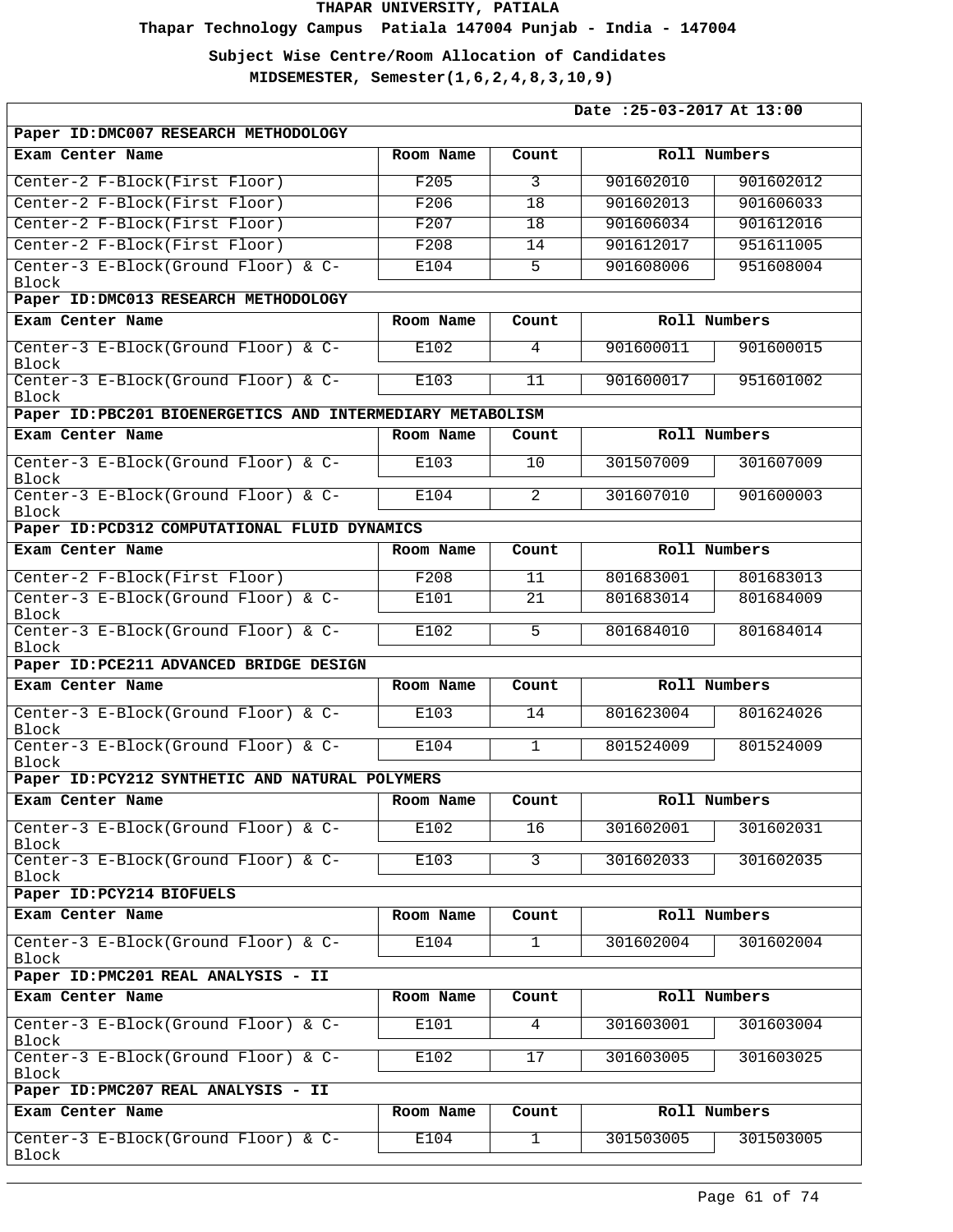**Thapar Technology Campus Patiala 147004 Punjab - India - 147004**

**Subject Wise Centre/Room Allocation of Candidates**

| Date: 25-03-2017 At 13:00                      |           |                 |              |              |  |
|------------------------------------------------|-----------|-----------------|--------------|--------------|--|
| Paper ID: PPI103 QUALITY ENGINEERING           |           |                 |              |              |  |
| Exam Center Name                               | Room Name | Count           |              | Roll Numbers |  |
| Center-2 F-Block(First Floor)                  | F208      | 4               | 801685001    | 801685004    |  |
| Center-3 E-Block(Ground Floor) & C-<br>Block   | E101      | 17              | 801685005    | 801685021    |  |
| Paper ID: UBT004 BIOCHEMISTRY I                |           |                 |              |              |  |
| Exam Center Name                               | Room Name | Count           |              | Roll Numbers |  |
| Center-2 F-Block(First Floor)                  | F205      | 14              | 701600001    | 701600016    |  |
| Center-2 F-Block(First Floor)                  | F206      | 18              | 701600018    | 701600038    |  |
| Center-2 F-Block(First Floor)                  | F207      | 18              | 701600039    | 701600058    |  |
| Center-2 F-Block(First Floor)                  | F208      | $\overline{7}$  | 701600060    | 701600067    |  |
| Paper ID: UCE601 SEWERAGE AND SEWAGE TREATMENT |           |                 |              |              |  |
| Exam Center Name                               | Room Name | Count           |              | Roll Numbers |  |
| Center-1 F-Block(Ground Floor)                 | F108      | $\overline{22}$ | 101202058    | 101402023    |  |
| Center-2 F-Block(First Floor)                  | F201      | $\overline{24}$ | 101402024    | 101402049    |  |
| Center-2 F-Block(First Floor)                  | F202      | 24              | 101402050    | 101402074    |  |
| Center-2 F-Block(First Floor)                  | F203      | $\overline{24}$ | 101402075    | 101402101    |  |
| Center-2 F-Block(First Floor)                  | F204      | 24              | 101402102    | 101582003    |  |
| Center-2 F-Block(First Floor)                  | F205      | 10              | 101582004    | 101582013    |  |
| Paper ID: UCH602 MASS TRANSFER-II              |           |                 |              |              |  |
| Exam Center Name                               | Room Name | Count           | Roll Numbers |              |  |
| Center-1 F-Block(Ground Floor)                 | F108      | $\overline{20}$ | 101401001    | 101401032    |  |
| Center-2 F-Block(First Floor)                  | F201      | $\overline{24}$ | 101401034    | 101401067    |  |
| Center-2 F-Block(First Floor)                  | F202      | 24              | 101401069    | 101451010    |  |
| Center-2 F-Block(First Floor)                  | F203      | 3               | 101451011    | 101581001    |  |
| Paper ID: UCS641 CLOUD COMPUTING               |           |                 |              |              |  |
| Exam Center Name                               | Room Name | Count           |              | Roll Numbers |  |
| Center-1 F-Block(Ground Floor)                 | F101      | 15              | 101403002    | 101403059    |  |
| Center-1 F-Block(Ground Floor)                 | F102      | $\overline{30}$ | 101403060    | 101403142    |  |
| Center-1 F-Block(Ground Floor)                 | F103      | 21              | 101403143    | 101403188    |  |
| Center-1 F-Block(Ground Floor)                 | F104      | $\overline{21}$ | 101403197    | 101410040    |  |
| Center-1 F-Block(Ground Floor)                 | F105      | 21              | 101410043    | 101411031    |  |
| Center-1 F-Block(Ground Floor)                 | F106      | $\overline{21}$ | 101411035    | 101453001    |  |
| Center-1 F-Block(Ground Floor)                 | F107      | $\overline{20}$ | 101453004    | 101590001    |  |
| Center-1 F-Block(Ground Floor)                 | F108      | $\overline{8}$  | 101590002    | 101592005    |  |
| Center-3 E-Block(Ground Floor) & C-<br>Block   | E104      | $\mathbf{1}$    | 101403175    | 101403175    |  |
| Paper ID: UCS643 CYBER FORENSICS               |           |                 |              |              |  |
| Exam Center Name                               | Room Name | Count           |              | Roll Numbers |  |
| Center-2 F-Block(First Floor)                  | F203      | 21              | 101403024    | 101403199    |  |
| Center-2 F-Block(First Floor)                  | F204      | 24              | 101403200    | 101412014    |  |
| Center-2 F-Block(First Floor)                  | F205      | 21              | 101412016    | 101592003    |  |
| Paper ID: UCS736 CLOUD COMPUTING               |           |                 |              |              |  |
| Exam Center Name                               | Room Name | Count           |              | Roll Numbers |  |
| Center-3 E-Block(Ground Floor) & C-<br>Block   | E103      | $\mathbf 1$     | 101303016    | 101303016    |  |
| Center-3 E-Block(Ground Floor) & C-<br>Block   | E104      | $\mathbf{1}$    | 101303024    | 101303024    |  |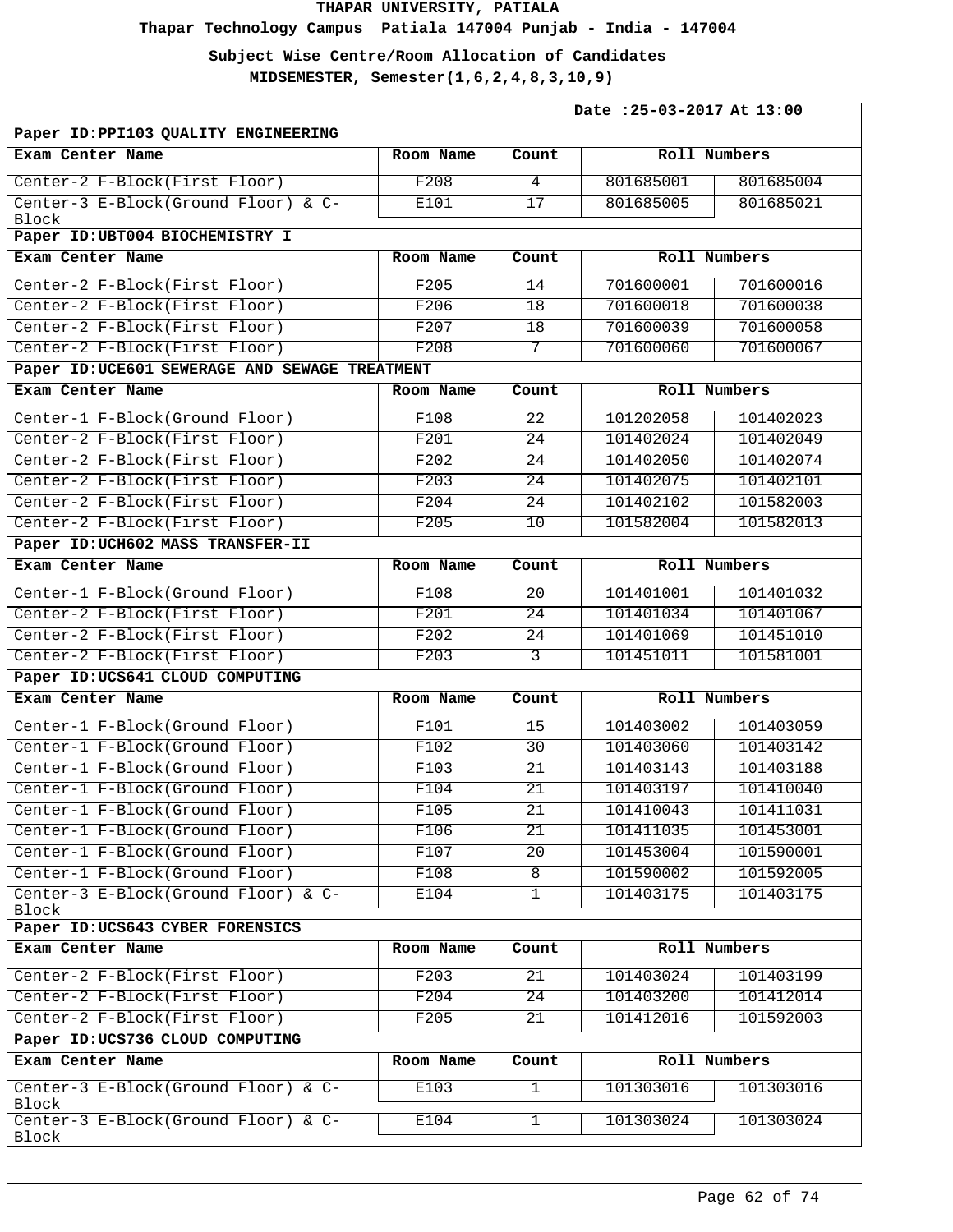**Thapar Technology Campus Patiala 147004 Punjab - India - 147004**

**Subject Wise Centre/Room Allocation of Candidates**

|                                                     | Date: 25-03-2017 At 13:00 |                 |           |              |  |  |
|-----------------------------------------------------|---------------------------|-----------------|-----------|--------------|--|--|
| Paper ID:UCS871 NATURAL LANGUAGE PROCESSING         |                           |                 |           |              |  |  |
| Exam Center Name                                    | Room Name                 | Count           |           | Roll Numbers |  |  |
| Center-3 E-Block(Ground Floor) & C-<br><b>Block</b> | E104                      | 1               | 101303025 | 101303025    |  |  |
| Paper ID: UME502 AUTOMOBILE ENGINEERING             |                           |                 |           |              |  |  |
| Exam Center Name                                    | Room Name                 | Count           |           | Roll Numbers |  |  |
| Center-3 E-Block(Ground Floor) & C-<br><b>Block</b> | E103                      | 3               | 101408073 | 101408117    |  |  |
| Paper ID: UML602 NATURAL LANGUAGE PROCESSING        |                           |                 |           |              |  |  |
| Exam Center Name                                    | Room Name                 | Count           |           | Roll Numbers |  |  |
| Center-1 F-Block(Ground Floor)                      | F101                      | 15              | 101403001 | 101403031    |  |  |
| Center-1 F-Block(Ground Floor)                      | F102                      | 30              | 101403032 | 101403077    |  |  |
| Center-1 F-Block(Ground Floor)                      | F103                      | $\overline{21}$ | 101403078 | 101403145    |  |  |
| Center-1 F-Block(Ground Floor)                      | F104                      | 21              | 101403146 | 101403195    |  |  |
| Center-1 F-Block(Ground Floor)                      | F105                      | 21              | 101403210 | 101410047    |  |  |
| Center-1 F-Block(Ground Floor)                      | F106                      | 21              | 101410048 | 101411033    |  |  |
| Center-1 F-Block(Ground Floor)                      | F107                      | 20              | 101411038 | 101462001    |  |  |
| Center-1 F-Block(Ground Floor)                      | F108                      | 10              | 101462004 | 101592006    |  |  |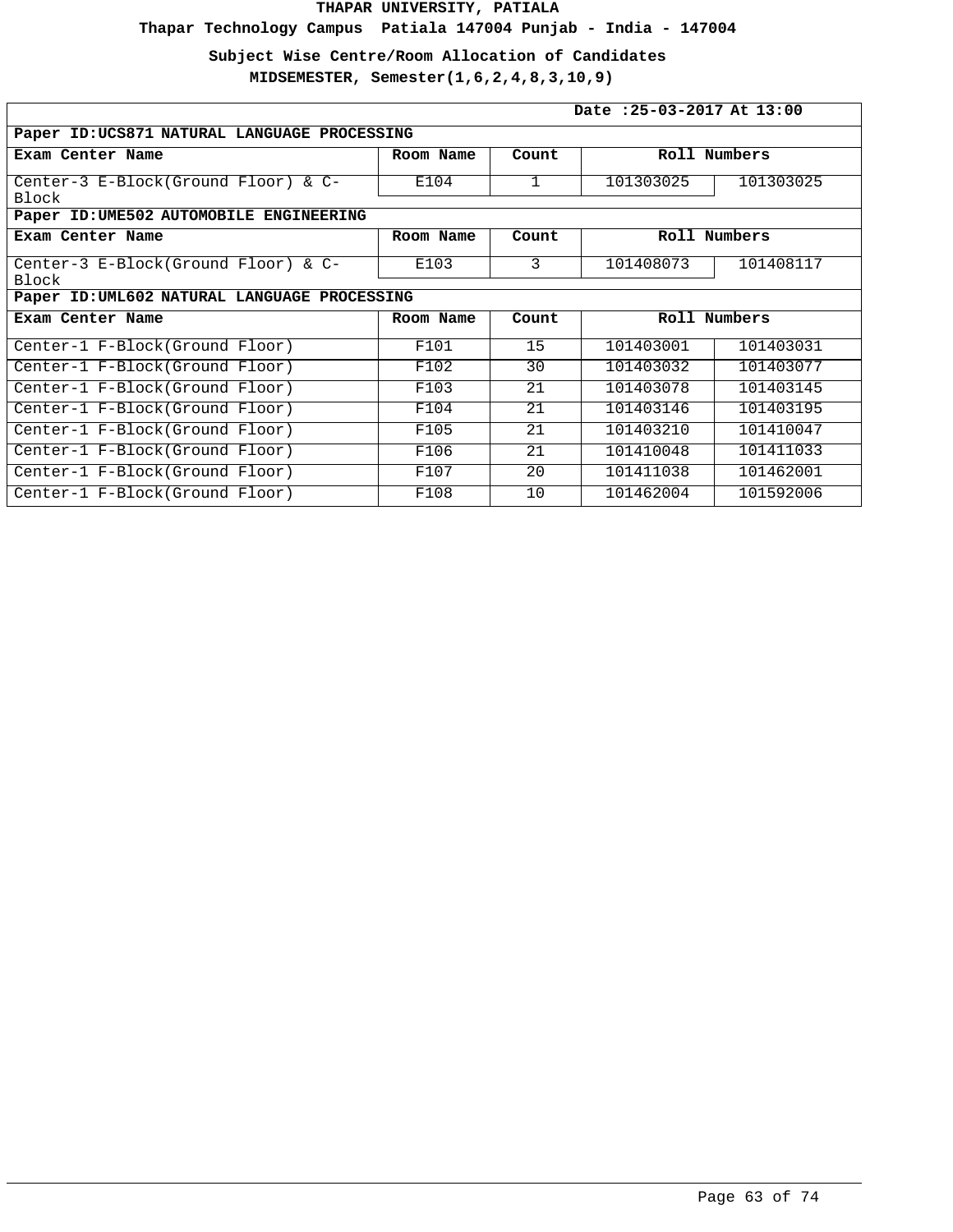**Thapar Technology Campus Patiala 147004 Punjab - India - 147004**

**Subject Wise Centre/Room Allocation of Candidates**

|                                              | Date: 25-03-2017 At 15:30 |       |              |           |  |
|----------------------------------------------|---------------------------|-------|--------------|-----------|--|
| Paper ID: UCE802 EARTHOUAKE RESISTANT DESIGN |                           |       |              |           |  |
| Exam Center Name                             | Room Name                 | Count | Roll Numbers |           |  |
| Center-1 F-Block(Ground Floor)               | F101                      | 15    | 101202030    | 101302020 |  |
| Center-1 F-Block(Ground Floor)               | F102                      | 30    | 101302021    | 101302053 |  |
| Center-1 F-Block(Ground Floor)               | F103                      | 2.1   | 101302054    | 101302074 |  |
| Center-1 F-Block(Ground Floor)               | F104                      | 21    | 101302075    | 101482003 |  |
| Center-1 F-Block(Ground Floor)               | F105                      | 13    | 101482004    | 101482016 |  |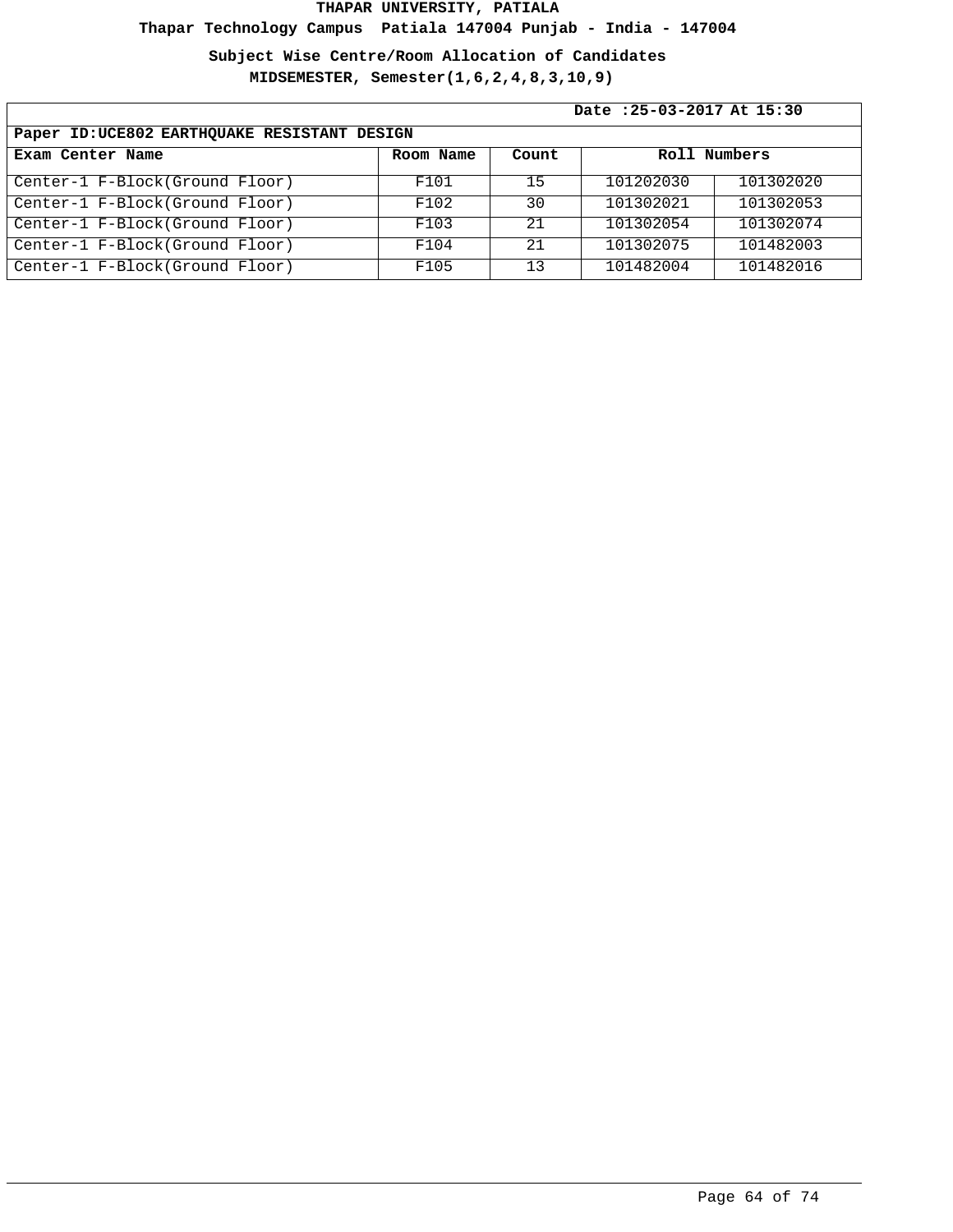**Thapar Technology Campus Patiala 147004 Punjab - India - 147004**

**Subject Wise Centre/Room Allocation of Candidates**

| Date: 27-03-2017 At 08:00                    |              |                 |              |              |  |  |
|----------------------------------------------|--------------|-----------------|--------------|--------------|--|--|
| Paper ID: UCB008 APPLIED CHEMISTRY           |              |                 |              |              |  |  |
| Exam Center Name                             | Room Name    | Count           |              | Roll Numbers |  |  |
| Center-1 F-Block(Ground Floor)               | F101         | 15              | 101409035    | 101601014    |  |  |
| Center-1 F-Block(Ground Floor)               | F102         | $\overline{30}$ | 101601015    | 101602005    |  |  |
| Center-1 F-Block(Ground Floor)               | F103         | 21              | 101602006    | 101602028    |  |  |
| Center-1 F-Block(Ground Floor)               | F104         | 21              | 101602029    | 101602052    |  |  |
| Center-1 F-Block(Ground Floor)               | F105         | 21              | 101602053    | 101602075    |  |  |
| Center-1 F-Block(Ground Floor)               | F106         | 21              | 101602076    | 101602096    |  |  |
| Center-1 F-Block(Ground Floor)               | F107         | 20              | 101602097    | 101602116    |  |  |
| Center-1 F-Block(Ground Floor)               | F108         | 30              | 101602117    | 101604002    |  |  |
| Center-2 F-Block(First Floor)                | F201         | $\overline{24}$ | 101604003    | 101604028    |  |  |
| Center-2 F-Block(First Floor)                | F202         | 24              | 101604029    | 101604056    |  |  |
| Center-2 F-Block(First Floor)                | F203         | 24              | 101604057    | 101604081    |  |  |
| Center-2 F-Block(First Floor)                | F204         | 24              | 101604082    | 101604105    |  |  |
| Center-2 F-Block(First Floor)                | F205         | 24              | 101604106    | 101604130    |  |  |
| Center-2 F-Block(First Floor)                | F206         | 18              | 101604131    | 101604148    |  |  |
| Center-2 F-Block(First Floor)                | F207         | 18              | 101604149    | 101604166    |  |  |
| Center-2 F-Block(First Floor)                | F208         | 18              | 101604167    | 101605014    |  |  |
| Center-3 E-Block(Ground Floor) & C-          | E101         | $\overline{21}$ | 101605015    | 101605036    |  |  |
| Block<br>Center-3 E-Block(Ground Floor) & C- | E102         | 21              | 101605037    | 101605058    |  |  |
| Block<br>Center-3 E-Block(Ground Floor) & C- |              | $\overline{21}$ | 101605059    | 101608001    |  |  |
| Block                                        | E103<br>E104 | 21              | 101608002    | 101608024    |  |  |
| Center-3 E-Block(Ground Floor) & C-<br>Block |              |                 |              |              |  |  |
| Center-3 E-Block(Ground Floor) & C-<br>Block | E105         | 21              | 101608025    | 101608045    |  |  |
| Center-3 E-Block(Ground Floor) & C-<br>Block | E106         | 21              | 101608046    | 101608066    |  |  |
| Center-3 E-Block(Ground Floor) & C-<br>Block | E107         | 21              | 101608067    | 101608087    |  |  |
| Center-4 E-Block(First Floor)                | E201         | 14              | 101608088    | 101608101    |  |  |
| Center-4 E-Block(First Floor)                | E202         | 14              | 101608102    | 101608115    |  |  |
| Center-4 E-Block(First Floor)                | E203         | 14              | 101608117    | 101608130    |  |  |
| Center-4 E-Block(First Floor)                | E204         | 14              | 101608131    | 101608144    |  |  |
| Center-4 E-Block(First Floor)                | E205         | 14              | 101608145    | 101608158    |  |  |
| Center-4 E-Block(First Floor)                | E206         | 14              | 101608159    | 101608174    |  |  |
| Center-4 E-Block(First Floor)                | E207         | 14              | 101608175    | 101609013    |  |  |
| Center-4 E-Block(First Floor)                | E209         | 14              | 101609014    | 101609029    |  |  |
| Center-4 E-Block(First Floor)                | E210         | 14              | 101609030    | 101614014    |  |  |
| Center-4 E-Block(First Floor)                | E211         | 14              | 101614015    | 101652001    |  |  |
| Center-4 E-Block(First Floor)                | E212         | 14              | 101652002    | 101652017    |  |  |
| Center-5 B-Block                             | B301         | 30              | 101652018    | 101664003    |  |  |
| Center-5 B-Block                             | B302         | 33              | 101664004    | 701600022    |  |  |
| Center-5 B-Block                             | B303         | 30              | 701600023    | 701600056    |  |  |
| Center-5 B-Block                             | B304         | $\overline{9}$  | 701600057    | 701600067    |  |  |
| Paper ID: UEN001 ENVIRONMENTAL STUDIES       |              |                 |              |              |  |  |
| Exam Center Name                             | Room Name    | Count           | Roll Numbers |              |  |  |
| Center-5 B-Block                             | B304         | $\overline{2}$  | 101256001    | 101303102    |  |  |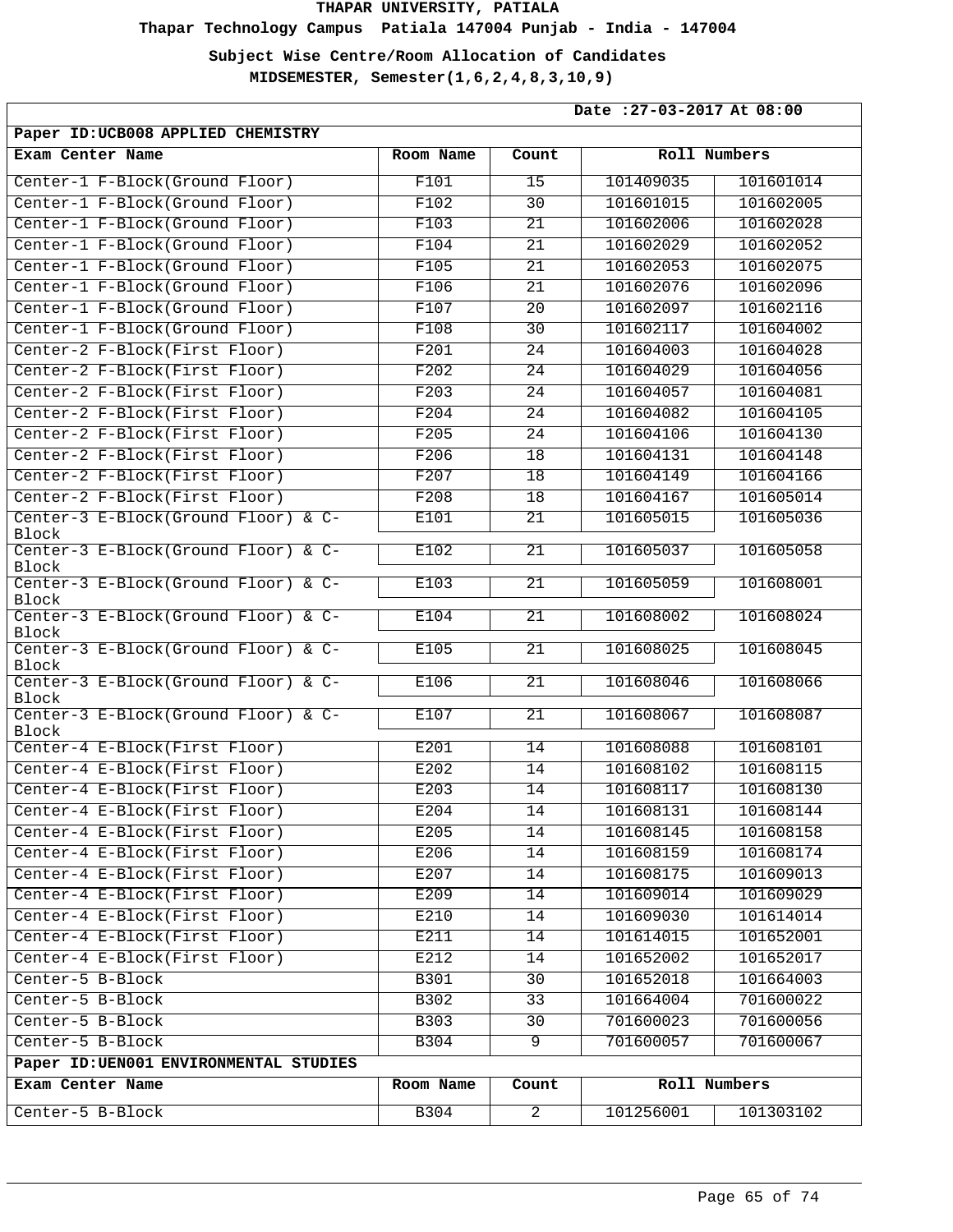**Thapar Technology Campus Patiala 147004 Punjab - India - 147004**

**Subject Wise Centre/Room Allocation of Candidates**

| Date: 27-03-2017 At 08:00                    |           |                 |           |              |  |
|----------------------------------------------|-----------|-----------------|-----------|--------------|--|
| Paper ID: UEN002 ENERGY AND ENVIRONMENT      |           |                 |           |              |  |
| Exam Center Name                             | Room Name | Count           |           | Roll Numbers |  |
| Center-1 F-Block(Ground Floor)               | F101      | 15              | 101408054 | 101501016    |  |
| Center-1 F-Block(Ground Floor)               | F102      | 30              | 101501017 | 101501056    |  |
| Center-1 F-Block(Ground Floor)               | F103      | 21              | 101501057 | 101501079    |  |
| Center-1 F-Block(Ground Floor)               | F104      | 21              | 101501080 | 101502016    |  |
| Center-1 F-Block(Ground Floor)               | F105      | $\overline{21}$ | 101502017 | 101502042    |  |
| Center-1 F-Block(Ground Floor)               | F106      | 21              | 101502043 | 101502063    |  |
| Center-1 F-Block(Ground Floor)               | F107      | 20              | 101502064 | 101502085    |  |
| Center-1 F-Block(Ground Floor)               | F108      | 30              | 101502086 | 101504006    |  |
| Center-2 F-Block(First Floor)                | F201      | $\overline{24}$ | 101504007 | 101504031    |  |
| Center-2 F-Block(First Floor)                | F202      | 24              | 101504032 | 101504061    |  |
| Center-2 F-Block(First Floor)                | F203      | 24              | 101504063 | 101504094    |  |
| Center-2 F-Block(First Floor)                | F204      | 24              | 101504096 | 101504127    |  |
| Center-2 F-Block(First Floor)                | F205      | 24              | 101504128 | 101505029    |  |
| Center-2 F-Block(First Floor)                | F206      | 18              | 101505030 | 101505056    |  |
| Center-2 F-Block(First Floor)                | F207      | 18              | 101505057 | 101505083    |  |
| Center-2 F-Block(First Floor)                | F208      | 18              | 101505085 | 101508009    |  |
| Center-3 E-Block(Ground Floor) & C-<br>Block | E101      | 21              | 101508011 | 101508033    |  |
| Center-3 E-Block(Ground Floor) & C-<br>Block | E102      | 21              | 101508034 | 101508055    |  |
| Center-3 E-Block(Ground Floor) & C-<br>Block | E103      | 21              | 101508056 | 101508077    |  |
| Center-3 E-Block(Ground Floor) & C-<br>Block | E104      | 21              | 101508078 | 101508101    |  |
| Center-3 E-Block(Ground Floor) & C-<br>Block | E105      | 21              | 101508102 | 101508123    |  |
| Center-3 E-Block(Ground Floor) & C-<br>Block | E106      | 21              | 101508124 | 101509008    |  |
| Center-3 E-Block(Ground Floor) & C-<br>Block | E107      | 21              | 101509009 | 101509030    |  |
| Center-4 E-Block(First Floor)                | E201      | 14              | 101509031 | 101514006    |  |
| Center-4 E-Block(First Floor)                | E202      | 14              | 101514007 | 101514023    |  |
| Center-4 E-Block(First Floor)                | E203      | 14              | 101514024 | 101552005    |  |
| Center-4 E-Block(First Floor)                | E204      | 14              | 101552006 | 101554005    |  |
| Center-4 E-Block(First Floor)                | E205      | 14              | 101554006 | 101554020    |  |
| Center-4 E-Block(First Floor)                | E206      | 14              | 101554021 | 101554035    |  |
| Center-4 E-Block(First Floor)                | E207      | 14              | 101554036 | 101558002    |  |
| Center-4 E-Block(First Floor)                | E209      | 14              | 101559001 | 101682006    |  |
| Center-4 E-Block(First Floor)                | E210      | 14              | 101682007 | 101682020    |  |
| Center-4 E-Block(First Floor)                | E211      | 14              | 101682021 | 101684011    |  |
| Center-4 E-Block(First Floor)                | E212      | 14              | 101684012 | 101688006    |  |
| Center-5 B-Block                             | B301      | 30              | 101688007 | 401502005    |  |
| Center-5 B-Block                             | B302      | 33              | 401502006 | 401508030    |  |
| Center-5 B-Block                             | B303      | 30              | 401508031 | 701500020    |  |
| Center-5 B-Block                             | B304      | $\mathbf{1}$    | 701500022 | 701500022    |  |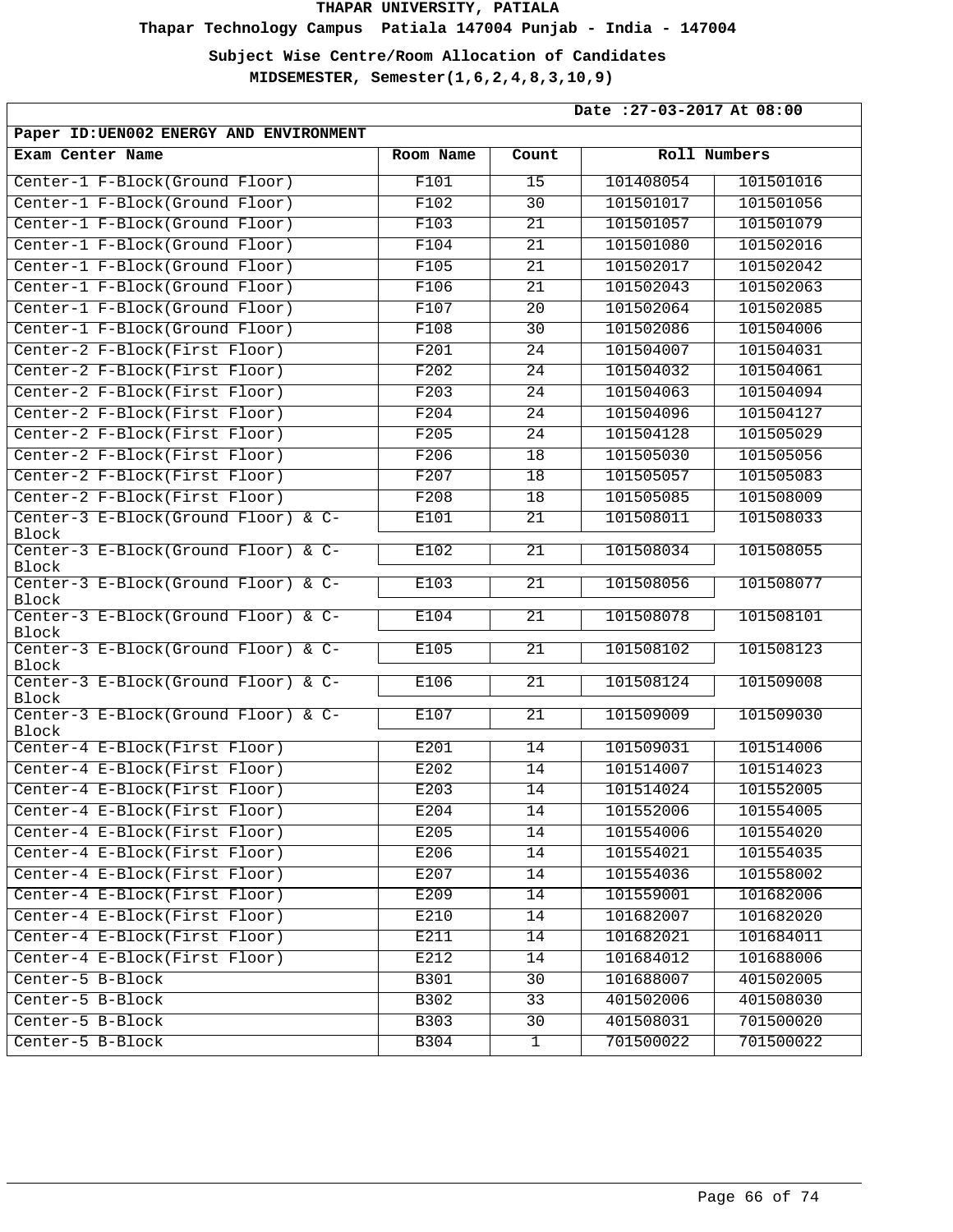**Thapar Technology Campus Patiala 147004 Punjab - India - 147004**

**Subject Wise Centre/Room Allocation of Candidates**

| Date: 27-03-2017 At 10:30                               |           |                 |              |           |  |  |
|---------------------------------------------------------|-----------|-----------------|--------------|-----------|--|--|
| Paper ID: PBC401 ENVIRONMENTAL BIOCHEMISTRY AND ECOLOGY |           |                 |              |           |  |  |
| Exam Center Name                                        | Room Name | Count           | Roll Numbers |           |  |  |
| Center-2 F-Block(First Floor)                           | F206      | $\overline{4}$  | 301507001    | 301507004 |  |  |
| Center-2 F-Block(First Floor)                           | F207      | 5               | 301507005    | 301507010 |  |  |
| Paper ID: PMC301 TOPOLOGY                               |           |                 |              |           |  |  |
| Exam Center Name                                        | Room Name | Count           | Roll Numbers |           |  |  |
| Center-2 F-Block(First Floor)                           | F205      | 11              | 301503001    | 301503012 |  |  |
| Center-2 F-Block(First Floor)                           | F206      | 14              | 301503013    | 301503028 |  |  |
| Paper ID: UHU081 ENGINEERING ECONOMICS                  |           |                 |              |           |  |  |
| Exam Center Name                                        | Room Name | Count           | Roll Numbers |           |  |  |
| Center-1 F-Block(Ground Floor)                          | F101      | 15              | 101202030    | 101301013 |  |  |
| Center-1 F-Block(Ground Floor)                          | F102      | $\overline{30}$ | 101301014    | 101301047 |  |  |
| Center-1 F-Block(Ground Floor)                          | F103      | 21              | 101301048    | 101302014 |  |  |
| Center-1 F-Block(Ground Floor)                          | F104      | 21              | 101302017    | 101302040 |  |  |
| Center-1 F-Block(Ground Floor)                          | F105      | 21              | 101302041    | 101302063 |  |  |
| Center-1 F-Block(Ground Floor)                          | F106      | 21              | 101302064    | 101302084 |  |  |
| Center-1 F-Block(Ground Floor)                          | F107      | 20              | 101302085    | 101308013 |  |  |
| Center-1 F-Block(Ground Floor)                          | F108      | 30              | 101308014    | 101308046 |  |  |
| Center-2 F-Block(First Floor)                           | F201      | 24              | 101308047    | 101308074 |  |  |
| Center-2 F-Block(First Floor)                           | F202      | 24              | 101308075    | 101308104 |  |  |
| Center-2 F-Block(First Floor)                           | F203      | 24              | 101308105    | 101482001 |  |  |
| Center-2 F-Block(First Floor)                           | F204      | 24              | 101482002    | 101488009 |  |  |
| Center-2 F-Block(First Floor)                           | F205      | 13              | 101488010    | 701300004 |  |  |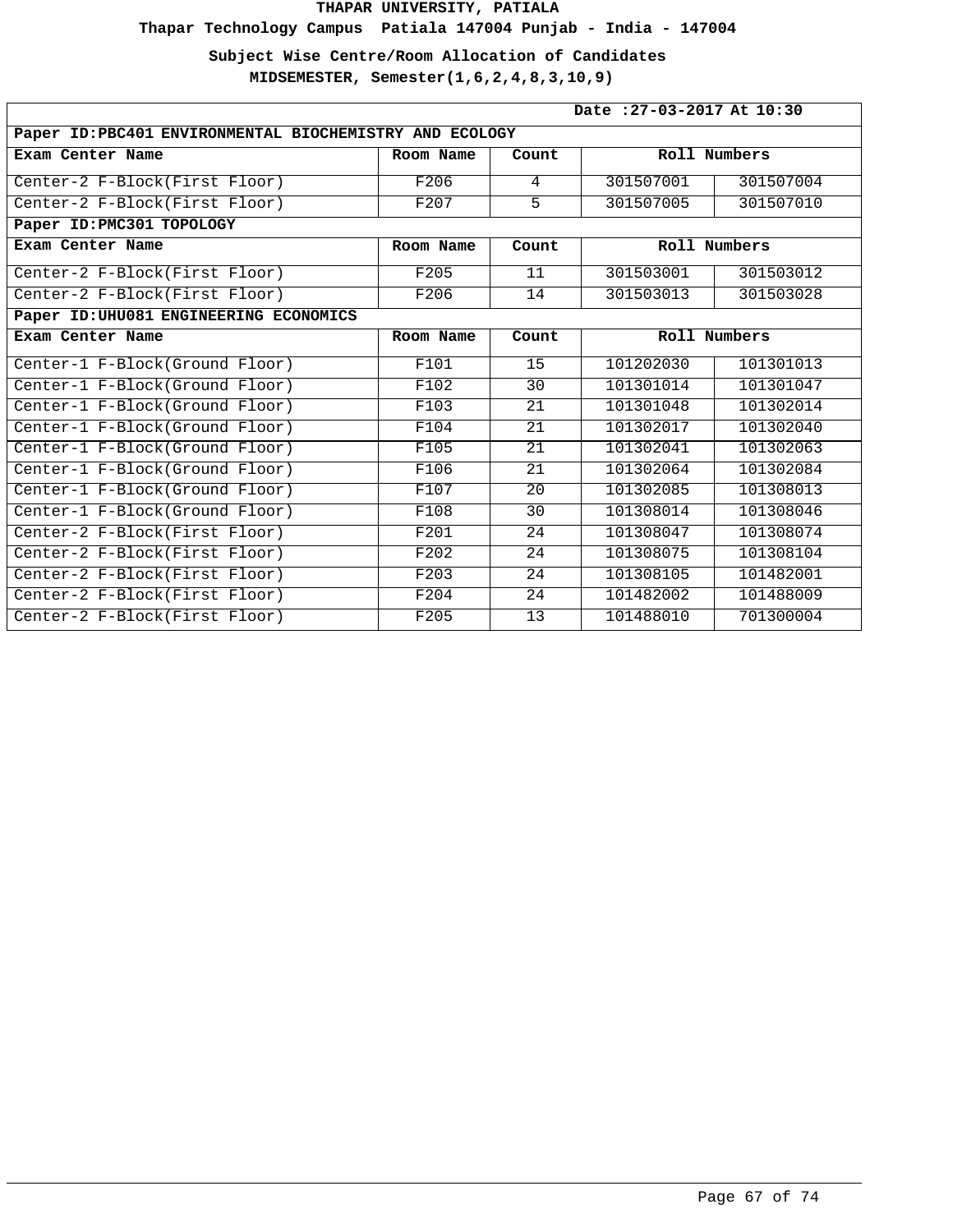**Thapar Technology Campus Patiala 147004 Punjab - India - 147004**

**Subject Wise Centre/Room Allocation of Candidates**

| Date: 27-03-2017 At 10:30                           |             |                 |              |           |  |
|-----------------------------------------------------|-------------|-----------------|--------------|-----------|--|
| Paper ID: UMA031 OPTIMIZATION TECHNIQUES            |             |                 |              |           |  |
| Exam Center Name                                    | Room Name   | Count           | Roll Numbers |           |  |
| Center-1 F-Block(Ground Floor)                      | F101        | 15              | 101304078    | 101406006 |  |
| Center-1 F-Block(Ground Floor)                      | F102        | 30              | 101406007    | 101406043 |  |
| Center-1 F-Block(Ground Floor)                      | F103        | 21              | 101406044    | 101406065 |  |
| Center-1 F-Block(Ground Floor)                      | F104        | 21              | 101406066    | 101406091 |  |
| Center-1 F-Block(Ground Floor)                      | F105        | $\overline{21}$ | 101406092    | 101406114 |  |
| Center-1 F-Block(Ground Floor)                      | F106        | 21              | 101406115    | 101406137 |  |
| Center-1 F-Block(Ground Floor)                      | F107        | 20              | 101406138    | 101406158 |  |
| Center-1 F-Block(Ground Floor)                      | F108        | 30              | 101406159    | 101406192 |  |
| Center-2 F-Block(First Floor)                       | F201        | 24              | 101406193    | 101456008 |  |
| Center-2 F-Block(First Floor)                       | F202        | 24              | 101456009    | 101503016 |  |
| Center-2 F-Block(First Floor)                       | F203        | 24              | 101503017    | 101503040 |  |
| Center-2 F-Block(First Floor)                       | F204        | 24              | 101503041    | 101503066 |  |
| Center-2 F-Block(First Floor)                       | F205        | $\overline{24}$ | 101503067    | 101503096 |  |
| Center-2 F-Block(First Floor)                       | F206        | 18              | 101503097    | 101503115 |  |
| Center-2 F-Block(First Floor)                       | F207        | 18              | 101503116    | 101503135 |  |
| Center-2 F-Block(First Floor)                       | F208        | 18              | 101503136    | 101503153 |  |
| Center-3 E-Block(Ground Floor) & C-<br><b>Block</b> | E101        | 21              | 101503154    | 101503174 |  |
| Center-3 E-Block(Ground Floor) & C-<br>Block        | E102        | 21              | 101503175    | 101503199 |  |
| Center-3 E-Block(Ground Floor) & C-<br>Block        | E103        | 21              | 101503200    | 101503221 |  |
| Center-3 E-Block(Ground Floor) & C-<br>Block        | E104        | 21              | 101503222    | 101503246 |  |
| Center-3 E-Block(Ground Floor) & C-<br>Block        | E105        | 21              | 101503247    | 101506011 |  |
| Center-3 E-Block(Ground Floor) & C-<br>Block        | E106        | 21              | 101506012    | 101506036 |  |
| Center-3 E-Block(Ground Floor) & C-<br>Block        | E107        | 21              | 101506037    | 101506058 |  |
| Center-4 E-Block(First Floor)                       | E201        | 14              | 101506059    | 101506072 |  |
| Center-4 E-Block(First Floor)                       | E202        | 14              | 101506073    | 101506088 |  |
| Center-4 E-Block(First Floor)                       | E203        | 14              | 101506089    | 101506103 |  |
| Center-4 E-Block(First Floor)                       | E204        | 14              | 101506104    | 101506117 |  |
| Center-4 E-Block(First Floor)                       | E205        | 14              | 101506118    | 101506133 |  |
| Center-4 E-Block(First Floor)                       | E206        | 14              | 101506134    | 101506149 |  |
| Center-4 E-Block(First Floor)                       | E207        | 14              | 101506150    | 101506165 |  |
| Center-4 E-Block(First Floor)                       | E209        | 14              | 101506168    | 101506181 |  |
| Center-4 E-Block(First Floor)                       | E210        | 14              | 101506182    | 101510005 |  |
| Center-4 E-Block(First Floor)                       | E211        | 14              | 101510006    | 101510020 |  |
| Center-4 E-Block(First Floor)                       | E212        | 14              | 101510021    | 101510035 |  |
| Center-5 B-Block                                    | B105        | 21              | 101553011    | 101562003 |  |
| Center-5 B-Block                                    | B107        | 21              | 101633001    | 101683020 |  |
| Center-5 B-Block                                    | <b>B109</b> | 8               | 101683021    | 101683028 |  |
| Center-5 B-Block                                    | <b>B208</b> | 30              | 101686011    | 101691001 |  |
| Center-5 B-Block                                    | B209        | 21              | 101691002    | 401503007 |  |
| Center-5 B-Block                                    | <b>B301</b> | 30              | 101510036    | 101510066 |  |
| Center-5 B-Block                                    | B302        | 33              | 101510067    | 101511008 |  |
| Center-5 B-Block                                    | <b>B303</b> | 30              | 101511009    | 101511040 |  |
| Center-5 B-Block                                    | B304        | 30              | 101511041    | 101512003 |  |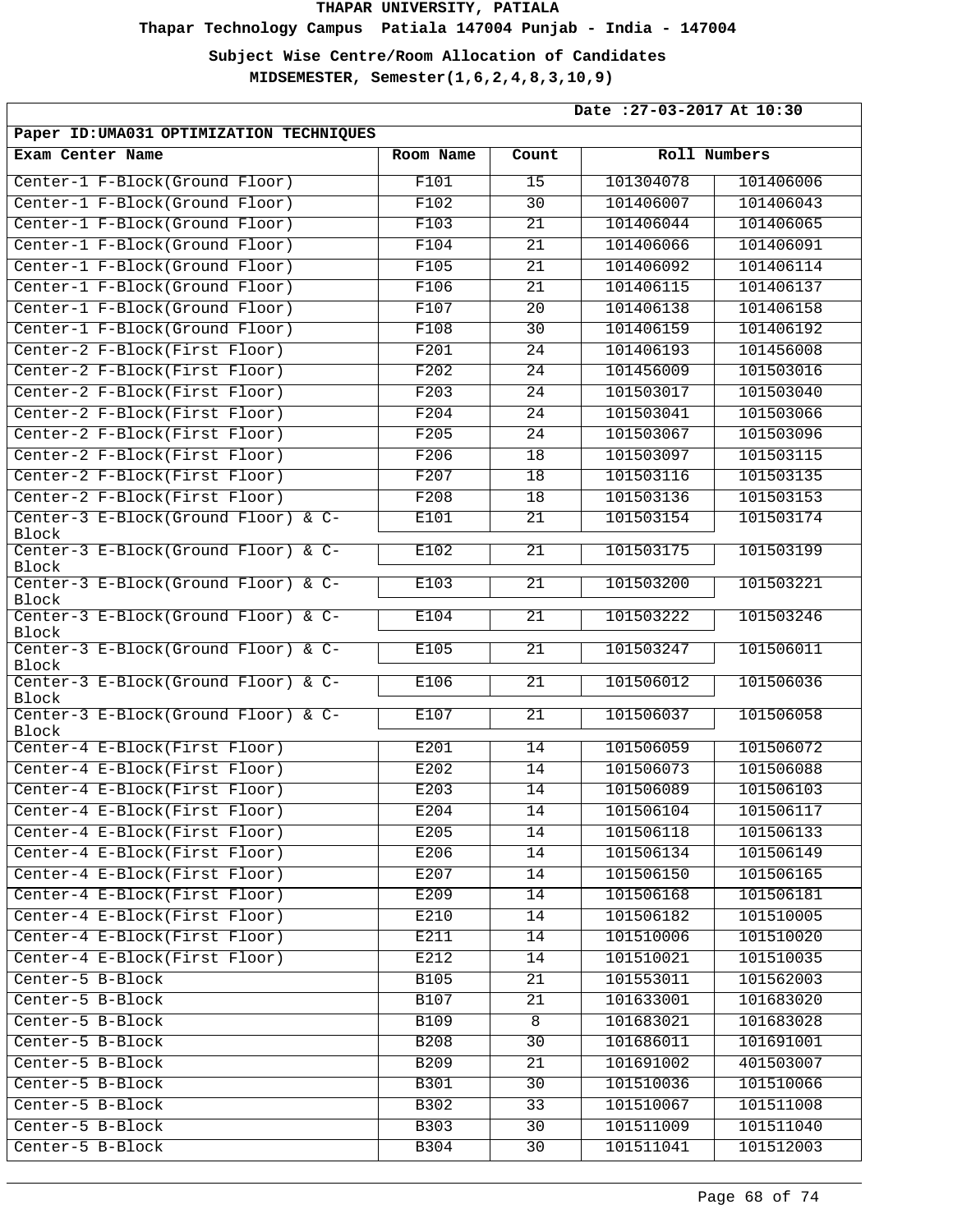**Thapar Technology Campus Patiala 147004 Punjab - India - 147004**

**Subject Wise Centre/Room Allocation of Candidates**

|                                          | Date: 27-03-2017 At 10:30 |       |              |           |  |
|------------------------------------------|---------------------------|-------|--------------|-----------|--|
| Paper ID: UMA031 OPTIMIZATION TECHNIQUES |                           |       |              |           |  |
| Exam Center Name                         | Room Name                 | Count | Roll Numbers |           |  |
| Center-5 B-Block                         | B307                      | 24    | 101512031    | 101512058 |  |
| Center-5 B-Block                         | <b>B308</b>               | 33    | 101512059    | 101515030 |  |
| Center-5 B-Block                         | <b>B309</b>               | 30    | 101515031    | 101515061 |  |
| Center-5 B-Block                         | <b>B311</b>               | 14    | 101515062    | 101553010 |  |
| Center-5 B-Block                         | <b>B305</b>               | 21    | 101512005    | 101512030 |  |
| Center-5 B-Block                         | <b>B112</b>               | 27    | 101683029    | 101686010 |  |
| Center-5 B-Block                         | B106                      | 21    | 101562004    | 101590001 |  |
| Cen-8 D BLOCK GROUND & FIRST FLOOR       | D206                      | 27    | 401503008    | 401506016 |  |
| Cen-8 D BLOCK GROUND & FIRST FLOOR       | D207                      | 5     | 401506017    | 401556002 |  |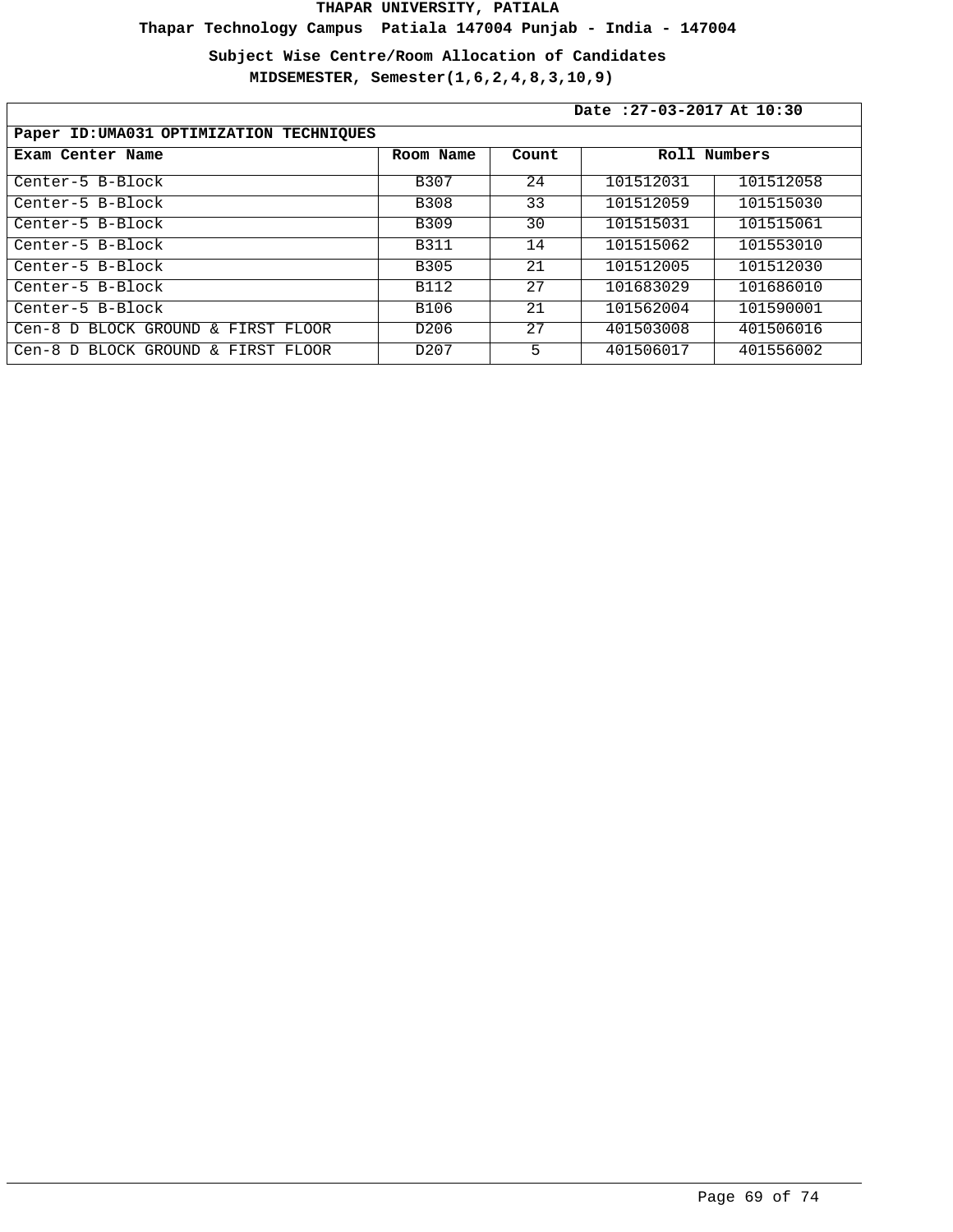**Thapar Technology Campus Patiala 147004 Punjab - India - 147004**

**Subject Wise Centre/Room Allocation of Candidates**

|                                                           | Date: 27-03-2017 At 13:00 |                |              |           |  |  |
|-----------------------------------------------------------|---------------------------|----------------|--------------|-----------|--|--|
| Paper ID: PBT204 GENETIC AND METABOLIC ENGINEERING        |                           |                |              |           |  |  |
| Exam Center Name                                          | Room Name                 | Count          | Roll Numbers |           |  |  |
| Center-1 F-Block(Ground Floor)                            | F101                      | 15             | 301601001    | 301601015 |  |  |
| Center-1 F-Block(Ground Floor)                            | F102                      | 15             | 301601016    | 901600017 |  |  |
| Paper ID: PCY211 MEDICINAL AND PHARMACEUTICAL CHEMISTRY   |                           |                |              |           |  |  |
| Exam Center Name                                          | Room Name                 | Count          | Roll Numbers |           |  |  |
| Center-1 F-Block(Ground Floor)                            | F102                      | 15             | 301602003    | 301602037 |  |  |
| Center-1 F-Block(Ground Floor)                            | F103                      | 12             | 301602039    | 301607010 |  |  |
| Paper ID: PEE205 INTELLIGENT ALGORITHMS IN POWER SYSTEMS  |                           |                |              |           |  |  |
| Exam Center Name                                          | Room Name                 | Count          | Roll Numbers |           |  |  |
| Center-3 E-Block(Ground Floor) & C-<br><b>Block</b>       | E101                      | 17             | 801642001    | 901604011 |  |  |
| Paper ID:PEE219 POWER QUALITY MONITORING AND CONDITIONING |                           |                |              |           |  |  |
| Exam Center Name                                          | Room Name                 | Count          | Roll Numbers |           |  |  |
| Center-1 F-Block(Ground Floor)                            | F104                      | $\overline{2}$ | 901604010    | 951604003 |  |  |
| Paper ID: PPI312 METAL CASTING AND JOINING                |                           |                |              |           |  |  |
| Exam Center Name                                          | Room Name                 | Count          | Roll Numbers |           |  |  |
| Center-1 F-Block(Ground Floor)                            | F103                      | 9              | 801685001    | 801685009 |  |  |
| Center-1 F-Block(Ground Floor)                            | F104                      | 12             | 801685010    | 801685021 |  |  |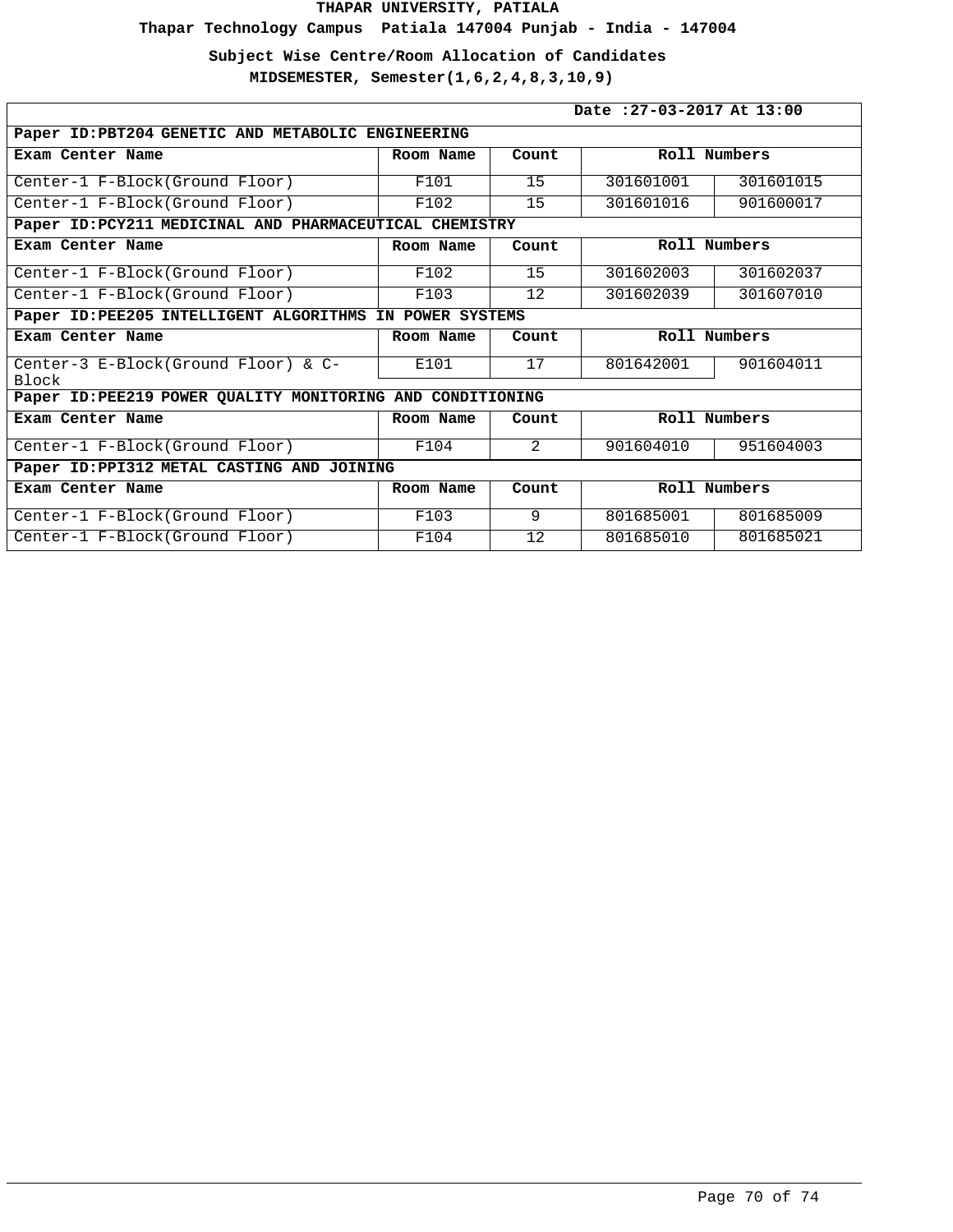**Thapar Technology Campus Patiala 147004 Punjab - India - 147004**

**Subject Wise Centre/Room Allocation of Candidates**

| Date: 27-03-2017 At 13:00                    |             |                 |              |           |
|----------------------------------------------|-------------|-----------------|--------------|-----------|
| Paper ID: UEE001 ELECTRICAL ENGINEERING      |             |                 |              |           |
| Exam Center Name                             | Room Name   | Count           | Roll Numbers |           |
| Center-1 F-Block(Ground Floor)               | F101        | 15              | 101506146    | 101603013 |
| Center-1 F-Block(Ground Floor)               | F102        | 30              | 101603014    | 101603045 |
| Center-1 F-Block(Ground Floor)               | F103        | 21              | 101603046    | 101603066 |
| Center-1 F-Block(Ground Floor)               | F104        | 21              | 101603067    | 101603087 |
| Center-1 F-Block(Ground Floor)               | F105        | 21              | 101603088    | 101603109 |
| Center-1 F-Block(Ground Floor)               | F106        | 21              | 101603110    | 101603131 |
| Center-1 F-Block(Ground Floor)               | F107        | 20              | 101603132    | 101603152 |
| Center-1 F-Block(Ground Floor)               | F108        | 30              | 101603153    | 101603182 |
| Center-2 F-Block(First Floor)                | F201        | $\overline{24}$ | 101603183    | 101603206 |
| Center-2 F-Block(First Floor)                | F202        | 24              | 101603207    | 101603230 |
| Center-2 F-Block(First Floor)                | F203        | 24              | 101603231    | 101603254 |
| Center-2 F-Block(First Floor)                | F204        | 24              | 101603255    | 101603278 |
| Center-2 F-Block(First Floor)                | F205        | 24              | 101603279    | 101603303 |
| Center-2 F-Block(First Floor)                | F206        | 18              | 101603304    | 101603321 |
| Center-2 F-Block(First Floor)                | F207        | 18              | 101603322    | 101603339 |
| Center-2 F-Block(First Floor)                | F208        | 18              | 101603340    | 101603357 |
| Center-3 E-Block(Ground Floor) & C-<br>Block | E101        | 21              | 101603358    | 101603379 |
| Center-3 E-Block(Ground Floor) & C-<br>Block | E102        | 21              | 101603380    | 101606015 |
| Center-3 E-Block(Ground Floor) & C-<br>Block | E103        | 21              | 101606016    | 101606036 |
| Center-3 E-Block(Ground Floor) & C-<br>Block | E104        | 21              | 101606037    | 101606058 |
| Center-3 E-Block(Ground Floor) & C-<br>Block | E105        | 21              | 101606059    | 101606080 |
| Center-3 E-Block(Ground Floor) & C-<br>Block | E106        | 21              | 101606081    | 101606101 |
| Center-3 E-Block(Ground Floor) & C-<br>Block | E107        | 21              | 101606102    | 101606124 |
| Center-4 E-Block(First Floor)                | E201        | 14              | 101606125    | 101606138 |
| Center-4 E-Block(First Floor)                | E202        | 14              | 101606139    | 101606152 |
| Center-4 E-Block(First Floor)                | E203        | 14              | 101606153    | 101606166 |
| Center-4 E-Block(First Floor)                | E204        | 14              | 101606167    | 101606181 |
| Center-4 E-Block(First Floor)                | E205        | 14              | 101606182    | 101610005 |
| Center-4 E-Block(First Floor)                | E206        | 14              | 101610006    | 101610019 |
| Center-4 E-Block(First Floor)                | E207        | 14              | 101610020    | 101610033 |
| Center-4 E-Block(First Floor)                | E209        | 14              | 101610035    | 101610048 |
| Center-4 E-Block(First Floor)                | E210        | 14              | 101610049    | 101610062 |
| Center-4 E-Block(First Floor)                | E211        | 14              | 101610063    | 101610077 |
| Center-4 E-Block(First Floor)                | E212        | 14              | 101610078    | 101610092 |
| Center-5 B-Block                             | B301        | 30              | 101610093    | 101611025 |
| Center-5 B-Block                             | B302        | 33              | 101611026    | 101611059 |
| Center-5 B-Block                             | B303        | 30              | 101611060    | 101615026 |
| Center-5 B-Block                             | <b>B304</b> | 30              | 101615027    | 101615056 |
| Center-5 B-Block                             | B307        | 24              | 101615078    | 101615102 |
| Center-5 B-Block                             | <b>B308</b> | 33              | 101615103    | 101665001 |
| Center-5 B-Block                             | B309        | 30              | 401603001    | 401606001 |
| Center-5 B-Block                             | <b>B311</b> | 3               | 401606002    | 401606004 |
| Center-5 B-Block                             | B305        | 21              | 101615057    | 101615077 |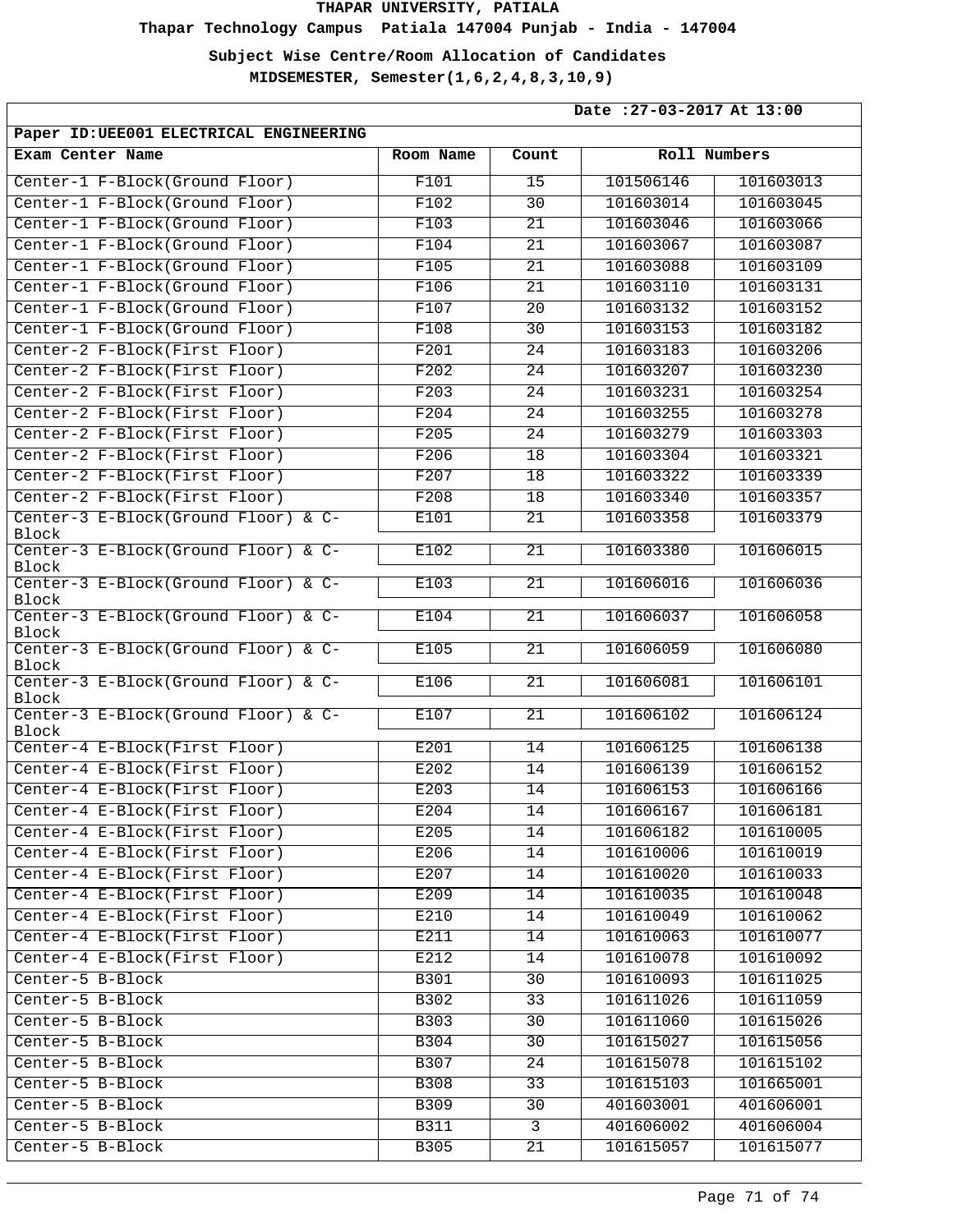**Thapar Technology Campus Patiala 147004 Punjab - India - 147004**

**Subject Wise Centre/Room Allocation of Candidates**

|                                                    |           | Date: 27-03-2017 At 13:00 |              |           |  |
|----------------------------------------------------|-----------|---------------------------|--------------|-----------|--|
| Paper ID:UES001 ELECTRICAL AND ELECTRONICS SCIENCE |           |                           |              |           |  |
| Exam Center Name                                   | Room Name | Count                     | Roll Numbers |           |  |
| Center-1 F-Block(Ground Floor)                     | F104      |                           | 101401006    | 101455014 |  |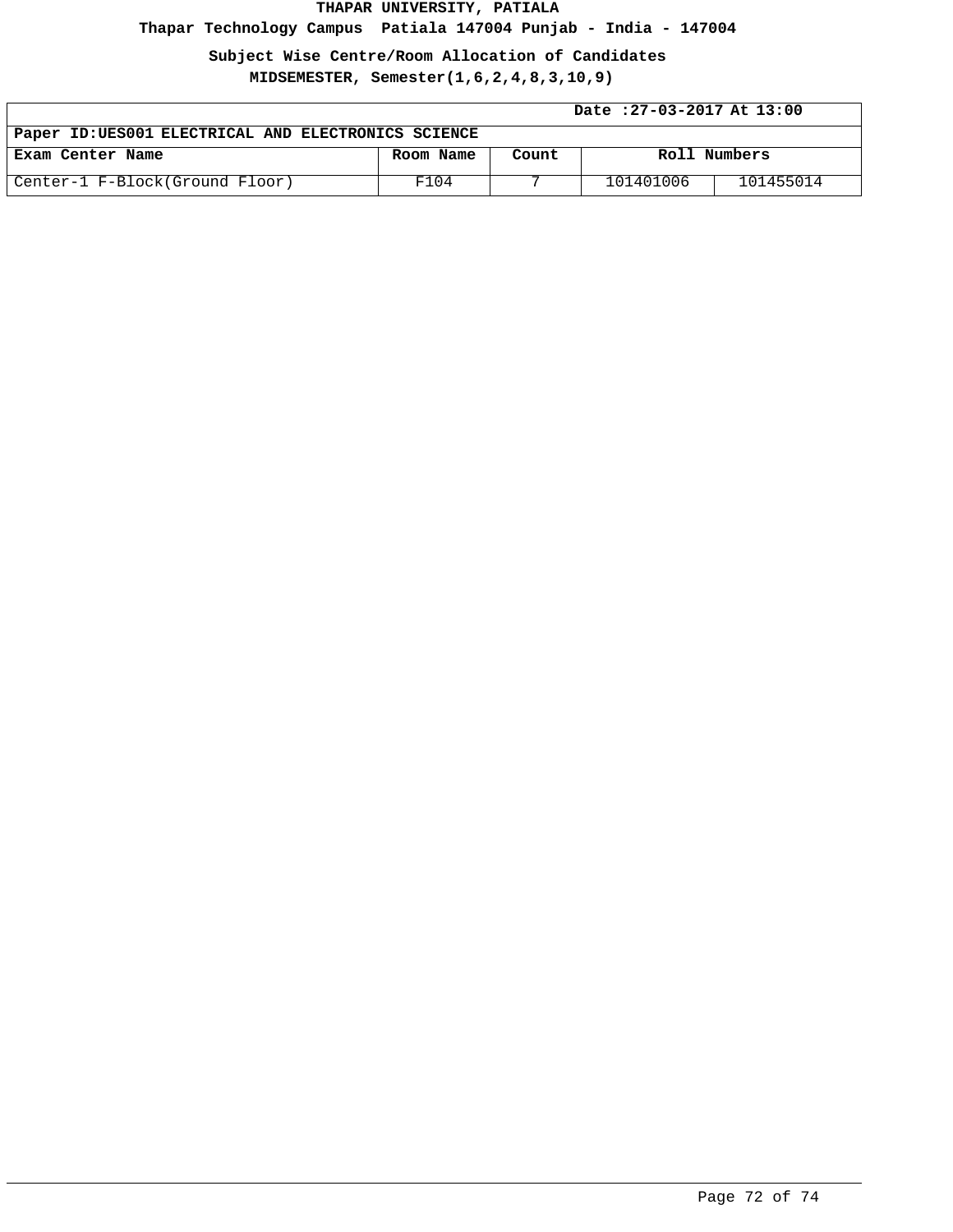## **THAPAR UNIVERSITY, PATIALA**

**Thapar Technology Campus Patiala 147004 Punjab - India - 147004**

**Subject Wise Centre/Room Allocation of Candidates**

**MIDSEMESTER, Semester(1,6,2,4,8,3,10,9)**

|                                                        | Date: 27-03-2017 At 15:30 |       |              |           |  |  |  |
|--------------------------------------------------------|---------------------------|-------|--------------|-----------|--|--|--|
| Paper ID: UEE711 ALTERNATE SOURCES OF<br><b>ENERGY</b> |                           |       |              |           |  |  |  |
| Exam Center Name                                       | Room Name                 | Count | Roll Numbers |           |  |  |  |
| Center-1 F-Block(Ground Floor)                         | F101                      | 15    | 101205060    | 101305078 |  |  |  |
| Center-1 F-Block(Ground Floor)                         | F102                      | 7     | 101305090    | 101484003 |  |  |  |
| Paper ID: UIE404 FACILITIES DESIGN                     |                           |       |              |           |  |  |  |
| Exam Center Name                                       | Room Name                 | Count | Roll Numbers |           |  |  |  |
| Center-3 E-Block(Ground Floor) & C-<br><b>Block</b>    | E101                      |       | 401157002    | 401157002 |  |  |  |
| Paper ID: UPE632 FACILITY PLANNING                     |                           |       |              |           |  |  |  |
| Exam Center Name                                       | Room Name                 | Count | Roll Numbers |           |  |  |  |
| Center-3 E-Block(Ground Floor) & C-<br>Block           | E101                      | 12    | 101408021    | 101588007 |  |  |  |